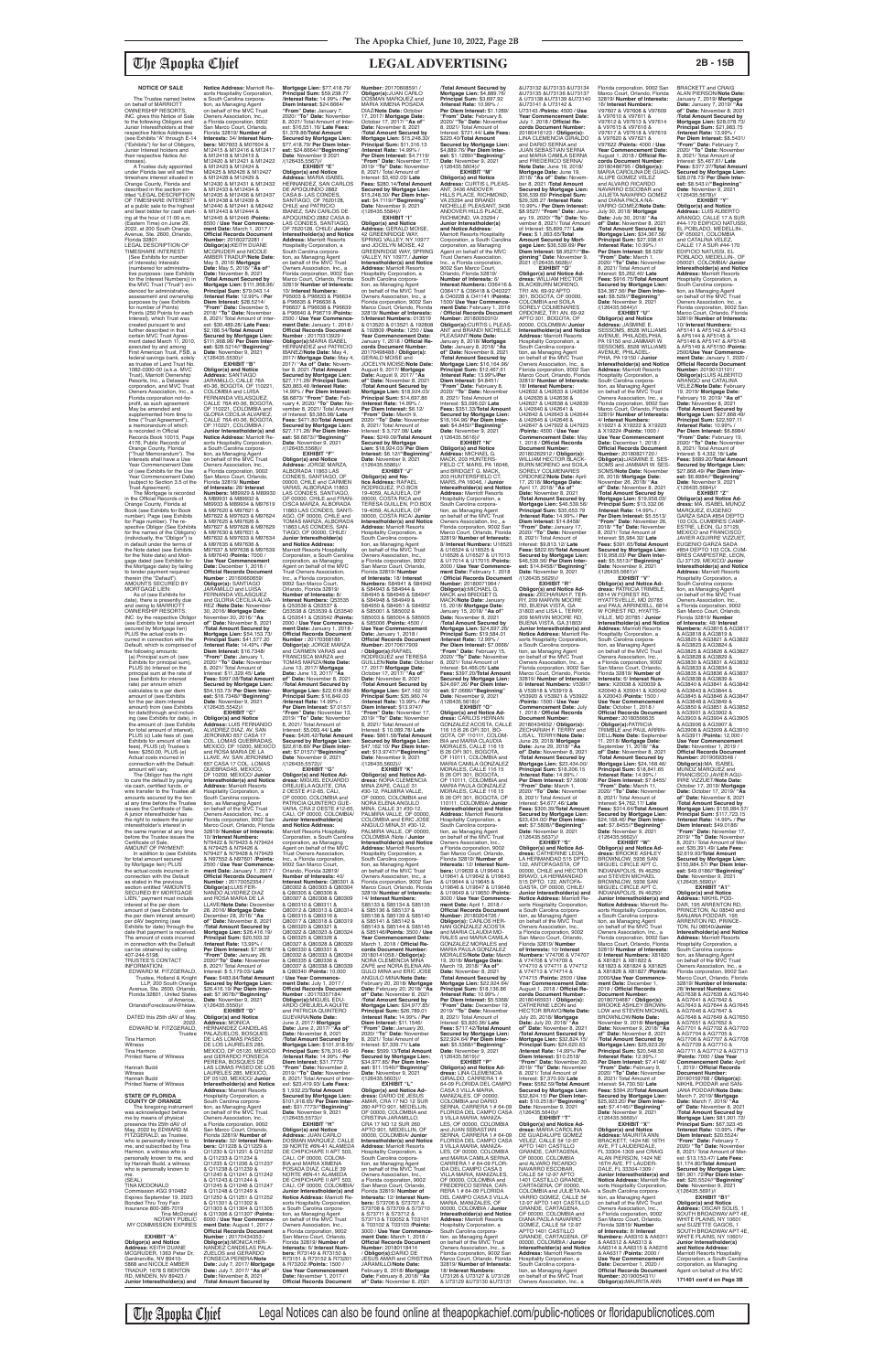(126435.5696)// **EXHIBIT "C1" Obligor(s) and Notice Ad-dress:** SALVADOR ZULE-TA, 1134 BERKELEY AVE, MENLO PARK, CA 94025 and VERONICA ZULETA,<br>1134 BERKELEY AVE, MENLO PARK, CA 94025 / **Junior Interestholder(s) and Notice Address:** Marriott Resorts Hospitality Corporation, a South Carolina corporation, as Managing Agent on behalf of the MVC Trust Owners Association, Inc., a Florida corporation, 9002 San Marco Court, Orlando, Florida 32819/<br>Number of Interests: 8/ **Number of Interests:** 8/<br>**Interest Numbers:** AF9236<br>& AF9237 & AF9238 &<br>Y62635 & Y62636 & Y62639<br>Y62637 & Y62638 & Y62639 /**Points:** 2000 / **Use Year Commencement Date:** May 1, 2019 / **Official Records Document Number:** 20190274109/ **Obligor(s):** SALVADOR ZULETA and VERONICA ZULETA/**Note Date:** April 23, 2019/ **Mortgage Date:** April 23, 2019/ **"As of" Date:** November 8, 2021 /**Total Amount Secured by Mortgage Lien:** \$21,229.20/ **Principal Sum:** \$16,747.57 /**Interest Rate:** 13.24% / **Per Diem Interest:** \$6.1594/ **"From" Date:** February 23, 2020/ **"To" Date:** November 8, 2021/ Total Amount of Inter-est: \$3,843.43/ **Late Fees:** \$388.20/**Total Amount Secured by Mortgage Lien:**  \$21,229.20/ **Per Diem Inter-est:** \$6.1594//**"Beginning" Date**: November 9, 2021<br>/(126435.5697)// **EXHIBIT "D1" Obligor(s) and Notice Address:** ANA MARIA

KEEGAN, SANTA FE 2965 PISO 5TO A, BUENOS AI-RES, OF 1425, ARGENTINA and YAMILA CHALI, SANTA FE 2965 PISO 5TO A, BUENOS AIRES, OF 1425, ARGENTINA and ELIANA CHALI, SANTA FE 2965 PISO 5TO A, BUENOS AI-RES, OF 1425, ARGENTINA / **Junior Interestholder(s) and Notice Address:** Marriott Resorts Hospitality Corporation, a South Carolina corporation, as Managing Agent on behalf of the MVC Trust Owners Association, Inc., a Florida corporation, 9002 San Marco Court, Orlando, Florida 32819/ **Number of Interests:** 6/ **Interest Num-bers:** Y70618 & Y70619 & Y79024 & Y80509 & Y80510 & Y80511 /**Points:** 1500 / **Use Year Commencement Date:** January 1, 2020 / **Official Records Document Number:** 20190420678<br>/ **Obligor(s):**ANA MARIA<br>KEEGAN and YAMILA CHALI and ELIANA CHALI/ **Note Date:** June 24, 2019/ **Mortgage Date:** June 24, 2019/ **"As of" Date:** Novem-ber 8, 2021 /**Total Amount Secured by Mortgage Lien:** \$24,064.72/ **Principal Sum:** \$17,758.84 /**Interest Rate:** 15.99% / **Per Diem Interest:** \$7.8879/ **"From" Date:** November 24, 2019/ **"To" Date:** November 8, 2021/ Total Amount of Interest: \$5,639.81/ **Late Fees:** \$416.07/**Total Amount Secured by Mortgage Lien:**  \$24,064.72/ **Per Diem Interest:** \$7.8879//**"Beginning" Date**: November 9, 2021<br>/(126435.5699)// **EXHIBIT "E1" Obligor(s) and Notice Address:** MARIA SOL FARANNA, JOSE MARIA PAZ 1315, BUENOS AIRES OF 1714, ARGENTINA and<br>ILLIAN MARCELO YOVA-JUAN MARCELO YOVA-NOVICH, JOSE MARIA PAZ 1315, BUENOS AIRES, OF 1714, ARGENTINA/ **Junior Interestholder(s) and Notice Address:** Marriott Resorts Hospitality Cor-poration, a South Carolina corporation, as Managing Agent on behalf of the MVC Trust Owners Association, Inc., a Florida corporation, 9002 San Marco Court, Orlando, Florida 32819/ **Number of Interests:** 36/ **Interest Numbers:** Z01931 & Z01932 & Z01933 & Z01934 & Z01935 & Z01936 & Z01937 & Z01938 & Z01939 & Z01940 & Z01941 & Z01942 & Z01943 & Z01944 & Z01945 & Z01946 & Z01947 & Z01948 & Z01949 & Z01950 & Z01951 & Z01952 & Z02001 & Z02002 & Z02003 & Z02004 & Z02005 & Z02006 & Z02007 & Z02008 & Z02009 & Z02010 & Z02011 & Z02012 & Z02013 & Z02014 /**Points:** 9000 / **Use Year Commencement Date:** August 1, 2019 / **Official Records Document Number:** 20190480252 / **Obligor(s):** MARIA SOL FARANNA and JUAN MARCELO<br>YOVANOVICH/**Note Date:**<br>July 17, 2019/ **Mortgage**<br>**Date:** July 17, 2019/ "**As of" Date:** November 8, 2021 /**Total Amount Secured by Mortgage Lien:**  \$119,197.53/ **Principal Sum:** \$88,498.50 /**Interest Rate:** 15.99% / **Per Diem Interest:** \$39.3081/ **"From" Date:** November 17, 2019/ **"To" Date:** November 8, 2021/ Total Amount of Inter-est: \$28,380.41/ **Late Fees:** \$2,068.62/**Total Amount Secured by Mortgage Lien:**  \$119,197.53/ **Per Diem Interest:** \$39.3081//**"Begin-ning" Date**: November 9, 2021 /(126435.5701)// **EXHIBIT "F1" Obligor(s) and Notice Address:** JORGE CARLOS NARVAEZ MAZZINI, RE-**Secured by Mortgage Lien:** \$48,450.16/ **Principal Sum:** \$37,795.29 /**Interest Rate:** 14.99% / **Per Diem** 

TORNO DE PALMA BRAVA<br>#7 CASA 2 BOSQUE DE<br>LAS PALMAS, HUIXQUILU-

CAN, EM 52787, MEXICO and MARIA ISABEL GUA-DALUPE AZCARRAGA MARTINEZ, RETORNO<br>DE PALMA BRAVA #7<br>CASA 2 BOSQUE DE LAS<br>PALMAS, HUIXQUILUCAN, EM 52787, MEXICO and AZCARRAGA MARTINEZ, RETORNO DE PALMA BRA-VA #7 CASA 2 BOSQUE DE LAS PALMAS, HUIXQUILU-CAN, EM 52787, MEXICO / **Junior Interestholder(s) and Notice Address:** Marriott Resorts Hospitality Corporation, a South Carolina corporation, as Managing Agent on behalf of the MVC Trust Owners Association, Inc., a Florida corporation, 9002 San Marco Court, Orlando, Florida 32819/ **Number of Interests:** 32/ **Interest Numbers:** Y17311 &Y17312&Y17313 &Y17314&Y17315 &Y17316&Y17317 & Y17318 & Y26307 & Y26308 & Y26309 & Y26310 & Y26311 & Y26312 & Y26313 & Y26314& Y26315&Y26316& Y26317&Y26318& Y26319<br>& Y26320 & Y26321 & & Y26320 & Y26321 & Y26322 & Y26323 & Y26324 & Y26325 & Y26326 & Y40124 & Y40125 & Y40126 & Y40127 /**Points:** 8000 / **Use Year Commencement Date:** May 1, 2019 / **Of-ficial Records Document Number:** 20190421158 / **Obligor(s):** JORGE CAR-LOS NARVAEZ MAZZINI and MARIA ISABEL GUADALUPE AZCARRAGA MARTINEZ/**Note Date:** July 9, 2019/ **Mortgage Date:** July 9, 2019/ **"As of" Date:** November 8, 2021 /**Total Amount Secured by Mortgage Lien:** \$74,706.91/ **Principal Sum:** \$59,856.22 /**Interest Rate:** 10.99% / **Per Diem Interest:** \$18.2728/ **"From" Date:** December 9, 2019/ **"To" Date:** November 8, 2021/ Total Amount of Interest: \$12,790.97/ **Late Fees:** \$ 1,809.72/**Total Amount Secured by Mortgage Lien:**  \$74,706.91/ **Per Diem Interest:** \$18.2728//"**Beginning"**<br>**Date**: November 9, 2021<br>/(126435.5707)// **EXHIBIT "G1" Obligor(s) and Notice Address:** ALVARO ALFONSO GARCIA<br>ROMERO, CALLE 72A<br>#00-86 ESTE APTO 602,<br>CERRO PIJAO, BOGOTA, OF 110311, COLOMBIA<br>and ESPERANZA OYOLA CALDERA, CALLE 72A<br>#00-86 ESTE APTO 602,<br>CERRO PIJAO, BOGOTA,<br>OF 110311, COLOMBIA and VALENTINA CORREALES OYOLA, CALLE 72A #00-86 ESTE APTO 602, CERRO<br>PIJAO, BOGOTA, OF<br>110311, COLOMBIA / **Ju-**<br>**nior Interestholder(s) and Notice Address:** Marriott Resorts Hospitality Cor-poration, a South Carolina corporation, as Managing Agent on behalf of the MVC Trust Owners Association, Inc., a Florida corporation, 9002 San Marco Court, Orlando, Florida 32819/<br>**Number of Interests:** 16/<br>**Interest Numbers:** AH3652<br>& AH3701 & AH3702 & AH3703 & AH3704 & AH3705 & AH3706 & AH3707 & AH3708 & AH3709 & AH3710 & AH3711 & AH3712 & AH3713 & AH3714 & AH3715 /**Points:** 4000 / **Use Year Commencement Date:** January 1, 2021 / **Of-ficial Records Document Number :** 20200133417/ **Obligor(s):**ALVARO AL-FONSO GARCIA ROMERO and ESPERANZA OYOLA CALDERA and VALENTINA CORREALES OYOLA/**Note Date:** January 29, 2020/ **Mortgage Date:** January 29, 2020/ **"As of" Date:** Novem-ber 8, 2021 /**Total Amount** 

**Interest:** \$15.7375/ **"From" Date:** March 1, 2020/ "**To**<br> **Date:** November 8, 2021/ per 8, 2021/ Total Amount of Interest: \$ 9,710.04/ **Late Fees:** \$694.83/**Total Amount Secured by Mortgage Lien:**  \$48,450.16/ **Per Diem Interest:** \$15.7375//"**Beginning"**<br>**Date**: November 9, 2021<br>/(126435.5708)// **EXHIBIT "H1" Obligor(s) and Notice Address:** JOSE EDUARDO MATTOS LINAN, CRA 8 #9B-30 BARRIO NOVALITO, VALLEDUPAR, OF 00000, COLOMBIA and MARIANA MATTOS GUZMAN, CRA 8 #9B-30 BARRIO NOVALITO, VALLEDUPAR, OF 00000,<br>COLOMBIA and CECILIA<br>EUGENIA ANAYA MATTOS,<br>CRA 8 #9B-30 BARRIO NOVALITO, VALLEDUPAR, OF 00000, COLOMBIA and DANIELA BARROS<br>MATTOS, CRA 8 #9B-30<br>BARRIO NOVALITO,<br>VALLEDUPAR, OF 00000, COLOMBIA and JUAN CARLOS BOADA MATTOS, CRA 8 #9B-30 BARRIO<br>NOVALITO, VALLEDUPAR,<br>OF 00000, COLOMBIA / **Junior Interestholder(s) and Notice Address:** Mar-riott Resorts Hospitality Corporation, a South Carolina corporation, as Managing Agent on behalf of the MVC Trust Owners Association, Inc., a Florida corporation, 9002 San Marco Court, Orlando, Florida 32819/ **Number of Interests:** 23/<br>**Interest Numbers:** AI5128<br>& AI5129 & AI5130 & AI5131 & AI5132 & AI5133 & AI5134 & AI5135 & AI5136 & AI5137 & AI5138 & AI5139 & AI5140<br>& AI5141 & AI5142 & AI5143<br>& AI5144 & AI5145 & AI5146<br>& AI5147 & AI5148 & AI5149 & AI5150 /**Points:** 5750 / **Use Year Commencement Date:** January 1,<br>2021 / **Official Records<br>Document Number:<br>20200057431/ <b>Obligor(s):** JOSE EDUARDO MATTOS LINAN and MARIANA MATTOS GUZMAN and CECILIA EUGENIA ANAYA MATTOS and DANIELA BARROS MATTOS and JUAN CARLOS BOADA MATTOS/**Note Date:** December 26, 2019/ **Mortgage Date:** December 26, 2019/ **"As of" Date:** November 8, 2021 /**Total Amount Secured by Mortgage Lien:**  \$70,142.16/ **Principal Sum:** \$54,104.31 /**Interest Rate:** 14.99% / **Per Diem Interest:** \$22.5284/ **"From" Date:** January 26, 2020/ **"To" Date:** November 8, 2021/ Total Amount of Interest: \$ 14,688.50/ **Late Fees:** \$1,099.35/**Total Amount Secured by Mortgage Lien:**  \$70,142.16/ **Per Diem Interest:** \$22.5284//**"Beginning" Date**: November 9, 2021 /(126435.5710)// **EXHIBIT "I1" Obligor(s) and Notice Address:** CARLOS SOLOR-ZANO NUNEZ, CALLE 5 A# 8-34 APTO 601 EDIF.

Trust Owners Association, Inc., a Florida corporation, 9002 San Marco Court, Orlando, Florida 32819/<br>**Number of Interests:** 16/<br>**Interest Numbers:** AV0517<br>& AV0518 & AV0519 & AV0520 & AV0521 & AV0522 & AV0523 & AV0524 & AV0525 & AV0526 & AV0527 & AV0528 & AV0529 & AV0530 & AV0531 & AV0532 /**Points:** 4000 / **Use Year Commencement Date:** January 1, 2020 / **Official Records Document Number:** 20190785388/<br>**Obligor(s):**GONZALO<br>RAUL MANRIQUE and LUZ ELENA CARPIO/**Note Date:** November 21, 2019/ **Mort-gage Date:** November 21, 2019/ **"As of" Date:** Novem-ber 8, 2021 /**Total Amount Secured by Mortgage Lien:**  \$49,135.52/ **Principal Sum:** \$36,820.02 /**Interest Rate:** 15.99% / **Per Diem Interest:** \$16.3542/ **"From" Date:** December 21, 2019/ **"To" Date:** November 8, 2021/ Total Amount of Interest: \$11,251.72/ **Late Fees:** \$813.78/**Total Amount Secured by Mortgage Lien:**  \$49,135.52/ **Per Diem Inter-est:** \$16.3542//**"Beginning" Date**: November 9, 2021<br>/(126435.5745)// **EXHIBIT "Q1" Obligor(s) and Notice Address:** TAKANOBU ISHII, 135-3-2 WADA TAKAHAMA-CHO, OI-GUN, FI 9192201, JAPAN and JANET HONRADE<br>ITABISASHI, 135-3-2 WADA<br>TAKAHAMA-CHO, OI-GUN,<br>FI 9192201, JAPAN/ **Junior Interestholder(s) and Notice Address:** Marriott Resorts Hospitality Cor-poration, a South Carolina corporation, as Managing Agent on behalf of the MVC Trust Owners Association, Inc., a Florida corporation, 9002 San Marco Court,<br>Orlando, Florida 32819/<br>**Number of Interests:** 8/ **Interest Numbers:** BB7121 & BB7122 & BB7123 & BB7124 & BB7125 & BC0826 & BC2814 & BC2815 /**Points:** 2000 / **Use Year Commencement Date:** January 1, 2020 / **Official Records Document Number:** 20200049115 /<br>**Obligor(s):** TAKANOBU<br>ISHII and JANET HONRADE<br>ITABISASHI /**Note Date:**<br>December 23, 2019/**Mortgage Date:** December 23, 2019/ **"As of" Date:** November 8, 2021 /**Total Amount Secured by Mortgage Lien:** \$26,025.74/ **Principal Sum:** \$20,536.00 /**Interest Rate:** 12.99% / **Per Diem Interest:** \$7.4101/ **"From" Date:** January 23, 2020/ **"To" Date:** November 8, 2021/ Total Amount of Inter-est: \$4,853.55/ **Late Fees:** \$386.19/**Total Amount Secured by Mortgage Lien:**  \$26,025.74/ **Per Diem Interest:** \$7.4101//**"Beginning"**<br>**Date**: November 9, 2021<br>/(126435.5768)// **EXHIBIT "R1" Obligor(s) and Notice Address:** MIHOKO TOGO,<br>23-1-802 OGAWA-CHO,<br>YOKOSUKA-SHI, KN<br>2380004, JAPAN and KUNIAKI TOGO, 23-1-802 OGAWA-CHO, YOKOSUKA-SHI, KN 2380004, JAPAN/ **Junior Interestholder(s) and Notice Address:** Marriott Resorts Hospitality Corporation, a South Carolina corporation, as Managing<br>Corporation, as Managing<br>Agent on behalf of the MVC Agent on behalf of the MVC Trust Owners Association, Inc., a Florida corporation, 9002 San Marco Court, Orlando, Florida 32819/ **Number of Interests:** 8/ **Interest Numbers:** Z39242 & Z39243 & Z39244 & Z39245 & Z39246 & Z39247 & Z39248 & Z39249 /**Points:** 2000 / **Use Year Com-mencement Date:** January 1, 2020 / **Official Records Document Number:** 20200063854/ / **Obligor(s):** MIHOKO TOGO and KUNIAKI TOGO/**Note Date:** December 30, 2019/ **Mortgage Date:** December 30,<br>2019/ "**As of" Date:** Novem-<br>ber 8, 2021 /**Total Amount Secured by Mortgage Lien:** \$27,195.52/ **Principal Sum:** \$21,539.23 /**Interest Rate:** 12.99% / **Per Diem Interest:** \$7.7721/ **"From" Date:** February 1, 2020/ **"To" Date:** November 8, 2021/ Total Amount of Inter-est: \$5,020.69/ **Late Fees:** \$385.60/**Total Amount Secured by Mortgage Lien:**  \$27,195.52/ **Per Diem Interest:** \$7.7721//**"Beginning" Date**: November 9, 2021<br>/(126435.5770)// **EXHIBIT "S1" Obligor(s) and Notice<br><b>Address:** IRINA IGOREVNA<br>SHIELDS, 8705 W 70TH TER, SHAWNEE MISSION, KS 66204 and MARK<br>DOUGLAS SHIELDS DOUGLAS SHIELDS<br>II, 6224 N LENOX AVE,<br>KANSAS CITY, MO 64151/ **Junior Interestholder(s) and Notice Address:** Marriott Resorts Hospitality Corporation, a South Carolina corporation, as Managing Agent on behalf of the MVC Trust Owners Association, Inc., a Florida corporation, 9002 San Marco Court, Orlando, Florida 32819/ **Number of Interests:** 10/ **Interest Numbers:** 461125 & 461126 & 461127 & 461128 & 461129 & 461130 & 461131 & 461132 & 461133 & 461134 /**Points:** 2500 / **Use Year Com-mencement Date:** February 1, 2012 / **Official Records Book Number:** 10331/<br>Page: 7093/ **Obligor(s):**<br>IRINA IGOREVNA SHIELDS and MARK DOUGLAS SHIELDS II/**Note Date:** January 6, 2012/ **Mortgage Date:** January 6, 2012/ **"As of" Date:** March 1, 2022 /**Total Amount Secured by Mortgage Lien:** \$9,098.76/ **Principal Sum:** \$6,527.86 /**Interest Rate:** 10.99% / **Per Diem Interest:** \$1.9928/ **"From" Date:** August 6, 2019/ **"To" Date:** March 1, 2022/ Total Amount of Inter-est: \$1,869.26/ **Late Fees:** \$451.64/**Total Amount Secured by Mortgage Lien:** \$9,098.76/ **Per Diem Interest:** \$1.9928//**"Begin-ning" Date**: March 2, 2022 /(126435.5779)// **EXHIBIT "T1" Obligor(s) and Notice Address:** METRUM S.R.L., A DOMINICAN REPUBLIC<br>LLC, ANA JOSEFA PUELLO<br>#19 MIRADOR SUR D.N.,<br>SANTO DOMINGO, OF 11109, DOMINICAN RE PUBLIC and JUAN RAFAEL SANCHEZ MARTIN-CARO, AS MANAGING MEMBER AND INDIVIDUAL, ANA JOSEFA PUELLO # 19 MI-RADOR SUR D.N., SANTO DOMINGO, OF 11109, DOMINICAN REPUBLIC and BOLIVAR ALCIDES ALMONTE SANCHEZ, AS MANAGING MEMBER AND INDIVIDUAL,ANA<br>JOSEFA PUELLO # 19 MI-

RADOR SUR D.N., SANTO DOMINGO, OF 11109, DOMINICAN REPUBLIC / **Junior Interestholder(s) and Notice Address:** Mar-riott Resorts Hospitality Corporation, a South Carolina corporation, as Managing Agent on behalf of the MVC Trust Owners Association, Inc., a Florida corporation, 9002 San Marco Court, Orlando, Florida 32819/ **Number of Interests:** 26/ **Interest Numbers:** 677424 & 677425 & 677426 & 677425 & 677426<br>7427 & 677428 & 677429<br>678439 & 678440 & & 678439 & 678440 & 678441 & 678442 & 678443 & 678444 & 679105 & 679106 & 679107 & 679108 & 679109 & 679110 & 679111 & 679112 & 679113 & 679114 & 679115 & 679116 & 679117 & 679118 /**Points:** 6500 / **Use Year Commencement Date:**<br>September 1, 2012 / **Official<br>Records Book Number:**<br>10434/ **Page Number:**<br>5198/ **Obligor(s):**METRUM<br>S.R.L., A DOMINICAN<br>SEPUBLIC LLC and JUAN RAFAEL SANCHEZ MAR-TIN-CARO, AS MANAGING MEMBER AND INDIVIDUAL and BOLIVAR ALCIDES ALMONTE SANCHEZ, AS MANAGING MEMBER AND INDIVIDUAL/**Note Date:** August 9, 2012/ **Mortgage Date:** August 9, 2012/ **"As of" Date:** March 1, 2022 /**Total Amount Secured by Mortgage Lien:** \$26,081.65/ **Principal Sum:** \$19,437.67 /**Interest Rate:** 14.99% / **Per Diem Interest:** \$8.0936/ **"From" Date:** May 9, 2020/ **"To" Date:** March 1, 2022/ Total Amount of Interest: \$5,349.86/ **Late Fees:** \$1,044.12/**Total Amount Secured by Mortgage Lien:** \$26,081.65/ **Per Diem Interest:** \$8.0936//**"Begin-ning" Date**: March 2, 2022 /(126435.5780)// **EXHIBIT "U1" Obligor(s) and Notice Address:** RAUL ALBERTO GONZALEZ PIRI, JUAN DELLEPIANI 212 DPTO 402, SAN ISIDRO, OF L27, PERU and MARIELA TE-RESA CHAVEZ ORDONEZ, JUAN DELLEPIANI 212 DPTO 402, SAN ISIDRO, OF L-27, PERU/ **Junior Interestholder(s) and<br><b>Notice Address:** Marriott<br>Resorts Hospitality Cor-<br>poration, a South Carolina corporation, as Managing Agent on behalf of the MVC Trust Owners Association, Inc., a Florida corporation, 9002 San Marco Court, Orlando, Florida 32819/<br>Orlando, Florida 32819/<br>Number of this **Number of Interests:** 8/ **Interest Numbers:** 834210 & 834211 & 834212 & 834213 & 834214 & 834215 & 834216 & 834217 /**Points:** 2000 / **Use Year Commencement Date:** January 1, 2014 / **Official Records Book Number:** 10522/<br>**Page Number:** 6877/<br>**Obligor(s):**RAUL ALBERTO<br>GONZALEZ PIRI and MARIELA TERESA CHAVEZ ORDONEZ/**Note Date:** January 28, 2013/ **Mortgage Date:** January 28, 2013/ **"As of" Date:** March 1, 2022 /**Total Amount Secured by Mortgage Lien:** \$10,619.74/ **Principal Sum:** \$8,015.06 /**Interest Rate:** 13.99% /.**Per Diem Interest:** \$3.1147/ **"From" Date:** May 28, 2020/ **"To" Date:** March 1, 2022/ Total Amount of Inter est: \$1,999.68/ **Late Fees:** \$355.00/**Total Amount Secured by Mortgage Lien:** \$10,619.74/ **Per Diem Interest:** \$3.1147//**"Beginning" Date**: March 2, 2022 /(126435.5781)// **EXHIBIT "V1"<br>
<b>Obligor(s) and Notice Ad-**<br> **dress:** OCTAVIO SANCHEZ<br>
SORAVILLA, AV JESUS<br>
DEL MONTE 51 TORRE D<br>
DEPTO 303, HDA DE LAS

> PALMAS, HUIXQUILUCAN,<br>EM 52764, MEXICO and<br>MARIA ELBA QUEVEDO LIZARRAGA, AV JESUS

BUGANVILIA CASTILLO GDE, CARTAGENA, OF 0000, COLOMBIA and MARGARITA SANCHEZ<br>DE SOLORZANO, CALLE<br>5 A# 8-34 APTO 601 EDIF.<br>BUGANVILIA CASTILLO GDE, CARTAGENA, OF 0000, COLOMBIA and ADRIANA ELVIRA SOLOR-ZANO SANCHEZ, CALLE 5 A# 8-34 APTO 601 EDIF. BUGANVILIA CASTILLO GDE, CARTAGENA, OF 0000, COLOMBIA and OS-CAR EDUARDO SOLOR-ZANO SANCHEZ, CALLE 5 A# 8-34 APTO 601 EDIF. BUGANVILIA CASTILLO GDE, CARTAGENA, OF<br>0000, COLOMBIA / Junior 0000, COLOMBIA / **Junior Interestholder(s) and Notice Address:** Marriott Resorts Hospitality Cor-poration, a South Carolina corporation, as Managing<br>Agent on behalf of the MVC Agent on behalf of the MVC Trust Owners Association, Inc., a Florida corporation, 9002 San Marco Court, Orlando, Florida 32819/ **Number of Interests:** 6/ **Interest Numbers:** AH5247 & AH5248 & AH5249 & AH5250 & AH5251 & AH5252 /**Points:** 1500 / **Use Year Commencement Date:** January 1, 2021 / **Of-ficial Records Document Number:** 20200117641/ **Obligor(s):**CARLOS<br>SOLORZANO NUNEZ and<br>MARGARITA SANCHEZ DE SOLORZANO and ADRIANA ELVIRA SOLORZANO SANCHEZ and OSCAR EDUARDO SOLORZANO SANCHEZ/**Note Date:** January 22, 2020/ **Mortgage Date:** January 22, 2020/ **"As of" Date:** November 8, 2021 /**Total Amount Secured by Mortgage Lien:** \$23,298.12/ **Principal Sum:** \$18,012.22 /**Interest Rate:** 14.99% / **Per Diem Interest:** \$7.5001/ **"From" Date:** February 22, 2020/ **"To" Date:** November 8, 2021/ Total Amount of Inter-est: \$4,687.50/ **Late Fees:** \$348.40/**Total Amount Secured by Mortgage Lien:**  \$23,298.12/ **Per Diem Interest:** \$7.5001//**"Beginning"**<br>**Date**: November 9, 2021<br>/(126435.5712)// **EXHIBIT "J1"<br><b>Obligor(s) and Notice<br><b>Addres**s: MARIA DEL<br>PILAR ARANZA JIMENEZ,<br>CALLE 9A #124A-87<br>CASA 2, CALI, OF 00000, COLOMBIA and FABIO PRADO DAZA, CALLE 9A #124A-87 CASA 2, CALI, OF 00000, COLOMBIA/ **Junior Interestholder(s) and Notice Address:** Marriott Resorts Hospitality Cor-poration, a South Carolina corporation, as Managing Agent on behalf of the MVC Trust Owners Association, Inc., a Florida corporation, 9002 San Marco Court, Orlando, Florida 32819/ **Number of Interests:** 16/ **Interest Numbers:** AK8730<br>& AK8731 & AK8732 &<br>AK8733 & AK8734 & AK8735 & AK8736 & AK8737 & AK8738 & AK8739 & AK8740 & AK8741 & AK8742 & AK8743 & AK8744 & AK8745 /**Points:** 4000 / **Use Year Commencement Date:** August 1, 2019 / **Official Records Document<br><b>Number:** 20190499371<br>/ **Obligor(s):**MARIA DEL<br>PILAR ARANZA JIMENEZ and FABIO PRADO DAZA/<br>Note Date: July 22, 2019/ Note Date: July 22, 2019/<br>Mortgage Date: July 22,<br>2019/ "As of" Date: November 8, 2021 /Total Amount<br>Secured by Mortgage<br>Lien: \$42,766.75/ Principal<br>Lien: \$42,766.75/ Principal **Rate:** 10.99% / **Per Diem Interest:** \$10.647/ **"From" Date:** February 22, 2020/ **"To" Date:** November 8, 2021/ Total Amount of Inter-est: \$6,654.41/ **Late Fees:** \$985.80/**Total Amount Secured by Mortgage Lien:**  \$42,766.75/ **Per Diem Interest:** \$10.647//**"Beginning" Date**: November 9, 2021<br>/(126435.5717)// **EXHIBIT "K1" Obligor(s) and Notice Ad-dress:** ROBERT A. WLAS-CHIN, 3542 MACINTOSH STREET, SANTA CLARA, CA 95054 and CYNTHIA D CHAN, 3542 MACIN TOSH STREET, SANTA CLARA, CA 95054/ **Junior Interestholder(s) and Notice Address:** Marriott Resorts Hospitality Corporation, a South Carolina corporation, as Managing Agent on behalf of the MVC Trust Owners Association, Inc., a Florida corporation, 9002 San Marco Court, Orlando, Florida 32819/<br>**Number of Interests:** 8/<br>**Interest Numbers:** AO9817<br>& AO9818 & AO9819 & AO9820 & AO9821 & AO9822 & AO9823 & AO9824 /**Points:** 2000 / **Use Year Commencement Date:** January 1, 2021 / **Official Records Document Number:** 20200194265 / **Obligor(s):**ROBERT A. WLASCHIN and CYNTHIA D CHAN/**Note Date:** Febru-ary 28, 2020/ **Mortgage Date:** February 28, 2020/ **"As of" Date:** November 8, 2021 /**Total Amount Secured by Mortgage Lien:** \$26,403.00/ **Principal Sum:** \$20,194.77 /**Interest Rate:** 15.99% / **Per Diem Interest:** \$8.9698/ **"From" Date:** February 28, 2020/ **"To" Date:** November 8, 2021/ Total Amount of Inter-est: \$5,552.43/ **Late Fees:** \$405.80/**Total Amount Secured by Mortgage Lien:**  \$26,403.00/ **Per Diem Interest:** \$8.9698//"**Beginning"**<br>**Date**: November 9, 2021<br>/(126435.5729)// **EXHIBIT "L1" Obligor(s) and Notice Ad-dress:** ALBA LUZ MATTOS LINAN, CRA 1C #22-79 APT 1402, SANTA MARTA, OF 00000, COLOMBIA and PAOLA MARIA MATTOS LINAN, CRA 1C #22-79 APT 1402, SANTA MARTA, OF 00000, COLOMBIA and JORGE ANDRES MATTOS LINAN, CRA 1C #22-79 APT 1402, SANTA MARTA, OF 00000, COLOMBIA / **Junior Interestholder(s) and Notice Address:** Marriott<br>Resorts Hospitality Cor-<br>poration, a South Carolina corporation, as Managing Agent on behalf of the MVC Trust Owners Association, Inc., a Florida corporation, 9002 San Marco Court, Orlando, Florida 32819/ **Number of Interests:** 8/ **Interest Numbers:** AI5433 & AI5434 & AI5435 & AI5436 & AI5437 & AI5438 & AI5439 & AI5440 /**Points:** 2000 / **Use Year Commencement Date:** January 1, 2021 / **Official Records Document Number:** 20190724541<br>/ **Obligor(s):** ALBA LUZ<br>MATTOS LINAN and PAOLA<br>MARIA MATTOS LINAN and JORGE ANDRES MATTOS LINAN/**Note Date:** October 30, 2019/ **Mortgage Date:** October 30, 2019/ **"As of" Date:** November 8, 2021 /**Total Amount Secured by Mortgage Lien:**  \$24,136.46/ **Principal Sum:** \$20,306.56 /**Interest Rate:** 5.99% / **Per Diem Interest:** \$3.3788/ **"From" Date:** December 1, 2019/ **"To" Date:** November 8, 2021/ Total Amount of Interest: \$ 2,392.12/ **Late Fees:** \$1,187.78/**Total Amount Secured by Mortgage Lien:**  \$24,136.46/ **Per Diem Interest:** \$3.3788//"**Beginning"**<br>**Date**: November 9, 2021<br>/(126435.5731)// **EXHIBIT "M1" Obligor(s) and Notice Address:** ZONIA MULLER, 2735 PILOT VIEW CHURCH RD, YADKINVILLE, NC 27055 and RAFAEL SONATO HERNANDEZ, 2735 PILOT VIEW CHURCH RD, YADKIN-VILLE, NC 27055, / **Junior Interestholder(s) and Notice Address:** Marriott Resorts Hospitality Corporation, a South Carolina .<br>corporation, as Managing Agent on behalf of the MVC Trust Owners Association, Inc., a Florida corporation, 9002 San Marco Court, Orlando, Florida 32819/ **Number of Interests:** 4/ **Interest Numbers:** AS1731 & AS1732 & AS1733 & AS1734 /**Points:** 1000 / **Use Year Commencer Date:** October 1, 2019 / **Of-ficial Records Document Number :** 20190628356 / **Obligor(s):**ZONIA MULLER and RAFAEL SONATO HERNANDEZ/**Note Date:** September 20, 2019/ **Mort-<br>gage Date:** September 20,<br>2019/ "**As of" Date:** Novem-<br>ber 8, 2021 /**Total Amount**<br>**Secured by Mortgage**<br>**Lien:** \$16,217.04/**Principal Sum:** \$12,645.61 /**Interest Rate:** 13.99%/**Per Diem Interest:** \$4.9142/ **"From" Date:** February 20, 2020/ **"To" Date:** November 8, 2021/ Total Amount of Interest: \$3,081.23/ **Late Fees:** \$240.20/**Total Amount Secured by Mortgage Lien:**  \$16,217.04/ **Per Diem Inter-est:** \$4.9142//**"Beginning" Date**: November 9, 2021 /(126435.5737)// **EXHIBIT "N1"**<br> **Obligor(s) and Notice Ad-<br>
BOLANOS, CALLE 5 #<br>
BOLANOS, CALLE 5 #<br>
19-25 APTO 701, PEREIRA,<br>
OF 760020, COLOMBIA and<br>
RAFAEL ALBERTO GARCIA** AMARIS, CALLE 5 # 19-25 APTO 701, PEREIRA, OF 760020, COLOMBIA/ **Junior Interestholder(s) and Notice Address:** Marriott Resorts Hospitality Corporation, a South Carolina corporation, as Managing Agent on behalf of the MVC Trust Owners Association, Inc., a Florida corporation, 9002 San Marco Court, Orlando, Florida 32819/ **Number of Interests:** 40/ **Interest Numbers:** AS7319 & AS7320 & AS7321 & AS7322 & AS7323 & AS7324 & AS7325 & AS7326 & AS7327 & AS7328 & AS7329 & AS7330 & AS7331 & AS7332 & AS7333 & AS7334 & AS7335 & AS7336 & AS7337 & AS7338 & AS7339 & AS7340 & AS7341 & AS7342 & AS7343 & AS7344 & AS7345 & AS7346 & AS7347 & AS7348 & AS7349 & AS7350 & AS7351 & AS7352 & AS7401 & AS7402 & AS7403 & AS7404 & AS7405 & AS7406 /**Points:** 10,000 / **Use Year Commencemer<br>Date:** December 1, 2019 / Date: December 1, 2019 /<br>**Official Records Document<br><b>Number:** 20190797447/<br>**Obligor(s):** CAROLINA<br>PEREZ BOLANOS and<br>RAFAEL ALBERTO GARCIA AMARIS/**Note Date:** November 27, 2019/ **Mortgage Date:** November 27, 2019/ **"As of" Date:** November 8, 2021 /**Total Amount Secured by Mortgage Lien:**  \$122,532.78/ **Principal Sum:** \$93,684.32 /**Interest Rate:** 14.99% / **Per Diem Interest:** \$39.0091/ **"From" Date:** December 27, 2019/ **"To" Date:** November 8, 2021/ Total Amount of Inter-est: \$ 26,604.16/ **Late Fees:** \$1,994.30/**Total Amount Secured by Mortgage Lien:**  \$122,532.78/ **Per Diem Interest:** \$39.0091//**"Beginning" Date**: November 9, 2021 /(126435.5740)// **EXHIBIT "O1" Obligor(s) and Notice Address:** MARIA LUCIA<br>ITURRIAGA, MAYOR ARCE DE LA OLIVA 157 DPTO.<br>702, MIRAFLORES-LIMA,<br>OF 15046, PERU and<br>FRANCISCO HUNEFELDT, MAYOR ARCE DE LA OLIVA 157 DPTO. 702, MIRAFLORES-LIMA, OF 15046, PERU/ **Junior Interestholder(s) and Notice Address:** Marriott Resorts Hospitality Cor-poration, a South Carolina corporation, as Managing<br>Agent on behalf of the MVC<br>Trust Owners Association,<br>Inc., a Florida corporation, 9002 San Marco Court, Orlando, Florida 32819/ **Number of Interests:** 16/ **Interest Numbers:** AS9537 & AS9538 & AS9539 & AS9540 & AS9541 & AS9542 & AS9543 & AS9544 & AS9545 &<br>AS9546 & AS9547 & AS9546 & AS9547 & AS9548 & AS9549 & AS9550 & AS9551 & AS9552 /**Points:** 4000 / **Use Year Commencement Date:** November 1, 2019 / **Official Records Docum Number :** 20190677459 / **Obligor(s):**MARIA LUCIA ITURRIAGA and FRAN-CISCO HUNEFELDT/**Note Date:** October 10, 2019/ **Mortgage Date:** October 10,<br>2019/ "**As of" Date:** Novem-<br>ber 8, 2021 /**Total Amount**<br>**Secured by Mortgage Lien:** \$49,561.99/ **Principal Sum:** \$37,795.29 /**Interest Rate:** 13.99% / **Per Diem Interest:** \$14.6877/ **"From" Date:** November 10, 2019/ **"To" Date:** November 8, 2021/ Total Amount of Interest: \$10,707.33/ **Late Fees:** \$809.37/**Total Amount Secured by Mortgage Lien:**  \$49,561.99/ **Per Diem Inter-est:** \$14.6877//**"Beginning" Date**: November 9, 2021<br>/(126435.5741)// **EXHIBIT "P1" Obligor(s) and Notice Address:** GONZALO RAUL MANRIQUE, CALLE CAMI-NO SEL PAISATE G750 CASA 18 LA FLORIDA, SANTIAGO, OF 00000,<br>CHILE and LUZ ELENA<br>CARPIO, CALLE CAMINO<br>SEL PAISATE G750 CASA 18 LA FLORIDA, SAN-TIAGO, OF 00000, CHILE/ **Junior Interestholder(s) and Notice Address:** Mar-riott Resorts Hospitality Corporation, a South Carolina corporation, as Managing Agent on behalf of the MVC

est: \$1,014.42/ **Late Fees:** \$239.36/**Total Amount Secured by Mortgage Lien:** \$5,274.73/ **Per Diem Interest:** \$1.5702//**"Begin-ning" Date**: March 2, 2022 /(126435.5783)// **EXHIBIT "X1" Obligor(s) and Notice Ad-dress:** JOHN M. MAHER, 7221 JONQUIL TERRACE, HANOVER PARK, IL 60103/ **Junior Interestholder(s) and Notice Address:** Marriott Resorts Hospitality Corporation, a South Carolina corporation, as Managing Agent on behalf of the MVC Trust Owners Association, Inc., a Florida corporation, 9002 San Marco Court, Orlando, Florida 32819/ **Number of Interests:** 6/ **In-terest Numbers:** 808211 & 808212 & 808213 & 808214 & 808215 & 808216 /**Points:** 1500 / **Use Year Commencement Date:** January 1, 2013 / **Official Records Book Number:** 10478/ **Page Number:** 3334/ **Obligor(s):**JOHN M. MA-HER/**Note Date:** November 6, 2012/ **Mortgage Date:** November 6, 2012/ **"As of" Date:** March 1, 2022 /**Total Amount Secured by Mortgage Lien:** \$10,695.70/ **Principal Sum:** \$7,310.59 /**Interest Rate:** 13.99% / **Per Diem Interest:** \$2.841/ **"From" Date:** August 6, 2019/ **"To" Date:** March 1, 2022/ Total Amount of Inter-est: \$2,664.84/ **Late Fees:** \$470.27/**Total Amount Secured by Mortgage Lien:** \$10,695.70/ **Per Diem Interest:** \$2.841//**"Begin-ning" Date**: March 2, 2022 /(126435.5784)// **EXHIBIT "Y1" Obligor(s) and Notice Address:** ANA CECILIA HERNANDEZ DE THAYER, CALLE 50 ESTE SAN FRANCISCO, PANAMA, OF 9999, PANAMA/ **Junior Interestholder(s) and Notice Address:** Marriott Resorts Hospitality Corporation, a South Carolina corpo-ration, as Managing Agent on behalf of the MVC Trust Owners Association, Inc., a Florida corporation, 9002 San Marco Court, Orlando, Florida 32819/ **Number of Interests:** 6/ **Interest Num-bers:** 977341 & 977342 & 977343 & 977344 & 977345 & 977346 /**Points:** 1500 / **Use Year Commencement Date:** January 1, 2014 / **Official Records Book Number: 10560/ Page<br><b>Number: 0971/ Obligor(s):**<br>ANA CECILIA HERNANDEZ<br>DE THAYER/**Note Date:** April 1, 2013/ **Mortgage Date:** April 1, 2013/ **"As of" Date:** March 1, 2022 /**Total Amount Secured by Mortgage Lien:** \$8,929.90/ **Principal Sum:** \$6,634.56 /**Interest Rate:** 14.99% / **Per Diem Interest:** \$2.7626/ **"From" Date:** June 1, 2020/ **"To" Date:** March 1, 2022/ Total Amount of Interest: \$1,762.54/ **Late Fees:** \$281.80/**Total Amount Secured by Mortgage Lien:** \$8,929.90/ **Per Diem Interest:** \$2.7626//**"Begin-ning" Date**: March 2, 2022 /(126435.5786)// **EXHIBIT "Z1"<br><b>Obligor(s) and Notice**<br>**Addres**s: LUIZ EDGAR<br>FERRAZ DE OLIVEIRA,<br>RUA SAGITARIO 286<br>PALOS VERDES, COTIA, SAO PAULO, OF 06709680 BRAZIL and MARIA ELIZA JUNQUEIRA DE PASSOS DA MOTTA SILVEIRA, RUA SANTIARIO 286 PALOS VERDES, COTIA SAO PAU-LO, OF 06709680, BRAZIL/ **Junior Interestholder(s) and Notice Address:**<br>Marriott Resorts Hospital-<br>ity Corporation, a South

**Numbers:** 795602 & 795603<br>& 795604 & 795605 &<br>795606 & 795607 & 795608<br>& 795609 & 795610 & 795611 & 795612 & 795613 /**Points:** 3000 / **Use Year Commencement Date:**<br>January 1, 2013 / Official January 1, 2013 / **Official Records Book Number:** 10487/**Page Number:** 8674/ **Obligor(s):**LUIZ EDGAR FERRAZ DE OLIVEIRA and MARIA ELIZA JUNQUEIRA DE PASSOS DA MOTTA SELVEIRA/**Note Date:** November 7, 2012/ **Mortgage Date:** November 7, 2012/ **"As of" Date:** March 1, 2022 /**Total Amount Secured by Mortgage Lien:** \$15,489.60/ **Principal Sum:** \$11,553.61 /**Interest Rate:** 13.99% / **Per Diem Interest:** \$4.4899/ **"From" Date:** April 7, 2020/ **"To" Date:** March 1, 2022/ Total Amount of Interest: \$ 3,111.57/ **Late Fees:** \$574.42/**Total Amount Secured by Mortgage Lien:** \$15,489.60/ **Per Diem Interest:** \$4.4899//"**Begin-<br><b>ning" Date**: March 2, 2022<br>/(126435.5789)//<br>**EXHIBIT "A2" Obligor(s) and Notice Address:** REYNOLD L. ALERTE, 57 RUE<br>CLERVEAUX, PETION-<br>VILLE, OF HT6340, HAITI<br>and MARLENE F. ALERTE, 57 RUE CLERVEAUX, PETION-VILLE, OF HT6340, HAITI/ **Junior Interestholder(s) and Notice Address:** Marriott Resorts Hospitality Corporation, a South Carolina corpo-<br>ration, as Managing Agent ration, as Managing Agent<br>on behalf of the MVC Trust<br>Owners Association, Inc.,<br>a Florida corporation, 9002 San Marco Court, Orlando, Florida 32819/ **Number of Interests:** 6/ **Interest Numbers:** 866346 & 866347 & 866348 & 866349 & 866350 & 866351 /**Points:** 1500 / **Use Year Commencement Date:** January 1, 2013 / **Official Records Book Number:** 10498/ **Page Number:** 6410/ **Obligor(s):** REYNOLD L. ALERTE and MARLENE F. ALERTE/ **Note Date:** November 27, 2012/ **Mortgage Date:** November 27, 2012/ **"As of" Date:** March 1, 2022 /**Total Amount Secured by Mortgage Lien:** \$8,134.56/ **Principal Sum:** \$5,997.15 /**Interest Rate:** 14.99% / **Per Diem Interest:** \$2.4971/ **"From" Date:** May 27, 2020/ **"To" Date:** March 1, 2022/ Total Amount of Interest: \$1,605.61/ **Late Fees:** \$281.80/**Total Amount Secured by Mortgage Lien:** \$8,134.56/ **Per Diem Interest:** \$2.4971//**"Beginning" Date**: March 2, 2022 /(126435.5790)// **EXHIBIT "B2" Obligor(s) and Notice Address:** JULIAN ELIAS ZI-DAN-VACAS, 40 MANDON TER, HAWHTORNE, NJ 07506-3206 and MARILUZ YUNES DE ZIDAN, 205

## Trust Owners Association, Inc., a Florida corporation, 9002 San Marco Court, Orlando, Florida 32819/<br>**Number of Interests:** 16/<br>**Interest Numbers:** R36237<br>& R36238 & R36239 & R36240 & Y44243 & Y44244 & Y44245 & Y44246 & Y44247 & Y44248 & Y44249 & Y44250 & Y44251 & Y44252 & Y44301 & Y44302 /**Points:** 4000 / **Use Year Commencement Date:** May 1, 2019 / **Of-ficial Records Document Number:** 20190239375 /<br>**Obligor(s):**OSCAR SOLIS<br>and SUZETTE GAGOS/ **Note Date:** April 8, 2019/ **Mortgage Date:** April 8, 2019/ **"As of" Date:** Novem-ber 8, 2021 /**Total Amount Secured by Mortgage Lien:** \$45,711.54/ **Principal Sum:** \$37,496.27 /**Interest Rate:** 10.99% / **Per Diem Interest:** \$11.4468/ **"From" Date:** February 8, 2020/ **"To" Date:** November 8, 2021/ Total Amount of Interest: \$7,314.47/ **Late Fees:** \$650.80/**Total Amount Secured by Mortgage Lien:**  \$45,711.54/ **Per Diem Inter-est:** \$11.4468//**"Beginning" Date**: November 9, 2021 / **171401 from Page 2B**

DEL MONTE 51 TORRE D DEPTO 303, HDA DE LAS PALMAS, HUIXQUILUCAN, EM 52764, MEXICO/ **Junior Interestholder(s) and Notice Address:** Marriott Resorts Hospitality Corpora-tion, a South Carolina corporation, as Managing Agent on behalf of the MVC Trust Owners Association, Inc., a Florida corporation, 9002 San Marco Court, Orlando, Florida 32819/ **Number of Interests:** 14/ **Interest Numbers:** 477328 & 477329 & 477330 & 477331 & 477332 & 477333 & 477334 & 477335 & 477336 & 477337 & 477338 & 477339 & 477340 & 477341 /**Points:** 3500 / **Use Year Commencement Date:** January 1, 2012 / **Official Records Book Number:** 10352/ **Page Number:** 1133/ **Obligor(s):**OCTAVIO<br>SANCHEZ SORAVILLA and<br>MARIA ELBA QUEVEDO LIZARRAGA/**Note Date:** December 19, 2011/ **Mortgage Date:** December 19, 2011/ **"As of" Date:** March 1, 2022 /**Total Amount Secured by Mortgage Lien:**  \$12,044.59/ **Principal Sum:** \$8,990.87 /**Interest Rate:** 13.99% / **Per Diem Interest:** \$3.494/ **"From" Date:** Feb-ruary 19, 2020/ **"To" Date:** March 1, 2022/ Total Amount of Interest: \$ 2,589.00/ **Late Fees:** \$2,14.72/**Total Amount Secured by Mortgage Lien:** \$12,044.59/ **Per Diem Interest:** \$3.494//**"Be-ginning" Date**: March 2, 2022 /(126435.5782)// **EXHIBIT "W1"<br><b>Obligor(s) and Notice Ad-**<br>**dress:** PILAR BUENO-DE-<br>DEZA, EL CASCAJAL 247<br>CASUARINAS SANTIAGO<br>DE SURCO, LIMA, OF L33, PERU and HELMUT DEZA DEICHMANN, EL CAS-<br>CAJAL 247 CASUARINAS CAJAL 247 CASUARINAS SANTIAGO DE SURCO, LIMA, OF L33, PERU/ **Junior Interestholder(s) and Notice Address:** Marriott Resorts Hospitality Corporation, a South Carolina corp ration, as Managing Agent<br>on behalf of the MVC Trust Owners Association, Inc., a Florida corporation, 9002 San Marco Court, Orlando, Florida 32819/ **Number of Interests:** 6/ **Interest Num-bers:** 413334 & 413335 & 413336 & 413337 & 413338 & 41339 /**Points:** 1500 / **Use Year Commencement Date:** January 1, 2012 / **Official Records Book Number:** 10297/ **Page Number:** 2538/ **Obligor(s):** PILAR BUENO-DE-DEZA and HELMUT DEZA DEICHMANN/**Note Date:** October 24, 2011/ **Mortgage Date:** October 24, 2011/ **"As of" Date:** March 1, 2022 /**Total Amount Secured by Mortgage Lien:** \$5,274.73/ **Principal Sum:** \$3,770.95 /**Interest Rate:** 14.99% / **Per Diem Interest:** \$1.5702/ **"From" Date:** May 24, 2020/ **"To" Date:** March 1, 2022/ Total Amount of Inter-

Carolina corporation, as Managing Agent on behalf of the MVC Trust Owners Association, Inc., a Florida corporation, 9002 San Marco Court, Orlando, Florida 32819/ **Number of Interests:** 12/ **Interest Obligor(s) and Notice Address:** ALEJANDRO<br>TORRENT, AVENIDA PRESIDENTE MASARYK 61 PISO 2 COL.CHAPULTE-PEC MORALES DEL MIGUE, MEXICO CITY, CD 11560, MEXICO/ **Junior Interestholder(s) and Notice Address:** Marriott<br>Resorts Hospitality Corpora-<br>tion, a South Carolina corpo-<br>ration, as Managing Agent on behalf of the MVC Trust Owners Association, Inc., a Florida corporation, 9002 San Marco Court, Orlando, Florida 32819/ **Number of Interests:** 54/ **Interest Numbers:** B10016 &B10017 &B10018 &B10019 & B10020 & B10021 & B10022 & B10023 & B10024 & B10025 & B10026 & B10027 & B10028 & B10029 & B10030 & B10031 & B10032 & B10033 & B10034 &

MANOR RD, RIDGE-WOOD, NJ 07450/ **Junior Interestholder(s) and Notice Address:** Marriott Resorts Hospitality Cor-poration, a South Carolina corporation, as Managing Agent on behalf of the MVC Trust Owners Association, Inc., a Florida corporation, 9002 San Marco Court, Orlando, Florida 32819/ **Number of Interests:** 14/ **Interest Numbers:** B62149 & B62150 & B62151 & B62152 & B62201 & B62202 & B62203 & B62204 & B62205 & B62206 & B62207 & B62208 & B62209 & B62210 /**Points:** 3500 / **Use Year Commencement Date:** January 1, 2014 / **Official Records Book Number:** 10639/ **Page Number:** 7449/ **Obligor(s):** JULIAN ELIAS ZIDAN-VA-CAS and MARILUZ YUNES DE ZIDAN/**Note Date:** August 12, 2013/ **Mortgage Date:** August 12, 2013/ **"As of" Date:** March 1, 2022 /**Total Amount Secured by Mortgage Lien:** \$17,963.42/ **Principal Sum:** \$14,413.22 /**Interest Rate:** 10.99% / **Per Diem Interest:** \$4.4/ **"From" Date:** June 12, 2020/ **"To" Date:** March 1, 2022/ Total Amount of Interest: \$2,758.80/ **Late Fees:** \$541.40/**Total Amount Secured by Mortgage Lien:** \$17,963.42/ **Per Diem Interest:** \$4.4//**"Begin-ning" Date**: March 2, 2022 /(126435.5792)//

**EXHIBIT "C2" Obligor(s) and Notice Address:** JURGEN G FRA-SER, BOMAPOLDERSERIE<br>3 # 8, PARAMARIBO (WAN-ICA), OF 00000, SURINAME<br>and KAV R VANDENBERG,<br>BOMAPOLDERSERIE 3 # 8,<br>PARAMARIBO (WANICA), SURINAME/ **Junior Interestholder(s) and<br><b>Resorts Hospitality Corpora-**<br>**Resorts Hospitality Corpora-**<br>tion, a South Carolina corpo-<br>con behalf of the MVC Trust<br>on behalf of the MVC Trust<br>Owners Association, Inc., a Florida corporation, 9002 San Marco Court, Orlando, Florida 32819/ **Number of Interests:** 6/ **Interest Numbers:** A60245 & A60246 & A60247 & A60248 & A75834 & A75835 /**Points:** 1500 / **Use Year Commencement Date:** August 1, 2013 / **Of-ficial Records Book Number:** 10618/ **Page Number:** 8694/ **Obligor(s):**JURGEN G FRASER and KAV R VANDENBERG/**Note Date:** July 25, 2013/ **Mortgage Date:** July 25, 2013/ **"As of" Date:** March 1, 2022 /**Total Amount Secured by Mortgage Lien:** \$9,923.27/ **Principal Sum:** \$7,377.61 /**Interest Rate:** 15.99% / **Per Diem Interest:** \$3.2769/ **"From" Date:** June 25, 2020/ **"To" Date:** March 1, 2022/ Total Amount of Interest: \$2,011.99/ **Late Fees:** \$283.67/**Total Amount Secured by Mortgage Lien:** \$9,923.27/ **Per Diem Interest:** \$3.2769//**"Beginning" Date**: March 2, 2022 /(126435.5793)// **EXHIBIT "D2"**

B10035 & B10036 & B10037 & B10038 & B10039 & B10040 & B10041 & B07247 & B07248 & B07249 & B07250 & B07251 & B07252 & B07301 & B07302 & B07303 & B07304 & B07305 & B07306 & B07307 & B07308 & B07309 & B07310 & B07311 & B07312 & B07313 & B07314 & B07315 & B07316 & B07317 & B07318 & B07329 & B07330 & B07331 & B07332 /**Points:** 13,500 / **Use Year Commencement Date:** August 1, 2013 / **Official Records Book Number:** 10639/ **Page Number:** 8911/ **Obligor(s):**ALEJANDRO TURRENT/**Note Date:** July 24, 2013/ **Mortgage Date:** July 24, 2013/ **"As of" Date:** March 1, 2022 /**Total Amount Secured by Mortgage Lien:** \$69,132.09/ **Principal Sum:** \$53,414.70 /**Interest Rate:** 13.99% / **Per Diem Interest:** \$20.758/ **"From" Date:** May 24, 2020/ **"To" Date:** March 1, 2022/ Total Amount of Inter-est: \$13,409.35/ **Late Fees:** \$2,058.04/**Total Amount Secured by Mortgage Lien:** \$69,132.09/ **Per Diem Interest:** \$20.758//**"Begin-ning" Date**: March 2, 2022 /(126435.5794)// **EXHIBIT "E2" Obligor(s) and Notice Ad-dress:** RUAA M.F. BANAJA, PO BOX 15611, JEDDAH, OF 21454, SAUDI ARABIA / **Junior Interestholder(s) and Notice Address:** Marriott Resorts Hospitality Cor-poration, a South Carolina corporation, as Managing Agent on behalf of the MVC Trust Owners Association, Inc., a Florida corporation, 9002 San Marco Court, Orlando, Florida 32819/ **Number of Interests:** 8/ **Interest Numbers:** 767846 & 767847 & 767848 & 767849 & 777026 & 777027 & 777028 & 777029 /**Points:** 2000 / **Use Year Commencement Date:** January 1, 2013 / **Official Records Book Number:** 10475/ **Page Number:** 2767/ **Obligor(s):** RUAA M.F. BANAJA/ **Note Date:** November 1, 2012/ **Mortgage Date:** November 1, 2012/ **"As of" Date:** March 1, 2022 /**Total Amount Secured by Mortgage Lien:** \$7,443.64/ **Principal Sum:** \$5,552.23 /**Interest Rate:** 13.99% / **Per Diem Interest:** \$2.1577/ **"From" Date:** June 1, 2020/ **"To" Date:** March 1, 2022/ Total Amount of Interest: \$1,376.61/ **Late Fees:** \$264.80/**Total Amount Secured by Mortgage Lien:** \$7,443.64/ **Per Diem Interest:** \$2.1577//**"Beginning" Date**: March 2, 2022 /(126435.5795)// **EXHIBIT "F2" Obligor(s) and Notice Ad-dress:** GLEN DALGLEISH, 34 UPLAND STREET, PORT

**171401 cont'd on Page 4B**

The Apopka Chief Legal Notices can also be found online at theapopkachief.com/public-notices or floridapublicnotices.com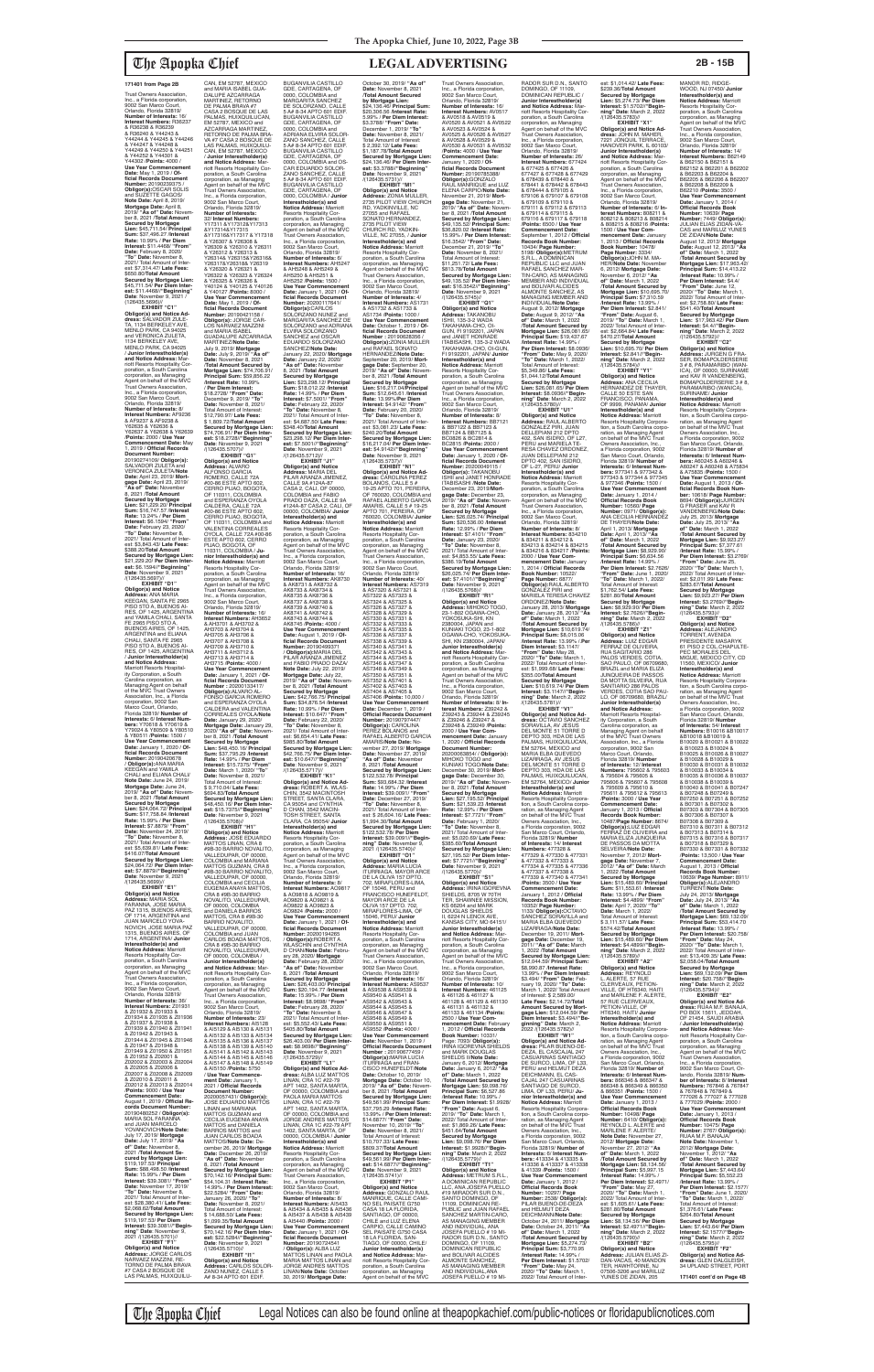CHESTER, NY 10573 and<br>VVONNE A GASPERINO YVONNE A. GASPERINO,<br>34 UPLAND ST, PORT<br>CHESTER, NY 10573/ **Junior Interestholder(s) and Notice Address:** Marriott Resorts Hospitality Corporation, a South Carolina corporation, as Managing Agent on behalf of the MVC Trust Owners Association, Inc., a Florida corporation, 9002 San Marco Court, Orlando, Florida 32819/ **Number of Interests:** 18/ **Interest Numbers:** B51513 & B51514 & B51515 & B51516 & B51517 & B51518 & B51519 & B51520 & B51521 & B51522 & B51523 & B51524 & B51525 & B51526 & B51527 & B51528 & B51529 & B51530 /**Points:** 4500 / **Use Year Commencement Date:** September 1, 2013 / **Official Records Book Number:** 10623/ **Page Number:** 6162/ **ObIigor(s):**GLEN DALGLEISH and YVONNE A. GASPERINO/**Note Date:** August 6, 2013/ **Mortgage Date:** August 6, 2013/ **"As of" Date:** March 1, 2022 /**Total Amount Secured by Mortgage Lien:** \$22,769.47/ **Principal Sum:** \$18,201.85 /**Interest Rate:** 10.99% / **Per Diem Interest:** \$5.5566/ **"From" Date:** March 6, 2020/ **"To" Date:** March 1, 2022/ Total Amount of Inter-est: \$ 4,028.63/ **Late Fees:** \$288.99/**Total Amount Secured by Mortgage Lien:** \$22,769.47/ **Per Diem Interest:** \$5.5566//**"Beginning" Date**: March 2, 2022 /(126435.5796)// **EXHIBIT "G2" Obligor(s) and Notice Address:** JORGE RUBIO, AVENIDA FEDERICO BOYD Y CALLE 51 TORRE UNIVERSAL P3, PANAMA, OF 99999, PANAMA/ **Junio Interestholder(s) and Notice Address:** Marriott Resorts Hospitality Corporation, a South Carolina<br>corporation, as Managing corporation, as Managing Agent on behalf of the MVC Trust Owners Association, Inc., a Florida corporation, 9002 San Marco Court, Orlando, Florida 32819/ **Number of Interests:** 26/ **Interest Numbers:** A06707<br>& A06708 & A06709 &<br>A06710 & A06711 & A06712 & A32420 & A32421 & A32422 & A32423 & A32424 & A32425 & A32426 & A32427 & A32428 & A32429 & A46320 & A46321 & A46322 & A46323 & A46324 & A46325 & A50046 & A50047 & A50048 & A50049 /**Points:** 6500 / **Use Year Commencement Date:** January 1, 2014 / **Official Records Book Number:** 10618/ **Page Number:** 5358/ **Obligor(s):** JORGE RUBIO/**Note Date:** July 26, 2013/ **Mortgage Date:** July 26, 2013/ **"As of" Date:** March 1, 2022 /**Total Amount Secured by Mortgage Lien:** \$35,900.72/ **Principal Sum:** \$26,989.53 /**Interest Rate:** 14.99% / **Per Diem Interest:** \$11.238/ **"From" Date:** April 26, 2020/ **"To" Date:** March 1, 2022/ Total Amount of Inter-est: \$7,574,447/ **Late Fees:** \$1,086.75/**Total Amount Secured by Mortgage Lien:** \$35,900.72/**Per Diem Interest:** \$11.238//**"Beginning" Date**: March 2, 2022 /(126435.5798)//

**EXHIBIT "H2" Obligor(s) and Notice Address:** ELWOOD L DON-ALDSON JR., 5 WINTON HIGHWAV PO BOX N-916, NASSAU, OF 00000, BAHA-MAS and CHENELLE DON-ALDSON, 54 WINTON HWY PO BOX N-916, NASSAU, OF 00000, BAHAMAS/ **Junior Interestholder(s) and Notice Address:** Marriott Resorts Hospitality Corpora-tion, a South Carolina corpo-ration, as Managing Agent on behalf of the MVC Trust

Owners Association, Inc., a Florida corporation, 9002 San Marco Court, Orlando, Florida 32819/ **Number of Interests:** 6/ **Interest Num-bers:** 787031 & 787032 & 787033 & 787034 & 852308 & 852309 /**Points:** 1500 / **Use Year Commencement Date:** March 1, 2013 / **Official Records Book Number:** 10526/ **Page Number:** 6197/ **Obligor(s):** ELWOOD L DONALD-SON JR. and CHENELLE DONALDSON/**Note Date:** February 5, 2013/ **Mortgage Date:** February 5, 2013/ **"As of" Date:** March 1, 2022 /**Total Amount Secured by Mortgage Lien:** \$8,351.40/ **Principal Sum:** \$6,125.70 /**Interest Rate:** 14.99% / **Per Diem Interest:** \$2.5507/ **"From" Date:** May 5, 2020/ **"To" Date:** March 1, 2022/ Total Amount of Interest: \$1,696.19/ **Late Fees:** \$279.51/**Total Amount Secured by Mortgage Lien:** \$8,351.40/ **Per Diem Interest:** \$2.5507//**"Begin-ning" Date**: March 2, 2022 /(126435.5799)// **EXHIBIT "I2" Obligor(s) and Notice Address:** JAIME PARRA P. Y CIA. LTDA., A CO-LOMBIA CORPORATION, CALE 101 NO 1650 APT 608, BOGOTA, OF 9999, COLOMBIA and RUTHBY ELIANA PARRA RODRI-GUEZ AS INDIVIDUAL AND GUARANTOR AND AS OFFICER, CALLE 98 NO<br>15-17 OFIC 502, BOGOTA,<br>OF 00000, COLOMBIA/ **Junior Interestholder(s) and Notice Address:** Marriott Resorts Hospitality Corpora-tion, a South Carolina corpo-ration, as Managing Agent on behalf of the MVC Trust Owners Association, Inc. a Florida corporation, 9002 San Marco Court, Orlando, Florida 32819/ **Number of Interests:** 42/ **Interest Numbers:** 971814 & 971815 & 971816 & 971817 & 971818 & 971819 & 971820 & 971821 & 971822 & 971823 & 971824 & 971825 & 971826 & 971827 & 971828 & 971829 & 971830 & 971831 & 971832 & 971833 & 971834 & 971835 & 971836 & 971837 & 971838 & 971839 & 971840 & 971841 & 971842 & 971843 & 971844 & 971845 & 971846 & 971847 & 971848 & 971849 & 971850 & 971851 & 971852 & 971901 & 971902 & 971903 /**Points:** 10500 / **Use Year Commencement Date:** April 1, 2013 / **Official Records Book Number:** 10553/ **Page Number:** 4240/<br>**Obligor(s):**JAIME PARRA P.<br>Y CIA. LTDA., A COLOMBIA<br>CORPORATION and RUTHBY ELIANA PARRA RODRIGUEZ AS INDIVIDU-AL AND GUARANTOR AND AS OFFICER/**Note Date:** March 25, 2013/ **Mortgage Date:** March 25, 2013/ **"As of" Date:** March 1, 2022 /**Total Amount Secured by** 

**Secured by Mortgage** 

**Mortgage Lien:** \$50,853.00/ **Principal Sum:** \$39,153.61 /**Interest Rate:** 13.99% / **Per Diem Interest:** \$15.216/ **"From" Date:** March 25, 2020/ **"To" Date:** March 1, 2022/ Total Amount of Interest: \$10,742.17/ **Late Fees:** \$707.22/**Total Amount Secured by Mortgage Lien:** \$50,853.00/ **Per Diem Interest:** \$15.216//**"Begin-ning" Date**: March 2, 2022 /(126435.5800)// **EXHIBIT "J2" Obligor(s) and Notice Address:** OSCAR H. MORALES-MADRID, RES. DORABEL PISO 2 APT.21- A-4T AVE.LOS PALOS<br>GRANDES, CARACAS, OF GRANDES, CARACAS, OF 00000, VENEZUELA and YAJAIRA R. OTERO DE-MORALES, RES DORABEL PISO 2 APT 21-A-4TA AVE LOS PALOS GRANDES, CARACAS, OF 00000, VENEZUELA/ **Junior Interestholder(s) and Notice Address:** Marriott Resorts Hospitality Corporation, a South Carolina corporation, as Managing Agent on behalf of the MVC Trust Owners Association, Inc., a Florida corporation, 9002 San Marco Court, Orlando, Florida 32819/ **Number of Interests:** 6/ **Interest Numbers:** C08204<br>& C08205 & C10218 &<br>C10219 & C10220 & C10221 /**Points:** 1500 / **Use Year Commencement Date:** January 1, 2014 / **Official Records Book Number:** 10643/ **Page Number:** 7112/ **Obligor(s):** OSCAR H. MORALES-MADRID and YAJAIRA R. OTERO DE-MORALES/ **Note Date:** September 18, 2013/ **Mortgage Date:** September 18, 2013/ **"As of" Date:** March 1, 2022 /**Total Amount Secured by Mortgage Lien:** \$10,532.02/ **Principal Sum:** \$7,820.32 /**Interest Rate:** 15.99% / **Per Diem Interest:** \$3.4735/ **"From" Date:** June 18, 2020/ **"To" Date:** March 1, 2022/ Total Amount of Interest: \$ 2,157.10/ **Late Fees:** \$304.60/**Total Amount Secured by Mortgage Lien:** \$10,532.02/ **Per Diem Interest:** \$3.4735//**"Begin-ning" Date**: March 2, 2022 /(126435.5801)// **EXHIBIT "K2" Obligor(s) and Notice Address:** SANDRA S BUTTERFIELD, CARRERA 17A NO 105-22 APT 403, BOGOTA, OF 99999, COLOMBIA and LAURA CAROLINA BALANZO B., CARRERA 17A NO 105-22 APT 403, BOGOTA, OF 99999, COLOMBIA/ **Junior Interestholder(s) and Notice Address:** Marriott Resorts Hospitality Corporation, a South Carolina corporation, as Managing Agent on behalf of the MVC Trust Owners Association, Inc., a Florida corporation, 9002 San Marco Court, Orlando, Florida 32819/ **Number of Interests:** 14/ **Interest Numbers:** D16435 & D16436 & D16437 & D16438 & D16439 & D16440 & D16441 & D16442 & D16443 & D16444 & D16445 & D16446 & D16447 & D16448 /**Points:** 3500 / **Use Year Commence-ment Date:** April 1, 2014 / **Official Records Book Number:** 10725/ **Page Number:** 0760/ **Obligor(s):** SANDRA S BUTTERFIELD and LAURA CAROLINA BALANZO B./**Note Date:** March 5, 2014/ **Mortgage Date:** March 5, 2014/ **"As of" Date:** March 1, 2022 /**Total Amount Secured by Mortgage Lien:** \$9785.49/ **Principal Sum:** \$7,087.96 /**Interest Rate:** 14.99% / **Per Diem Interest:** \$2.9513/ **"From" Date:** June 5, 2020/ **"To" Date:** March 1, 2022/ Total Amount of Interest: \$1,871.13/ **Late Fees:** \$576.40/**Total Amount Number:** 5176/ **Obligor(s):** FERNANDO ANTONIO<br>BRAOJOS ZAPIEN and VANESSA CEBALLOS PINERA/**Note Date:** October 25, 2013/ **Mortgage Date:** October 25, 2013/ **"As of" Date:** March 1, 2022 /**Total Amount Secured by Mortgage Lien:** \$26,571.75/ **Principal Sum:** \$20,135.51 /**Interest Rate:** 14.99% / **Per Diem Interest:** \$8.3842/ **"From" Date:** May 25, 2020/ **"To" Date:** March 1, 2022/ Total Amount of Interest: \$ 5,407.84/ **Late Fees:** \$778.40/**Total Amount Secured by Mortgage Lien:** \$26,571.75/ **Per Diem Interest:** \$8.3842//**"Beginning" Date**: March 2, 2022 /(126435.5804)// **EXHIBIT "N2" Obligor(s) and Notice Address:** MAURICIO JORGE PAEZ LOPEZ GUERRA, CALLE 11 374 CASA12 RINCONADA BAJA LA MOLINA, LIMA, OF L12, PERU and SILVANA EMILIA PESCHIERA CLARK,<br>CALLE 11 374 CASA12 RINCONADA BAJA LA MO-LINA, LIMA, OF L12, PERU/ **Junior Interestholder(s) and Notice Address:** Marriott Resorts Hospitality Cor-poration, a South Carolina corporation, as Managing Agent on behalf of the MVC Trust Owners Association, Inc., a Florida corporation, 9002 San Marco Court, Orlando, Florida 32819/ **Number of Interests:** 14/ **Interest Numbers:** C77649<br>& C77650 & C77651 &<br>C77652 & C77701 & C77702 & D65014 & D65015 & D65016 & D65017 & D65018 & D65019 & D65020 & D65021 /**Points:** 3500 / **Use Year Commencement Date:** April 1, 2014 / **Official Records Book Number:** 10724/ **Page<br>Number:** 0137/ **Obligor(s):**<br>MAURICIO JORGE PAEZ<br>LOPEZ GUERRA and SIL-VANA EMILIA PESCHIERA CLARK/**Note Date:** March 7, 2014/ **Mortgage Date:** March 7, 2014/ **"As of" Date:** March 1, 2022 /**Total Amount Secured by Mortgage Lien:** \$21,221.34/ **Principal Sum:** \$16,390.43 /**Interest Rate:** 13.99% / **Per Diem Interest:** \$6.3695/ **"From" Date:** June 7, 2020/ **"To" Date:** March 1, 2022/ Total Amount of Interest: \$4,025.51/ **Late Fees:** \$555.40/**Total Amount Secured by Mortgage Lien:** \$21,221.34/ **Per Diem Interest:** \$6.3695//**"Beginning" Date**: March 2, 2022 /(126435.5805)// **Obligor(s) and Notice Address:** GODWIN OLUSE-GUN ADEMEFUN, 8 LITTLE BUCKLAND AVENUE<br>MAIDSTONE, KENT, OF ME160, UNITED KINGDOM and IRETIOLA OLARISI ADEMEFUN, 43 CECIL RD, CROYDON, OF CRO3BN, UNITED KINGDOM/ **Junior Interestholder(s) and Notice Address:** Marriott Resorts Hospitality Cor-poration, a South Carolina corporation, as Managing Agent on behalf of the MVC Trust Owners Association, Inc., a Florida corporation, 9002 San Marco Court, Orlando, Florida 32819/ **Number of Interests:** 14/ **Interest Numbers:** B93026 & B93027 & B93028 & B93029 & B93030 & B95535 & B95536 & B95537 & B95538 & B95539 & B95540 & B96412 & B96413 & B96414 /**Points:** 3500 / **Use Year Commencement Date:** December 1; 2013 / **Official Records Book Number:** 10667/**Page Number:** 6054/**Obligor(s):** GODWIN OLUSEGUN ADEMEFUN and IRETIOLA OLARISI ADEMEFUN/ **Note Date:** November 6, 2013/ **Mortgage Date:** November 6, 2013/ **"As** 

**Lien:** \$9785.49/ **Per Diem Interest:** \$2.9513//**"Begin-ning" Date**: March 2, 2022 /(126435.5802)// **EXHIBIT "L2" Obligor(s) and Notice Address:** OLADAPO KOLAWOLE, 15 SKARDON CRESCENT, BRASSALL, QU 04305, AUSTRALIA and OLUBUSAYO KOLAWOLE, 15 SKARDON CRESCENT, BRASSALL, QU 04305, AUSTRALIA/ **Junior Interestholder(s) and Notice Address:** Marriott Resorts Hospitality Corporation, a South Carolina corpo ration, as Managing Agent on behalf of the MVC Trust Owners Association, Inc., a Florida corporation, 9002 San Marco Court, Orlando, Florida 32819/ **Number of Interests:** 10/ **Interest Numbers:** B48548 &<br>B48549 & B48550 & B48551<br>& B48552 & B48601 & B48602 & B48603 & B48604 & B48605 /**Points:** 2500 / **Use Year Commencement Date:** November 1, 2013 / **Official Records Book Number:** 10707/ **Page Number:** 9320/ **Obligor(s):** OLADAPO KOLAWOLE and OLUBUSAYO KOLA-WOLE/**Note Date:** October 17, 2013/ **Mortgage Date:** October 17, 2013/ **"As of" Date:** March 1, 2022 /**Total Amount Secured by Mortgage Lien:** \$12,110.46/ **Principal Sum:** \$9,180.04 /**Interest Rate:** 13.99% / **Per Diem Interest:** \$3.5675/ **"From" Date:** May 17, 2020/ **"To" Date:** March 1, 2022/ Total Amount of Interest: \$2,329.51/ **Late Fees:** \$350.91/**Total Amount Secured by Mortgage Lien:** \$12,110.46/ **Per Diem Interest:** \$3.5675//**"Begin-ning" Date**: March 2, 2022 /(126435.5803)// **EXHIBIT "M2" Obligor(s) and Notice Address:** FERNANDO AN-TONIO BRAOJOS ZAPIEN,<br>NABOR CARRILLO # 62-8 OLIVAR DE LOS PADRES,<br>MEXICO, DF 01780,<br>MEXICO and VANESSA CE-<br>BALLOS PINERA, NABOR CARRILLO # 62-8 OLIVAR<br>DE LOS PADRES, MEXICO, DF 01780, MEXICO/ **Junior Interestholder(s) and Notice Address:** Marriott Resorts Hospitality Corporation, a South Carolina<br>corporation, as Managing corporation, as Managing<br>Agent on behalf of the MVC<br>Trust Owners Association,<br>Inc., a Florida corporation, 9002 San Marco Court, Orlando, Florida 32819/ **Number of Interests:** 18/ **Interest Numbers:** C31108<br>& C31109 & C31110 &<br>C31111 &C31112&C31113&<br>C31114&C31115&C31116& C31117&C31118&C31119 & C31120 & C31121 & C31122 & C31123 & C31124 & C31125 /**Points:** 4500 / **Use Year Commencement Date:** January 1, 2014 / **Official Records Book Number:** 10662/ **Page** 

**EXHIBIT "O2"**

**of" Date:** March 1, 2022 /**Total Amount Secured by Mortgage Lien:** \$20,695.03/ **Principal Sum:** \$15,780.99 Principal Sum: \$15,<br>/Interest Rate: 13.99<br>*Interest: \$* **Per Diem Interest:** \$6.1327/ **"From" Date:** May 6, 2020/ **"To" Date:** March 1, 2022/ Total Amount of Interest: \$ 4,072.05/ **Late Fees:** \$591.99/**Total Amount Secured by Mortgage Lien:** \$20,695.03/ **Per Diem Interest:** \$6.1327//**"Beginning" Date**: March 2, 2022 /(126435.5806)// **EXHIBIT "P1" Obligor(s) and Notice Address:** DEBBIE DIGI-ROLAMO, 47 KERON DR, SHELTON, CT 06484 and<br>ANTHONY S. DOMBROW-<br>SKI, 19 HOLLOW TREE<br>LANE, MONROE, CT 06468/ **Junior Interestholder(s) and Notice Address:** Marriott Resorts Hospitality Cor-poration, a South Carolina corporation, as Managing Agent on behalf of the MVC Trust Owners Association, Inc., a Florida corporation,<br>9002 San Marco Court. 9002 San Marco Court, Orlando, Florida 32819/ **Number of Interests:** 10/ **Interest Numbers:** A09044 & A09045 & A09046 & A09047 & A09048 & A09049 & A78607 & A78608 & A78649 & A78650 /**Points:** 2500 / **Use Year Commencement Date:** January 1, 2014 / **Official Records Book Number:** 10607/ **Page Number:** 1476/ **ObIigor(s):**DEBBIE DIGI-ROLAMO and ANTHONY S. DOMBROWSKI/**Note Date:** June 11, 2013/ **Mortgage Date:** June 11, 2013/ **"As of" Date:** March 1, 2022 /**Total Amount Secured by Mortgage Lien:** \$11,860.92/ **Principal Sum:** \$9,334.41 /**Interest Rate:** 10.99% / **Per Diem Interest:** \$2.8496/ **"From" Date:** May 11, 2020/ **"To" Date:** March 1, 2022/ Total Amount of Interest: \$ 1,877.93/ **Late Fees:** \$398.58/**Total Amount Secured by Mortgage Lien:** \$11,860.92/ **Per Diem Interest:** \$2.8496//**"Begin-ning" Date**: March 2, 2022 /(126435.5808)// **EXHIBIT "Q2" Obligor(s) and Notice<br><b>Address:** GILBERTO<br>DURAZO CARREON,<br>PASEO DE TAMARINDOS 260-103 BOSQUE DE LAS LOMAS, MEXICO, DF 05120, MEXICO / **Junior Interestholder(s) and Notice Address:** Marriott Resorts Hospitality Corporation, a South Carolina corporation, as Managing Agent on behalf of the MVC Trust Owners Association, Inc., a Florida corporation, 9002 San Marco Court, Orlando, Florida 32819/ **Number of Interests:** 16/ **Interest Numbers:** C96051 & C96052 & C96101 & C96102 & C96103 & C96104 & C96105 & C96106 & C96107 & C96108 & C96109 & C96110 & C96111 & C96112 **Obligor(s) and Notice<br><b>Address:** ROBERT F<br>WILSON SR., 34 AUSTIN<br>DR, EDGEWATER, MD 21037-2229 and MD 21037-2229/ **Junior Interestholder(s) and Notice Address:** Marriott Resorts Hospitality Corporation, a South Carolina<br>corporation, as Managing Orlando, Florida 32819/ **Number of Interests:** 6/ C68925 /**Points:** 1500 / **Use Year Commencement Date:** January 1, 2014 / 15, 2013/ **Mortgage Date:** November 15, 2013/ **"As of" Date:** March 1, 2021 /**Interest Rate:** 13.99% / \$436.52/**Total Amount**  DRIVE, LADERA RANCH, CA 92694 and CARYN<br>MICHELE MASTERS, 14 **Interestholder(s) and Notice Address:** Marriott Resorts Hospitality Cor-Trust Owners Association, & C09003 & C09004 & C09005 & C09006 & C09007 & C09008 & C09009 & C09010 & C09011 & C09012 & C09013 & C09014 & C09015 /**Points:** 3500 / and CARYN MICHELE MASTERS/**Note Date:**

The Apopka Chief Legal Notices can also be found online at theapopkachief.com/public-notices or floridapublicnotices.com

& C96113 & C96114 /**Points:** 4000 / **Use Year Commencement Date:** January 1, 2014 / **Official Records Book Number:** 10705/ **Page Number:** 2201/ **Obligor(s):**GILBER-TO DURAZO CARREON/ **Note Date:** December 30, 2013/ **Mortgage Date:** December 30, 2013/ **"As of" Date:** March 1, 2022 /**Total Amount Secured by Mortgage Lien:** \$24,946.02/ **Principal Sum:** \$19,177.59 /**Interest Rate:** 14.99% / **Per Diem Interest:** \$7.9853/ **"From" Date:** July 1, 2020/ **"To" Date:** March 1, 2022/ Total Amount of Interest: \$4,855.14/ **Late Fees:** \$663.29/**Total Amount Secured by Mortgage Lien:** \$24,946.02/ **Per Diem Interest:** \$7.9853//**"Beginning" Date**: March 2, 2022 /(126435.5809)// **EXHIBIT "R2" Obligor(s) and Notice Address:** MITCHELL Address: MITCHELL<br>W. STUCKEY, 8293 E 900 S, ELBERFELD, IN 47613-8430 and EMILY M. STUCKEY, 5254 S WASH INGTON ST, OAKLAND CITY, IN 47660/ **Junior Interestholder(s) and Notice Address:** Marriott Resorts Hospitality Corporation, a South Carolina corpo ration, as Managing Agent on behalf of the MVC Trust Owners Association, Inc., a Florida corporation, 9002 San Marco Court, Orlando, Florida 32819/**Number of Interests:** 6/ **Interest Num-bers:** B71118 & B71119 & B71120 & B71121 & B71122 & B71123 /**Points:** 1500 / Use Year Commencement<br>Date: February 1, 2014 / 01-<br>ficial Records Book Num-<br>ber: 10711/ Page Number:<br>5825/ Obligor(s):MITCHELL<br>W. STUCKEY/Note Date:<br>M. STUCKEY/Note Date: January 8, 2014/ **Mortgage Date:** January 8, 2014/ **"As of" Date:** March 1, 2022 /**Total Amount Secured by Mortgage Lien:** \$12,107.68/ **Principal Sum:** \$8,372.92 /**Interest Rate:** 13.99% / **Per Diem Interest:** \$3.2538/ **"From" Date:** August 8, 2019/ **"To" Date:** March 1, 2022/ Total Amount of Inter-est: \$3,045.56/ **Late Fees:** \$439.20/**Total Amount Secured by Mortgage Lien:** \$12,107.68/ **Per Diem Interest:** \$3.2538//**"Beginning" Date**: March 2, 2022 /(126435.5810)// **EXHIBIT "S2" Obligor(s) and Notice Address:** VICTOR H SARMIENTO, CARRERA 18 1-171 APTO 1106 EL POBLADO, MEDELLIN, OF 50021, COLOMBIA and CLARA MARIN, CL A EDIF MANSION ARENA APTO 3-B URB COLINAS VALLE ARRIBA, CARACAS, OF 00000, COLOMBIA/ **Junior Interestholder(s) and Notice Address:** Marriott Resorts Hospitahty Cor-poration, a South Carolina corporation, as Managing Agent on behalf of the MVC Trust Owners Association, Inc., a Florida corporation, 9002 San Marco Court, Orlando, Florida 32819/ **Number of Interests:** 6/ **Interest Numbers:** D27427 & D27428 & D27429 & D27430 & D27431 & D27432 /**Points:** 1500 / **Use Year Commencem Date:** January 1, 2015 / **Of-ficial Records Book Number:** 10712/ **Page Number:** 4082/ **ObIigor(s):**VICTOR H SARMIENTO and CLARA MARIN/**Note Date:** January 27, 2014/ **Mortgage Date:** January 27, 2014/ **"As of" Date:** March 1, 2022 /**Total Amount Secured by Mortgage Lien:** \$11,181.08/ **Principal Sum:** \$8,389.71 /**Interest Rate:** 14.99% / **Per Diem Interest:** \$3.4934/ **"From" Date:** May 27, 2020/ **"To" Date:** March 1, 2022/ Total Amount of Inter-est: \$2,246.17/ **Late Fees:**

\$295.20/**Total Amount Secured by Mortgage Lien:** \$11,181.08/ **Per Diem Interest:** \$3.4934//**"Begin-ning" Date**: March 2, 2022 /(126435.5811)// **EXHIBIT "T2"** ELIZABETH L. WILSON, 34 AUSTIN DR, EDGEWATER, corporation, as Managing Agent on behalf of the MVC Trust Owners Association, Inc., a Florida corporation, 9002 San Marco Court, **Interest Numbers:** C68920<br>& C68921 & C68922 &<br>C68923 & C68924 & **Official Records Book Number:** 10675/ **Page Number:** 2790/ **Obligor(s):** ROBERT F WILSON SR. and ELIZABETH L. WIL-SON/**Note Date:** November /**Total Amount Secured by Mortgage Lien:** \$13,559.41/ **Principal Sum:** \$9,626.00 **Per Diem Interest:** \$3.7408/ **"From" Date:** October 15, 2019/ **"To" Date:** March 1, 2021/ Total Amount of Inter-est: \$3,246.89/ **Late Fees: Secured by Mortgage Lien:** \$13,559.41/ **Per Diem Interest:** \$3.7408//**"Beginning" Date**: March 2, 2021 /(126435.5812)// **EXHIBIT "U2" Obligor(s) and Notice Ad-dress:** HAROLD HIYOICHI ABE, 28 FALABELLA MICHELE MASTERS, 14 AMESBURY CT, LA VERA RANCH, CA 92694/ **Junior**  poration, a South Carolina corporation, as Managing Agent on behalf of the MVC Inc., a Florida corporation, 9002 San Marco Court, Orlando, Florida 32819/ **Number of Interests:** 14/ **Interest Numbers:** C09002 **Use Year Commencement Date:** November 1, 2013 / **Official Records Book Number:** 10662/ **Page Number:** 5050/ **Obligor(s):** HAROLD HIYOICHI ABE October 23, 2013/ **Mortgage Date:** October 23, 2013/ **"As of" Date:** March 1, 2022 /**Total Amount Secured by Mortgage Lien:** \$22,271.56/ **Principal Sum:** \$16,745.31 /**Interest Rate:** 10.99% / **Per Diem Interest:** \$5.112/ **'From" Date: Septe** 23, 2019/ **"To" Date:** March 1, 2022/ Total Amount of Interest: \$ 4,549.65/ **Late Fees:** \$726.60/**Total Amount Secured by Mort-gage Lien:** \$22,271.56/ **Per Diem Interest:** \$5.112//**"Be-ginning" Date**: March 2, 2022 /(126435.5814)// **EXHIBIT "V2" Obligor(s) and Notice Address:** LUIS CARMELO FUENTES-GONZALEZ,<br>URB CONDADO DEL REY<br>CALLE PRINCIPAL NORTE<br>CASA 175, PANAMA, OF 00000, PANAMA and NOHEMY G. BERTORELLI DE FUENTES, CALLE CIRCUNVALACIQN QUINTA BERTORELERA, CARA-CAS, IR 1080, PANAMA/ **Junior Interestholder(s) and Notice Address:** Marriott Resorts Hospitality Corporation, a South Carolina corporation, as Managing Agent on behalf of the MVC Trust Owners Association, Inc., a Florida corporation, 9002 San Marco Court Orlando, Florida 32819/ **Number of Interests:** 11/ **Interest Numbers:** C10131 & C10132 & C10133 & C10134 & C10135 & C10136 & C10137 & C10138 & C10139 & C10140 & C10141 /**Points:** 2750 / **Use Year Commencement Date:** January 1, 2014 / **Official Records Book Number:** 10679/**Page Number:** 1093/**Obligor(s):** LUIS CARMELO FUENTES-GONZALEZ and NOHEMY G. BERTORELLI DE FUEN-<br>TES/Note Date: November TES/**Note Date:** November 13, 2013/ **Mortgage Date:** November 13, 2013/ **"As of" Date:** March 1, 2022 /**Total Amount Secured by Mortgage Lien:** \$18,146.72/ **Principal Sum:** \$13,450.08 /**Interest Rate:** 15.99% / **Per Diem Interest:** \$5.9741/ **"From" Date:** May 13, 2020/ **"To" Date:** March 1, 2022/ Total Amount of Inter-est: \$ 3925.00/ **Late Fees:** \$521.64/**Total Amount Secured by Mortgage Lien:** \$18,146.72/ **Per Diem Interest:** \$5.9741//**"Begin-ning" Date**: March 2, 2022 /(126435.5815)// **EXHIBIT "W2" Obligor(s) and Notice Ad-dress:** JAVIER HERNANDO CORREA, CALLE 135-55-75 CASA 211, BARRANQUILLA COL0100, COLOMBIA and CLAUDIA DEL PILAR CAR-DOSO, CALLE 135-55-75 CASA 21, BARRANQUILLA, OF 00000, COLOMBIA/ **Junior Interestholder(s) and Notice Address:** Marriott Resorts Hospitality Corpora-tion, a South Carolina corpo-ration, as Managing Agent on behalf of the MVC Trust Owners Association, Inc., a Florida corporation, 9002<br>San Marco Court, Orlando San Marco Court, Orlando, Florida 32819/ **Number of Interests:** 6/ **Interest Num-bers:** B98637 & B98638 & B98639 & B98640 & B98641 & B98642 /**Points:** 1500 / **Use Year Commencement Date:** January 1, 2014 / **Official Records Book Number:** 10685/ **Page Number:** 9384/ **ObIigor(s):** JAVIER HERNANDO CORREA and CLAUDIA DEL PILAR CARDOSO/ **Note Date:** December 11, 2013/ **Mortgage Date:** December 11, 2013/ **"As of" Date:** March 1, 2022 /**Total Amount Secured by Mortgage Lien:** \$10,234.78/ **Principal Sum:** \$7,646.92 /**Interest Rate:** 13.99% / **Per Diem Interest:** \$2.9717/ **"From" Date:** April 11, 2020/ **"To" Date:** March 1, 2022/ Total Amount of Inter-est: \$ 2,047.46/ **Late Fees:** \$290.40/**Total Amount Secured by Mortgage Lien:** \$10,234.78/ **Per Diem Interest:** \$2.9717//**"Begin-ning" Date**: March 2, 2022 /(126435.5816)// **EXHIBIT "X2" Obligor(s) and Notice Address:** JAVIER RODRI-GUEZ CACHO, PRIVADA TULIPANES 20 CLUB DE GULF LOS TABACHINES, CUERNAVACA, MR 62498, MEXICO and MARIA ELENA GUADALUPE SANCHEZ NAVARRO CARAZA, LLA-MARADA # 195 DR JOSE G PARRES, CUERNAVACA, MR 62550, MEXICO and JAVIER RODRIGUEZ CA-CHO SANCHEZ NAVARRO, PRIVADA TULIPANES 20 CLUB DE GULF LOS TABACHINES, CUERNAVA-CA, MR 62498, MEXICO and ELENA RODRIGUEZ CACHO SANCHEZ NAVARRO, LLAMARADA # 195 DR JOSE G PARRES, CUERNAVACA, MR 62550, MEXICO and ROBERTO RODRIGUEZ CACHO<br>SANCHEZ NAVARRO, LLA-SANCHEZ NAVARRO, LLA-MARADA # 195 DR JOSE G PARRES, CUERNAVACA, MR 62550, MEXICO/ **Junior Interestholder(s) and Notice Address:** Marriott Resorts Hospitality Corporation, a South Carolina corporation, as Managing Agent on behalf of the MVC Trust Owners Association, Inc., a Florida corporation, 9002 San Marco Court, Orlando, Florida 32819/ **Number of Interests:** 80/ **Interest Numbers:** C41727 & C41728 & C41729 & C41730 & C41731 & C41732 & C41733 & C41734 & C41735 & C41736 & C41737 & C41738 & C41739 & C41740 & C41741 & C41742 & C41743 & C41744 & C41745 & C41746 & C41747 & C41748 & C41749 & C41750 & C41751 & C41752 & C41801 & C41802 & C41803 & C41804 & C41805 & C41806 & C41807 & C41808 & C41809 & C41810 & C41811 & C41812 & C41813 & C41814 & C33440 & C33441 & C33442 & C33443 & C33444 & C33445 & C33446 & C33447 & C33448 & C33449 & C37045 & C37046 & C37047 & C37048 & C37049 & C37050 & C41703 & C41704 & C41705 & C41706 & C41707 & C41708 & C41709 & C41710 & C41711 & C41712 & C41713 & C41714 & C41715 & C41716 & C41717 & C41718 & C41719 & C41720 & C41721 & C41722 & C41723 & C41724 & C41725 & C41726 /**Points:** 20000 / **Use Year Commencement Date:** January 1, 2014 / **Official Records Book Number:** 10689/ **Page Number:** 2688/ **Obligor(s):** JAVIER RODRIGUEZ CACHO and MARIA ELENA GUADALUPE SANCHEZ NAVARRO CARAZA and JA-VIER RODRIGUEZ CACHO SANCHEZ NAVARRO and ELENA RODRIGUEZ CA-CHO SANCHEZ NAVARRO and ROBERTO RODRI-GUEZ CACHO SANCHEZ NAVARRO/**Note Date:** December 19, 2013/**Mortgage Date:** December 19, 2013/ **"As of" Date:** March 1, 2022 /**Total Amount Secured by Mortgage Lien:**  \$125,237.34/ **Principal Sum:** \$94,572.92 /**Inter-est Rate:** 14.99% / **Per Diem Interest:** \$39.379/ **"From" Date:** April 19, 2020/ **"To" Date:** March 1, 2022/ Total Amount of Interest: \$26,817.12/ **Late Fees:**\$3,597.30/**Total Amount Secured by Mortgage Lien:**  \$125,237.34/ **Per Diem Interest:** \$39.379//**"Begin-ning" Date**: March 2, 2022 /(126435.5817)//<br>"EXHIBIT "Y2 **EXHIBIT "Y2"<br><b>Obligor(s) and Notice**<br>**Addres**s: NELSON GUIL-<br>LEN, 8450 NW 102ND<br>AVE APT 449, DORAL, FL<br>33178 and LUISA GUILLEN, 10037 NW 88 TERRACE, DORAL, FL 33178 / **Junior Interestholder(s) and Notice Address:** Marriott Resorts Hospitality Corpora-tion, a South Carolina corporation, as Managing Agent on behalf of the MVC Trust Owners Association, Inc., a Florida corporation, 9002 San Marco Court, Orlando, Florida 32819/ **Number of Interests:** 6/ **Interest Num-bers:** B44343 & B44344 & B44345 & B44346 & B44347 & B44348 /**Points:** 1500 / **Use Year Commencement Date:** January 1, 2014 / **Official Records Book Number:** 10639/ **Page Number:** 9208/ **Obligor(s):** NELSON GUILLEN and LUISA GULLLEN/**Note Date:** August 30, 2013/ **Mortgage Date:** August 30, 2013/ **"As of" Date:** March 1, 2022 /**Total Amount Secured by Mortgage Lien:**  \$11,155.20/ **Principal Sum:** \$8,495.24 /**Interest Rate:** 13.99% / **Per Diem Interest:** \$3.3013/ **"From" Date:** March 1, 2020/ **"To" Date:** March 1, 2022/ Total Amount of Interest: \$2,409.96/ **Late Fees:** \$0/**Total Amount Secured by Mortgage Lien:** \$11,155.20/ **Per Diem Interest:** \$3.3013//**"Begin-ning" Date**: March 2, 2022 /(126435.5819)// **EXHIBIT "Z2" Obligor(s) and Notice Address:** JAMES R GATTIS, 9807 ROSINA CT, WINDSOR, CA 95492 and PATRICIA J GATTIS, 9807 ROSINA CT, WIND-SOR, CA 95492/ **Junior Interestholder(s) and Notice Address:** Marriott<br>Resorts Hospitality Corpora-<br>tion, a South Carolina corporation, as Managing Agent on behalf of the MVC Trust Owners Association, Inc., a Florida corporation, 9002 San Marco Court, Orlando, Florida 32819/ **Number of Interests:** 4/ **Interest Num-bers:** C90713 & C97446 & C97447 & C97448 /**Points:** 1000 / **Use Year Com-mencement Date:** January 1, 2014 / **Official Records Book Number:** 10728/ **Page Number:** 6390/ **Obligor(s):**JAMES R GAT-TIS and PATRICIA J GAT-TIS/**Note Date:** December 31, 2013/ **Mortgage Date:** December 31, 2013/ **"As of" Date:** March 1, 2022 /**Total Amount Secured by Mortgage Lien:** \$6,213.64/ **Principal Sum:** \$4,670.05 /**Interest Rate:** 13.99% / **Per Diem Interest:** \$1.8148/ **"From" Date:** July 1, 2020/ **"To" Date:** March 1, 2022/ Total Amount of Interest: \$1,103.40/ **Late Fees:** \$190.19/**Total Amount Secured by Mortgage Lien:** \$6,213.64/**Per Diem Interest:** \$1.8148//**"Begin-ning" Date**: March 2, 2022 /(126435.5820)// **EXHIBIT "A3" Obligor(s) and Notice Address:** CONSUELO GONZALEZ-RODRIGUEZ, MIGUEL SERRANO 61 CASA UNO COLONIA DEL VALLE, MEXICO, DF 03100, MEXICO / **Junior Interestholder(s) and Notice Address:** Marriott Resorts Hospitality Corpora-tion, a South Carolina corpo-ration, as Managing Agent on behalf of the MVC Trust Owners Association, Inc., a Florida corporation, 9002 San Marco Court, Orlando,<br>Florida 32819/ **Number of**<br>**Interests:** 8/ **Interest Numbers:** D23527 & D23528 & D23529 & D23530 & D23531 & D23532 &<br>D23533 & D23534 / Points D23533 & D23534 /**Points:** 2000 / **Use Year Com-mencement Date:** January 1, 2015 / **Official Records Book Number:** 10723/ **Page Number:** 3052/ **Obligor(s):**CONSUELO<br>GONZALEZ- RODRIGUEZ/<br>**Note Date:** February 12, 2014/ **Mortgage Date:** February 12, 2014/ **"As of" Date:** March 1, 2022 /**Total Amount Secured by Mortgage Lien:** \$13,938.70/ **Principal Sum:** \$10,601.01 /**Interest Rate:** 13.99% / **Per Diem Interest:** \$4.1197/ **"From" Date:** May 12, 2020/ **"To" Date:** March 1, 2022/ Total Amount of Inter-est: \$2,710.74/ **Late Fees:** \$376.95/**Total Amount Secured by Mortgage Lien:** \$13,938.70/ **Per Diem Interest:** \$4.1197//**"Begin-ning" Date**: March 2, 2022 /(126435.5821)// **EXHIBIT "B3" Obligor(s) and Notice Address:** STEVE W. MAN-NING, 305 S BURNS AVE, SPARTA, IL 62286 / **Junior Interestholder(s) and Notice Address:** Marriott Resorts Hospitality Corpora-tion, a South Carolina corporation, as Managing Agent on behalf of the MVC Trust Owners Association, Inc., a Florida corporation, 9002 San Marco Court, Orlando, Florida 32819/ **Number of Interests:** 6/ **Interest Num-bers:** B17817 & B17818 & B17819 & B17820 & B17821 & B17822 /**Points:** 1500 / **Use Year Commencement Date:** January 1, 2014 / **Official Records Book Number:** 10653/ **Page Number:** 1060/ **Obligor(s):** STEVE W. MANNING **Note Date:** September 17, 2013/**Mortgage Date:** September 17, 2013/ **"As of" Date:** March 1, 2022 /**Total Amount Secured by Mortgage Lien:** \$16,970.92/ **Principal Sum:** \$10,892.57 /**Interest Rate:** 13.99% / **Per Diem Interest:** \$4.233/ **"From" Date:** October 17, 2018/ **"To" Date:** March 1, 2022/ Total Amount of Inter est: \$5,210.75/ **Late Fees:** \$617.60/**Total Amount** 

**Secured by Mortgage Lien:** \$16,970.92/ **Per Diem Interest:** \$4.233//**"Begin-ning" Date**: March 2, 2022 /(126435.5822)// **EXHIBIT "C3"**<br>**EXHIBIT "C3" Obligor(s) and Notice Address:** MICHAEL F GALLAGHER, 3622 CR 57, ROBSTOWN, TX 78380/ **Junior Interestholder(s) and Notice Address:** Marriott Resorts Hospitality Cor-<br>poration, a South Carohna poration, a South Carohna corporation, as Managing Agent on behalf of the MVC Trust Owners Association, Inc., a Florida corporation, 9002 San Marco Court, Orlando, Florida 32819/<br>Number of Interests: 6/ **Number of Interests:** 6/<br>**Interest Numbers:** B58652<br>& B58701 & B58702 &<br>B58703 & B58704 & B58705 /**Points:** 1500 / **Use Year Commencement Date:** September 1, 2013 / **Official Records Book Number:** 10641/ **Page Number:** 9468/ **Obligor(s):**MICHAEL F GALLAGHER/**Note Date:** August 28, 2013/ **Mortgage Date:** August 28, 2013/ **"As of" Date:** March 1, 2022 /**Total Amount Secured by Mortgage Lien:** \$11,959.34/ **Principal Sum:** \$8,497.09 /**Interest Rate:** 13.99% / **Per Diem Interest:** \$3.3021/ **"From" Date:** October 28, 2019/ **"To" Date:** March 1, 2022/ Total Amount of Inter-est: \$2,823.18/ **Late Fees:** \$389.07/**Total Amount Secured by Mortgage Lien:** \$11,959.34/ **Per Diem Interest:** \$3.3021//**"Be-ginning" Date**: March 2, 2022/(126435.5823)// **EXHIBIT "D3" Obligor(s) and Notice Address:** GENNARO RINO TAMBURRELLI LETTIERI, SAN FRANCISCO LOMA ALEGRE CASA 24, PANA-MA CITY, OF 083001754, PANAMA and ZAHAIDY NAIR DE LA VICTORIA<br>GALASTICA, SAN FRAN-<br>CISCO LOMA ALEGRE<br>CASA 24, PANAMA CITY, OF 0830-01754, PANAMA/ **Junior Interestholder(s) and Notice Address:** Mar-riott Resorts Hospitality Cor-poration, a South Carolina corporation, as Managing Agent on behalf of the MVC Trust Owners Association, Inc., a Florida corporation, 9002 San Marco Court, Orlando, Florida 32819/ **Number of Interests:** 6/ **Interest Numbers:** D95513 & D95514 & D95515 & D95516 & D95517 & D95518 /**Points:** 1500 / **Use Year Commencement Date:** July 1, 2014 / **Official Records Book Number:**<br>10739/ **Page Number:**<br>4415/ **Obligor(s)**: GENN-<br>ARO RINO TAMBURRELLI<br>LETTIERI and ZAHAIDY<br>NAIR DE LA VICTORIA GALASTICA/**Note Date:** April 8, 2014/ **Mortgage Date:** April 8, 2014/ **"As of" Date:** March 1, 2022 /**Total Amount Secured by Mortgage Lien:** \$11,735.12/ **Principal Sum:** \$8,735.24 /**Interest Rate:** 15.99% / **Per Diem Interest:** \$3.8799/ **"From" Date:** June 8, 2020/ **"To" Date:** March 1, 2022/ Total Amount of Interest: \$ 2,448.28/ **Late Fees:** \$301.60/**Total Amount Secured by Mortgage Lien:** \$11,735.12/ **Per Diem Interest:** \$3.8799//**"Begin-ning" Date**: March 2, 2022 /(126435.5824)// **EXHIBIT "E3" Obligor(s) and Notice<br><b>Address:** JOSUE ES-<br>QUENAZI-GHELMAN, CRA<br>21 #85 A- 49, BOGOTA, OF 99999, COLOMBIA and ER-IKA MORENO BRONSTEIN,

on behalf of the MVC Trust

Owners Association, Inc., a Florida corporation, 9002 San Marco Court, Orlando, Florida 32819/ **Number of Interests:** 10/ **Interest Numbers:** D31518 & D31519 &D31520 & D31521 & D31522 & D31523 & D31524 & D31525 & D31526 & D31527 /**Points:** 2500 / **Use Year Com-mencement Date:** February 1, 2014 / **Official Records Book Number:** 10711/ **Page Number:** 9479/ **Obligor(s):** JOSEPH A LAWLESS/**Note Date:** January 20, 2014/ **Mortgage Date:** January 20, 2014/ **"As of" Date:** March 1, 2022 /**Total Amount Secured by Mortgage Lien:** \$38,094.06/ **Principal Sum:** \$21,489.86 /**Interest Rate:** 10.99% / **Per Diem Interest:** \$6.5604/ **"From" Date:** December 20, 2015/ **"To" Date:** March 1, 2022/ Total Amount of Interest: \$14,846.02/ **Late Fees:** \$1,508.18/**Total Amount Secured by Mortgage Lien:** \$38,094.06/ **Per Diem Interest:** \$6.5604//**"Begin-ning" Date**: March 2, 2022 /(126435.5827)// **EXHIBIT "H3" Obligor(s) and Notice Address:** BELISARIO RODRIGUEZ, URB OBAR-RIO, EDIF ROCRIS APTO JUAN RAMON, PANAMA, OF 00000, PANAMA and KATHALEEN GRISSEL CASTRO, URB OBARRIO EDIF ROCRIS APT 10B JUAN RAMON, PANAMA, OF 00000, PANAMA/ **Junior Interestholder(s) and Notice Address:** Marriott Resorts Hospitality Cor-poration, a South Carolina corporation, as Managing Agent on behalf of the MVC Trust Owners Association, Inc., a Florida corporation, 9002 San Marco Court, Orlando, Florida 32819/ **Number of Interests:** 10/ **Interest Numbers:** D18218 & D18219 & D18220 & D18221 & D18222 & D18223 & D18224 & D18225 & D18226 & D18227 /**Points:** 2500 / **Use Year Commencement Secured by Mortgage Lien:**  \$15,615.82/ **Principal Sum:** \$11,645.34 /**Interest Rate:** 14.99% / **Per Diem Inter-**March 1, 2022/ Total Amount of Interest: \$ 3,297.33/ **Late Fees:** \$423.15/**Total gage Lien:** \$15,615.82/ **Per Diem Interest:** \$4.849//**"Be-**

CRA 21 #85 A-49, BOGOTA, OF 00000, COLOMBIA/ **Ju-nior Interestholder(s) and Notice Address:** Marriott Resorts Hospitality Cor-poration, a South Carolina corporation, as Managing Agent on behalf of the MVC Trust Owners Association, Inc., a Florida corporation, 9002 San Marco Court, Orlando, Florida 32819/ **Number of Interests:** 6/ **Interest Numbers:** D74506<br>& D74507 & D74508 &<br>D74509 & D74510 & D74511 /**Points:** 1500 / Use Year Commencement<br>
Date: January 1, 2015 / Of-<br> **ficial Records Book Num-<br>
ber: 10739/ Page Number:**<br>5191/ Obligor(s):JOSUE<br>
ESQUENAZI-GHELMAN<br>
and ERIKA MORENO BRONSTEIN/**Note Date:** April 8, 2014/ **Mortgage Date:** April 8, 2014/ **"As of" Date:** March 1, 2022 /**Total Amount Secured by Mortgage Lien:** \$11,810.34/ **Principal Sum:** \$8,924.83 /**Interest Rate:** 13.99% / **Per Diem Interest:** \$3.4683/ **"From" Date:** March 8, 2020/ **"To" Date:** March 1, 2022/ Total Amount of Interest: \$2,507.62/ **Late Fees:** \$127.89/**Total Amount Secured by Mortgage Lien:** \$11,810.34/ **Per Diem Interest:** \$3.4683//**"Begin-ning" Date**: March 2, 2022 /(126435.5825)// **EXHIBIT "F3" Obligor(s) and Notice Ad-dress:** SONNIE J. BETTS JR., 803 SOUTH EDISTO RIVER DRIVE, ROEBUCK, SC 29376 and GWENDO-LYN A. BETTS, PO BOX 170174, SPARTANBURG, SC 29301-0022 / **Junior Interestholder(s) and Notice Address:** Marriott Resorts Hospitality Cor-poration, a South Carolina corporation, as Managing Agent on behalf of the MVC Trust Owners Association, Inc., a Florida corporation, 9002 San Marco Court,<br>Orlando, Florida 32819/<br>**Number of Interests:** 4/ **Interest Numbers:** E42722 & E42723 & E42724 & E42725 /**Points:** 1000 / **Use Year Commencement Date:** January 1, 2015 / **Official Records Book Number:** 10747/ **Page Number:** 8870/ **Obligor(s):**SONNIE J. BETTS JR. and GWENDO-LYN A. BETTS/**Note Date:** April 24, 2014/ **Mortgage Date:** April 24, 2014/ **"As of" Date:** March 1, 2022 /**Total Amount Secured by Mortgage Lien:** \$8,107.87/ **Principal Sum:** \$6,181.54 /**Interest Rate:** 13.99% / **Per Diem Interest:** \$2.4022/ **"From" Date:** June 24, 2020/ **"To" Date:** March 1, 2022/ Total Amount of Interest: \$ 1,477.40/ **Late Fees:** \$198.93/**Total Amount Secured by Mortgage Lien:** \$8,107.87/ **Per Diem Interest:** \$2.4022//**"Begin-ning" Date**: March 2, 2022 /(126435.5826)// **EXHIBIT "G3" Obligor(s) and Notice Address:** JOSEPH A LAWLESS, 2709 W 71ST ST, PRAIRIE VILLAGE, KS 66208 / **Junior Interestholder(s) and Notice Address:** Marriott Resorts Hospitality Corporation, a South Carolina corporation, as Managing Agent **Date:** February 1, 2014 / **Official Records Book Number:** 10709/ **Page Number:** 6328 and Note<br>and Mortgage Modification<br>Agreement recorded on<br>July 22, 2014 in Official Records Book 10777,<br>Page 3176/ **Obligor(s):**<br>BELISARIO RODRIGUEZ and KATHALEEN GRIS-SEL CASTRO/**Note Date:** January 20, 2014 and Note and Mortgage Modifica-tion Agreement dated July 17, 2014/ **Mortgage Date:** January 20, 2014 and Note and Mortgage Modification Agreement dated July 17, 2014/ **"As of" Date:** March 1, 2022 /**Total Amount est:** \$4.849/ **"From" Date:** April 20, 2020/ **"To" Date: Amount Secured by Mortginning" Date**: March 2, 2022 /(126435.5828 MM)// **EXHIBIT "I3" Obligor(s) and Notice Address:** LAWRENCE SAX, 4805-44 CHARLES ration, as Managing Agent on behalf of the MVC Trust Owners Association, Inc., a Florida corporation, 9002 San Marco Court, Orlando, Florida 32819/ **Number of Interests:** 6/ **Interest Num-bers:** D84225 & D84226 & D84639 & D84640 & D84641 & D84642 /**Points:** 1500 / **Use Year Commencement Date:** January 1, 2015 / **Official Records Book Number:** 10744/ **Page Number:** 5805/ **Obligor(s):**LAWRENCE SAX/**Note Date:** March 31, 2014/ **Mortgage Date: Principal Sum:** \$10,394.32 /**Interest Rate:** 13.99% / Total Amount of Interest: \$3,934.32/ **Late Fees:** \$467.48/**Total Amount ning" Date**: March 2, 2022 /(126435.5829)// **EXHIBIT "J3"** DALLAS, TX 75065 / **Junior Interestholder(s) and Notice Address:** Marriott Resorts Hospitality Corporation, a South Carolina corporation as Managing Agent ration, as Managing Agent<br>on behalf of the MVC Trust<br>Owners Association, Inc.,<br>a Florida corporation, 9002 San Marco Court, Orlando, Florida 32819/ **Number of Interests:** 10/ **Interest Date:** October 1, 2013 / **Official Records Book Num-ber:** 10643/ **Page Number:** 7348/ **Obligor(s):**TOUCH BAREIS and PAULA J. BA<br>REIS/**Note Date:** Septemb /**Total Amount Secured by**  /**Interest Rate:** 10.99% / 2020/ **"To" Date:** March 1, 2022/ Total Amount of Inter-est: \$ 1,767.70/ **Late Fees:** \$402.60/**Total Amount ning" Date**: March 2, 2022 /(126435.5830)// **EXHIBIT "K3" Obligor(s) and Notice Ad-dress:** RAUL GONZALEZ PIRI, JUAN DELLE-PIANI 212 DPTO 402, SAN ISIDRO, OF L27, PERU and MARIELA CHAVEZ ORDONEZ, JUAN DELLE-PIANI 212 DPTO 402, SAN ISIDRO, OF L-27, PERU/ **Junior Interestholder(s) and Notice Address:** Marariu Notice Auditors: ......<br>riott Resorts Hospitality Corporation, a South Carolina corporation, as Managing

ST WEST, TORONTO, ON M4Y1R8, CANADA / **Junior Interestholder(s) and Notice Address:** Marriott Resorts Hospitality Corpora-tion, a South Carolina corpo-March 31, 2014/ **"As of" Date:** March 1, 2022 /**Total Amount Secured by Mortgage Lien:** \$15,046.12/ **Per Diem Interest:** \$4.0393/ **"From" Date:** July 1, 2019/ **"To" Date:** March 1, 2022/ **Secured by Mortgage Lien:** \$15,046.12/ **Per Diem Interest:** \$4.0393//**"Begin-Obligor(s) and Notice<br><b>Address:** TOUCH BAREIS,<br>417 SPRINGTREE ROAD,<br>LAKE DALLAS, TX 75065 and PAULA J. BAREIS, 417 SPRINGTREE RD, LAKE **Numbers:** B32726 &<br>B32727 & B32728 & B32729<br>& B70210 & B70211 & B70212 & B70213 & B81306 & B81307 /**Points:** 2500 / **Use Year Commencement**  REIS/**Note Date:** September 16, 2013/ **Mortgage Date:** September 16, 2013/ **"As of" Date:** March 1, 2022 **Mortgage Lien:** \$11,714.72/ **Principal Sum:** \$9,294.42 **Per Diem Interest:** \$2.8374/ **"From" Date:** June 16, **Secured by Mortgage Lien:** \$11,714.72/ **Per Diem Interest:** \$2.8374//**"Begin-171401 cont'd on Page 5B**

## **171401 from Page 3B**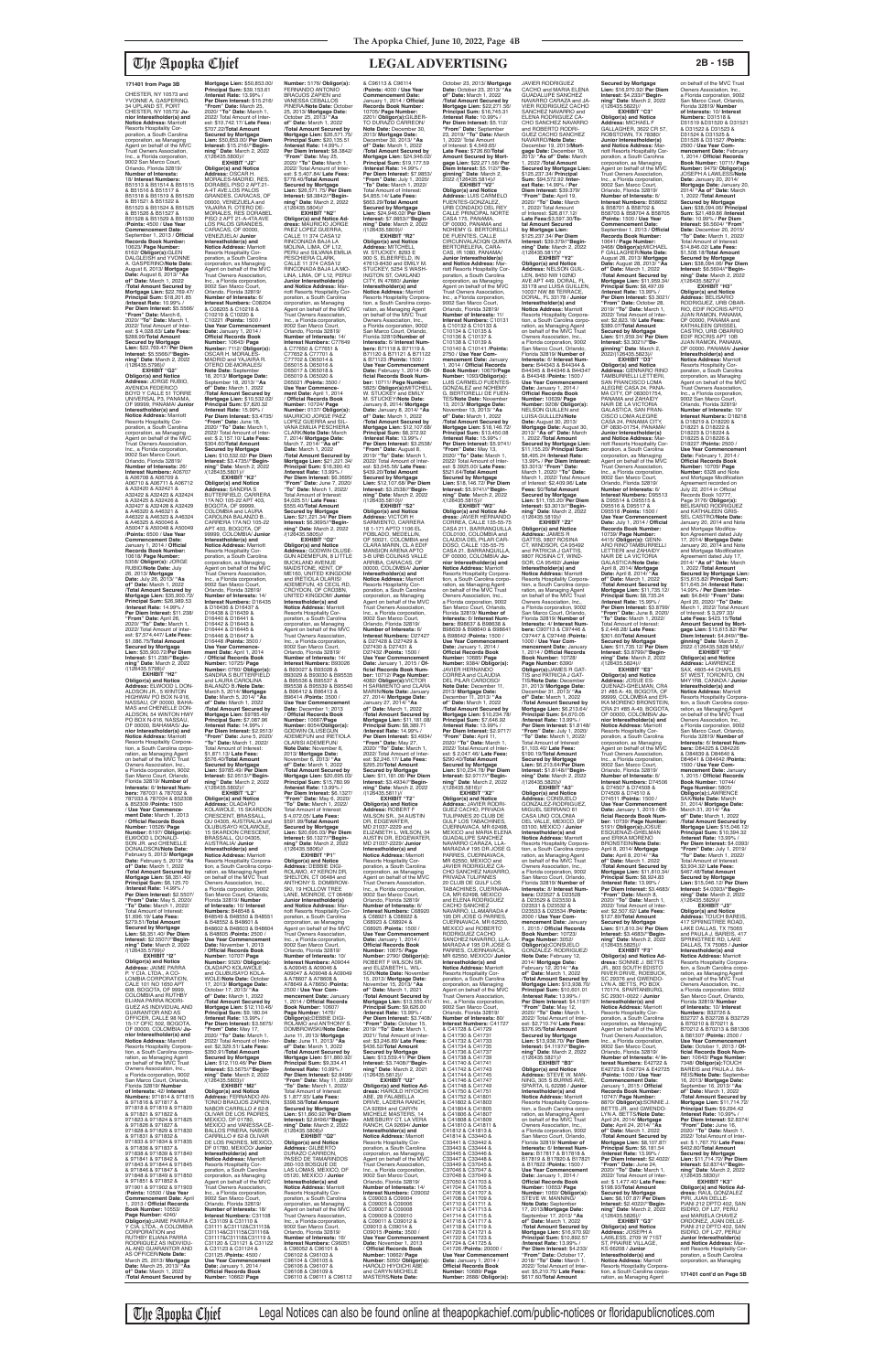Agent on behalf of the MVC Trust Owners Association, Inc., a Florida corporation, 9002 San Marco Court, Orlando, Florida 32819/<br>**Number of Interests:** 6/<br>**Interest Numbers:** D39509<br>& D39510 & D39511 & D39512 & D39513 & D39514 /**Points:** 1500 / **Use Year Commencement Date:** January 1, 2015 / **Official Records Book Number:** 10771/ **Page Number:** 7493/ **Obligor(s):** RAUL GONZALEZ PIRI and MARIELA CHAVEZ ORDONEZ/**Note Date:** May 14, 2014/ **Mortgage Date:** May 14, 2014/ **"As of" Date:** March 1, 2022 /**Total Amount Secured by Mortgage Lien:** \$11,573.54/ **Principal Sum:** \$8,785.46 /**Interest Rate:** 13.99% / Per Diem Interest: \$3.4141 **"From" Date:** May 14, 2020/ **"To" Date:** March 1, 2022/ Total Amount of Inter-est: \$2,239.67/ **Late Fees:** \$298.41/**Total Amount Secured by Mortgage Lien:** \$11,573.54/ **Per Diem Interest:** \$3.4141//**"Begin-ning" Date**: March 2, 2022 /(126435.5831)// **EXHIBIT "L3"**

**EXHIBIT "M3" Obligor(s) and Notice Address:** BRYCE B STER-LING II, 69 BELLEVUE AVE, PAWTUCKET, RI 02861/ **Junior Interestholder(s)**  and Notice Address: Ma riott Resorts Hospitality Corporation, a South Carolina corporation, as Managing Agent on behalf of the MVC Trust Owners Association, Inc., a Florida corporation, 9002 San Marco Court, Orlando, Florida 32819/ **Number of Interests:** 6/<br>**Interest Numbers:** G22043<br>& G22044 & G22045 & G22046 & G22047 & G22048 /**Points:** 1500 / Use Year Commence **Date:** December 1, 2014 / **Official Records Book Number:** 10855/ **Page Number:** 7171/ **Obligor(s):** BRYCE B STERLING II/ **Note Date:** November 6, 2014/ **Mortgage Date:** November 6, 2014/ **"As of" Date:** March 1, 2022 /**Total Amount Secured by Mortgage Lien:** \$11,357.53/ **Principal Sum:** \$8,590.56 /**Interest Rate:** 13.99% / **Per Diem Interest:** \$3.3384/ **"From" Date:** May 6, 2020/ **"To" Date:** March 1, 2022/ Total Amount of Interest:<br>\$2.216.67/ Late Fees:

**Obligor(s) and Notice Ad-dress:** JEAN W. ROBERTS, 4052 HARO RD, VICTORIA, BC V8N4B4, CANADA / **Junior Interestholder(s) and Notice Address:** Marriott Resorts Hospitality Corporation, a South Carolina corporation, as Managing Agent on behalf of the MVC Trust Owners Association, Inc., a Florida corporation, 9002 San Marco Court, Orlando, Florida 32819/ **Number of Interests:** 6/ **Interest Numbers:** C89452 & C89501 & C89502 & C89503 & C89504 & C89505 /**Points:** 1500 / **Use Year Commencement Date:** June 1, 2014 / **Official Records Book Number:** 10761/ **Page Number:** 4699/ **Obligor(s):**JEAN W. ROBERTS/**Note Date:** May 22, 2014/ **Mortgage Date:** May 22, 2014/ **"As of" Date:** March 1, 2022 /**Total Amount Secured by Mortgage Lien:** \$9,872.24/ **Principal Sum:** \$7,388.01 /**Interest Rate:** 13.99% / **Per Diem Interest:** \$2.8711/ **"From" Date:** April 22, 2020/ **"To" Date:** March 1, 2022/ Total Amount of Inter-est: \$1,946.53/ **Late Fees:** \$287.70/**Total Amount Secured by Mortgage Lien:** \$9,872.24/ **Per Diem Interest:** \$2.8711//**"Begin-ning" Date**: March 2, 2022 /(126435.5832)//

\$2,216.67/ **Late Fees:** \$300.30/**Total Amount Secured by Mortgage Lien:** \$11,357.53/ **Per Diem Interest:** \$3.3384//**"Begin-ning" Date**: March 2, 2022 /(126435.5833)//

**EXHIBIT "N3" Obligor(s) and Notice Ad-dress:** CRISTINA REYES, GASPAR DE CARVAJAL 5487 Y PASAJE PONS, QUITO, OF 000, ECUA-DOR and JUAN JOSE RIVADENEIRA, GASPAR DE CARVAJAL 5487 Y PASAJE PONS, QUITO, OF 000, ECUADOR/**Junior Interestholder(s) and Notice Address:** Marriott Resorts Hospitality Corporation, a South Carolina corporation, as Managing Agent<br>on behalf of the MVC Trust Owners Association, Inc., a Florida corporation, 9002 San Marco Court, Orlando, Florida 32819/ **Number of Interests:** 6/ **Interest Num-bers:** F89552 & F89601 & F89602 & F89603 & F89604 & F89605 /**Points:** 1500 / **Use Year Commencement Date:** January 1, 2015 / **Official Records Book Number:** 10863/ **Page Number:** 0326/ **Obligor(s):** CRISTINA REYES and JUAN JOSE RIVADENEIRA/ **Note Date:** November 14, 2014/ **Mortgage Date:** November 14, 2014/ **"As of" Date:** March 1, 2022 /**Total Amount Secured by Mortgage Lien:** \$13,400.27/ **Principal Sum:** \$9,972.54 /**Interest Rate:** 14.99% / **Per Diem Interest:** \$4.1525/ **"From" Date:** April 14, 2020/ **"To" Date:** March 1, 2022/ Total Amount of Interest: \$2,848.61/ **Late Fees:** \$329.12/**Total Amount Secured by Mortgag Lien:** \$13,400.27/ **Per Diem Interest:** \$4.1525//**"Begin-ning" Date**: March 2, 2022 /(126435.5834)// **EXHIBIT "O3" Obligor(s) and Notice Address:** TOUCH BAREIS, 417 SPRINGTREE ROAD, LAKE DALLAS, TX 75065 and PAULA J. BAREIS, 417 SPRINGTREE ROAD, LAKE DALLAS, TX 75065/ **Junior Interestholder(s) and Notice Address:** Marriott<br>Resorts Hospitality Corporation, a South Carolina corporation, as Managing Agent<br>on behalf of the MVC Trust Owners Association, Inc., a Florida corporation, 9002 San Marco Court, Orlando, Florida 32819/ **Number of Interests:** 6/ **Interest Num-bers:** F92238 & F92239 & F92240 & F92241 & G05738 & G05739 /**Points:** 1500 / **Use Year Commencement Date:** October 1, 2015 / **Official Records Book Num-ber:** 10858/ **Page Number:**

7306/ **ObIigor(s):**TOUCH BAREIS and PAULA J. BA-REIS/**Note Date:** December 1, 2014/**Mortgage Date:** December 1, 2014/ **"As of" Date:** March 1, 2022 /**Total Amount Secured by** 

**Mortgage Lien:** \$12,336.35/ **Principal Sum:** \$9,533.95 /**Interest Rate:** 13.99% / **Per Diem Interest:** \$3.705/ **"From" Date:** July 1, 2020/ **"To" Date:** March 1, 2022/ Total Amount of Interest: \$2,252.58/ **Late Fees:** \$299.82/**Total Amount Secured by Mortgage Lien:** \$12,336.35/ **Per Diem Interest:** \$3.705//**"Beginning" Date**: March 2, 2022 /(126435.5835)// **EXHIBIT "P3" Obligor(s) and Notice Address:** HALAN L. BORGES DIAS, RUA MARIO WHATELEY 368 APT 41, SAO PAULO, OF 05083140, BRAZIL and RACHEL A MARTON, RUA MARIO WHATELEY 368 APT 41, SAO PAULO, OF 05083140, BRAZIL/ **Junior Interestholder(s) and Notice Address:** Marriott Resorts Hospitality Cor-poration, a South Carolina corporation, as Managing Agent on behalf of the MVC Trust Owners Association, Inc., a Florida corporation, 9002 San Marco Court, Orlando, Florida 32819/ **Number of Interests:** 6/**Interest Numbers:** G32314 & G32315 & G32316 & G32317 & G32318 & G32319 /**Points:** 1500 / **Use Year Commencement Date:** January 1, 2015 / **Official Records Book Number:** 10858/ **Page Number:** 7327/ **Obligor(s):** HALAN L. BORGES DIAS and RACHEL A MARTON/<br>Note Date: December 1 **Note Date:** December 1, 2014/ **Mortgage Date:** December 1, 2014/ **"As of" Date:** March 1, 2022 /**Total Amount Secured by Mortgage Lien:** \$13,174.09/ **Principal Sum:** \$9,971.81 /**Interest Rate:** 14.99% / **Per Diem Interest:** \$4.1522/ **"From" Date:** June 1, 2020/ **"To" Date:** March 1, 2022/ Total Amount of Interest: \$ 2,649.08/ **Late Fees:** \$303.20/**Total Amount Secured by Mortgage Lien:** \$13,174.09/ **Per Diem Interest:** \$4.1522//**"Beginning" Date**: March 1, 2022 /(126435.5836)// **EXHIBIT "Q3" Obligor(s) and Notice Address:** SALLY L. LANDENBURG, 1274 WOODBROOK LN., COLUMBUS, OH 43223/ **Junior Interestholder(s) and Notice Address:** Mar-riott Resorts Hospitality Corporation, a South Carolina corporation, as Managing Agent on behalf of the MVC Trust Owners Association, Inc., a Florida corporation, 9002 San Marco Court, Orlando, Florida 32819/ **Number of Interests:** 4/ **Interest Numbers:** G76137 & G76138 & G76139 & G76140/**Points:** 1000 / **Use Year Commencen<br>Date: January 1, 2015/ Date:** January 1, 2015 / **Official Records Book Number:** 10858/ **Page Number:** 5279/ **Obligor(s):** SALLY L. LANDENBURG/ **Note Date:** December 4, 2014/ **Mortgage Date:** December 4, 2014/ **"As of" Date:** March 1, 2022 /**Total Amount Secured by Mortgage Lien:** \$9,285.26/ **Principal Sum:** \$7,075.62 /**Interest Rate:** 13.99% / **Per Diem Interest:** \$2.7497/ **"From" Date:** June 4, 2020/ **"To" Date:** March 1, 2022/ Total Amount of Interest: \$1,746.04/ **Late Fees:** \$213.20/**Total Amount Secured by Mortgage Lien:** \$9,285.26/ **Per Diem Interest:** \$2.7497//**"Begin-ning" Date**: March 2, 2022 /(126435.5837)// **EXHIBIT "R3"<br><b>Address:** GLENN R.<br>**Address:** GLENN R.<br>KIRBY SR., 752 DORAL CT,<br>DIAMONDHEAD, MS 39525<br>and VICKI O. KIRBY, 752 DORAL CT, DIAMOND-HEAD, MS 39525,7 **Junior Interestholder(s) and Notice Address:** Marriott Resorts Hospitality Cor-poration, a South Carolina corporation, as Managing<br>Agent on behalf of the MVC<br>Trust Owners Association Agent on behalf of the MVC Trust Owners Association, Inc., a Florida corporation, 9002 San Marco Court, Orlando, Florida 32819/ **Number of Interests:** 6/ **Interest Numbers:** G76145 & G76146 & G76147 & G76148 & G76149 & G76150 /**Points:** 1500 / **Use Year Commencem Date:** January 1, 2015 / **Official Records Book Number:** 10868/ **Page Number:** 5744/ **Obligor(s):** GLENN R. KIRBY SR. and VICKI O. KIRBY/**Note Date:** December 16, 2014/**Mortgage Date:** December 16, 2014/ **"As of" Date:** March 1, 2022 /**Total Amount Secured by Mortgage Lien:** \$13,245.45/ **Principal Sum:** \$10,214.15 /**Interest Rate:** 13.99% / **Per Diem Interest:** \$3.9693/ **"From" Date:** June 16, 2020/ **Date:** March 1, 2022/ Total Amount of Interest: \$2,472.90/ **Late Fees:** \$308.40/**Total Amount Secured by Mortgage Lien:** \$13,245.45/ **Per Diem Interest:** \$3.9693//**"Begin-ning" Date**: March 2, 2022 /(126435.5838)// **EXHIBIT "S3" Obligor(s) and Notice Address:** RANDALL K WALKER, 5115 CEDAR SPRINGS RD OFC 206, DALLAS, TX 75235-8778 / **Junior Interestholder(s) and Notice Address:** Mar-riott Resorts Hospitality Corporation, a South Carolina corporation, as Managing Agent on behalf of the MVC Trust Owners Association, Inc., a Florida corporation, 9002 San Marco Court, Orlando, Florida 32819/ **Number of Interests:** 14/ **Interest Numbers:** G58747 & G58748 & G58749 & G58750 & G74912 & G74913 & G7491 & G74915 & G74916 & G74917 & H05904 & H05905 & H05906 & H05907 /**Points:** 3500 / **Use Year Commencement Date:** January 1, 2015 / **Official Records Book Number:** 10876/ **Page Number:** 6658/ **ObIigor(s):** RANDALL K WALKER/ **Note Date:** December 31, 2014/ **Mortgage Date:** December 31, 2014/ **"As of" Date:** March 1, 2022 /**Total Amount Secured by Mortgage Lien:** \$37,510.00/ **Principal Sum:** \$27,535.47 /**Interest Rate:** 12.49% / **Per Diem Interest:** \$9.5533/ **"From" Date:** August 1, 2019/ **"To" Date:** March 1, 2022/ Total Amount of Inter-est: \$ 9,008.73/ **Late Fees:** \$715.80/**Total Amount Secured by Mortgage Lien:** \$37,510.00/ **Per Diem Interest:** \$9.5533//**"Beginning" Date**: March 2, 2022 /(126435.5839)// **EXHIBIT "T3"**

DE BAERTL/**Note Date:** April 7, 2011/ **Mortgage Date:** April 7, 2011/ **"As of" Date:** March 1, 2021 /**Total Amount Secured by Mortgage Lien:** \$2569.67/ **Principal Sum:** \$1,796.95 /**Interest Rate:** 13.99% / Per Diem Interest: \$0.6983 **"From" Date:** July 7, 2020/ **"To" Date:** March 1, 2021/ Total Amount of Inter-est: \$420.39/ **Late Fees:** \$102.33/**Total Amount Secured by Mortgage Lien:** \$2569.67/ **Per Diem Interest:** \$0.6983//**"Begin-ning" Date**: March 2, 2021 /(126435.5857)// **EXHIBIT "G4" Obligor(s) and Notice Ad-dress:** ROXANA MICAELA RUIZ, DESIERTO DE<br>LOS LEONES 5289 DEP. LOS LEONES 5289 DEP.<br>4402 COL. ALCANTA-<br>RILLA, MEXICO, DF 01729,<br>MEXICO and RICARDO<br>NAVARRETE, DESIERTO DE LOS LEONES 5289 DEP. 4402 COL. ALCAN-TARILLA, MEXICO, DF 01729, MEXICO/ **Junior Interestholder(s) and Notice Address:** Marriott<br>Resorts Hospitality Cor-<br>poration, a South Carolina<br>corporation, as Managing<br>Agent on behalf of the MVC<br>Trust Owners Association, Inc., a Florida corporation, 9002 San Marco Court, Orlando, Florida 32819/ **Number of Interests:** 8/ **Interest Numbers:** 169041 & 169042 & 169043 & 169044 & 169045 & 169046 & 177722 & 177723 /**Points:** 2000 / **Use Year Commencement Date:** January 1, 2012 / **Official Records Book Number:** 10171/ **Page Number:** 1802 and Mortgage Modification Agreement recorded on December 15, 2011 at Book # 10307 and Page # 6624/ **Obligor(s):**ROXANA MI-CAELA RUIZ and RICARDO NAVARRETE/**Note Date:** January 24, 2011/ **Mortgage Date:** January 24, 2011 and Mortgage Modification Agreement dated March 30, 2011/ **"As of" Date:** March 1, 2022 /**Total Amount Secured by Mortgage Lien:** \$6333.96/ **Principal Sum:** \$4,282.47 /**Interest Rate:** 14.99% / **Per Diem Interest:** \$1.7832/ **"From" Date:** October 24, 2019/ **"To" Date:** March 1, 2022/ Total Amount of Interest: \$ 1,531.79/ **Late Fees:** \$269.70/**Total Amount Secured by Mortgage Lien:** \$6333.96/ **Per Diem Interest:** \$1.7832//**"Begin-ning" Date**: March 2, 2022 /(126435.5859 MM)// **EXHIBIT "H4" Obligor(s) and Notice Address:** OLUROTIMI M OWOKOYA, 19133 E MILAN CIR, AURORA, CO 80013 and VICTORIA O OWO-KOYA, 19133 E MILAN CIR #T14, AURORA, CO 80013 / **Junior Interestholder(s) and Notice Address:** Mar-riott Resorts Hospitality Corporation, a South Carolina corporation, as Managing Agent on behalf of the MVC Trust Owners Association,<br>Inc., a Florida corporation,<br>9002 San Marco Court, Or-

**Number:** 1684/ **ObIigor(s):** EDUARDO CALVO PENA and CARLOTA GUIER/**Note Date:** October 19, 2011/ **Mortgage Date:** October 19, 2011/ **"As of" Date:** March 1, 2022 /**Total Amount Se-cured by Mortgage Lien:**  \$5,623.74/ **Principal Sum:** \$3,974.82 /**Interest Rate:**<br>14.99% / **Per Diem Interest:**<br>\$1.6551/ "**From" Date:**<br>April 19, 2020/ "**To" Date:**<br>March 1, 2022/ Total Amount<br>of Interest: \$ 1,127.12/ **Late Fees:** \$271.80/**Total Amount Secured by Mort-gage Lien:** \$5,623.74/ **Per Diem Interest:** \$1.655l// **"Beginning" Date**: March 2, 2022 /(126435.5862)// **EXHIBIT "K4" Obligor(s) and Notice Address:** JORGE L.<br>AULICINO, SAN GINES 659<br>SAN FERNANDO, BUENOS<br>AIRES, OF 1646, ARGEN-TINA and DIANA M. PARRA, SAN GINES 659 SAN FER-NANDO, BUENOS AIRES, OF 1646, ARGENTINA/ **Junior Interestholder(s) and Notice Address:** Marriott Resorts Hospitality Corporation, a South Carolina corporation, as Managing Agent<br>on behalf of the MVC Trust Owners Association, Inc., a Florida corporation, 9002 San Marco Court, Orlando,<br>Florida 32819/ **Number<br>of Interests**: 10/ Interest<br>**Numbers:** 178742 & 178743<br>178741 & 178742 & 178743<br>& 178744 & 178745 & 195730 & 195731 & 195732 & 195733 /**Points:** 2500 / **Use Year Commencement Date:** April 1, 2011 / **Official Records Document Number or Book Number:** 10191/ **Page Number:** 5580/ **Obligor(s):**JORGE L. AULICINO and DIANA M. PARRA/**Note Date:** March 4, 2011/ **Mortgage Date:** March 4, 2011/ **"As of" Date:** March 1, 2022 /**Total Amount Secured by Mortgage Lien:** \$4,390.59/ **Principal Sum:** \$3,132.65 /**Interest Rate:** 14.99% / **Per Diem Interest:** \$1.3044/ **"From" Date:** June 4, 2020/ **"To" Date:** March 1, 2022/ Total Amount of Interest: \$ 828.30/ **Late Fees:** \$179.64/**Total Amount Secured by Mortgage Lien:** \$4,390.59/ **Per Diem Interest:** \$ 1.3044//**"Begin-ning" Date**: March 2, 2022 /(126435.5863)// **EXHIBIT "L4" Obligor(s) and Notice Address:** WILLIAM B. HEARN, 19680 MARINO<br>LAKE CIR APT 2404. MI LAKE CIR APT 2404, MI-ROMAR LAKES, FL 33913 and PATRICIA HEARN, 19680 MARINO LAKE CIR APT 2404, MIROMAR LAKES, FL 33913/ **Junior Interestholder(s) and Notice Address:** Marriott Resorts Hospitality Corpora-tion, a South Carolina corporation, as Managing Agent<br>Owners Association, Inc.,<br>Owners Association, Inc.,<br>a Florida corporation, 9002<br>San Marco Court, Orlando,<br>Florida 32819/ **Number of** 

**Obligor(s) and Notice Address:** HANS KUNZI, CRA 10 #1-50 L. 17, CHIA CUNDINAMARCA, OF 00000, COLOMBIA and MARIA TERESA VALLEJO, CRA 10 #1-50 L. 17, CHIA CUNDINAMARCA, OF 00000, COLOMBIA/ **Junior Interestholder(s) and Notice Address:** Marriott<br>Resorts Hospitality Corpora-<br>tion, a South Carolina corporation, as Managing Agent on behalf of the MVC Trust Owners Association, Inc., a Florida corporation, 9002 San Marco Court, Orlando, Florida 32819/ **Number of Interests:** 5/ **Interest Num-bers:** H20208 & H20209 & H20210 & H20211 & H20212 /**Points:** 1250 / **Use Year Commencement Date:** January 1, 2016 / **Official Records Book Num-ber:** 10878/ **Page Number:** 3595/ **Obligor(s):**HANS KUNZI and MARIA TE-RESA VALLEJO/**Note Date:** January 19, 2015/ **Mortgage Date:** January 19, 2015/ **"As of" Date:** March 1, 2022 /**Total Amount Secured by Mortgage Lien:** \$12,003.31/ **Principal Sum:** \$9,035.66 /**Interest Rate:** 14.99% / **Per Diem Interest:** \$3.7623/ **"From" Date:** May 19, 2020/ **"To" Date:** March 1, 2022/ Total Amount of Inter-est: \$ 2,449.25/ **Late Fees:** \$268.40/**Total Amount Secured by Mortgage Lien:** \$12,003.31/ **Per Diem Interest:** \$3.7623//**"Begin-ning" Date**: March 2, 2022 /(126435.5841)// **EXHIBIT "U3" Obligor(s) and Notice Address:** ALEXANDRE BONETTI, R. FIALHO DE<br>ALMEIDA 225, CAMPINAS<br>SAO PAULO, OF 13075,<br>BRAZIL and GRAZIELA DE<br>MORAES GALVAO BONET-<br>TI, R. FIALHO DE ALMEIDA 225, CAMPINAS SAO PAULO, OF 13075, BRAZIL/ **Junior Interestholder(s) and Notice Address:** Marriott Resorts Hospitality Cor-poration, a South Carolina corporation, as Managing Agent on behalf of the MVC Trust Owners Association, Inc., a Florida corporation, 9002 San Marco Court, Orlando, Florida 32819/ **Number of Interests:** 6/ **Interest Numbers:** D98750<br>& D98751 & D98752 &<br>D98801 & D98802 & D98803 /**Points:** 1500 / **Use Year Commencement Date:** January 1, 2016 / **Official Records Book Number:** 10878/ **Page Number:** 3539/ **Obligor(s):** ALEXANDRE BONETTI and GRAZIELA DE MORAES GALVAO BONETTI/**Note Date:** January 19, 2015/ **Mortgage Date:** January 19, 2015/ **"As of" Date:** March 1, 2022 /**Total Amount Secured by Mortgage Lien:** \$13,528.64/ **Principal Sum:** \$10,102.63 /**Interest Rate:** 14.99% / **Per Diem Interest:** \$4.2066/ **"From" Date:** April 19, 2020/ **"To" Date:** March 1, 2022/ Total Amount of Interest: \$ 2,864.79/ **Late Fees:** \$311.22/**Total Amount Secured by Mortgage Lien:** \$13,528.64/ **Per Diem Interest:** \$4.2066//**"Beginning" Date**: March 2, 2022 /(126435.5842)// **EXHIBIT "V3" Obligor(s) and Notice Ad-dress:** EDWIN M. SMITH, 13598 E RIVER ROAD, PRIEST LAKE, ID 83856 and SHIRLEY A. SMITH, 13598 E RIVER ROAD, PRIEST LAKE, ID 83856 / **Junior Interestholder(s) and Notice Address:** Marriott Resorts Hospitality Cor-poration, a South Carolina corporation, as Managing Agent on behalf of the MVC Trust Owners Association, Inc., a Florida corporation, 9002 San Marco Court, Orlando, Florida 32819/ **Number of Interests:** 4/ **Interest Numbers:** G89133 & G89134 & G89135 & G89136 /**Points:** 1000 / **Use Year Commencement Date:** January 1, 2016 / **Official Records Book Number:** 10868/ **Page Number:** 5022/ **Obligor(s):** EDWIN M. SMITH and SHIRLEY A. SMITH/**Note Date:** December 23, 2014/ **Mortgage Date:** December 23, 2014/ **"As of" Date:** March 1, 2022 /**Total Amount Secured by Mortgage Lien:** \$9,221.96/ **Principal Sum:** \$7,075.62 /**Interest Rate:** 13.99% / **Per Diem Interest:** \$2.7497/ **"From" Date:** June 23, 2020/ **"To" Date:** March 1, 2022/ Total Amount of Interest: \$ 1,693.80/ **Late Fees:** \$202.54/**Total Amount Secured by Mortgage Lien:** \$9,221.96/ **Per Diem Interest:** \$2.7497//**"Beginning" Date**: March 2, 2022 /(126435.5843)// **EXHIBIT "W3" Obligor(s) and Notice Ad-dress:** RYAN RAJKUMAR LUTCHMAN, 139 CIPERO RD, GOLCONDA, SAN FERNANDO, OF 00000,<br>TRINIDAD AND TO-TRINIDAD AND TO-BAGO and GEETA DIANNE LUTCHMAN, 139 CIPERO RD, GOLCOND A, SAN FERNANDO, OF 00000, TRINIDAD AND TOBAGO/ **Junior Interestholder(s) and Notice Address:** Marriott Resorts Hospitality Cor-poration, a South Carolina corporation, as Managing Agent on behalf of the MVC Trust Owners Association, Inc., a Florida corporation, 9002 San Marco Court, Orlando, Florida 32819/ **Number of Interests:** 6/ **Interest Numbers:** H17107 & H17108 & H17109 & H17110 &H17111 & H17112/ **Points:** 1500/**Use Year Commencement Date:** March 1, 2015/ **Official Records Book Number:** 10888/ **Page Number:** 5238/ **Obligor(s):**RYAN RAJ-KUMAR LUTCHMAN and GEETA DIANNE LUTCH-MAN/**Note Date:** February 17, 2015/ **Mortgage Date:** February 17, 2015/ **"As of" Date:** March 1, 2022 /**Total Amount Secured by Mortgage Lien:** \$12,639.23/ **Principal Sum:** \$9,511.03 /**Interest Rate:** 14.99% / **Per Diem Interest:** \$3.9603/ **"From" Date:** May 17, 2020/ **"To" Date:** March 1, 2022/ Total Amount of Interest: \$2,586.09/ **Late Fees:** \$292.11/**Total Amount Secured by Mortgage Lien:** \$12,639.23/ **Per Diem Interest:** \$3.9603//**"Begin-ning" Date**: March 2, 2022 /(126435.5844)// **EXHIBIT "X3" Obligor(s) and Notice Ad-dress:** ROBERT E. MCGEE, 2227 WINTER BAV LANE, HOUSTON, TX 77088 and LILLIAN M. MCGEE, 2227 WINTER BAV LANE #L, HOUSTON, TX 77088/ **Junior Interestholder(s) and Notice Address:** Marriott **Interests:** 6/ **Interest Numbers:** H25011 & H25012 & H25013 & H25014 & 10, 2015/ **Mortgage Date:** February 10, 2015/ **"As of" Date:** March 1, 2022 /**Interest Rate:** 14.49% / \$332.27/**Total Amount Secured by Mortgage Notice Address:** Marriott Owners Association, Inc.,<br>a Florida cornoration, 9002 /**Points:** 1000 / **Use Year Commencement Date:** January 1, 2016 / **Official Records Book Number:** 11, 2015/ **Mortgage Date:** February 11, 2015/ **"As of" Date:** March 1, 2022 \$ 1,881.16/ **Late Fees:** \$266.75/**Total Amount**  Orlando, Florida 32819/ **Number of Interests:** 20/ & D30721 & D30722 & D30723 & D30724 & D30725 & D30726 & D30727 & D30728 & D30729 & D30730 & D30731 & D30732 & D30733 & D30734 & D30735 & D30736 & D30737 & D30738 & **cured by Mortgage Lien:**  \$27,847.65/ **Principal Sum:** \$21,653.96 /**Interest Rate:** 13.99% / **Per Diem Inter**of Interest: \$ 5,242.49/ **Late Fees:** \$701.20/**Total Amount Secured by Mortginning" Date**: March 2, 2022 /(126435.5847)// **EXHIBIT "A4" Obligor(s) and Notice Address:** GUSTAVO MENDOZA ALBAN, 9NA CARACAS, OF 99999, VENEZUELA and BETHA-NIA ALLER BLANCO, 9NA VENEZUELA/ **Junior Interestholder(s) and Notice Address:** Marriott San Marco Court, Orlando, **bers:** 047315 & 047537 & **Use Year Commenceme Date:** January 1, 2015 / ALBAN and BETHANIA Total Amount of Interest: **cured by Mortgage Lien: ning" Date**: March 2, 2022 /(126435.5848)// poration, a South Carolina corporation, as Managing Trust Owners Association, Orlando, Florida 32819/ **Number of Interests:** 14/ F79614 /**Points:** 3500 / / **Official Records Book** 

Resorts Hospitality Corpora-tion, a South Carohna corporation, as Managing Agent<br>on behalf of the MVC Trust<br>Owners Association, Inc.,<br>a Florida corporation, 9002 San Marco Court, Orlando, Florida 32819/ **Number of**  H25015 & H25016 /**Points:** 1500 / **Use Year Com-mencement Date:** January 1, 2016 / **Official Records Book Number:** 10903/ **Page Number:** 5837/ **Obligor(s):**ROBERT E. MC-GEE and LILLIAN M. MC-GEE/**Note Date:** February /**Total Amount Secured by Mortgage Lien:** \$18,716.93/ **Principal Sum:** \$14,192.96 **Per Diem Interest:** \$5.7127/ **"From" Date:** April 10, 2020/ **"To" Date:** March 1, 2022/ Total Amount of Inter-est: \$3,941.70/ **Late Fees: Lien:** \$18,716.93/ **Per Diem Interest:** \$5.7127//**"Begin-ning" Date**: March 2, 2022 /(126435.5845)// **EXHIBIT "Y3" Obligor(s) and Notice Address:** KIRK R. RIDDLE, 14437 STAMFORD CIR, ORLANDO, FL 32826/ **Ju-nior Interestholder(s) and**  Resorts Hospitality Corpora-tion, a South Carolina corpo-ration, as Managing Agent on behalf of the MVC Trust a Florida corporation, 9002<br>Florida 32819/ **Number of<br>Interests: 4/ Interest Num-<br><b>Interests:** 4/ Interest Num-<br>**bers**: H31511 & H31512<br>& H31513 & H31514 10886/ **Page Number:** 1189/ **Obligor(s):**KIRK R. RID-DLE/**Note Date:** February /**Total Amount Secured by Mortgage Lien:** \$9,743.31/ **Principal Sum:** \$7,345.40 /**Interest Rate:** 13.99% / **Per Diem Interest:** \$5.7127/ **"From" Date:** May 11, 2020/ **"To" Date:** March 1, 2022/ Total Amount of Interest: **Secured by Mortgage Lien:** \$9,743.31/ **Per Diem Interest:** \$5.7127//**"Begin-ning" Date**: March 2, 2022 /(126435.5846)// **EXHIBIT "Z3" Obligor(s) and Notice Ad-dress:** JOAO CELESTINO COSTA NETO, RUA PEDRO CELESTINO 441, CUIABA, OF 78005010, BRAZIL /<br>**Junior Interestholder(s)**<br>**and Notice Address:** Mar-<br>riott Resorts Hospitality Cor-<br>poration, a South Carolina<br>corporation, as Managing<br>Agent on behalf of the MVC Trust Owners Association, Inc., a Florida corporation, 9002 San Marco Court, **Interest Numbers:** D30720 D30739 /**Points:** 5000 / **Use Year Commencement Date:** July 1, 2014 / **Official Records Book Number:** 10802/ **Page Number:** 2774/ **Obligor(s):**JOAO CELESTINO COSTA NETO/ **Note Date:** June 16, 2014/ **Mortgage Date:** June 16, 2014/ **"As of" Date:** March 1, 2022 /**Total Amount Seest:** \$8.415/ **"From" Date:** June 16, 2020/ **"To" Date:** March 1, 2022/ Total Amount **gage Lien:** \$27,847.65/ **Per Diem Interest:** \$8.415//**"Be-**TRANSVERSAL ALTAMIRA, TRANSVERSAL ALTAMIRA, CARACAS, OF 99999, Resorts Hospitality Corporation, a South Carolina corpo-ration, as Managing Agent on behalf of the MVC Trust Owners Association, Inc., a Florida corporation, 9002 Florida 32819/ **Number of Interests:** 6/ **Interest Num-**047538 & 047539 & 047540 & 056406 /**Points:** 1500 / **Official Records Book Number:** 10824/ **Page Number:** 6572/ **Obligor(s):** GUSTAVO MENDOZA ALLER BLANCO/**Note Date:** October 1, 2014/ **Mortgage Date:** October 1, 2014/ **"As of" Date:** March 1, 2022 /**Total Amount Secured by Mortgage Lien:** \$12,785.49 / **Principal Sum:** \$9,637.59 /**Interest Rate:** 15.99% / **Per Diem Interest:** \$4.2807/ **"From" Date:** July 1, 2020/ **"To" Date:** March 1, 2022/ \$ 2,602.64/ **Late Fees:** \$295.26/**Total Amount Se-**\$12,785.49 / **Per Diem Interest:** \$4.2807//**"Begin-EXHIBIT "B4" Obligor(s) and Notice Ad-dress:** MICHAEL E. LYNCH, 12240 BLUFFWOOD TER, CLARKSBURG, MD 20871/ **Junior Interestholder(s)**<br>**and Notice Address:** Mar-<br>riott Resorts Hospitality Cor-Agent on behalf of the MVC Inc., a Florida corporation, 9002 San Marco Court, **Interest Numbers:** F79601 & F79602 & F79603 & F79604 & F79605 & F79606 & F79607 & F79608 & F79609 & F79610 & F79611 & F79612 & F79613 & **Use Year Commencement Date:** November 1, 2014 **Number:** 10829/ **Page Number:** 5676/ **Obligor(s):** MICHAEL E. LYNCH/**Note Date:** October 6, 2014/ **Mortgage Date:** October 6, 2014/ **"As of" Date:** March 1, 2022 /**Total Amount Secured by Mortgage Lien:** \$36,692.35/ **Principal Sum:** \$24,032.45 /**Interest Rate:** 10.99% / **Per Diem Interest:** \$7.3366/ **"From" Date:** January 6, 2018/ **"To" Date:** March 1, 2022/ Total Amount of Interest:<br>\$11.114.83/Late Fees: \$ 11,114.83/ Late Fees:<br>\$ 1,295.07/Total Amount<br>Secured by Mortgage<br>Lien: \$36,692.35/ Per Diem<br>Interest: \$7.3366//"Begin-<br>ning" Date: March 2, 2022<br>(126435.5849)// **EXHIBIT "C4" Obligor(s) and Notice Address:** ANANT PRASAD, 12 HAVERCROFT PARK VICTORIA ROAD, BOLTON LANCASHIRE BL1 5AB, UNITED KINGDOM and<br>SUNITA PRASAD, 12 SUNITA PRASAD, 12 HAVERCROFT PARK VICTORIA ROAD, BOLTON LANCASHIRE BL1 5AB, UNITED KINGDOM and ANUSHEEL PRASAD, 12 HAVERCROFT PARK VICTORIA ROAD, BOLTON LANCASHIRE BL1 5AB, UNITED KINGDOM / **Junior Interestholder(s) and Notice Address:** Marriott<br>Resorts Hospitality Corpora-<br>tion, a South Carolina corporation, as Managing Agent<br>on behalf of the MVC Trust Owners Association, Inc., a Florida corporation, 9002 San Marco Court, Orlando, Florida 32819/ **Number of Interests:** 14/ **Interest Numbers:** E67147 & E67148 & E67149 & E67150 & E76450 & E76451 & E76452 & E76501 & E76502 & E76503 & E76504 & E76505 & E76506 & E76507 /**Points:** 3500 / **Use Year Commencement Date:** January 1, 2015 / **Official Records Book Number:** 10791/ **Page Number:** 4660/ **Obligor(s):**ANANT PRASAD and SUNITA **PRASAD and ANUSHEEL<br>PRASAD/Note Date:** PRASAD/**Note Date:** June 9, 2014/ **Mortgage Date:** June 9, 2014/ **"As of" Date:** March 1, 2022 /**Total Amount Secured by Mortgage Lien:** \$20,749/ **Principal Sum:** \$16,484.97 /**Interest Rate:** 10.99% / **Per Diem Interest:** \$5.0325/ **"From" Date:** April 9, 2020/ **"To" Date:** March 1, 2022/ Total Amount of Interest: \$ 3,477.45/ **Late Fees:** \$536.58/**Total Amount Secured by Mortgage Lien:** \$20,749/ **Per Diem Interest:** \$5.0325//**"Beginning" Date**: March 2, 2022 /(126435.5850)// **EXHIBIT "D4" Obligor(s) and Notice Address:** DORIS LAR-RABURE DE VAN OORDT, PEZET 543 DPTO 1101 SAN ISIDRO, LIMA,<br>OF L27. PERU/ **Junior** OF L27, PERU/ **Junior Interestholder(s) and Notice Address:** Marriott Resorts Hospitality Corpora-tion, a South Carolina corporation, as Managing Agent on behalf of the MVC Trust Owners Association, Inc., a Florida corporation, 9002 San Marco Court, Orlando, Florida 32819/**Number of Interests:** 10/**Inter-est Numbers:** 190514 & 190515 & 190516 & 190517 & 190518 & 190519 & 190520 & 190521 & 190522 & 190523 /**Points:** 2500 / **Use Year Commencement Date:** January 1, 2012 / **Official Records Book Number:** 10200/ **Page Number:** 1383/ **ObIigor(s):** DORIS LARRABURE DE<br>VAN OORDT/**Note Date:**<br>March 24, 2011/ Mortgage<br>Date: March 24, 2011/ **"As<br>of" Date:** March 1, 2022<br>**//Total Amount Secured by Mortgage Lien:** \$8,645.27/ **Principal Sum:** \$5,908.71 /**Interest Rate:** 14.99% / **Per Diem Interest:** \$2.4603/ **"From" Date:** October 24, 2019/ **"To" Date:** March 1, 2022/ Total Amount of Inter est: \$2,113.41/ **Late Fees:** \$373.15/**Total Amount Secured by Mortgage Lien:** \$8,645.27/**Per Diem Interest:** \$2.4603//**"Beginning" Date**: March 2, 2022 /(126435.5853)// **EXHIBIT "E4" Obligor(s) and Notice Address:** GUILLERMO ARANA, APARTADO 0843- 03314, PANAMA, OF 00000, PANAMA and MILVIA MA-BEL ARANA, APARTADO<br>0843-03314, PANAMA, OF<br>00000, PANAMA/ **Junior Interestholder(s) and Notice Address:** Marriott Resorts Hospitality Corpora-tion, a South Carolina corporation, as Managing Agent<br>on behalf of the MVC Trust Owners Association, Inc., a Florida coiporation, 9002 San Marco Court, Orlando, Florida 32819/ **Number of Interests:** 8/ **Interest Numbers:** 258235 & 258236 & 258237 & 258238 & 258239 & 258240 & 258241 & 258242 /**Points:** 2000 / **Use Year Commencement Date:** January 1, 2012 / **Official Records Book Number:** 10227/ **Page Number:** 4415/ **Obligor(s):** GUILLERMO ARANA and MILVIA MABEL ARANA/ **Note Date:** April 25, 2011/ **Mortgage Date:** April 25, 2011/ **"As of" Date:** March 1, 2022 /**Total Amount Secured by Mortgage Lien:**  \$2,121.12/ **Principal Sum:** \$1,467.27 /**Interest Rate:** 13.49% / **Per Diem Interest:** \$0.5498/ **"From" Date:** July 25, 2020/ **"To" Date:** March 1, 2022/ Total Amount of Interest: \$ 321.05/ **Late Fees:** \$82.80/**Total Amount Secured by Mortgage Lien:** \$2,121.12/ **Per Diem Interest:** \$0.5498//**"Beginning" Date**: March 2, 2022 /(126435.5855)// **EXHIBIT "F4" Obligor(s) and Notice Address:** ALFREDO BAERTL GOMEZ, MANUAL ONGUIN #1071 SURCO,, LIMA, OF L33, PERU<br>and URSULA PEDAL DE<br>BAERTL, MANUAL ONGUIN<br>#1071 SURCO,, LIMA, OF L33, PERU/ **Junior Interestholder(s) and Notice Address:** Marriott Resorts Hospitality Corporation, a South Carolina corporation, as Managing Agent<br>on behalf of the MVC Trust Owners Association, Inc., a Florida coiporation, 9002 San Marco Court, Orlando, Florida 32819/ **Number of Interests:** 6/ **Interest Numbers:** 225208 & 225209 & 225210 & 225211 & 225212 & 225213 /**Points:** 1500 / Use Year Commencement **Date:** January 1, 2012 / **Official Records Book Number:** 10209/ **Page Number:** 1886/ **Obligor(s):** ALFREDO BAERTL GOMEZ 2017/ **"To" Date:** March 1, 2022/ Total Amount of Interest: \$10,234.78/ **Late**  000000, CHILE/ **Junior**  Owners Association, Inc. & 218229 & 218230 & **Number:** 10220/ **Page**  \$196.60/**Total Amount Obligor(s) and Notice Address:** EDUARDO **Junior Interestho** Orlando, Florida 32819/ & 429136 & 429137 & 2000 / **Use Year Com-**

and URSULA PEDAL

lando, Florida 32819/ **Num-ber of Interests:** 8/ **Interest Numbers:** 393703 & 393704 & 393705 & 393706 & 393707 & 393708 & 393709 & 393710 /**Points:** 2000 / **Use Year Commence-ment Date:** November 1, 2011/ **Official Records Book Number:** 10310/ **Page Number:** 2797/ **Obligor(s):**OLUROTIMI M OWOKOYA and VICTORIA O OWOKOYA/**Note Date:** October 17, 2011/ Mortaa **Date:** October 17, 2011/ **"As of" Date:** March 1, 2022 /**Total Amount Secured by Mortgage Lien:** \$24,533.56/ **Principal Sum:** \$14,048.78 /**Interest Rate:** 14.49% / **Per Diem Interest:** \$5.6546/ **"From" Date:** March 17,

> **Fees:** \$0/**Total Amount Secured by Mortgage Lien:** \$24,533.56/ **Per Diem Interest:** \$5.6546//**"Beginning" Date**: March 2, 2022 /(126435.5860)// **EXHIBIT "I4" Obligor(s) and Notice Address:** GUILLERMO WOOD, CERRO PAN DE AZUCAR 10435 DPTO 122, SANTIAGO, OF 000000, CHILE and MARIA ELENA BASTIDAS, CERRO PAN<br>DE AZUCAR 10435 DPTO<br>122, SANTIAGO, OF **Interestholder(s) and Notice Address:** Marriott<br>Resorts Hospitality Corpora-<br>tion, a South Carolina corporation, as Managing Agent<br>on behalf of the MVC Trust a Florida corporation, 9002 San Marco Court, Orlando, Florida 32819/ **Number of Interests:** 10/ **Interest Numbers:** 218225 & 218226 & 218227 & 218228 218231 & 218232 & 218233 & 218234 /**Points:** 2500 / **Use Year Commencement Date:** January 1, 2012 / **Official Records Book Number:** 4662/ **Obligor(s):** GUILLERMO WOOD and MARIA ELENA BASTIDAS/ **Note Date:** May 10, 2011/ **Mortgage Date:** May 10, 2011/ **"As of" Date:** March 1, 2022 /**Total Amount Secured by Mortgage Lien:**  \$4,688.25/ **Principal Sum:** \$3,394.91 /**Interest Rate:** 14.99% / **Per Diem Interest:** \$1.4136/ **"From" Date:** July 10, 2020/ **"To" Date:** March 1, 2022/ Total Amount of Interest: \$846.74/ **Late Fees: Secured by Mortgage Lien:** \$4,688.25/ **Per Diem Interest:** \$1.4136//**"Begin-ning" Date**: March 2, 2022 /(126435.5861)// **EXHIBIT "J4"** CALVO PENA, CALLE 9.AV 9 Y 11 CASA 936 POBOX 688-1000, SAN JOSE, OF 99999, COSTA RICA and CARLOTA GUIER, CALLE 9.AV 9 Y 11 CASA 936 PO-BOX 688-1000, SAN JOSE, OF 99999, COSTA RICA/ **and Notice Address: Mar**riott Resorts Hospitality Corporation, a South Carolina corporation, as Managing Agent on behalf of the MVC Trust Owners Association, Inc., a Florida corporation, 9002 San Marco Court, **Number of Interests:** 8/ **Interest Numbers:** 429135 429138 & 429139 & 429140 & 429141 & 429142 /**Points: mencement Date:** January 1, 2012 / **Official Records Book Number:** 10297/**Page**  /(126435.5864)// **EXHIBIT "M4"**<br>Obligor(s) and Notice Ad-**Obligor(s) and Notice Ad-dress:** ANTJE DROSTEN, BUCKHAUSERSTRASSE 23, ZURICH, OF 8003, SWITZERLAND / **Junior Interestholder(s) and Notice Address:** Marriott Resorts Hospitality Corpora-tion, a South Carolina corporation, as Managing Agent<br>on behalf of the MVC Trust Owners Association, Inc., a Florida corporation, 9002 San Marco Court, Orlando, Florida 32819/ **Number of Interests:** 6/ **Interest Numbers:** 102540 & 102541 & 102542 & 102543 & 102544 & 102602 /**Points:** 1500 / **Use Year Commencement Date:** January 1, 2011 / **Of-ficial Records Book Number:** 10168/ **Page Number:** 0259/ **Obligor(s):**ANTJE DROSTEN/**Note Date:** December 16, 2010/ **Mort-gage Date:** December 16, 2010/ **"As of" Date:** March 1, 2022 /**Total Amount Secured by Mortgage Lien:**  \$1,114.47/ **Principal Sum:** \$681.91 /**Interest Rate:** 13.99% / **Per Diem Interest:** \$0.265/ **"From" Date:** August 16, 2020/ **"To" Date:** March 1, 2022/ Total Amount of Interest: \$148.92/ **Late Fees:** \$33.64/**Total Amount Secured by Mortgage Lien:** \$1,114.47/ **Per Diem Interest:** \$0.265//**"Begin-ning" Date**: March 2, 2022 /(126435.5867)// **EXHIBIT "N4" Obligor(s) and Notice Address:** JAMES ARTHUR MANSIR, 10745 VICTORIA AVE #64, WHITTIER, CA 90604 and INGRID HELGA MANSIR, 13559 MEGANWOOD PL, LA MIRADA, CA 90638 / **Junior Interestholder(s) and Notice Address:** Marriott Resorts Hospitality Corporation, a South Carolina corpo-ration, as Managing Agent on behalf of the MVC Trust Owners Association, Inc., a Florida corporation, 9002 San Marco Court, Orlando, Florida 32819/ **Number of Interests:** 4/ **Interest Num-bers:** 786051 & 786052 & 786101 & 786102 /**Points:** 1000 / **Use Year Commencement Date:** January 1, 2013 / **Official Records Book Number:** 10454/ **Page Number:** 8482/ **Obligor(s):**JAMES ARTHUR MANSIR and INGRID HELGA MANSIR/**Note Date:** September 17, 2012/ **Mort-gage Date:** September 17, 2012/ **"As of" Date:** March 1, 2022 /**Total Amount Secured by Mortgage Lien:** \$7,136.29/ **Principal Sum:** \$4,891.56 /**Interest Rate:** 13.99% / **Per Diem Interest:** \$1.9009/ **"From" Date:** September 17, 2019/ **"To" Date:** March 1, 2022/ Total Amount of Interest: \$ 1,703.28/ **Late Fees:** \$291.45/**Total Amount Secured by Mortgage**

The Apopka Chief Legal Notices can also be found online at theapopkachief.com/public-notices or floridapublicnotices.com

**Lien:** \$7,136.29/ **Per Diem** 

**Interest:** \$1.9009//**"Begin-ning" Date**: March 2, 2022 /(126435.5868)// **EXHIBIT "O4" Obligor(s) and Notice<br><b>Address:** DAWN A. KUM-<br>WALKS, 1525 BLUE MEAD-<br>OW ROAD, POTOMAC, MD 20854-2621 / **Junior Interestholder(s) and<br><b>Notice Address:** Marriott<br>Resorts Hospitality Corporation, a South Carolina corpo-ration, as Managing Agent on behalf of the MVC Trust Owners Association, Inc., a Florida corporation, 9002 San Marco Court, Orlando, Florida 32819/ **Number of Interests:** 20/ **Interest Numbers:** 725251 & 725252 & 725301 & 725302 & 725303 & 725304 & 730713 & 730714 & 730736 & 730737 & 730738 & 730739 & 730740 & 730741 & 730742 & 730743 & 730744 & 730745 & 730746 & 730747 /**Points:** 5000 / **Use Year Commencement Date:** January 1, 2013 / **Of-ficial Records Book Number:** 10443/ **Page Number:** 0459/ **Obligor(s):**DAWN A. KUM-WALKS/**Note Date:** August 23, 2012/ **Mortgage Date:** August 23, 2012/ **"As of" Date:** March 1, 2022 /**Total Amount Secured by Mortgage Lien:** \$20,632.94/ **Principal Sum:** \$15,951.50 /**Interest Rate:** 10.99% / **Per Diem Interest:** \$4.8696/ **"From" Date:** February 23, 2020/ **"To" Date:** March 1, 2022/ Total Amount of Inter-est: \$ 3,588.95/ **Late Fees:** \$842.49/**Total Amount Secured by Mortgage Lien:** \$20,632.94/ **Per Diem Interest:** \$4.8696//**"Begin-ning" Date**: March 2, 2022 /(126435.5870)// **EXHIBIT "P4" Obligor(s) and Notice Ad-dress:** RICHARD ALDAZ, CUMBAYA URB JARDINES DEL ESTE CASA 60, QUITO, OF 00000, EC-UADOR and ELIZABETH MARROQUIN, CUMBAYA URB JARDINES DEL ESTE CASA 60, QUITO, OF 00000, ECUADOR/ **Junior Interestholder(s) and Notice Address:** Marriott Resorts Hospitality Corpora-tion, a South Carolina corpo-

ration, as Managing Agent<br>on behalf of the MVC Trust<br>Owners Association, Inc.,<br>a Florida corporation, 9002 San Marco Court, Orlando, Florida 32819/ **Number of Interests:** 10/ **Interest**<br>**Numbers:** 776120 &<br>776121 & 776122 & 776123<br>& 776126 & 776127 & 776128<br>& 776129 /**Points:** 2500 /

**Interests:** 6/ **Interest Numbers:** 187251 & 187252 & 187301 & 187302 & 187303 & 187304 /**Points:** 1500 / **Use Year Commencement Date:** January 1, 2012 / **Of**ficial Records Book Num-<br>ber: 10180/ Page Number:<br>2521/ Obligor(s):WILLIAM<br>B. HEARN and PATRICIA<br>HEARN and PATRICIA<br>ary 15, 2011/ Mortgage<br>Date: February 15, 2011/<br>"As of" Date: March 1,<br>2022/Total Amount Se**cured by Mortgage Lien:**  \$2,812.37/ **Principal Sum:** \$1,935.48 /**Interest Rate:** 13.99% / **Per Diem Interest:**<br>\$0.7521/ **"From" Date:** April<br>15, 2020/ Total Amount of In-<br>1, 2022/ Total Amount of In-<br>terest: \$ 515.20/ **Late Fees:**<br>\$111.69/**Total Amount Secured by Mortgage Lien:**  \$2,812.37/ **Per Diem Inter-est:** \$0.752l//**"Beginning" Date**: March 2, 2022 **Use Year Commencement Date:** January 1, 2013 / **Official Records Book Number:** 10455/ **Page Number:** 4930/ **Obligor(s):** RICHARD ALDAZ and ELIZABETH MARROQUIN/ **Note Date:** September 26, 2012/ **Mortgage Date:** September 26, 2012/ **"As of" Date:** March 1, 2022 /**Total Amount Secured by Mortgage Lien:** \$10,151.20/ **Principal Sum:** \$7,594.31 /**Interest Rate:** 14.99% / **Per Diem Interest:** \$3.1622/ **"From" Date:** June 26, 2020/ **"To" Date:** March 1, 2022/ Total Amount of Inter est: \$1,938.48/ **Late Fees:** \$368.41/**Total Amount Secured by Mortgage Lien:**  \$10,151.20/ **Per Diem Interest:** \$3.1622//**"Beginning" Date**: March 2, 2022 /(126435.5871)// **EXHIBIT "Q4" Obligor(s) and Notice Address:** DORIS LAR-RABURE DE VAN OORDT, AV. PEZET 543 DPTO 101 SAN ISIDRO,, LIMA, OF L27, PERU / **Junior Interestholder(s) and Notice Address:** Marriott Resorts Hospitality Corporation, a South Carolina corpo ration, as Managing Agent on behalf of the MVC Trust Owners Association, Inc. a Florida corporation, 900 San Marco Court, Orlando, Florida 32819/ **Number of Interests:** 10/ **Interest Numbers:** 524943 & 524944 & 524945 & 524946 & 524947 & 524948 &  $\frac{1}{52494988}$  524950 & 524951 & 524952 /**Points:** 2500 / **Use Year Commencement Date:** January 1, 2013 / **Official Records Book Number:** 10362/ **Page Number:** 6561/ **Obligor(s):** DORIS LARRABURE DE VAN OORDT/**Note Date:** March 26, 2012/ **Mortgage Date:** March 26, 2012/ **"As of" Date:** March 1, 2022 /**Total Amount Secured by Mortgage Lien:** \$12,702.94/ **Principal Sum:** \$8,757.98 /**Interest Rate:** 14.99% / **Per Diem Interest:** \$3.6467/ **"From" Date:** October 26, 2019/ **"To" Date:** March 1, 2022/ Total Amount of Inter est: \$ 3,125.26/ **Late Fees:** \$569.70/**Total Amount Secured by Mortgage Lien:** \$12,702.94/ **Per Diem Interest:** \$3.6467//**"Beginning" Date**: March 2, 2022 /(126435.5872)// **EXHIBIT "R4" Obligor(s) and Notice Address:** ANGELO CLARK,<br>2A BOUGAINVILLEA AVE, PETIT VALLEY, OF 00000 TRINIDAD AND TOBAGO and LORRAINE CLARK, 2A BOUGAINVILLEA AVE PETIT VALLEY, OF 00000,<br>TRINIDAD AND TOBAGO/ **Junior Interestholder(s) and Notice Address:** Mar-riott Resorts Hospitality Cor-poration, a South Carolina corporation, as Managing Agent on behalf of the MVC Trust Owners Association, Inc., a Florida corporation, 9002 San Marco Court, Orlando, Florida 32819/ **Number of Interests:** 10/ **Inter-est Numbers:** 519704 & 519705 & 519706 & 519707 & 519708 & 519709 & 519710 & 519711 & 519712 & 519713 /**Points:** 2500 / **Use Year Commencement Date:** January 1, 2013 / Official Records Book<br>Number: 10421/ Page<br>Number: 6815/ Obligor(s):<br>ANGELO CLARK and LOR-<br>RAINE CLARK/Note Date:<br>July 17, 2012/ Mortgage<br>Date: July 17, 2012/ "As **of" Date:** March 1, 2022 /**Total Amount Secured by Mortgage Lien: \$10,148.14<br><b>Principal Sum: \$7,381.15 Principal Sum:** \$7,381.15 /**Interest Rate:** 14.99% / **Per Diem Interest:** \$3.0734/ **"From" Date:** April 17, 2020/ **"To" Date:** March 1, 2022/ Total Amount of Interest: \$2,099.18/ **Late Fees:** \$417.81/**Total Amount Secured by Mortgage Lien:** \$10,148.14/ **Per Diem Interest:** \$3.0734//**"Beginning" Date**: March 2, 2022 /(126435.5873)// **EXHIBIT "S4" Obligor(s) and Notice Address:** ANDREA PATRICE

```
171401 from Page 4B
```
**171401 cont'd on Page 6B**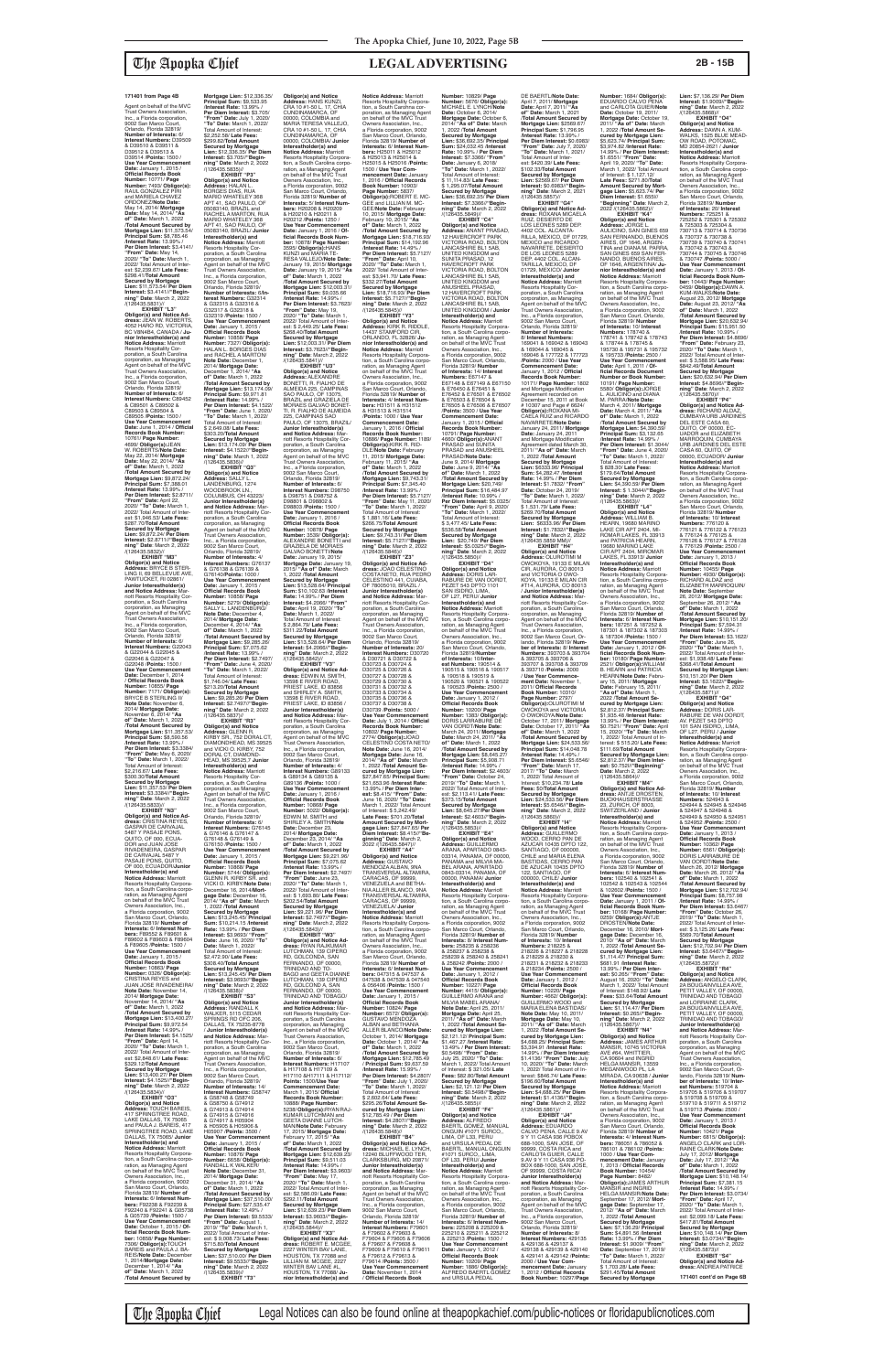PERMEL, # 1A DON<br>MANUEL AVENUE SANTA MARGARITA CIRCULAR, ST. AUGUSTINE, OF 00000, TRINIDAD AND TOBAGO / **Junior Interestholder(s) and Notice Address:** Marriott Resorts Hospitality Corporation, a South Carolina corporation, as Managing Agent on behalf of the MVC Trust Owners Association, Inc., a Florida corporation, 9002 San Marco Court, Orlando, Florida 32819/ **Number of Interests:** 8/ **Interest Numbers:** 439036 & 439037 & 439038 & 439039 & 439040 & 439041 & 439042 & 439043 /**Points:** 2000 / **Use Year Commencement Date:** January 1, 2012 / **Official Records Book Number:** 10305/ **Page Number:** 2688/ **Obligor(s):** ANDREA PATRICE PER-MEL/**Note Date:** November 18, 2011/ **Mortgage Date:** November 18, 2011/ **"As of" Date:** March 1, 2022 /**Total Amount Secured by Mortgage Lien:** \$5326.99/ **Principal Sum:** \$3,848.86 /**Interest Rate:** 13.99% / **Per Diem Interest:** \$1.4957/ **"From" Date:** May 18, 2020/ **"To" Date:** March 1, 2022/ Total Amount of Inter est: \$ 975.23/ **Late Fees:** \$252.90/**Total Amount Secured by Mortgage Lien:** \$5326.99/ **Per Diem Interest:** \$1.4957//"Begin-nmg" Date: March 2, 2022 /(126435.5874)// **EXHIBIT "T4" Obligor(s) and Notice Ad-dress:** CARLOS HERNAN-DEZ, AV NORTE SUR 4 DOLORES A MAMEY EDIF JOB-PIM EL RESORTE EL COIL SPR, QUINTA<br>CRESPO, CARACA, IR 1050, VENEZUELA and ALBERTINA ORTIZ, AV NORTE SUR 4 DOLORES A MAMEY EDIF JOB-PIM EL RESORTE EL COIL SPR,<br>OUINTA CRESPO, CARA QUINTA CRESPO, CARA-CA, IR 1050, VENEZUELA/ **Junior Interestholder(s) and Notice Address:** Mar-

riott Resorts Hospitality Corporation, a South Carolina corporation, as Managing Agent on behalf of the MVC Trust Owners Association, Inc., a Florida corporation, 9002 San Marco Court, Or-lando, Florida 32819/ **Num-ber of Interests:** 8/ **Interest Numbers:** 367446 & 367447 & 384849 & 384850 & 384851 & 384852 & 384901 & 384902 /**Points:** 2000 / **Use Year Commencement Date:** January 1, 2012 / **Of-ficial Records Book Number:** 10285/ **Page Number:** 4955/ **Obligor(s):**CARLOS HERNANDEZ and ALBER-TINA ORTIZ/**Note Date:** October 3, 2011/ **Mortgage Date:** October 3, 2011/ **"As of" Date:** March 1, 2022 /**Total Amount Secured by Mortgage Lien:** \$5889.32/ **Principal Sum:** \$4,101.37 /**Interest Rate:** 15.99% / **Per Diem Interest:** \$1.8217/ **"From" Date:** April 3, 2020/ **"To" Date:** March 1, 2022/ Total Amount of Interest: \$1,269.69/ **Late Fees:** \$268.26/**Total Amount Secured by Mortgage Lien:** \$5889.32/ **Per Diem Interest:** \$1.8217//**"Beginning" Date**: March 2, 2022

**Late Fees:** \$690.93/**Total Amount Secured by Mort-gage Lien:** \$34,011.64/ **Per Diem Interest:** \$10.56//**"Beginning" Date**: March 2,<br>2022/(126435.5881)// **EXHIBIT "A5" Obligor(s) and Notice Ad-dress:** OMAH SEETAHAL, #683 ORBIT STREET, LANGE PARK CHAGUA-NAS, OF 00000, TRINIDAD AND TOBAGO and MALA SEETAHAL, #683 ORBIT<br>STREET, LANGE PARK STREET, LANGE PARK CHAGUANAS, OF 00000, TRINIDAD AND TOBAGO/ **Junior Interestholder(s) and Notice Address:** Mar-<br>poration, a South Carolina<br>poration, as Managing<br>Agent on behalf of the MVC<br>Trust Owners Association, Inc., a Florida corporation, 9002 San Marco Court, Orlando, Florida 32819/ **Number of Interests:** 20/ **Interest Numbers:** J90052 & J90101 & J90102 & J90103 & J90104 & J90105 & J90106 & J90107 & J90108 & J90109 & J90110 & J90111 & J90112 & J90113 & J90114 & J90115 & J90116 & J90117 & J90118 & J90119 /**Points:** 5000 /**Use Year Com-mencement Date:** January 1, 2016 / **Official Records Book Number:** 11013/ **Page Number:** 0472/ **Obligor(s):** OMAH SEETAHAL and MALA SEETAHAL/**Note Date:** October 13, 2015/ **Mortgage Date:** October 13, 2015/ **"As of" Date:** March 1 2022 /**Total Amount Secured by Mortgage Lien:** \$22,954.43/ **Principal Sum:** \$18,235.37 /**Interest Rate:** 11.99% / **Per Diem Interest:** \$6.0734/ **"From" Date:** May 13, 2020/ **"To" Date:** March 1 2022/ otal Amount of Interest: \$3,990.26/ **Late Fees:** \$478.81/**Total Amount Secured by Mortgage Lien:** \$22,954.43/ **Per Diem Interest:** \$6.0734//**"Beginning" Date**: March 2, 2022 /(126435.5882)// **EXHIBIT "B5" Obligor(s) and Notice Address:** JORGE LUIS CABALLERO-CABALLERO, CARRERA 58 #81-160 APT 3, BARRANQUILLA, OF<br>0000, COLOMBIA and AN-<br>NELI SCHNABEL-BETAN-<br>COURT, CARRERA 58 #81-160 APT 3, BARRANQUIL-LA, OF 0000, COLOMBIA/ **Junior Interestholder(s) and Notice Address:** Marriott Resorts Hospitality Cor-poration, a South Carolina corporation, as Managing Agent on behalf of the MVC Trust Owners Association, Inc., a Florida corporation, 9002 San Marco Court, Orlando, Florida 32819/ **Number of Interests:** 8/ **Interest Numbers:** J50948 & J50949 & J50950 & J50951 & J50952 & J51001 & J51002 & J51003 /**Points:** 2000 / **Use Year Commencement Date:** January 1, 2016 / **Official Records Book Number:** 11013/ **Page Number:** 0458/ **Obligor(s):**JORGE LUIS CABALLERO-CABALLERO and ANNELI SCHNABEL-<br>BETANCOURT/Note Date:<br>October 13, 2015/ Mortgage<br>Date: October 13, 2015/ "As<br>of" Date: March 1, 2022<br>Total Amount Secured by<br>Mortgage Lien: \$18,674.20<br>Pirncipal Sum: \$13,674.20<br>"From" Date: March 13,<br>2 est: \$ 4,088.15/ **Late Fees:** \$162.81/**Total Amount Secured by Mortgage Lien:** \$18,175.16/**Per Diem Interest:** \$5.6938//**"Beginning" Date**: March 2, 2022 **EXHIBIT "E5" Obligor(s) and Notice Address:** JAVIER DE LA PAR-<br>RA ZAVALA, AVE BOSQUE<br>ESMERALDA ORIENTE<br>#6 APTO. 903 COLONIA BOSQUE E, ATIZAPA, OF 53900, MEXICO and<br>ANA ELENA NORENA ANA ELENA NORENA<br>DE LUCA, AVE BOSQUE<br>ESMERALDA ORIENTE<br>#6 APTO. 903 COLONIA<br>BOSQUE E, ATIZAPA, OF 53900, MEXICO/ **Junior Interestholder(s) and Notice Address:** Marriott Resorts Hospitality Corpora-tion, a South Carolina corporation, as Managing Agent<br>on behalf of the MVC Trust<br>Owners Association, Inc.,<br>a Florida corporation, 9002 San Marco Court, Orlando, Florida 32819/ **Number of Interests:** 6/ **Interest Numbers:** K32540 & K32541 & K32542 & K32543 & K32544 & K32545 /**Points:** 1500 / **Use Year Commencement Date:** January 1, 2016 / **Of-ficial Records Book Number:** 11034/ **Page Number:** 3363/ **Obligor(s):**JAVIER DE LA PARRA ZAVALA and ANA ELENA NORENA DE LUCA/**Note Date:** November 30, 2015/ **Mortgage Date:** November 30, 2015/ **"As of" Date:** March 1, 2022 /**Total Amount Secured by Mortgage Lien:** \$15,946.07/ **Principal Sum:** \$12,119.89 /**Interest Rate:** 13.99% / **Per Diem Interest:** \$4.7099/ **"From" Date:** March 1, 2020/ **"To" Date:** March 1, 2022/ Total Amount of Inter-est: \$ 3,438.30/ **Late Fees:** \$137.88/**Total Amount Secured by Mortgage Lien:** \$15,946.07/ **Per Diem Interest:** \$4.7099//**"Begin-ning" Date**: March 2, 2022 /(126435.5887)// **EXHIBIT "F5" Obligor(s) and Notice Address:** EDWARD J MO-RALES, 2947 CREEKSIDE DR, CATOOSA, OK 74015/ **Junior Interestholder(s) and Notice Address:** Marriott Resorts Hospital-ity Corporation, a South Carolina corporation, as Managing Agent on behalf of the MVC Trust Owners Association, Inc., a Florida corporation, 9002 San Marco Court, Orlando, Florida 32819/ **Number of Interests:** 6/ **Interest Num-bers:** J29416 & J29417 & J29418 & J29419 & J29420 & J29421 /**Points:** 1500 / **Use Year Commencement Date:** October 1, 2015 / **Official Records Book Number:** 10998/ **Page Number:** 9094/ **Obligor(s):** EDWARD J MORALES/<br>Note Date: Sentember **Note Date:** September 21, 2015/ **Mortgage Date:** September 21, 2015/ **"As of" Date:** March 1, 2021 /**Total Amount Secured by Mortgage Lien:** \$14,647.81/ **Principal Sum:** \$9,690.77 /**Interest Rate:** 13.99% / **Per Diem Interest:** \$3.7659/ **"From" Date:** February 21, 2019/ **"To" Date:** March 1, 2021/ Total Amount of Inter-est: \$ 4,157.54/ **Late Fees:** \$549.50/**Total Amount Secured by Mortgage Lien:** \$14,647.81/ **Per Diem Interest:** \$3.7659//**"Begin-ning" Date**: March 2, 2021 /(126435.5888)// **EXHIBIT "G5" Obligor(s) and Notice Address:** CESAR GUER-RERO, CALLE TOULON 155 CUMBRES DE LA MO-LINA TORRE 1 DEPT 503, LIMA, OF 00000, PERU and LUZMILA CONTRE-RAS, CALLE TOULON 155 CUMBRES DE LA MOLINA TORRE 1 DEPT 503, LIMA, OF 00000, PERU/ **Junior Interestholder(s) and Notice Address:** Marriott Resorts Hospitality Corporation, a South Carolina corpo

/(126435.5875)// **EXHIBIT "U4" Obligor(s) and Notice Ad-dress:** CAROL L PALMER, 53 PENNSYLVANIA LN, PALM COAST, FL 32164 and WILLIAM G PALMER<br>JR, 53 PENNSYLVANIA LN, PALM COAST, FL 32164 **Junior Interestholder(s) and Notice Address:** Marriott Resorts Hospitality Corporation, a South Carolina corporation, as Managing Agent on behalf of the MVC Trust Owners Association, Inc., a Florida corporation, 9002 San Marco Court, Orlando, Florida 32819/ **Number of Interests:** 4/ **Interest Numbers:** 463901 & 463902 & 463903 & 463904 /**Points:** 1000 / **Use Year Commencement Date:** January 1, 2012 / **Official Records Book Number:** 10331/ **Page Number:** 2254/ **Obligor(s):** CAROL L PALMER and WILLIAM G PALMER JR/**Note Date:** December 5, 2011/ **Mortgage Date:** December 5, 2011/ **"As of" Date:** March 1, 2022 /**Total Amount Secured by Mortgage Lien:** \$7,917.64/ **Principal Sum:** \$4,813.91 /**Interest Rate:** 13.99% / **Per Diem Interest:** \$1.8707/ **"From" Date:** July 5, 2018/ **"To" Date:** March 1, 2022/ Total Amount of Interest: \$ 2,497.33/ **Late Fees:** \$356.40/**Total Amount Secured by Mortgage Lien:** \$7,917.64/ **Per Diem Interest:** \$ 1.8707//**"Beginning" Date**: March 2, 2022 /(126435.5876)// **EXHIBIT "V4" Obligor(s) and Notice Address:** LEONARDO BATTAGLIA CASTRO, AV PRESIDENTE RIESCO 5561 PISO 19 OFICINA<br>1904 COMUNA DE LAS 1904 COMUNA DE LAS CONDES, SANTIAGO, OF 000000, CHILE and MARIA<br>EULALIA COBO PALACIOS, AV PRESIDENTE RIESCO 5561 PISO 19 OFICINA<br>1904 COMUNA DE LAS 1904 COMUNA DE LAS CONDES, SANTIAGO, OF 000000, CHILE/ **Junior Interestholder(s) and Notice Address:** Marriott Resorts Hospitality Cor-poration, a South Carolina corporation, as Managing Agent on behalf of the MVC Trust Owners Association, Inc., a Florida corporation, 9002 San Marco Court, Orlando, Florida 32819/ **Number of Interests:** 16/ **Interest Numbers:** 462038 & 462039 & 462040 & 462041 & 462126 & 462127 & 462128 & 462129 & 462130 & 462131 & 462132 & 462133 & 462134 & 462135 & 462136 & 462137 /**Points:** 4000 / **Use Year Commencement Date:** January 1, 2013 / **Official Records Book Number:** 10340/ **Page Number:** 5756/ **Obligor(s):**LEONAR-DO BATTAGLIA CASTRO and MARIA EULALIA COBO PALACIOS/**Note Date:** February 3, 2012/ **Mortgage Date:** February 3, 2012/ **"As of" Date:** March 1, 2022 /**Total Amount Secured by Mortgage Lien:** \$19,487.34/ **Principal Sum:** \$13,037.77 /**Interest Rate:** 14.99% / **Per Diem Interest:** \$5.4288/ **"From" Date:** July 3, 2019/ **"To" Date:** March 1, 2022/ Total Amount of Interest: \$ 5276.70/ **Late Fees:** \$922.87/**Total Amount Secured by Mortgage Lien:** \$19,487.34/ **Per Diem Interest:** \$5.4288//**"Beginning" Date**: March 2, 2022 /(126435.5877)// **EXHIBIT "W4" Obligor(s) and Notice Address:** KEITH DUANE poration, a South Carolina corporation, as Managing

MCGRUDER, 1678 S BENTON RD, MINDEN, NV 89423 and NICOLE AMBER TRADUP, 1678 S BENTON RD, MINDEN, NV 89423/ **Junior Interestholder(s) and Notice Address:** Mar-<br>poration, a South Carolina<br>poration, as Managing<br>Agent on behalf of the MVC<br>Trust Owners Association, Inc., a Florida corporation, 9002 San Marco Court,<br>Orlando, Florida 32819 Orlando, Florida 32819/ **Number of Interests:** 26/ **Interest Numbers:** 521905 & 521906 & 521907 & 521908 & 521909 & 521910 & 521911 & 521912 & 521913 & 521914 & 521915 & 521916 & 521917 & 521918 & 521919 & 521920 & 521921 & 521922 & 521923 & 521924 & 521925 & 521926 & 521927 & 521928 & 521929 & 521930 /**Points:** 6500 / **Use Year Commencement Date:** March 1, 2012 / **Official Records Book Number:** 10345/ **Page Number:**<br>7343/ **Obligor(s):**KEITH<br>DUANE MCGRUDER and<br>NICOLE AMBER TRADUP/ **Note Date:** February 6, 2012/ **Mortgage Date:** February 6, 2012/ **"As of" Date:** March 1, 2022 /**Total Amount Secured by Mortgage Lien:** \$30,376.74/ **Principal Sum:** \$20,884.73 /**Interest Rate:** 10.99% / **Per Diem Interest:** \$6.3756/ **"From" Date:** December 6, 2018/ **"To" Date:** March 1, 2022/ Total Amount of Inter-est: \$ 7529.53/ **Late Fees:** \$1,712.48/**Total Amount Secured by Mortgage Lien:** \$30,376.74/ **Per Diem Interest:** \$6.3756//**"Begin-ning" Date**: March 2, 2022 /(126435.5878)// **EXHIBIT "X4" Obligor(s) and Notice Address:** ENRIQUE LOPEZ DE LA CUESTA, BENITO<br>JUAREZ #31 CASA 2 COL<br>SAN JERONIMO LIDICE, MEXICO, DF 10200, MEXICO and MARIA CON-SUELO LLEDO FLORES, BENITO JUAREZ #31 CASA 2 COL SAN JERONIMO<br>LIDICE, MEXICO, DF 10200, MEXICO/ **Junior**<br>**Interestholder(s) and<br><b>Notice Address:** Marriott<br>Resorts Hospitality Corpora-<br>tration, a South Carolina corpo-<br>cration, as Managing Agent<br>on behalf of the MVC Trust Owners Association, Inc., a Florida corporation, 9002 San Marco Court, Orlando, Florida 32819/ **Number of Interests:** 10/ **Interest Numbers:** 501209 & 501210 & 501211 & 501212 & 501213 & 501214 & 501215 & 501216 & 502939 & 502940 /**Points:** 2500 / **Use Year Commencement Date:** January 1, 2013 / **Official Records Book Number:** 10352/ **Page Number:** 0329/ **Obligor(s):** ENRIQUE LOPEZ DE LA CUESTA and MARIA CON-SUELO LLEDO FLORES/ **Note Date:** February 22, 2012/ **Mortgage Date:** February 22, 2012/ **"As of" Date:** March 1, 2022 /**Total Amount Secured by Mortgage Lien:** \$8,837.34/ **Principal Sum:** \$6,476.11 /**Interest Rate:** 13.99% / **Per Diem Interest:** \$2.5167/ **"From" Date:** April 22, 2020/ **"To" Date:** March 1, 2022/ Total Amount of Inter est: \$1,706.35/ **Late Fees:** \$404.88/**Total Amount Secured by Mortgage Lien:** \$8,837.34/ **Per Diem Interest:** \$2.5167//**"Beginning" Date**: March 2, 2022 /(126435.5879)// **EXHIBIT "Y4" Obligor(s) and Notice Address:** KEVIN MCWIL-LIAMS, 2823 PATRICK HENRY DR APT 210, AUBURN HILLS, MI 48326/ **Junior Interestholder(s) and Notice Address:** Marriott Resorts Hospitality Cor-/(126435.5883)// **EXHIBIT "C5" Obligor(s) and Notice Address:** FREDERICK D LADD, 5219 OAKMONT

Agent on behalf of the MVC Trust Owners Association, Inc., a Florida corporation 9002 San Marco Court, Orlando, Florida 32819/ **Number of Interests:** 4/ **Interest Numbers:** 947924 & 947925 & 947926 & 947927 /**Points:** 1000 / **Use Year Commencement Date:** January 1, 2014 / **Official Records Book Number:** 10539/ **Page Number:** 2439/ **Obligor(s):**KEVIN MCWIL-LIAMS/**Note Date:** February 25, 2013/ **Mortgage Date:** February 25, 2013/ **"As of" Date:** March 1, 2022 /**Total Amount Secured by Mortgage Lien:** \$6,656.68/ **Principal Sum:** \$4,868.78 /**Interest Rate:** 13.99% / **Per Diem Interest:** \$1.8921/ **"From" Date:** January 25, 2020/ **"To" Date:** March 1, 2022/ Total Amount of Interest: \$ 1,449.25/ **Late Fees:** \$88.65/**Total Amount Secured by Mortgage Lien:** \$6,656.68/ **Per Diem Interest:** \$1.8921//**"Begin-ning" Date**: March 2, 2022 /(126435.5880)// **EXHIBIT "Z4" Obligor(s) and Notice Address:** ISABEL MARGARITA PEREZ MENDOZA, CLLE 5A # 35-56 APTO 1301, MEDELLIN, OF 99999, CO LOMBIA and NATALIA ACE-VEDO PEREZ, CLLE 5A # 35-56 APTO 1301, MEDEL-LIN, OF 99999, COLOMBIA/ **Junior Interestholder(s) and Notice Address:** M riott Resorts Hospitality Corporation, a South Carolina corporation, as Managing Agent on behalf of the MVC Trust Owners Association, Inc., a Florida corporation, 9002 San Marco Court, Orlando, Florida 32819/ **Number of Interests:** 40/ **Interest Numbers:** 493906 & 493907 & 493908 & 493909 & 493910 & 493911 & 493912 & 493913 & 493914 & 493915 & 493916 & 493917 & 493918 & 493919 & 493920 & 493921 & 493922 & 493923 & 493924 & 493925 & 493926 & 493927 & 493928 & 493929 & 493930 & 493931 & 493932 & 493933 & 493934 & 493935 & 493936 & 493937 & 493938 & 493939 & 493940 & 493941 & 493942 & 493943 & 493944 & 493945 /**Points:** 10,000 / **Use Year Commencement Date:** January 1, 2012 / **Official Records Book Number:** 10326/ **Page Number:** 3119/ **Obligor(s):**ISABEL MAR-GARITA PEREZ MENDOZA and NATALIA ACEVEDO PEREZ/**Note Date:** Decem-ber 29, 2011/ **Mortgage Date:** December 29, 2011/ **"As of" Date:** March 1, 2022 /**Total Amount Secured by Mortgage Lien:**  \$34,011.64/ **Principal Sum:** \$25,361.67 /**Interest Rate:** 14.99% / **Per Diem Inter-est:** \$10.56/ **"From" Date:** March 1, 2020/ **"To" Date:** March 1, 2022/ Total Amount of Interest: \$ 7,709.04/ M26849 & M26850 & M26851 & M26852 &<br>M26901 & M26902 & M26901 & M26902 & M26903 & M26904 & M26905 /**Points:** 3000 / **Use Year Commencement Date:** August 1, 2016 / **Official Records Document Number:** 20160376867/ **Obligor(s):** HECTOR FRANCISCO BUZINEL/**Note Date:** July 6, 2016/ **Mortgage Date:** July 6, 2016/ **"As of" Date:** March 1, 2022 /**Total Amount Secured by Mortgage Lien:** \$29,399.16/ **Principal Sum:** \$22,438.34 /**Interest Rate:** 15.99% / **Per Diem Interest:** \$9.9664/ **"From" Date:** June 6, 2020/ **"To" Date:** March 1, 2022/ Total Amount of Interest: \$ 6,308.74/ **Late Fees:** \$402.08/**Total Amount Secured by Mortgage Lien:** \$29,399.16/ **Per Diem Interest:** \$9.9664//**"Begin-ning" Date**: March 2, 2022 /(126435.5895)// **EXHIBIT "N5" Obligor(s) and Notice Address:** MARIA LA<br>FRANCIA WEAVER, 147<br>MOSS LANDING DR,<br>SELMA, NC 27576 and PAUL WAYNE WEAVER, 147 MOSS LANDING DR, SELMA, NC 27576/ **Junior Interestholder(s) and Notice Address:** Marriott Resorts Hospitality Corporation, a South Carolina corporation, as Managing Agent<br>on behalf of the MVC Trust Owners Association, Inc., a Florida corporation, 9002 San Marco Court, Orlando, Florida 32819/ **Number of Interests:** 6/ **Interest Num-bers:** M61447 & M61448 & M61449 & M61450 & M61451 & M61452 /**Points:** 1500 / **Use Year Co mencement Date:** August 1, 2016 / **Official Records Document Number:<br>20160395429 / <b>Obligor(s):**<br>MARIA LA FRANCIA<br>WEAVER and PAUL WAYNE WEAVER/**Note Date:** July 14, 2016/ **Mortgage Date:** July 14, 2016/ **"As of" Date:** March 1, 2022 /**Total Amount Secured by Mortgage Lien:** \$16,796.65/ **Principal Sum:** \$12,921.29 /**Interest Rate:** 13.99% / **Per Diem Interest:** \$5.0214/ **"From" Date:** May 14, 2020/ **"To" Date:** March 1, 2022/ Total Amount of Inter-est: \$3,293.98/ **Late Fees:** \$331.38/**Total Amount Secured by Mortgage Lien:** \$16,796.65/ **Per Diem Interest:** \$5.0214//**"Begin-ning" Date**: March 2, 2022 /(126435.5896)//<br>"EXHIBIT "O5 **EXHIBIT "O5" Obligor(s) and Notice Address:** LEONARDO PERAFAN, 80633 PLUM LANE, INDIO, CA 92201 and JEANNE PERAFAN 80633 PLUM LANE,<br>INDIO, CA 92201/ **Junior**<br>**Interestholder(s) and Notice Address:** Marriott Resorts Hospitality Cor-poration, a South Carolina corporation, as Managing Agent on behalf of the MVC Trust Owners Association, Inc., a Florida corporation, 9002 San Marco Court, Orlando, Florida 32819/ **Number of Interests:** 14/ **Interest Numbers:** M14734 & M14735 & M14736 & M14737 & M14738 & M14739 & M14740 & M14741 & M14742 & M14743 & M14744 & M14745 & M14746 & M14747 /**Points:** 3500 / **Use Year Commencement Date:** September 1, 2016 / Official Records Document<br>Number: 20160463312/<br>Obligor(s):LEONARDO<br>PERAFAN and JEANNE<br>PERAFAN and JEANNE<br>August 18, 2016/ Mortgage<br>Date: August 18, 2016/ "As<br>Trotal Amount Secured by<br>Mortgage Lien: \$31,824.91/<br>Principal Su

CIRCLE, ROANOKE, VA

24019 and BARBARA J GATENS-LADD, 5219 OAKMONT CIRCLE, ROA-NOKE, VA 24019 / **Junior Interestholder(s) and Notice Address:** Marriott Resorts Hospitality Corpora-tion, a South Carolina corporation, as Managing Agent on behalf of the MVC Trust Owners Association, Inc., a Florida corporation, 9002 San Marco Court, Orlando, Florida 32819/ **Number of Interests:** 6/ **Interest Numbers:** L28514 & L28515 & L28516 & L28517 & L28518 & L28519 /**Points:** 1500 / **Use Year Commencement Date:** January 1, 2017 / **Of-ficial Records Document Number:** 20160098639/ **Obligor(s):**FREDERICK D LADD and BARBARA J GATENS-LADD/**Note Date:** February 3, 2016/ **Mortgage Date:** February 3, 2016/ **"As of" Date:** March 1, 2022 /**Total Amount Secured by Mortgage Lien:** \$16,207.44/ **Principal Sum:** \$12,276.73 /**Interest Rate:** 13.99% / **Per Diem Interest:** \$4.7709/ **"From" Date:** April 3, 2020/ **"To" Date:** March 1, 2022/ Total Amount of Interest: \$3,325.36/ **Late Fees:** \$355.35/**Total Amount Secured by Mortgage Lien:** \$16,207.44/ **Per Diem Interest:** \$4.7709//**"Beginning" Date**: March 2, 2022  $/(126435.5884)/\frac{1}{2}$ FXHIRIT "D5" **EXHIBIT "D5" Obligor(s) and Notice Ad-dress:** MICHAEL L. PEREZ, 331 NORTH ORCHARD RD, BAILAND, NJ 08360 and YARITZA SUAREZ, 331 NORTH ORCHARD RD, BAILAND, NJ 08360/ **Junior Interestholder(s) and Notice Address:** Marriott Resorts Hospitality Corpora-tion, a South Carolina corpo-ration, as Managing Agent on behalf of the MVC Trust Owners Association, Inc., a Florida corporation, 9002 San Marco Court, Orlando, Florida 32819/ **Number of Interests:** 8/ **Interest Num-bers:** K46141 & K46142 & K46143 & K46144 & K46145 & K46146 & K46147 & K46148 /**Points:** 2000/ **Use Year Commencement Date:** November 1, 2015 / **Official Records Book Number:** 11017/ **Page Number:** 4189/ **ObIigor(s):** MICHAEL L. PEREZ and YARITZA SUAREZ/**Note Date:** October 16, 2015/ **Mortgage Date:** October 16, 2015/ **"As of" Date:** March 1, 2022 /**Total Amount Secured by Mortgage Lien:** \$20,924.99/ **Principal Sum:** \$15,220.04 /**Interest Rate:** 12.99% / **Per Diem Interest:** \$5.4919/ **"From" Date:** September 16, 2019/ **"To" Date:** March 1, 2022/ Total Amount of Interest: \$4,926.28/ **Late Fees:** \$528.67/**Total Amount Secured by Mortgage Lien:** \$20,924.99/ **Per Diem Interest:** \$5.4919//**"Beginning" Date**: March 2, 2022 /(126435.5886)// & L28237 & L28238 & L28239 & L28240 & L28241 & L28242 /**Points:** 2000 / **Use Year Commencement Date:** March 1, 2016 / **Of-ficial Records Document Number:** 20160095918/ **Obligor(s):**CESAR GUER-RERO and LUZMILA CONTRERAS/**Note Date:** February 1, 2016/ **Mortgage Date:** February 1, 2016/ **"As of" Date:** March 1, 2022 /**Total Amount Secured by Mortgage Lien:** \$19,709.63/ **Principal Sum:** \$14,750.97 /**Interest Rate:** 14.99% / **Per Diem Interest:** \$6.1421/ **"From" Date:** March 1, 2020/ **"To" Date:** March 1, 2022/ Total Amount of Interest: \$4,483.78/ **Late Fees:** \$224.88/**Total Amount Secured by Mortgage Lien:** \$19,709.63/ **Per Diem Interest:** \$6.1421//**"Begin-ning" Date**: March 2, 2022 /(126435.5889)//<br>"EXHIBIT "H5 **EXHIBIT "H5" Obligor(s) and Notice Address:** RUBEN DARIO BLANCO HERMOSO, 1100 LEE WAGENER BLVD STE 140-30, FT LAUDERDALE, FL 33315 and REBECA VANESSA CHAPARRO CA-BRERA, 1100 LEE WAGEN ER BLVD STE 140-30, FT LAUDERDALE, FL 33315/ **Junior Interestholder(s) and Notice Address:** Mar-riott Resorts Hospitality Cor-poration, a South Carolina corporation, as Managing Agent on behalf of the MVC Trust Owners Association, Inc., a Florida corporation, 9002 San Marco Court, Orlando, Florida 32819/ **Number of Interests:** 10/ **Interest Numbers:** J86513 & J86514 & J86515 & J86516 & J86517 & J86518 & J86519 & J86520 & J86521 & J86522 /**Points:** 2500 / **Use Year Commencement Date:** December 1, 2015 / **Official Records Book Number:** 11025/ **Page Number:** 5733**/ Obligor(s):**RUBEN DARIO BLANCO HERMOSO and REBECA VANESSA CHAPARRO CABRERA/ **Note Date:** November 3, 2015/ **Mortgage Date:** November 3, 2015/ **"As of" Date:** March 1, 2022 /**Total Amount Secured by Mortgage Lien:** \$27,944.59/ **Principal Sum:** \$19,021.37 /**Interest Rate:** 15.99% / Per Diem Interest: \$8.4487 **"From" Date:** August 3, 2019/ **"To" Date:** March 1, 2022/ Total Amount of Inter est: \$7,950.22/ **Late Fees:** \$723.00/**Total Amount Secured by Mortgage Lien:** \$27,944.59/ **Per Diem Interest:** \$8.4487//**"Begin-ning" Date**: March 2, 2022 /(126435.5890)// **EXHIBIT "I5" Obligor(s) and Notice Address:** CARLOS HER-NANDEZ, AV NORTE SUR 4 DOLORES A MAMEY EDIF JOB-PIM EL RE-SORTE EL RECA, QUINTA

**of" Date:** March 1, 2022 /**Total Amount Secured by Mortgage Lien:** \$27,933.05/ **Principal Sum:** \$22,555.89 /**Interest Rate:** 10.99% / **Per Diem Interest:** \$6.8858/ **"From" Date:** May 1, 2020/ **"To" Date:** March 1, 2022/ Total Amount of Interest: \$4,606.57/ **Late Fees:** \$520.59/**Total Amount Secured by Mortgage Lien:** \$27,933.05/ **Per Diem Interest:** \$6.8858//**"Begin-ning" Date**: March 2, 2022 /(126435.5903)// **EXHIBIT "V5" Obligor(s) and Notice Address:** NOLASCO CAS-TILLO, 21350 NORDHOFF<br>ST ST 107, CHATSWORTH,<br>CA 91311 and GRACE<br>CASTILLO, 21350<br>NORDHOFF ST ST 107, CHATSWORTH, CA 91311/ **Junior Interestholder(s)<br><b>and Notice Address:** Mar-<br>riott Resorts Hospitality Corporation, a South Carolina corporation, as Managing Agent on behalf of the MVC Trust Owners Association, Inc., a Florida corporation, 9002 San Marco Court, Orlando, Florida 32819/ **Number of Interests:** 16/ **Interest Numbers:** N48820 & N48821 & N48822 & N48823 & N48824 & N48825 & N48826 & N48827 & N48828 & N48829 & N48830 & N48831 & N48832 & N48833 & N48834 & N48835 /**Points:** 4000 / Use Year Commencem **Date:** October 1, 2016 / **Of-ficial Records Document Number:** 20160521839 / **Obligor(s):NOLASCO CAS-<br>TILLO and GRACE CASTIL-**TILLO and GRACE CASTIL-LO/**Note Date:** September 19, 2016/ **Mortgage Date:** September 19, 2016/ **"As of" Date:** March 1, 2022 /**Total Amount Secured by Mortgage Lien:** \$48,484.85/ **Principal Sum:** \$34,606.55 /**Interest Rate:** 10.99% / **Per Diem Interest:** \$10.565/ **"From" Date:** August 19, 2018/ **"To" Date:** March 1, 2022/ Total Amount of Interest: \$ 13,628.30/ **Late Fees:** \$0/**Total Amount Secured by Mortgage Lien:** \$48,484.85/ **Per Diem Interest:** \$10.565//**"Begin-ning" Date**: March 2, 2022 /(126435.5905)// **EXHIBIT "W5" Obligor(s) and Notice Ad-dress:** CARLOS ENRIQUE MALAGON, KM 7 VIA LA CALERA BOSQUES DEL ENSENILLO CASA 14, LA CALERA, OF 00000, COLOMBIA and JULIA ADRIANA CIFUENTES AMADOR, KM 7 VIA LA CALERA BOSQUES DEL ENSENILLO CASA 14, LA CALERA, OF 00000, COLOMBIA/ **Junior Interestholder(s) and Notice Address:** Marriott<br>Resorts Hospitality Cor-<br>poration, a South Carolina corporation, as Managing Agent on behalf of the MVC Trust Owners Association, Inc., a Florida corporation, 9002 San Marco Court, Orlando, Florida 32819/ **Number of Interests:** 14/ **Interest Numbers:** L73723 & L73724 & L73725 & .<br>L73726 & L73727 & L73728<br>& L87536 & L87537 & & L87536 & L87537 & L87538 & L87539 & L87540 & L87541 & L89127 & L89128 /**Points:** 3500 / **Use Year Commence** 

CRESPO, CARACA, OF

ration, as Managing Agent on behalf of the MVC Trust Owners Association, Inc., a Florida corporation, 9002 San Marco Court, Orlando, Florida 32819/ **Number of Interests:** 8/ **Interest Numbers:** L28235 & L28236 1050, VENEZUELA / **Junior Interestholder(s) and Notice Address:** Marriott Resorts Hospitality Cor-poration, a South Carolina corporation, as Managing Agent on behalf of the MVC Trust Owners Association, Inc., a Florida corporation, 9002 San Marco Court, Orlando, Florida 32819/ **Number of Interests:** 14/ **Interest Numbers:** L25616 & L25617 & L25618 & L25619 & L25620 & L25621 & L25622 & L25623 & L25624 & L25625 & L25626 & L25627 & L25628 & L25629 /**Points:** 3500 / **Use Year Commencement Date:** January 1, 2017 / **Official Records Document Number:** 20160101766 / **Obligor(s):** CARLOS HERNANDEZ/**Note Date:** February 5, 2016/ **Mortgage Date:** February 5, 2016/ **"As of" Date:** March 1, 2022 /**Total Amount Secured by Mortgage Lien:** \$30,469.33/ **Principal Sum:** \$22,837.33 /**Interest Rate:** 15.99% / **Per Diem Interest:** \$10.144/ **"From" Date:** May 5, 2020/ **"To" Date:** March 1, 2022/ Total Amount of Interest: \$ 6,745.49/ **Late Fees:** \$636.51/**Total Amount Secured by Mortgage Lien:** \$30,469.33/ **Per Diem Interest:** \$10.144//**"Beginning" Date**: March 2, 2022  $(35.5891)/$ <br>**EXHIBIT** ".15" **EXHIBIT "J5" Obligor(s) and Notice Ad-dress:** JAMES C. NIX, 1705 UHLAND DR, LEANDER, TX 78641-4201 / **Junior Interestholder(s) and Notice Address:** Marriott Resorts Hospitality Corporation, a South Carolina corporation, as Managing Agent<br>on behalf of the MVC Trust Owners Association, Inc.,<br>a Florida coiporation, 9002<br>San Marco Court, Orlando,<br>Florida 32819/ **Number of Interests:** 11/ **Interest Num-bers:** 603537 & 603538 & 603539 & 603540 & 608046 & 608047 & 615449 & 615450 & 615451 & 615452 & 615501 /**Points:** 2750 / **Use Year Commencement Date:** October 1, 2016 / **Official Records Document Number:** 20160036749 / Obligor(s) JAMES C. NIX/**Note Date:** December 21, 2015/ **Mortgage Date:** December 21, 2015/ **"As of" Date:** March 1, 2022 /**Total Amount Secured by Mortgage Lien:** \$26,655.98/ **Principal Sum:** \$18,627.23 /**Interest Rate:** 15.99% / **Per Diem Interest:** \$8.2736/ **"From" Date:** October 21, 2019/ **"To" Date:** March 1, 2022/ Total Amount of Inter-est: \$7,131.83/ **Late Fees:** \$646.92/**Total Amount Secured by Mortgage Lien:** \$26,655.98/ **Per Diem Interest:** \$8.2736//**"Beginning" Date**: March 2, 2022 /(126435.5892)// **EXHIBIT "K5" Obligor(s) and Notice Address:** LUIS FERNANDO LEON SALAZAR, CANADA 149 COLONIA JARDINES DEL PEDREGAL, MEXICO, DF 01900, MEXICO / **Junior Interestholder(s) and Notice Address:** Marriott<br>Resorts Hospitality Cor-<br>poration, a South Carolina corporation, as Managing Agent on behalf of the MVC Trust Owners Association, Inc., a Florida corporation, 9002 San Marco Court, Orlando, Florida 32819/ **Number of Interests:** 14/ **Interest Numbers:** B58451 & B58452 & B58501 & B58502 & B58503 & B58504 &B61011 & B61012 & B61013 & B61014 & B61015 & B61016 & B61049 & B61050 /**Points:** 3500 / Use Year Commencement Date: January 1, 2016 / Of-<br>ficial Records Document **ficial Records Document<br><b>Number:** 20160049460/<br>**Obligor(s):**LUIS FER-<br>NANDO LEON SALAZAR/ **Note Date:** December 24, 2015/ **Mortgage Date:** December 24, 2015/ **"As Date:** March 1, 2022 /**Total Amount Secured by Mortgage Lien:** \$29,912.32/ **Principal Sum:** \$23,231.60 /**Interest Rate:** 13.99% / **Per Diem Interest:** \$9.0281/ **"From" Date:** May 24, 2020/ **"To" Date:** March 1, 2022/ Total Amount of Interest: \$5,832.12/ **Late Fees:** \$598.60/**Total Amount Secured by Mortgage Lien:** \$29,912.32/ **Per Diem Interest:** \$9.0281//**"Begin-ning" Date**: March 2, 2022 /(126435.5893)//<br>"EXHIBIT "L5 **EXHIBIT "L5" Obligor(s) and Notice Ad-dress:** NORALBA GARCIA MORENO, CRA. 37#1- OESTE 46 APTO 1003 C, CALI VALLE DEL CAUCA OF 11010, COLOMBIA and SARA ARIAS GARCIA, CRA. 37#1-OESTE 46 APTO 1003 C, CALI VALLE DEL CAUCA, OF 11010, COLOMBIA/ **Junior Interestholder(s) and Notice Address:** Marriott Resorts Hospitality Corporation, a South Carolina corporation, as Managing Agent on behalf of the MVC Trust Owners Association, Inc., a Florida corporation, 9002 San Marco Court, Orlando, Florida 32819/ **Number of Interests:** 10/ **Interest Numbers:** K61652 & K61701 & K61702 & K61703 & K61704 & K61705 & K61706 & K61707 & K61708 & K61709 /**Points:** 2500 / **Use Year Commencement Date:** September 1, 2016 / **Official Records Docum**<br>**Number: 20160080507/ Number:** 20160080507/ **Obligor(s):**NORALBA GAR-CIA MORENO and SARA ARIAS GARCIA/**Note Date:** January 6, 2016/ **Mortgage Date:** January 6, 2016/ **"As of" Date:** March 1, 2022 /**Total Amount Secured by Mortgage Lien:** \$22,650.98/ **Principal Sum:** \$17,426.65 /**Interest Rate:** 13.99% / **Per Diem Interest:** \$9.0281/ **"From" Date:** May 6, 2020/ **"To" Date:** March 1, 2022/ Total Amount of Interest: \$ 4,496.79/ **Late Fees:** \$477.54/**Total Amount Secured by Mortgage Lien:** \$22,650.98/ **Per Diem Interest:** \$9.0281//**"Begin-ning" Date**: March 2, 2022 /(126435.5894)// **EXHIBIT "M5" Obligor(s) and Notice Address:** HECTOR FRANCISCO BUZINEL ESPINOZA 2711 LOS PATRJCIOS CIPOLLETTI, GENERAL ROCA, OF 8324, ARGENTINA / **Junior Interestholder(s) and Notice Address:** Marriott Resorts Hospitality Cor-poration, a South Carolina corporation, as Managing Agent on behalf of the MVC Trust Owners Association, Inc., a Florida corporation, 9002 San Marco Court, Orlando, Florida 32819/ **Number of Interests:** 12/ **Interest Numbers:** M26846 & M26847 & M26848 & **"From" Date:** June 18, 2020/ **"To" Date:** March 1, 2022/ Total Amount of Inter-est: \$ 4,938.98/ **Late Fees:** \$583.40/**Total Amount Secured by Mortgage Lien:** \$31,824.91/ **Per Diem Interest:** \$7.9533//**"Begin-ning" Date**: March 2, 2022 /(126435.5897)// **EXHIBIT "P5" Obligor(s) and Notice Address:** HERNAN MALUK,<br>LA CONCEPCION 141 OFICINA 605, PROVI-DENCIA SANTIAGO, O 00000, CHILE and BEATRIZ ZEDAN, LA CONCEP-CION 141 OFICINA 605, PROVIDENCIA SANTIAGO, OF 00000, CHILE/ **Junior Interestholder(s) and Notice Address:** Marriott Resorts Hospitality Corporation, a South Carolina corporation, as Managing Agent ration, as Managing Agent<br>on behalf of the MVC Trust Owners Association, Inc., a Florida corporation, 9002 San Marco Court, Orlando, Florida 32819/ **Number of Interests:** 16/ **Interest Numbers:** L38330 & L38331 & L95507 & L98633 & L98634 & L98635 & L98636 & L98637 & L98638 & L98639 & L98640 & M02747 & M02748 & M02749 & M02750 & M04048 /**Points:** 4000 / **Use Year Com-mencement Date:** January 1, 2017 / **Official Records Document Number:** 20160451529 / **Obligor(s):** HERNAN MALUK and BEA-TRIZ ZEDAN/**Note Date:** August 4, 2016/ **Mortgage Date:** August 4, 2016/ **"As of" Date:** March 1, 2022 /**Total Amount Secured by Mortgage Lien: \$37,621.52<br><b>Principal Sum: \$28,262.88 Principal Sum:** \$28,262.88 /**Interest Rate:** 15.99% / **Per Diem Interest:** \$12.553/ **"From" Date:** May 4, 2020/ **"To" Date:** March 1, 2022/ Total Amount of Interest: \$ 8,360.62/ **Late Fees:** \$748.02/**Total Amount Secured by Mortgage Lien:** \$37,621.52/ **Per Diem Interest:** \$12.553//**"Begin-ning" Date**: March 2, 2022 /(126435.5898)// **EXHIBIT "Q5" Obligor(s) and Notice Ad-<br><b>dress:** JOSE GREGORIO<br>ALVAREZ-LIZARAZO, 1941 NW 171 AVE, PEMBROKE PINES, FL 33028 and MARINA GABRIELA PREITO-DE-ALVA, 1941 NW 171 AVE, PEMBROKE PINES, FL 33028 / **Junior Interestholder(s) and Notice Address:** Marriott Resorts Hospitality Corporation, a South Carolina corporation, as Managing Agent on behalf of the MVC Trust Owners Association, Inc., a Florida corporation, 9002 San Marco Court, Orlando, Florida 32819/ **Number of Interests:** 4/ **Interest Numbers:** M91030 & M91031 & M91032 & M91033 /**Points:** 1000 / **Use Year Commence Date:** January 1, 2017/**Official Records Document Number:** 20160425709 and

Note and Mortgage Modification Agreement recorded on November 23, 2016 at Document # 20160609805 / **Obligor(s):**JOSE GREGO-RIO ALVAREZ-LIZARAZO and MARINA GABRIELA PREITO-DE-ALVA/**Note Date:** July 27, 2016 and Note and Mortgage Modification, Agreement dated No-vember 8, 2016/ **Mortgage Date:** July 27, 2016 and Note and Mortgage Modi-fication Agreement dated November 8, 2016/ **"As of" Date:** March 1, 2022 /**Total Amount Secured by Mortgage Lien:** \$11,926.34/ **Principal Sum:** \$9,073.89 /**Interest Rate:** 13.99% / **Per Diem Interest:** \$3.5262/ **"From" Date:** April 27, 2020/ **"To" Date:** March 1, 2022/ Total Amount of Inter est: \$2,373.13/ **Late Fees:** \$229.32/**Total Amount Secured by Mortgage Lien:** \$11,926.34/ **Per Diem Interest:** \$3.5262//**"Beginning" Date**: March 2, 2022 /(126435.5899 MM)/<br>EXHIBIT "R5" **EXHIBIT "R5" Obligor(s) and Notice Ad-dress:** GILSON DE SOUSA KYT, RUA ESPIRITO SANTO #1185, IMPERA-TRIZ, OF 65903, BRAZIL<br>and IULHA GARCIA KYT and IULHA GARCIA KYT,<br>RUA ESPIRITO SANTO<br>#1185, IMPERATRIZ, OF<br>65903, BRAZIL/ **Junior Interestholder(s) and Notice Address:** Marriott<br>Resorts Hospitality Corpora-<br>tion, a South Carolina corporation, as Managing Agent<br>on behalf of the MVC Trust Owners Association, Inc. a Florida corporation, 9002 San Marco Court, Orlando, Florida 32819/ **Number of Interests:** 4/ **Interest Num-bers:** N59110 & N59111 & N59112 & N59113) /**Points:** 1000 / **Use Year Com-mencement Date:** October 1, 2016 / **Official Records Document Number:** 20160487998 / **Obligor(s):** GILSON DE SOUSA KYT and IULHA GARCIA<br>KYT/Note Date: Septemb KYT/**Note Date:** September 1, 2016/ **Mortgage Date:** September 1, 2016/ **"As of" Date:** March 1, 2022 /**Total Amount Secured by Mortgage Lien:** \$12,846.37/ **Principal Sum:** \$9,866.69 /**Interest Rate:** 14.99% / **Per Diem Interest:** \$4.1084/ **"From" Date:** July 1, 2020/ **"To" Date:** March 1, 2022/ Total Amount of Interest: \$ 2,497.88/ **Late Fees:** \$231.80/**Total Amount Secured by Mortgage Lien:** \$12,846.37/ **Per Diem Interest:** \$4.1084//**"Begin-ning" Date**: March 2, 2022 /(126435.5900)// **EXHIBIT "S5" Obligor(s) and Notice Ad-dress:** MATT W GARNER, 2708 HAYDEN PARK LN, LEXINGTON, KY 40511 and HEATHER M GARNER, 2708 HAYDEN PARK LN,<br>LEXINGTON, KY 40511 / **Junior Interestholder(s) and Notice Address:** Mar-<br>poration, a South Carolina<br>poration, as Managing<br>Agent on behalf of the MVC<br>Trust Owners Association, Inc., a Florida corporation, 9002 San Marco Court, Orlando, Florida 32819/ **Number of Interests:** 8/ **Interest Numbers:** N27548 & N27549 & N27550 & N27551 & N27552 & N27601 & N27602 & N27603 /**Points:** 2000 / **Use Year Commencement Date:** September 1, 2016 / **Official Records Document Number:** 20160493276 / **Obligor(s):**MATT W GARNER and HEATHER M GARNER/**Note Date:** August 29, 2016/ **Mortgage Date:** August 29, 2016/ **"As of" Date:** March 1, 2022 /**Total Amount Secured by Mortgage Lien:** \$21,124.62/ **Principal Sum:** \$15,751.32 /**Interest Rate:** 12.99% / **Per Diem Interest:** \$5.6836/ **"From" Date:** December 1, 2019/ **"To" Date:** March 1, 2022/ Total Amount of Inter-

est: \$4,666.22/ **Late Fees:** \$457.08/**Total Amount Secured by Mortgage Lien:** \$21,124.62/ **Per Diem Interest:** \$5.6836//**"Begin-ning" Date**: March 2, 2022 /(126435.5901)// **EXHIBIT "T5" Obligor(s) and Notice Address:** DAVID J. SMITH, 80 SEQUOIA WAY, HOL-BROOK, NY 11741/ **Junior Interestholder(s) and Notice Address:** Marriott Resorts Hospitality Corporation, a South Carolina corporation, as Managing Agent on behalf of the MVC Trust Owners Association, Inc., a Florida corporation, 9002 San Marco Court, Orlando, Florida 32819/ **Number of Interests:** 14/ **Interest Numbers:** N51650 & N51651 & N51652 & N51701 & N51702 & N51703 & N51704 & N51705 & N51706 & N51707 & N51708 & N51709 & N51710 & N51711 /**Points:** 3500/**Use Year Commencement Date:** September 1, 2016 / **Official Records Document Number:** 20160472341 / **Obligor(s):**DAVID J. SMITH/**Note Date:** August 26, 2016/ **Mortgage Date:** August 26, 2016/ **"As of" Date:** March 1, 2022 /**Total Amount Secured by Mortgage Lien:** \$32,517.15/ **Principal Sum:** \$25,624.77 /**Interest Rate:** 10.99% / **Per Diem Interest:** \$7.8227/ **"From" Date:** January 26, 2020/ **"To" Date:** March 1, 2022/ Total Amount of Interest: \$ 5984.30/ **Late Fees:** \$658.08/**Total Amount Secured by Mortgage Lien:** \$32,517.15/ **Per Diem Interest:** \$7.8227//**"Begin-ning" Date**: March 2, 2022 /(126435.5902)// **EXHIBIT "U5" Obligor(s) and Notice Ad-dress:** CHARLES T. COLE, 205 E CALE AVENUE,<br>EFFINGHAM, SC 29541 EFFINGHAM, SC 29541 and SOMER COLE, 205 E CALE AVENUE, EFFING-HAM, SC 29541/ **Junior Interestholder(s) and Notice Address:** Marriott<br>Resorts Hospitality Cor-<br>poration, a South Carolina corporation, as Managing Agent on behalf of the MVC Trust Owners Association, Inc., a Florida corporation, 9002 San Marco Court, Orlando, Florida 32819/ **Number of Interests:** 12/ **Interest Numbers:** N57118 & N57119 & N57120 & N57121 & N57122 & N57123 & N57124 & N57125 & N57126 & N57127 & N57128 & N57129 /**Points:** 3000 / **Use Year Commencement Date:** September 1, 2016 / **Official Records Document Number:** 20160483237 / **Obligor(s):** CHARLES T. COLE and SOMER COLE/**Note Date:** August 31, 2016/ **Mortgage Date:** August 31, 2016/ **"As** 

**Date:** January 1, 2017 / **Official Records Document<br><b>Number:** 20160242330<br>/ **Obligor(s):** CARLOS<br>ENRIQUE MALAGON and JULIA ADRIANA CIFUEN-TES AMADOR/**Note Date:** April 29, 2016/ **Mortgage Date:** April 29, 2016/ **"As of" Date:** March 1, 2022 /**Total Amount Secured by Mortgage Lien:** \$29,269.94/ **Principal Sum:** \$22,716.72 /**Interest Rate:** 14.99% / **Per Diem Interest:** \$9.459/ **"From" Date:** July 1, 2020/ **"To" Date:** March 1, 2022/ Total Amount of Interest: \$ 5751.08/ **Late Fees:** \$552.14/**Total Amount Secured by Mortgage Lien:** \$29,269.94/ **Per Diem Interest:** \$9.459//,**"Beginning" Date**: March 2, 2022 /(126435.5906)// **EXHIBIT "X5" Obligor(s) and Notice Address:** VICTOR EMILIO<br>GAVIRIA OSTOLAZA, CALLE EL EUCALIPTO 236 CASA 7 SURCO, LIMA, OF L33, PERU / **Junior Interestholder(s) and Notice Address:** Marriott Resorts Hospitality Corporation, a South Carolina corporation, as Managing Agent on behalf of the MVC Trust Owners Association, Inc., a Florida corporation, 9002 San Marco Court, Orlando, Florida 32819/ **Number of Interests:** 10/ **Interest Numbers:** L69811 & L69812 & L69813 & L69814 & L69815 & L69816 & L69817 & L69818 & L69819 & L69820 /**Points:** 2500 / **Use Year Commencement Date:** May 1, 2016 / **Official Records Document Number:** 20160242318 / **Obligor(s):** VICTOR EMILIO GAVIRIA OSTOLAZA/**Note Date:** April 29, 2016/ **Mortgage Date:** April 29, 2016/ **"As of" Date:** March 1, 2022 /**Total Amount Secured by Mortgage Lien:** \$25,432.40/ **Principal Sum:** \$19,505.78 /**Interest Rate:** 14.99% / **Per Diem Interest:** \$8.122/ **"From" Date:** June 1, 2020/ **"To" Date:** March 1, 2022/ Total Amount of Interest: \$ 5,181.82/ **Late Fees:** \$494.80/**Total Amount Secured by Mortgage Lien:** \$25,432.40/ **Per Diem Interest:** \$8.122//**"Beginning" Date**: March 2, 2022 /(126435.5907)// **EXHIBIT "Y5" Obligor(s) and Notice Address:** KATHERINE<br>EUCARIS OLARTE MON-TENEGRO, SAUSALITO GDS,LA CHORRERA, PANAMA CITY, OF 00000, PANAMA and EDN EVELIA MONTENEGRO, SAUSALITO GDS,LA CHORRERA, PANAMA CITY, OF 00000, PANAMA/ **Junior Interestholder(s) and Notice Address:** Marriott Resorts Hospitality Corporation, a South Carolina corporation, as Managing Agent on behalf of the MVC Trust Owners Association, Inc., a Florida corporation, 9002 San Marco Court, Orlando, Florida 32819/<br>Number of Interests: 8/ **Number of Interests:** 8/<br>**Interest Numbers:** L46139<br>& L46140 & L46141 &<br>L46142 & L46143 & L46144 & L46145 & L46146 /**Points:** 2000 / **Use Year Commencement Date:** May 1, 2016 / **Official Records Document Number:** 20160199218 / **Obligor(s):** KATHERINE EUCARIS OL-ARTE MONTENEGRO and EDNA EVELIA MONTENE-

### **171401 from Page 5B**

**171401 cont'd on Page 7B**

The Apopka Chief Legal Notices can also be found online at theapopkachief.com/public-notices or floridapublicnotices.com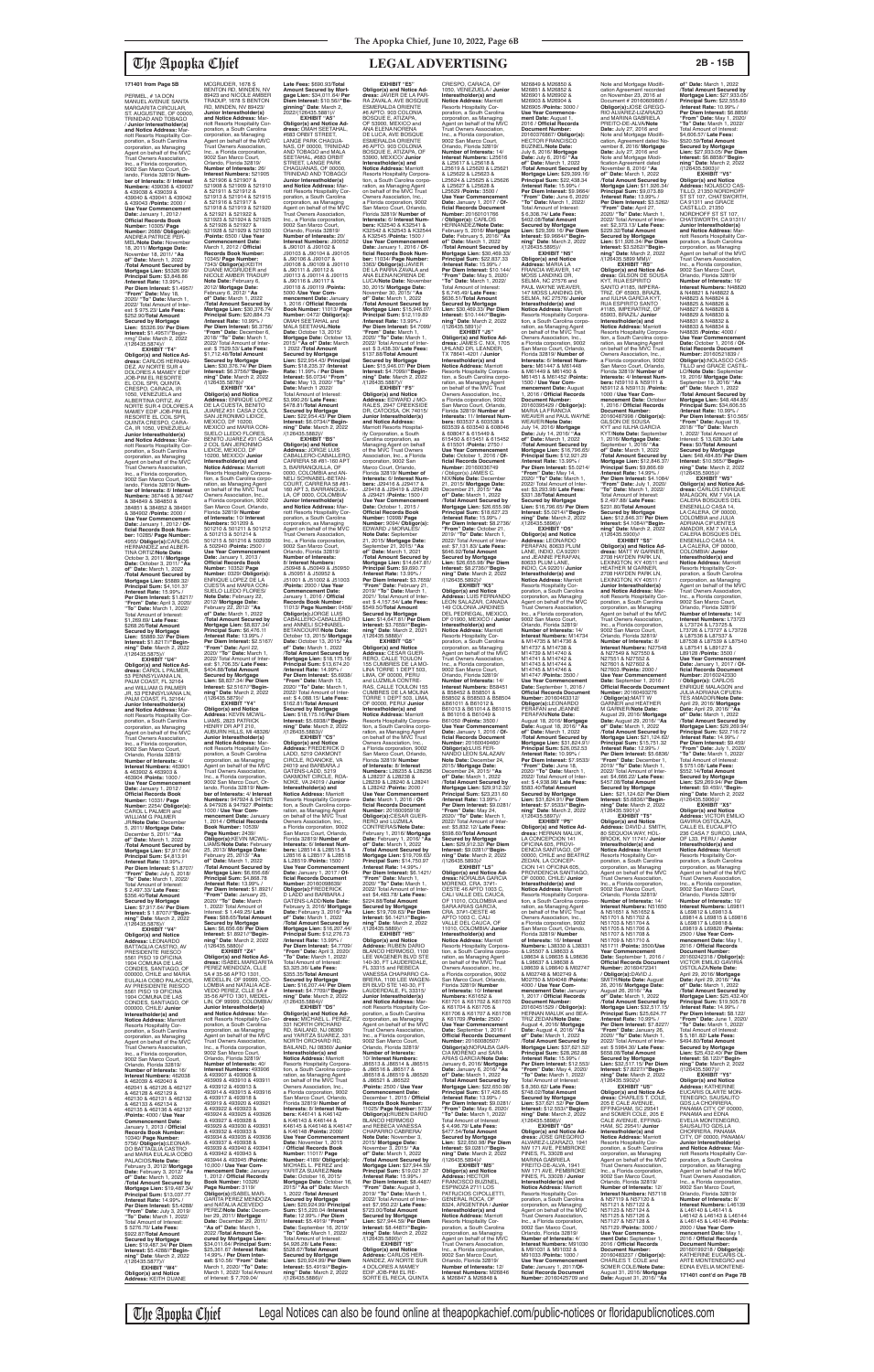**EXHIBIT "Z5" Obligor(s) and Notice Ad-dress:** RAUL GONZALEZ PIRI, JUAN DELLE-<br>PIANI 212 DPTO 402, SAN PIANI 212 DPTO 402, SAN ISIDRO, OF L27, PERU and MARIELA CHAVEZ ORDONEZ, JUAN DELLE-PIANI 212 DPTO 402, SAN ISIDRO, OF L27, PERU/ **Junior Interestholder(s)**  and Notice Address: M riott Resorts Hospitality Corporation, a South Carolina corporation, as Managing Agent on behalf of the MVC Trust Owners Association, Inc., a Florida corporation, 9002 San Marco Court, Orlando, Florida 32819/ **Number of Interests:** 5/ **Interest Numbers:** L35133 & L35134 & L35135 & L35136 & L35137 /**Points:** 1250 / **Use Year Commencement Date:** January 1, 2017 / **Official Records Document Number:** 20160310557/ **Obligor(s):** RAUL GONZALEZ PIRI and MARIELA CHAVEZ ORDONEZ/**Note Date:** June 2, 2016/ **Mortgage Date:** June 2, 2016/ **"As of" Date:** March 1, 2022 /**Total Amount Secured by Mortgage Lien:** \$13,763.84/ **Principal Sum:** \$10,515.87 /**Interest Rate:** 13.99% / **Per Diem Interest:** \$4.0866/ **"From" Date:** May 2, 2020/ **"To" Date:** March 1, 2022/Total Amount of Inter-est: \$2,729.80/ **Late Fees:** \$268.17/**Total Amount Secured by Mortgage Lien:** \$13,763.84/ **Per Diem Interest:** \$4.0866//**"Begin-ning" Date**: March 2, 2022 /(126435.5909)// **EXHIBIT "A6"**

\$693.60/**Total Amount Secured by Mortgage Lien:** \$35,709.59/ **Per Diem Interest:** \$11.483//**"Beginning" Date**: March 2, 2022 /(126435.5910)// **EXHIBIT "B6"**

**Obligor(s) and Notice Address:** MATEUS MICHELINI BELTRAME, ESTRADA DAS TRES MENINAS 2000 CASA 107, PORTO ALEGRE, OF 91787400, BRAZIL and ALINE DOS REIS PORTO,<br>ESTRADA DAS TRES MENINAS 2000 CASA 107, PORTO ALEGRE, OF 91787400, BRAZIL/ **Junior Interestholder(s) and Notice Address:** Marriott<br>Resorts Hospitality Cor-<br>poration, a South Carolina corporation, as Managing Agent on behalf of the MVC Trust Owners Association, Inc., a Florida corporation, 9002 San Marco Court, Orlando, Florida 32819/ **Number of Interests:** 4/ **Interest Numbers:** O36148 & O36149 & O36150 & O36151 /**Points:** 1000 / **Use Year Commencement Date:** January 1, 2017 / **Official Records Document Number:** 20170006336 / **Obligor(s):**MATEUS MICHELINI BELTRAME and ALINE DOS REIS PORTO/ **Note Date:** December 6, 2016/ **Mortgage Date:** December 6, 2016/ **"As of" Date:** March 1, 2022 /**Total Amount Secured by Mortgage Lien:** \$12,999.93/ **Principal Sum:** \$9,902.31 /**Interest Rate:** 14.99% / **Per Diem Interest:** \$4.1232/ **"From" Date:** June 6, 2020/ **"To" Date:** March 1, 2022/ Total Amount of Interest: \$2,610.02/ **Late Fees:** \$237.60/**Total Amount Secured by Mortgage Lien:** \$12,999.93/ **Per Diem Interest:** \$4.1232//**"Begin-ning" Date**: March 2, 2022 /(126435.5911)// **EXHIBIT "C6" Obligor(s) and Notice Address:** MORIANA BRAZEIRO, ALBERDI6182, MONTEVIDEO, OF 11500, URUGUAY and SERGIO GONZALEZ, ALBERDI 6182, MONTEVIDEO, OF 11500, URUGUAY/ **Junior Interestholder(s) and Notice Address:** Marriott Resorts Hospitality Corporation, a South Carolina corporation, as Managing Agent on behalf of the MVC Trust Owners Association, Inc., a Florida corporation, 9002 San Marco Court, Orlando, Florida 32819/ **Number of Interests:** 32/ **Interest Numbers:** N60008 & N60009 & N60010 & N60011 & N60012 & N60013 & N60014 & N60015 & N60016 & N60017 & N60018 & N60019 &

**Obligor(s) and Notice Ad-dress:** FRANCISCO JAVI-ER LEDESMA MARTINEZ CALLE GALEON 250 DPTO 402 SAN BORJA, LIMA, OF L41, PERU and CARMEN MARIA DEL ROSARIO<br>SALAZAR MORENO, CALLE GALEON 250 DPTO 402 SAN BORJA, LIMA, OF L41, PERU/ **Junior Interestholder(s) and Notice Address:** Marriott<br>Resorts Hospitality Cor-<br>poration, a South Carolina corporation, as Managing Agent on behalf of the MVC Trust Owners Association, Inc., a Florida corporation, 9002 San Marco Court, Orlando, Florida 32819/ **Number of Interests:** 16/ **Interest Numbers:** M12907 & M12908 & M12909 & M12910 & M12911 & M12912 & M12913 & M12914 & M12915 & M12916 & M12917 & M12918 & M12919 & Ml2920 & M12921 & Ml2922 /**Points:** 4000 / **Use Year Commencement Date:** July 1, 2016 / **Official Records Document Number:** 20160331174 / **Obligor(s):** FRANCISCO JAVIER LEDESMA MARTINEZ<br>and CARMEN MARIA and CARMEN MARIA<br>DEL ROSARIO SALAZAR MORENO/**Note Date:** June 13, 2016/**Mortgage Date:** June 13, 2016/ **"As of" Date:** March 1, 2022 /**Total Amount Secured by Mortgage Lien:** \$35,709.59/ **Principal Sum:** \$27,577.67 /**Interest Rate:** 14.99% / **Per Diem Interest:** \$11,483/ **"From" Date:** June 13, 2020/ **"To" Date:** March 1, 2022/ Total Amount of Interest: \$7188.32/ **Late Fees:** MAE RODGERS TRUST,<br>DATED OCTOBER 27, 1995, 4553 VIA VENETO, PALM DESERT, CA 92260/ **Junior Interestholder(s) and Notice Address:** M riott Resorts Hospitality Corporation, a South Carolina corporation, as Managing Agent on behalf of the MVC Trust Owners Association, Inc., a Florida corporation, 9002 San Marco Court, Orlando, Florida 32819/ **Number of Interests:** 4/ **Interest Numbers:** P05525 & P05526 & P05527 & **Use Year Commencement Date:** January 1, 2018 / **Of-ficial Records Document**  TOR TRUSTEE OF THE /**Total Amount Secured by** 

N60020 & N60021 & N60022 & N60023 & N60024 & N60025 & N60026 & N60027 &

The Apopka Chief Legal Notices can also be found online at theapopkachief.com/public-notices or floridapublicnotices.com

N60028 & N60029 & N60030 & N60031 & N60032 & N60033 & N60034 & N60035 & N60036 & N60037 & N60038 & N60039 /**Points:** 8000 / **Use Year Commencement Date: January**<br>2017 / Official Records 1, 2017 / **Official Records Document Number:** 20170051870 / **Obligor(s):** MORIANA BRAZEIRO and SERGIO GONZA-<br>LEZ/Note Date: December<br>28, 2016/ Mortgage Date:<br>December 28, 2016/ "As<br>of" Date: March 1, 2022<br>Mortgage Lien: \$74,884.73/<br>Mortgage Lien: \$74,884.73/<br>Principal Sum: \$56,989.04 /**Interest Rate:** 15.99% / **Per Diem Interest:** \$25.313/ **"From" Date:** May 28, 2020/ **"To" Date:** March 1, 2022/ Total Amount of Inter est: \$16,250.69/ **Late Fees:** \$1,395.00/**Total Amount Secured by Mortgage Lien:** \$74,884.73/ **Per Diem Interest:** \$25.313//**"Begin-ning" Date**: March 2, 2022  $/(126435.5914)/\frac{1}{2}$ FXHIRIT "D6" **EXHIBIT "D6" Obligor(s) and Notice Address:** HUGO JEOVANI MEDRANO RAYMUNDO, PO BOX 797, WEST HAMP-TON, NY 11977 and MAYRA PETRONA CHITI MEDRA-NO, PO BOX 797, WEST HAMPTON, NY 11977/ **Junior Interestholder(s) and Notice Address:** Mar-<br>poration, a South Carolina<br>poration, as Managing<br>Agent on behalf of the MVC<br>Trust Owners Association, Inc., a Florida corporation, 9002 San Marco Court, Orlando, Florida 32819/ **Number of Interests:** 4/ **Interest Numbers:** O72030 & O72031 & O72032 & O72033 /**Points:** 1000 / **Use Year Commencement Date:** January 1, 2017 / **Of-ficial Records Document Number:** 20170049375 / **Obligor(s):**HUGO JEOVANI MEDRANO RAYMUNDO and MAYRA PETRONA CHITI MEDRANO/**Note Date:** December 22, 2016/ **Mortgage Date:** December 22, 2016/ **"As of" Date:** March 1, 2022 /**Total Amount Secured by Mortgage Lien:** \$12,466.23/ **Principal Sum:** \$9,443.39 /**Interest Rate:** 14.99% / **Per Diem Interest:** \$3.9321/ **"From" Date:** May 22, 2020/ **"To" Date:** March 1, 2022/ Total Amount of Interest: \$2,548.04/ **Late Fees:** \$224.80/**Total Amount Secured by Mortgage Lien:** \$12,466.23/ **Per Diem Interest: \$3.9321//"Begin-<br><b>ning" Date**: March 2, 2022<br>/(126435.5915)//<br>**EXHIBIT "E6" Obligor(s) and Notice Address:** SHARON R. DEAN AS SUCCESSOR, INDI-VIDUAL AND GUARANTOR TRUSTEE OF THE LILLIE

P05528 /**Points:** 1000 /

**Mortgage Lien:** \$13,656.01/ **Principal Sum:** \$10,241.91 /**Interest Rate:** 13.99%/**Per Diem Interest:** \$3.9801/ "From" Date: Decembe 27, 2019/ **"To" Date:** March  $2022$ / Total Amount of Interest: \$3,164.10/ **Late Fees:** \$0/**Total Amount Secured by Mortgage Lien:** \$13,656.01/ **Per Diem Interest:** \$3.9801//**"Begin-ning" Date**: March 2, 2022 /(126435.5916)// **EXHIBIT "F6" Obligor(s) and Notice Address:** JORGE ARAUZ, COSTA BAY, CASA #79 COSTA DEL ESTE, PAN-AMA, OF 99999, PANAMA and IDA DE BELLO, COSTA BAY, CASA #79 COSTA DEL ESTE, PANAMA, OF 99999, PANAMA/ **Junior Interestholder(s) and<br><b>Notice Address:** Marriott<br>Resorts Hospitality Corporation, a South Carolina corporation, as Managing Agent on behalf of the MVC Trust Owners Association, Inc., a Florida corporation, 9002 San Marco Court, Orlando, Florida 32819/ **Number of Interests:** 16/ **Interest Numbers:** E70649 & E70650 & E70651 & E70652 & E70701 & E70702 & E70703 & E70704 & E70705 & E70706 & E70707 & E70708 & E70709 & E70710 & E70711 & E70712 /**Points:** 4000 / **Use Year Commencement**  Date: January 1, 2015 **Official Records Book Number:** 10775/ **Page Number:** 1350/ **Obligor(s):** JORGE ARAUZ and IDA DE BELLO/**Note Date:** June 13, 2014/ **Mortgage Date:** June 13, 2014/ **"As of" Date:** March 1, 2022 /**Total Amount Secured by Mortgage Lien:** \$27,789.49/ **Principal Sum:** \$20,760.37 /**Interest Rate:** 15.99% / **Per Diem Interest:** \$9.2211/ **"From" Date:** May 13, 2020/ **"To" Date:** March 1, 2022/ Total Amount of Inter-est: \$ 6,058.19/ **Late Fees:** \$720.93/**Total Amount Secured by Mortgage Lien:** \$27,789.49/ **Per Diem Interest:** \$9,2211//**"Begin-ning" Date**: March 2, 2022 /(126435.5917)// **EXHIBIT "G6" Obligor(s) and Notice Address:** DOUGLAS FRAN-CISCO COSTA, AV VIS CONDE DE MAVA, PONTA GROSSA, OF 84045100, BRAZIL and MARIS TELA COSTA CASARIL, AV VIS CONDE DE MAVA, PONTA GROSSA, OF 84045100, BRAZIL/ **Junior Interestholder(s) and Notice Address:** Marriott Resorts Hospitality Corpora-tion, a South Carolina corporation, as Managing Agent<br>on behalf of the MVC Trust<br>Owners Association, Inc.,<br>a Florida corporation, 9002 San Marco Court, Orlando, Florida 32819/ **Number of Interests:** 10/ **Interest Numbers:** F27341 & F27342 & F27343 & F27344

**Number:** 20170103319 /<br>**Obligor(s):**SHARON R.<br>DEAN AS SUCCESSOR,<br>INDIVIDUAL AND GUARAN-LILLIE MAE RODGERS TRUST, DATED OCTOBER 27, 1995/**Note Date:** January 27, 2017/ **Mortgage Date:** January 27, 2017/ **"As of" Date:** March 1, 2022 DOUGLAS FRANCISCO COSTA and MARISTELA COSTA CASARIL/**Note Date:** August 20, 2014/ **Mortgage Date:** August 20, 2014/ **"As of" Date:** March 1, 2022 /**Total Amount Secured by Mortgage Lien:** \$15,691.55/ **Principal Sum:** \$11,854.28 /**Interest Rate:** 13.99% / **Per Diem Interest:** \$4.6067/ **"From" Date:** February 20, 2020/ **"To" Date:** March 1, 2022/ Total Amount of Interest: \$ 3,408.98/**Late Fees:** \$178.29/**Total Amount Secured by Mortgage Lien:** \$15,691.55/ **Per Diem Interest:** \$4.6067//"**Begin-<br><b>ning" Date**: March 2, 2022<br>/(126435.5918)// **EXHIBIT "H6" Obligor(s) and Notice Address:** ROBERT E<br>EHLERS, 1429 WOODY<br>CREEK ROAD, MAT-THEWS, NC  $28105$  and RITA G EHLERS, 1429 WOODY CREEK ROAD,<br>MATTHEWS, NC 28105 / **Junior Interestholder(s) and Notice Address:** Marriott Resorts Hospitality Corporation, a South Carolina corporation, as Managing Agent on behalf of the MVC Trust Owners Association, Inc., a Florida corporation, 9002 San Marco Court, Orlando, Florida 32819/**Number of Interests:** 6/**Interest Numbers:** F18124 &F18125 & F18126 & F18127 & F18128 & F18129 /**Points:** 1500 / Use Year Commencement<br> **Date:** January 1, 2015 /<br> **Official Records Book**<br> **Number:** 10798/ **Page<br>
RUBERT E EHLERS and<br>
RITA G EHLERS/<b>Note Date:**<br>
RITA G EHLERS/**Note Date:** August 6, 2014/ **Mortgage Date:** August 6, 2014/ **"As of" Date:** March 1, 2022 /**Total Amount Secured by Mortgage Lien:** \$14,986.89/ Principal Sum: \$10,456.04<br>/Interest Rate: 13.99%/<br>Per Diem Interest: \$4.0633/<br>"From" Date: August 6,<br>2022/ Total Amout of Inter-<br>2022/ Total Amout of Inter-<br>est: \$ 3,811.35/ Late Fees: \$469.50/**Total Amount Secured by Mortgage Lien:** \$14,986.89/ **Per Diem Interest:** \$4.0633//**"Begin-ning" Date**: March 2, 2022 /(126435.5919)/<br>"EXHIBIT "I6" **EXHIBIT "I6"<br><b>Address:** NORALBA<br>**Address:** NORALBA<br>GARCIA MORENO, CRA.<br>37#l-OESTE 46 APTO 1003<br>C, CALI, OF 00000, CO-LOMBIA and SARA ARIAS GARCIA, CRA. 37#l-OESTE 46 APTO 1003 C, CALI, OF 00000, COLOMBIA/ **Junior Interestholder(s) and Notice Address:** Marriott Resorts Hospitality Cor-<br>poration, a South Carolina poration, a South Carolina corporation, as Managing Agent on behalf of the MVC Trust Owners Association, Inc., a Florida corporation, 9002 San Marco Court,<br>Orlando, Florida 32819/<br>**Number of Interests:** 16/ **Interest Numbers:** E89116 & E89117 & E89118 & E89119 & E89120 & E89121 & E89122 & E89123 & E89124 & E89125 & E89126 & E89127 & E89128 & E89129 & E89130 & E89131 /**Points:** 4000 / **Use Year Commencement Date:** September 1, 2014 / **Official Records Book Number:<br>10802/ <b>Page Number:**<br>3364/ **Obligor(s):**NORALBA<br>GARCIA MORENO and SARA ARIAS GARCIA/**Note Date:** August 13, 2014/ **Mortgage Date:** August 13, 2014/ **"As of" Date:** March 1, 2022 /**Total Amount Secured by Mortgage Lien:** \$25,230.28/ **Principal Sum:** \$19,353.58 /**Interest Rate:** 13.49% / **Per Diem Interest:** \$7.2522/ **"From" Date:** April 13, 2020/ **"To" Date:** March 1, 2022/ Total Amount of Interest: \$4,982.32/ **Late Fees:** \$644.38/**Total Amount Secured by Mortgage Lien:** \$25,230.28/ **Per Diem Interest:** \$7.2522//**"Begin-ning" Date**: March 2, 2022 /(126435.5920)// **EXHIBIT "J6" Obligor(s) and Notice Address:** LISSETTE BIOLLEY AYMERICH, BELLO HORIZONTE 1ERO ENTRADA 400MTS S 850MTS E CASA ESQUINA, SAN JOSE ESCAZU, OF 00000, COSTA RICA / **Junior Interestholder(s) and Notice Address:** Marriott Resorts Hospitality Corpora-tion, a South Carolina corporation, as Managing Agent<br>on behalf of the MVC Trust Owners Association, Inc., a Florida corporation, 9002 San Marco Court, Orlando<br>Elorido 32810/Number of Florida 32819/ **Number of Interests:** 8/ **Interest Numbers:** F24421 & F24422 & F24423 & F24424 & F24425 & F24426 & F24427 & F24428 /**Points:** 2000 / **Use Year Commencement Date:** January 1, 2015 / **Of-ficial Records Book Num-ber:** 10818/ **Page Number:** 2683/ **Obligor(s):**LISSETTE BIOLLEY AYMERICH/**Note**<br> **Date:** Sentember 15 **Date:** September 15, 2014/ **Mortgage Date:** September 15, 2014/ **"As of" Date:** March 1, 2022 /**Total Amount Secured by Mortgage Lien:** \$16,689.79/ **Principal Sum:** \$12,593.01 /**Interest Rate:** 14.99% / **Per Diem Interest:** \$5.2436/ **"From" Date:** May 15, 2020/ **"To" Date:** March 1, 2022/ Total Amount of Inter-est: \$3,434.55/ **Late Fees:** \$412.23/**Total Amount Secured by Mortgage Lien:** \$16,689.79/ **Per Diem Interest:** \$5.2436//**"Beginning" Date**: March 2, 2022 /(126435.5921)// **EXHIBIT "K6" Obligor(s) and Notice Address:** MAHDI AHMED ALNAGASH, PO BOX 6765, JEDDAH, OF 21452, SAUDI ARABIA / **Junior Interestholder(s) and Notice Address:** Marriott Resorts Hospitality Corporation, a South Carolina corporation, as Managing Agent on behalf of the MVC Trust Owners Association, Inc., a Florida corporation, 9002 San Marco Court, Orlando, Florida 32819/<br>Number of Interests: 26 **Number of Interests:** 26/ **Interest Numbers:** F82003 & F82004 & F82005 & F82006 & F82007 & F82008 & F82009 & F82010 & F82011 & F82012 & F82013 & F82014 & F82015 & F82016 & F82017 & F82018 & F82019 & F82020 & F82021 & F82022 & F82023 & F82024 & F82025 & F82026 & F82027 & F82028 /**Points:** 6500 / **Use Year Commencement Date: Mortgage Lien:** \$41,704.09/ **Principal Sum:** \$32,357.16 /**Interest Rate:** 12.99% / **Per Diem Interest:** \$11.676/ **"From" Date:** April 15, 2020/ **"To" Date:** March 1, 2022/ Total Amount of Inter-est: \$ 7,997.76/ **Late Fees:** \$1,099.20/**Total Amount Secured by Mortgage Lien:** \$41,704.09/ **Per Diem Interest:** \$11.676//**"Begin-ning" Date**: March 2, 2022 /(126435.5922)// **EXHIBIT "L6" Obligor(s) and Notice Ad-<br><b>dress:** RICHARD ALDAZ,<br>CUMBAYA URB JARDINES<br>DEL ESTE CASA 60,<br>QUITO, OF 00000, EC-UADOR and ELIZABETH MARROQUIN, CUMBAYA URB JARDINES DEL ESTE CASA 60, QUITO, OF 00000, ECUADOR/ **Junior Interestholder(s) and Notice Address:** Marriott<br>Resorts Hospitality Cor-<br>poration, a South Carolina<br>corporation, as Managing<br>Agent on behalf of the MVC<br>Trust Owners Association, Inc., a Florida corporation, 9002 San Marco Court, Orlando, Florida 32819/ **Number of Interests:** 14/ **Interest Numbers:** E62550 & E62551 & E62552 & E62601 & E62602 & E62603 & E62604 & E62605 & E62606 & E62607 & E62608 & E62609 & E62610 & E62611 /**Points:** 3500 / Use Year Commencement<br>Date: January 1, 2015 /<br>Official Records Book<br>Number: 10820/ Page<br>Number: 1272/ Obligor(s):<br>RICHARD ALDAZ and<br>ELIZABETH MARROQUIN/<br>ELIZABETH MARROQUIN/ **Note Date:** September 5, 2014/ **Mortgage Date:** September 5, 2014/ **"As of" Date:** March 1, 2022 /**Total Amount Secured by Mortgage Lien:** \$21,792.72/ **Principal Sum:** \$16,627.76 /**Interest Rate:** 14.99% / **Per Diem Interest:** \$6.9236/ **"From" Date:** June 5, 2020/ **"To" Date:** March 1, 2022/ Total Amount of Interest: \$ 4,389.56/ **Late Fees:** \$525.40/**Total Amount Secured by Mortgage Lien:** \$21,792.72/ **Per Diem Interest:** /\$6.9236//**"Begin-ning" Date**: March 2, 2022 /(126435.5923)//<br>"**ЕХНІВІТ "М6 EXHIBIT "M6" Obligor(s) and Notice Address:** AUDACIOUS COACHING, LLC, PO BOX 1842, HERNDON, VA 20172 and ROBERT C HAMILTON AS INDIVIDUAL, GUARAN-TOR AND AS MANAGING MEMBER, PO BOX 1842, HERNDON, VA 20172/ **Ju-nior Interestholder(s) and Notice Address:** Marriott<br>Resorts Hospitality Cor-<br>poration, a South Carolina<br>corporation, as Managing<br>Agent on behalf of the MVC<br>Trust Owners Association, Inc., a Florida corporation, 9002 San Marco Court, Orlando, Florida 32819/ **Number of Interests:** 14/ **Interest Numbers:** F48106<br>& F48107 & F48108 &<br>F48109 & F48110 & F48111 & F48112 & F48113 & F48114 & F48115 & F48116 & F48117 & F48118 & F48119 /**Points:** 3500 / **Use Year Commencement Date:** September 1, 2014 / **Official Records Book Number:** 10797/ **Page Number:** 4613/ **Obligor(s):** AUDACIOUS COACH-ING, LLC and ROBERT C HAMILTON AS INDIVIDUAL,<br>GUARANTOR AND AS<br>MANAGING MEMBER and<br>TAMARA S. HAMILTON AS<br>INDIVIDUAL, GUARAN-<br>TOR AND AS MANAGING MEMBER/**Note Date:** August 12, 2014/ **Mortgage Date:** August 12, 2014/ **"As of" Date:** March 1, 2022 /**Total Amount Secured by Mortgage Lien:** \$23,243.26/ **Principal Sum:** \$18,186.87 /**Interest Rate:** 10.99% / **Per Diem Interest:** \$5.552/ **"From" Date:** February 12, 2020/ **"To" Date:** March 1, 2022/ Total Amount of Interest: \$4,152.87/ **Late Fees:** \$653.52/**Total Amount Secured by Mortgage Lien:** \$23,243.26/ **Per Diem Interest:** \$5.552//**"Begin-ning" Date**: March 2, 2022 /(126435.5924)// **EXHIBIT "N6" Obligor(s) and Notice Ad-dress:** ROBERT MORGAN, PO BOX 851, GATLIN-BURG, TN 37738-0851 and PAMELA MORGAN, PO BOX 851, GATLINBURG, TN 37738-0851, / **Junior Interestholder(s) and Notice Address:** Marriott Resorts Hospitality Cor-<br>poration, a South Carolina poration, a South Carolina corporation, as Managing Agent on behalf of the MVC Trust Owners Association, Inc., a Florida corporation, 9002 San Marco Court, Orlando, Florida 32819/ **Number of Interests:** 4/ **Interest Numbers:** F64651 & F64652 & F64701 & F64702 /**Points:** 1000 / **Use Year Commencement Date:** January 1, 2015 / **Official Records Book Number:** 10798/ **Page Number:** 6231/ **Obligor(s):** ROBERT MORGAN and PA-MELA MORGAN/**Note Date:** August 8, 2014/ **Mortgage Date:** August 8, 2014/ **"As of" Date:** March 1, 2022 /**Total Amount Secured by Mortgage Lien:** \$10,749.29/ **Principal Sum:** \$7,466.57 /**Interest Rate:** 13.99% / **Per Diem Interest:** \$2.9016/ **"From" Date:** August 8, 2019/ **"To" Date:** March 1, 2022/ Total Amount of Inter-est: \$ 2,715.92/ **Late Fees:** \$316.80/**Total Amount Secured by Mortgage Lien:** \$10,749.29/ **Per Diem Interest:** \$2.9016//**"Beginning" Date**: March 2, 2022 /(126435.5925)// **EXHIBIT "O6"<br><b>Obligor(s) and Notice**<br>**Addres**s: ADENRELE A.<br>KEHINDE, 7 TEMPLE-<br>WOOD AV., HAMPSTEAD,<br>LONDON, OF NW3 7UY, UNITED KINGDOM and BAMGBOLA KEHINDE, 7 TEMPLEWOOD AV., HAMP-STEAD, LONDON, OF NW3 7UY, UNITED KINGDOM/ **Junior Interestholder(s) and Notice Address: Mar**riott Resorts Hospitality Cor-poration, a South Carolina corporation, as Managing Agent on behalf of the MVC Trust Owners Association, Inc., a Florida corporation, 9002 San Marco Court, Orlando, Florida 32819/ **Number of Interests:** 10/**Interest Numbers:** G04118 & G04119 & G04120 & G04121 & G04122 & G04123 & G04124 & G04125 & G04126 &

& F27345 & F27346 & F27347 & F27348 & F27349 & F27350 /**Points:** 2500 / Use Year Commencer **Date:** September 1, 2014 / **Official Records Book Number:** 10802/ **Page Number:** 2428/ **Obligor(s):**

October 1, 2015 / **Official Records Book Number:** 10818/ **Page Number:** 2718/ **Obligor(s):**MAHDI AHMED ALNAGASH/**Note** 

2022/ Total Amount of Inter est: \$2,984.38/ **Late Fees:** \$323.40/**Total Amount Secured by Mortgage Lien:** \$14,160.23/ **Per Diem Interest:** \$4.4147//**"Beginning" Date**: March 2, 2022 /(126435.5936)// **EXHIBIT "X6" Obligor(s) and Notice Address:** LAVERGNE B RENSING, 12523 RICH-LANE DR. INDIANPOLIS IN 46236 and KATHLEEN<br>A RENSING, 12523 A RENSING, 12523 RICHLANE DR, INDIAN-POLIS, IN 46236/ **Junior Interestholder(s) and Notice Address:** Marriott<br>Resorts Hospitality Cor-<br>poration, a South Carolina<br>corporation, as Managing<br>Agent on behalf of the MVC<br>Trust Owners Association, Inc., a Florida corporation, 9002 San Marco Court,<br>Orlando, Florida 32819/<br>**Number of Interests:** 10/ **Interest Numbers:** H89323 & H89324 & H89325 & H89326 & H89327 & H89328 & H89329 & H89330 & H89331 & H89332 /**Points:** 2500 / **Use Year Commence-ment Date:** April 1, 2015 / **Official Records Book Number:** 10902/ **Page Number:** 1950/ **Obligor(s):** LAVERGNE B RENS-ING and KATHLEEN A RENSING/**Note Date:** March 20, 2015/ **Mortgage Date:** March 20, 2015/ **"As of" Date:** March 1, 2022 /**Total Amount Secured by Mortgage Lien:** \$27,859.00/ **Principal Sum:** \$21,667.43 /**Interest Rate:** 13.49% / **Per Diem Interest:** \$8.1193/ **"From" Date:** April 20, 2020/ **"To" Date:** March 1, 2022/ Total Amount of Inter-est: \$5,521.15/ **Late Fees:** \$420.42/**Total Amount Secured by Mortgage Lien:** \$27,859.00/ **Per Diem Interest:** \$8.1193//**"Begin-ning" Date**: March 2, 2022 /(126435.5937)// **EXHIBIT "Y6" Obligor(s) and Notice Ad-dress:** DENNIS L DUNCAN, 720 E GREENBRIER PLACE, SIOUX FALLS, SD 57108 and MARIE K DUN-CAN, 100 E SOUTH ST, PARKER, SD 57053-0037 / **Junior Interestholder(s) and Notice Address:** Marriott Resorts Hospitality Corporation, a South Carolina

corporation, as Managing<br>Agent on behalf of the MVC<br>Trust Owners Association,<br>Inc., a Florida corporation, 9002 San Marco Court, Orlando, Florida 32819/ **Number of Interests:** 16/ **Interest Numbers:** H85841 & H85842 & H85843 & H85844 & H85845 & H85846 & H85847 & H85848 & H85849 & H85850 & H85851 & H85852 & H85901 & H85902 & H85903 & H85904 /**Points:** 4000 / **Use Year Commencement Date:** January 1, 2016 / **Of-ficial Records Book Number:** 10922/ **Page Number:**<br>1057**/ Obligor(s):**DENNIS<br>L DUNCAN/**Note Date:**<br>K DUNCAN/**Note Date:**<br>April 1, 2015/ **Mortgage**<br>**Date:** April 1, 2015/ **"As of" Date:** March 1, 2022 /**Total Amount Secured by Mortgage Lien:** \$30,162.10/ **Principal Sum:** \$23,313.68 /**Interest Rate:** 10.99% / **Per Diem Interest:** \$7.1171/ **"From" Date:** December 1, 2019/ **"To" Date:** March 1, 2022/ Total Amount of Inter-est: \$ 5,843.12/ **Late Fees:** \$755.80/**Total Amount Secured by Mortgage Lien:** \$30,162.10/**Per Diem Interest:** \$7.1171//**"Begin-ning" Date**: March 2, 2022 /(126435.5939)// **EXHIBIT "Z6"**

**Obligor(s) and Notice<br><b>Address:** LUCILA CASTRO<br>DE MCKAY, CARRERA 5 #4A SUR 79 APTO 2-510 CAJICA, CUNDINAMARCA, OF 00000, COLOMBIA / **Junior Interestholder(s) and Notice Address:** Marriott<br>Resorts Hospitality Corporation, a South Carolina corporation, as Managing Agent<br>on behalf of the MVC Trust Owners Association, Inc., a Florida corporation, 9002 San Marco Court, Orlando, Florida 32819/ **Number of Interests:** 4/ **Interest Numbers:** 147709 & 147710 & 147711 & 147712/**Points:** 1000/**Use Year Commence-ment Date:** January 1, 2016 / **Official Records Book Number:** 10898/ **Page Number:** 7923/ **Obligor(s):** LUCILA CASTRO DE<br>MCKAY/**Note Date:** March MCKAY/**Note Date:** March 16, 2015/ **Mortgage Date:** March 16, 2015/ **"As of" Date:** March 1, 2022 /**Total Amount Secured by Mortgage Lien: \$8,924.45/<br><b>Principal Sum: \$**6,576.35<br>/Interest Rate: 14.99% / **Per Diem Interest:** \$2.7383/ **"From" Date:** April 16, 2020/ **"To" Date:** March 1, 2022/ Total Amount of Inter est: \$ 1,873.04/ **Late Fees:** \$225.06/**Total Amount Secured by Mortgage Lien:** \$8,924.45/ **Per Diem Interest:** \$2.7383//**"Beginning" Date**: March 2, 2022 /(126435.5940)// **EXHIBIT "A7" Obligor(s) and Notice Address:** SERGIO LAVIE LARREGUY, FRAGATA SARMIENTO 1844, RADA TILLY-CHUBUT, OF 9001, ARGENTINA and ALEJANDRA GABRI ELA TORRES, FRAGATA SARMIENTO 1844, RADA TILLY-CHUBUT, OF 9001, ARGENTINA/ **Junior Interestholder(s) and Notice Address:** Marriott Resorts Hospitality Cor-poration, a South Carolina corporation, as Managing Agent on behalf of the MVC Trust Owners Association, Inc., a Florida corporation, 9002 San Marco Court, Orlando, Florida 32819/ **Number of Interests:** 40/ **Interest Numbers:** H90009 & H90010 & H90011 & H90012 & H90013 & H90014 & H90015 & H90016 & H90017 & H90018 & H90019 & H90020 & H90021 & H90022 & H90023 & H90024 & H90025 & H90026 & H90027 & H90028 & H90029 & H90030 & H90031 & H90032 & H90033 & H90034 & H90035 & H90036 & H90037 & H90038 & H90039 & H90040 & H90041 & H90042 & H90043 & H90044 & H90045 & H90046 & H90047 & H90048 /**Points:** 10000 / **Use Year Commencement Date:** May 1, 2015 / **Official Records Book Number:** 10922/ **Page Number:** 1665/ **Obligor(s):** SERGIO LAVIE LARREGUY and ALEJANDRA GABRIELA TORRES/**Note Date:** April 27, 2015/ **Mortgage Date:** April 27, 2015/ **"As of" Date:** March 1, 2022 Owners Association, Inc., a Florida corporation, 9002 San Marco Court, Orlando, Florida 32819/ **Number**  & I10121 & I10122 & I10123 & I10124 & I10125 & I10126 /**Points:** 2000 / **Use Year Commencement** January 1, 2016 / **Official Records Book Number:** 10922/ **Page Number:** 0443/ **Obligor(s):** JEA-NETTE JOYCE ZANDER/ **Note Date:** April 21, 2015/ **Mortgage Date:** April 21, 2015/ **"As of" Date:** March 1, 2022 /**Total Amount**  \$10,542.24 /**Interest Rate:** 12.99% / **Per Diem Inter-est:** \$3.804/ **"From" Date:** April 21, 2020/ **"To" Date: Late Fees:** \$314.58/**Total Amount Secured by Mortginning" Date**: March 2,<br>2022 /(126435.5944)// **EXHIBIT "E7" Obligor(s) and Notice Ad-dress:** JOSE MERCEDES GARCIA PRIEGO, LA  $VENTA #108 FRAC$ **Junior Interestholder(s) and Notice Address:** Marriott Resorts Hospitality Cor-Trust Owners Association, Inc., a Florida corporation, 9002 San Marco Court, Orlando, Florida 32819/ **Number of Interests:** 40/ **Interest Numbers:** I62917 & I62924 & I62925 & I62926 & I62927 & I62928 & I62929 & I62930 & I62931 & I62932 & I62933 & I62934 & I62935 & I62936 & I62937 & I62938  $k$  162939 & 162940 & 16294 & I62942 & I62943 & I62944 & I62945 & I62946 & I62947 & I62948 & I62949 & I62950 & I62951 & I62952 & I63001 & I63002 & I63003 & I63004 /**Points:** 10000 / **Use Year Commencement Date:** July 1, 2015 / **Official Records Book Number:** 10942/ **Page**  PRIEGO/**Note Date:** June 2, 2015/ **Mortgage Date:** June 2, 2015/ **"As of" Date:** March 1, 2022 **"From" Date:** April 2, 2020/ **"To" Date:** March 1, 2022/ Total Amount of Interest: \$ 18,956.76/ **Late Fees:** ً⁄ //(126435.5945)/<br>"EXHIBIT "F7

**Date:** September 15, 2014/**Mortgage Date:** September 15, 2014/ **"As of" Date:** March 1, 2022 /**Total Amount Secured by**  ADENRELE A. KEHENDE and BAMGBOLA KEHINDE **Note Date:** September 25, 2014/ **Mortgage Date:** September 25, 2014/ **"As of" Date:** March 1, 2022 /**Total Amount Secured by Mortgage Lien:** \$18,120.25/ **Principal Sum:** \$13,946.75 /**Interest Rate:** 13.99% / **Per Diem Interest:** \$5.4199/ **"From" Date:** May 25, 2020/ **"To" Date:** March 1, 2022/ Total Amount of Inter-est: \$ 3,495.90/ **Late Fees:** \$427.60/**Total Amount Secured by Mortgage Lien:** \$18,120.25/ **Per Diem Interest:** \$5.4199//**"Begin-ning" Date**: March 2, 2022 /(126435.5927)// **EXHIBIT "P6" Obligor(s) and Notice Address:** NIGEL DEANE, 4 GREEN ACRES RD, DEVONSHIRE, OF DV08,<br>BERMUDA and KAREN BERMUDA and KAREN<br>KING, 4 GREEN ACRES<br>RD, DEVONSHIRE, OF<br>DV08, BERMUDA/ **Junior Interestholder(s) and Notice Address:** Marriott<br>Resorts Hospitality Cor-<br>poration, a South Carolina corporation, as Managing Agent on behalf of the MVC Trust Owners Association, Inc., a Florida corporation, 9002 San Marco Court, Orlando, Florida 32819/ **Number of Interests:** 14/ **Interest Numbers:** F64826 & F64827 & F64828 & F64829 & F64830 & F64831 & F64832 & F64833 & F64834 & F64835 & F64836 & F64837 & F64838 & F64839 /**Points:** 3500 / **Use Year Commencement Date:** October 1, 2014 / **Official Records Book Number:** 10820/ **Page Number:** 3680/ **Obligor(s):** NIGEL DEANE and KAREN KING/**Note Date:** September 25, 2014/ **Mortgage Date:** September 25, 2014/ **"As of" Date:** March 1, 2022 /**Total Amount Secured by Mortgage Lien:** \$22,205.42/ **Principal Sum:** \$16,892.16 /**Interest Rate:** 14.99% / **Per Diem Interest:** \$/ **"From" Date:** May 25, 2020/ **"To" Date:** March 1, 2022/ Total Amount of Interest: \$ 4,536.66/ **Late Fees:** \$526.60/**Total Amount Secured by Mort-gage Lien:** \$22,205.42/ **Per Diem Interest:** \$//**"Begin-ning" Date**: March 2, 2022 /(126435.5928)// **EXHIBIT "Q6" Obligor(s) and Notice<br><b>Address:** MARCOS AU-<br>RELIO D. DE SOUZA, RUA<br>RAQUEL DE QUIROZ 100 QUADRA 2 LOTE 9 CASA 52, RIO DE JANIERO, OF 22793100, BRAZIL and BIANCA M.B. DUQUE, RUA RAQUEL DE QUIROZ 100 QUADRA 2 LOTE 9 CASA 52, RIO DE JANIERO, OF 22793100, BRAZIL/ **Junior Interestholder(s) and Notice Address:** Marriott Resorts Hospitality Corpora-tion, a South Carolina corporation, as Managing Agent<br>on behalf of the MVC Trust<br>Owners Association, Inc.,<br>a Florida corporation, 9002 San Marco Court, Orlando, Florida 32819/ **Number of Interests:** 14/ **Interest<br>Numbers:** 528734 &<br>528735 & 528924 & 528925<br>& 528926 & 528929 & 530429<br>528928 & 528929 & 530429<br>& 530430 & 532525 & 532526 & 532527 & 532528 /**Points:** 3500 / **Use Year Commencement Date:** December 1, 2014/ **Official Records Book Number:** 10850/**Page Number:**<br>1026/**Obligor(s):**MARCOS<br>AURELIO D. DE SOUZA<br>and BIANCA M.B. DUQUE/ **Note Date:** November 10, 2014/ **Mortgage Date:** November 10, 2014/ **"As of" Date:** March 1, 2022 /**Total Amount Secured by Mortgage Lien:** \$24,676.99/ **Principal Sum:** \$18,783.24 /**Interest Rate:** 13.99% / **Per Diem Interest:** \$7.2994/ **"From" Date:** April 10, 2020/ **"To" Date:** March 1, 2022/ Total Amount of Interest: \$ 5,036.55/ **Late Fees:** \$607.20/**Total Amount Secured by Mortgage Lien:** \$24,676.99/ **Per Diem Interest:** \$7.2994//**"Begin-ning" Date**: March 2, 2022 /(126435.5929)// **EXHIBIT "R6" Obligor(s) and Notice Address:** JAVIER HER-NANDO CORREA, CALLE 135-55-75 CASA 211, BAR-RANQUILLA, OF 00000 COLOMBIA and CLAUDIA DEL PILAR CARDOSO, CALLE 135-55-75 CASA 211, BARRANQUILLA, OF 00000, COLOMBIA/ **Junior Interestholder(s) and Notice Address:** Marriott Resorts Hospitality Corporation, a South Carolina corporation, as Managing Agent on behalf of the MVC Trust Owners Association, Inc., a Florida corporation, 9002 San Marco Court, Orlando, Florida 32819/ **Number of Interests:** 6/ **Interest Numbers:** I39910 & I39911 & I39912 & I39913 & I39914 & I39915 /**Points:** 1500 / **Use Year Commencement Date:** January 1, 2016 / **Official Records Book Number:** 10948/ **Page Number:**<br>5275/ **Obligor(s):** JAVIER<br>HERNANDO CORREA<br>and CLAUDIA DEL PILAR CARDOSO/**Note Date:** June 22, 2015/ **Mortgage Date:** June 22, 2015/ **"As of" Date:** March 1, 2022 /**Total Amount Secured by Mortgage Lien:** \$12,321.95/ **Principal Sum:** \$9,487.50 /**Interest Rate:** 12.99% / **Per Diem Interest:** \$3.4234/ **"From" Date:** April 22, 2020/ **"To" Date:** March 1, 2022/ Total Amount of Interest: \$ 2,321.11/ **Late Fees:** \$263.34/**Total Amount Secured by Mortgage Lien:** \$12,321.95/ **Per Diem Interest:** \$3.4234//**"Begin-ning" Date**: March 2, 2022 /(126435.5931)// **EXHIBIT "S6" Obligor(s) and Notice<br><b>Address:** LEONARDO<br>CARVAJAL, AV MALECON<br>DE ENTRERIOS 159, GUAYAQUIL, OF 00000, ECUADOR and MARIA DEL-CARMEN-DE-CAR-VAJAL, AV MALECON DE ENTRERIOS 159, GUAYAQUIL, OF 00000, ECUADOR/ **Junior Interestholder(s) and<br><b>Notice Address:** Marriott<br>Resorts Hospitality Corporation, a South Carolina corporation, as Managing Agent on behalf of the MVC Trust Owners Association, Inc., a Florida corporation, 9002 San Marco Court, Orlando, Florida 32819/ **Number of Interests:** 8/ **Interest Numbers:** I40529

GRO/**Note Date:** April 7, 2016/ **Mortgage Date:** April 7, 2016/ **"As of" Date:** March 1, 2022 /**Total Amount Secured by Mortgage Lien:** \$18,872.02/ **Principal Sum:** \$14,186.11 /**Interest Rate:** 14.99% / **Per Diem Interest:** \$5.9069/ **"From" Date:** March 7, 2020/ **"To" Date:** March 1, 2022/ Total Amount of Interest: \$4,276.70/ **Late Fees:** \$159.21/**Total Amount Secured by Mortgage Lien:** \$18,872.02/ **Per Diem Interest:** \$5.9069//**"Begin-ning" Date**: March 2, 2022 /(126435.5908)// **171401 from Page 6B**

G04127 /**Points:** 2500 / **Use Year Commencement Date:** January 1, 2015 / **Official Records Book Number:** 10820/ **Page Number:** 3694/ **Obligor(s):** & I40536 /**Points:** 2000 / **Use Year Commencement Date:** January 1, 2016 / **Official Records Book Number:** 10962/ **Page Number:** 2459/ **Obligor(s):** LEONARDO CARVAJAL and MARIA DEL-CARMEN-DE-CARVAJAL/**Note Date:** July 20, 2015/ **Mortgage Date:** July 20, 2015/ **"As of" Date:** March 1, 2022 /**Total Amount Secured by Mortgage Lien:** \$17,064.34/ **Principal Sum:** \$13,091.15 /**Interest Rate:** 14.99% / **Per Diem Interest:** \$5.451/ **"From" Date:** June 20, 2020/ **"To" Date:** March 1, 2022/ Total Amount of Inter-est: \$ 3,374.16/ **Late Fees:** \$349.03/**Total Amount Secured by Mortgage Lien:**  \$17,064.34/ **Per Diem Interest:** \$5.45l//**"Beginning" Date**: March 2, 2022<br>/(126435.5932)// **EXHIBIT "T6" Obligor(s) and Notice Ad-dress:** CALVIN E. MINTZ, 94-1041 ANANIA CIR APT 43, MILILANI, HI 96789, and MARY L. MINTZ, 94-1041 ANANIA CIR APT 43, MILI-LANI, HI 96789, / **Junior Interestholder(s) and Notice Address:** Marriott<br>Resorts Hospitality Corpora-<br>tion, a South Carolina corporation, as Managing Agent on behalf of the MVC Trust Owners Association, Inc.,

& I40530 & I40531 & I40532 & I40533 & I40534 & I40535

a Florida corporation, 9002 San Marco Court, Orlando, Florida 32819/ **Number of Interests:** 8/**Interest Numbers:** J53715 & J53716 & J53717 & J53718 & J53719 & J53720 & J53721 & J53722 /**Points:** 2000 / **Use Year Commencement Date:** September 1, 2015 / **Official Records Book Number:** 10973/ **Page Number:** 7940/ **Obligor(s):** CALVIN E. MINTZ and MARY L. MINTZ/**Note Date:** August 3, 2015/ **Mortgage Date:** August 3, 2015/ **"As of" Date:** March 1, 2022 /**Total Amount Secured by Mortgage Lien:** \$16,365.92/ **Principal Sum:** \$12,815.24 /**Interest Rate:** 12.99% / Per Diem Interest: \$4.6242 **"From" Date:** June 3, 2020/ **"To" Date:** March 1, 2022/ Total Amount of Inter \$2,940.95/ **Late Fees:** \$359.73/**Total Amount Secured by Mortgage Lien:** \$16,365.92/ **Per Diem** 

**Interest:** \$4.6242//**"Begin-**

**ning" Date**: March 2, 2022 /(126435.5933)// **EXHIBIT "U6" Obligor(s) and Notice Ad-dress:** PILAR BUENO DE DEZA, EL CASCAJAL 247 LAS CASUARINAS, SURCO LIMA, OF L33, PERU / **Ju-nior Interestholder(s) and Notice Address:** Marriott Resorts Hospitality Cor-<br>poration, a South Carolina poration, a South Carolina corporation, as Managing Agent on behalf of the MVC Trust Owners Association, Inc., a Florida corporation, 9002 San Marco Court, Orlando, Florida 32819/ **Number of Interests:** 6/ **Interest Numbers:** I84109 & I84110 & I84251 & I84252 & I84301 & I84302 /**Points:** 1500 / **Use Year Commencement Date:** January 1, 2016 / **Official Records Book Number:** 10969/ **Page Number:** 9109/ **Obligor(s):**PILAR BUENO DE DEZA/**Note Date:** July 31, 2015/ **Mortgage Date:** July 31, 2015/ **"As of" Date:** March 1, 2022 /**Total Amount Secured by Mortgage Lien:** \$15,476.13/ **Principal Sum:** \$11,772.29 /**Interest Rate:** 14.99% /

**Per Diem Interest:** \$4.9019/ **"From" Date:** June 1, 2020/ **"To" Date:** March 1, 2022/ Total Amount of Interest: \$3,127.44/ **Late Fees:** \$326.40/**Total Amount Secured by Mortgage Lien:** \$15,476.13/ **Per Diem Interest:** \$4.9019//**"Begin-ning" Date**: March 2, 2022 /(126435.5934)// **EXHIBIT "V6" Obligor(s) and Notice Ad-<br>dress: ORESA CHARLES. dress:** ORESA CHARLES,<br>2 LUCKNOW STREET ST<br>JAMES, PORT OF SPAIN,<br>OF 00000, TRINIDAD AND TOBAGO / **Junior Interestholder(s) and<br><b>Notice Address:** Marriott<br>Resorts Hospitality Corporation, a South Carolina corporation, as Managing Agent on behalf of the MVC Trust Owners Association, Inc., a Florida corporation, 9002 San Marco Court, Orlando, Florida 32819/ **Number of Interests:** 16/ **Interest Numbers:** J33707 & J33708 & J33709 & J33710 & J33711 & J33712 & J33713 & J33714 & J33715 & J33716 & J33717 & J33718 & J33719 & J33720 & J33721 & J33722 /**Points:** 4000 / **Use Year Commencement Date:** September 1, 2015 / **Official Records Book Number:** 10978/ **Page Number:** 2346/ **Obligor(s):**ORESA CHARLES/**Note Date:** August 18, 2015/ **Mortgage Date:** August 18, 2015/ **"As of" Date:** March 2, 2022 /**Total Amount Secured by Mortgage Lien:** \$32,106.28/ **Principal Sum:** \$24,765.63 /**Interest Rate:** 14.99% / **Per Diem Interest:** \$10.3121/ **"From" Date:** June 18, 2020/ **"To" Date:** March 2, 2022/ Total Amount of Inter est: \$ 6,403.85/ **Late Fees:** \$686.80/**Total Amount Secured by Mortgage Lien:** \$32,106.28/ **Per Diem Interest:** \$10.3121//**"Begin-<br><b>ning" Date**: March 2, 2022<br>/(126435.5935)// **EXHIBIT "W6" Obligor(s) and Notice Address:** BELISARIO<br>RODRIGUEZ, URB OBAR-RIO, EDIF ROCRIS APTO<br>10 B, PANAMA, OF 00000,<br>PANAMA and KATHALEEN CASTRO DEAN, URB OBARRIO, EDIF ROCRIS<br>APTO 10 B, PANAMA, OF 00000, PANAMA/ **Junior Interestholder(s) and Notice Address:** Marriott Resorts Hospitality Corpora tion, a South Carolina corpo ration, as Managing Agent on behalf of the MVC Trust Owners Association, Inc., a Florida corporation, 9002 San Marco Court, Orlando, Florida 32819/ **Number of Interests:** 6/ **Interest Numbers:** I72244 & I72245 & I72246 & I72247 & I72248 & I72249 /**Points:** 1500 / **Use Year Commencement Date:** February 1, 2016 / **Official Records Book Number:** 10949/ **Page Number:** 0607/ **Obligor(s):** BELISARIO RODRIGUEZ and KATHALEEN CASTRO DEAN/**Note Date:** June 24, 2015/ **Mortgage Date:** June 24, 2015/ **"As of" Date:** March 1, 2022 /**Total Amount Secured by Mortgage Lien: \$14,160.23<br><b>Principal Sum: \$10,602.45 Principal Sum:** \$10,602.45 /**Interest Rate:** 14.99% / **Per Diem Interest:** \$4.4147/

**"From" Date:** April 24, 2020/ **"To" Date:** March 1,

/**Total Amount Secured by Mortgage Lien:** \$78,127.13/ **Principal Sum:** \$59,229.27 /**Interest Rate:** 15.99% / **Per Diem Interest:** \$26.3077/ **"From" Date:** May 27, 2020/ **"To" Date:** March 1, 2022/ Total Amount of Inte est: \$16,915.86/ **Late Fees:** \$ 1,732.00/**Total Amount Secured by Mortgage Lien:** \$78,127.13/ **Per Diem Interest:** \$26.3077//**"Begin-<br><b>ning" Date**: March 2, 2022<br>/(126435.5941)// **EXHIBIT "B7" Obligor(s) and Notice Ad-dress:** MICHAEL E. LYNCH, 12240 BLUFFWOOD TER, CLARKSBURG, MD 20871/ **Junior Interestholder(s) and Notice Address:** Marriott Resorts Hospitality Corporation, a South Carolina corporation, as Managing Agent on behalf of the MVC Trust Owners Association, Inc., a Florida corporation, 9002 San Marco Court, Orlando, Florida 32819/ **Number of Interests:** 4/ **Interest Numbers:** I20721 & I20722 & I20723 & I20724 /**Points:** 1000 / **Use Year Commencement Date:** November 1, 2015 / **Official Records Book Number:** 10915/ **Page Number:** 4041/ **Obligor(s):**MICHAEL E. LYNCH/**Note Date:** April 14, 2015/ **Mortgage Date:** April 14, 2015/ **"As of" Date:** March 1, 2022 /**Total Amount Secured by Mortgage Lien:** \$14,188.08/ **Principal Sum:** \$8,463.60 /**Interest Rate:** 13.99% / **Per Diem Interest:** \$3.289/ **"From" Date:** January 14,

2018/ **"To" Date:** March 1, 2022/ Total Amount of Interest: \$ 4,956.55/ **Late Fees:** \$517.93/**Total Amount Secured by Mortgage Lien:** \$14,188.08/ **Per Diem Interest:** \$3.289//**"Begin-ning" Date**: March 2, 2022 /(126435.5942)// **EXHIBIT "C7" Obligor(s) and Notice Ad-dress:** JOSEPH LAWLESS,

2709 W 71ST ST, PRAIRIE VILLAGE, KS 66208/ **Junior Interestholder(s) and Notice Address:** Marriott Resorts Hospitality Corpora-<br>tion, a South Carolina corpo tion, a South Carolina corpo-ration, as Managing Agent on behalf of the MVC Trust Owners Association, Inc., a Florida corporation, 9002 San Marco Court, Orlando, Florida 32819/ **Number of Interests:** 8/ **Interest Num-bers:** H98833 & H98834 & H98835 & H98836 & H98919 & H98920 & I14552 & I14601 /**Points:** 2000 / **Use Year Commencement Date:** February 1, 2016 / **Of-ficial Records Book Num-ber:** 10933/ **Page Number:** 6796/ **Obligor(s):**JOSEPH LAWLESS/**Note Date:** May 13, 2015/ **Mortgage Date:** May 13, 2015/ **"As of" Date:** March 1, 2022 /**Total Amount Secured by Mortgage Lien:** \$34,456.79/ **Principal Sum:** \$18,119.74 /**Interest Rate:** 12.99% / **Per Diem Interest:** \$6.5382/ **"From" Date:** December 13, 2015/ **"To" Date:** March 1, 2022/ Total Amount of Inter-est: \$14,841.63/ **Late Fees:** \$1,245.42/**Total Amount Secured by Mortgage Lien:** \$34,456.79/ **Per Diem Interest:** \$6.5382//"**Begin-<br><b>ning" Date**: March 2, 2022<br>/(126435.5943)// **EXHIBIT "D7" Obligor(s) and Notice Ad-dress:** JEANETTE JOYCE ZANDER, 7619 FAIRFIELD ROAD, BROOKLYN PARK, MN 55444/ **Junior** 

**Interestholder(s) and Notice Address:** Marriott<br>Resorts Hospitality Corpora-<br>tion, a South Carolina corporation, as Managing Agent<br>on behalf of the MVC Trust **of Interests:** 8/ **Interest Numbers:** I09714 & I09715 **Secured by Mortgage Lien:**  \$13,689.68/ **Principal Sum:** March 1, 2022/ Total Amount of Interest: \$2,582.86/ **gage Lien:** \$13,689.68/ **Per Diem Interest:** \$3.804//**"Be-**CAMPESTRE, VILLAHER-MOSA, TA 86035, MEXICO/ poration, a South Carolina corporation, as Managing Agent on behalf of the MVC & I62918 & I62919 & I62920 & I62921 & I62922 & I62923 **Number:** 9117/ **Obligor(s):** JOSE MERCEDES GARCIA /**Total Amount Secured by Mortgage Lien:** \$86,418.36/ **Principal Sum:** \$65,224.34 /**Interest Rate:** 14.99% / **Per Diem Interest:** \$27.1587/ \$ 1,987.26/**Total Amount Secured by Mortgage Lien:** \$86,418.36/ **Per Diem Interest:** \$27.1587//**"Begin-ning" Date**: March 2, 2022 **EXHIBIT "F7" Obligor(s) and Notice Address:** CASSANDRA WATSON, 4331 TALMADGE CIRCLE, CAMP SPRINGS,

**171401 cont'd on Page 8B**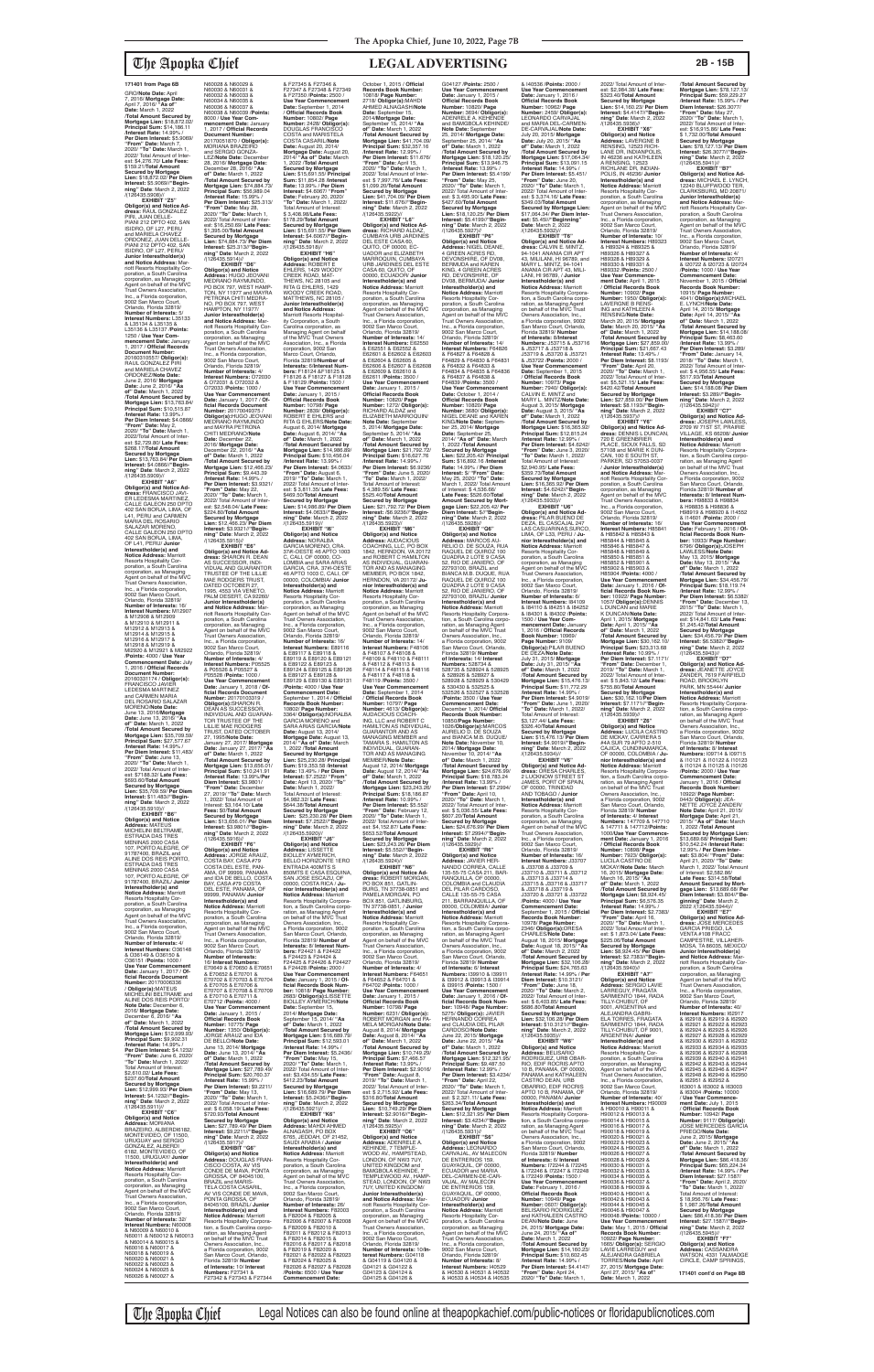MD 20746/ **Junior Interestholder(s) and Notice Address:** Marriott<br>Resorts Hospitality Corpora-<br>tion, a South Carolina corpo-<br>ration, as Managing Agent<br>on behalf of the MVC Trust<br>Owners Association, Inc., a Florida corporation, 9002 San Marco Court, Orlando, Florida 32819/ **Number of Interests:** 8/ **Interest Numbers:** G30328 & G30329 & J13208 & J13209 & J13210 & J13211 & J13212<br>8. J13213 /Points: 2000 /<br>Use Year Commencement<br>Date: August 1, 2015 / Of-<br>ficial Records Book Num-<br>ber: 10956/ Page Number:<br>5069/ Obligor(s):CASSAN-<br>DRA WATSON/Note Date: July 10, 2015/ **Mortgage Date:** July 10, 2015/ **"As of" Date:** March 1, 2022 /**Total Amount Secured by Mortgage Lien: \$8,563.28/<br><b>Principal Sum: \$**6,397.06<br>/**Interest Rate:** 12.99% / **Per Diem Interest:** \$2.3083/ **"From" Date:** May 10, 2020/ **"To" Date:** March 1, 2022/ Total Amount of Interest: \$ 1,523.52/ **Late Fees:** \$392.70/**Total Amount Secured by Mortgage Lien:** \$8,563.28/ **Per Diem Interest:** \$2.3083//**"Beginning" Date**: March 2, 2022 /(126435.5946)// **EXHIBIT "G7" Obligor(s) and Notice Address:** MARCIA SALOME BUGALLO, AV. LUIS MARIA CAMPOS 180 CAPITAL FEDERAL,<br>BUENOS AIRES, OF 1425, ARGENTINA/ **Junior Interestholder(s) and Notice Address:** Marriott Resorts Hospitality Corporation, a South Carolina

corporation, as Managing Agent on behalf of the MVC Trust Owners Association, Inc., a Florida corporation, 9002 San Marco Court, Orlando, Florida 32819/ **Number of Interests:** 8/ **Interest Numbers:** I16922 & I16923 & I16924 & I16925 & I16926 & I16927 & I16928 & I16929 /**Points:** 2000 / **Use Year Commencement Date:** July 1, 2015 / **Official Records Book Number:** 10954/ **Page Number:** 0800/ **Obligor(s):**MARCIA SALOME BUGALLO/**Note Date:** June 26, 2015/ **Mortgage Date:** June 26, 2015/ **"As of" Date:** March 1, 2022 /**Total Amount Secured by Mortgage Lien:** \$17,099.84/ **Principal Sum:** \$12,963.91 /**Interest Rate:** 15.99% / **Per Diem Interest:** \$5.7581/ **"From" Date:** June 26, 2020/ **"To" Date:** March 1, 2022/ Total Amount of Interest: \$3,529.68/ **Late Fees:** \$356.25/**Total Amount Secured by Mortgage Lien:** \$17,099.84/ **Per Diem Interest:** \$5.7581//**"Beginning" Date**: March 2, 2022

/(126435.5947)// **EXHIBIT "H7" Obligor(s) and Notice Address:** RASHA MOHAM-MED ENAYA, GURFAIBN ALHAVITH ST, JEDDAH AL ULAYA, OF 21531, SAUDI ARABIA/ **Junior Interestholder(s) and Notice Address:** Marriott Resorts Hospitality Corpora-<br>tion, a South Carolina corpo tion, a South Carolina corpo-ration, as Managing Agent on behalf of the MVC Trust Owners Association, Inc., a Florida corporation, 9002 San Marco Court, Orlando, Florida 32819/ **Number of Interests:** 8/ **Interest Num-bers:** K18837 & K18838 & K18839 & K18840 & K18841 & K18842 & K18843 & K18844 /**Points:** 2000 / **Use Year Commencement Date:** December 1, 2015 / **Official Records Book Number:** 11030/ **Page Number:** 8998/ **Obligor(s):** RASHA MOHAMMED ENA-YA/**Note Date:** November 9, 2015/ **Mortgage Date:** November 9, 2015/ **"As of" Date:** March 1, 2022 /**Total Amount Secured by Mortgage Lien:** \$16,580.38/ **Principal Sum:** \$12,592.29 /**Interest Rate:** 13.99% / **Per Diem Interest:** \$4.8935/ **"From" Date:** April 9, 2020/ **"To" Date:** March 1, 2022/ Total Amount of Interest: \$ 3,381.47/ **Late Fees:** \$356.62/**Total Amount Secured by Mortgage Lien:** \$16,580.38/ **Per Diem Interest:** \$4.8935//**"Begin-ning" Date**: March 2, 2022 /(126435.5948)// **EXHIBIT "I7" Obligor(s) and Notice Ad-dress:** ROXANA MICAELA RUIZ, DESIERTO DE LOS LEONES 5289 DEP. 4402 COL. ALCANTA-RILLA, MEXICO, DF 01729, MEXICO and RICARDO NAVARRETE GOMEZ, DE-SIERTO DE LOS LEONES 5289 DEP. 4402 COL. ALCANTARILLA, MEXICO, DF 01729, MEXICO/ **Junic Interestholder(s) and Notice Address:** Marriott Resorts Hospitality Cor-poration, a South Carolina corporation, as Managing Agent on behalf of the MVC Trust Owners Association, Inc., a Florida corporation, 9002 San Marco Court, Orlando, Florida 32819/ **Number of Interests:** 6/ **Interest Numbers:** J24037 & J24038 & J24039 & J24040 & J24041 & J24042 /**Points:** 1500 / **Use Year Com-mencement Date:** January 1, 2017 / **Official Records Document Number:** 20160071622/ **Obligor(s):** ROXANA MICAELA RUIZ and RICARDO NAVARRETE GOMEZ/**Note Date:** January 18, 2016/ **Mortgage Date:** January 18, 2016/ **"As of" Date:** March 1, 2022 /**Total Amount Secured by Mortgage Lien:** \$17,702.42/ **Principal Sum:** \$12,742.81 /**Interest Rate:** 13.99% / **Per Diem Interest:** \$4.952/ **"From" Date:** October 18, 2019/ **"To" Date:** March 1, 2022/ Total Amount of Inter-est: \$4,283.45/ **Late Fees:** \$426.16/**Total Amount Secured by Mortgage Lien:** \$17,702.42/ **Per Diem Interest:** \$4.952//**"Begin-ning" Date**: March 2, 2022 /(126435.5949)// **EXHIBIT "J7" Obligor(s) and Notice Address:** MARIO FELIPE GAITAN DELGADO, CRA 10 # 131 A - 92 CASA 57, BOGOTA, OF 00000, COLOMBIA and ADRIANA DEL PILAR GONZALEZ GUEVARA, CRA 10 #131 A-92 CASA 57, BOGOTA, OF 00000, COLOMBIA/ **Junior Interestholder(s) and Notice Address:** Marriott Resorts Hospitality Corpora-tion, a South Carolina corpo-ration, as Managing Agent on behalf of the MVC Trust Owners Association, Inc., a Florida corporation, 9002 San Marco Court, Orlando, Florida 32819/ **Number of Interests:** 28/ **Interest Numbers:** L11617 & L11618

& L11619 & L11620 & L11621 & L11622 & L11623 & L11624 & L11625 & L11626 & L11627 & L11628 & L11629 & L11630 & L11631 & L11632 & L11633 & L11634 & L11635 & L11636 & L11637 & L11638 & L11639 & L11640 & L11641 & L11642 & L11643 & L11644 /**Points:** 7000 / **Use Year Commencement Date:** March 1, 2016 / **Official Records Document Number:** 20160193002/ **Obligor(s):**MARIO FELIPE GAITAN DELGADO and ADRIANA DEL PILAR GONZALEZ GUEVARA/ **Note Date:** February 19, 2016/ **Mortgage Date:** February 19, 2016/ **"As of" Date:** March 1, 2022 /**Total Amount Secured by Mortgage Lien:** \$64,260.85/ **Principal Sum:** \$46,800.08 /**Interest Rate:** 13.99% / **Per Diem Interest:** \$18.187/ **"From" Date:** October 19, 2019/ **"To" Date:** March 1, 2022/ Total Amount of Interest: \$15,713.62/ **Late Fees:** \$1,497.15/**Total Amount Secured by Mortgage Lien:** \$64,260.85/ **Per Diem Interest:** \$18.187//**"Begin-ning" Date**: March 2, 2022 /(126435.5950)// **EXHIBIT "K7" Obligor(s) and Notice Ad-dress:** CHERYL M. MOR-RIS, 177 TOMAHAWK DR, AVON LAKE, OH 44012 and WILLIAM A. MORRIS JR,<br>177 TOMAHAWK DR, AVON<br>LAKE, OH 44012 / **Junior**<br>**Interestholder(s) and Notice Address:** Marriott Resorts Hospitahty Corporation, a South Carolina corporation, as Managing Agent<br>on behalf of the MVC Trust Owners Association, Inc., a Florida corporation, 9002 San Marco Court, Orlando,<br>Florida 32819/ **Number<br>of Interests: 10/ Interest<br><b>Numbers:** K53538 &<br>K53539 & K53540 & K53541 & K53542 & K53543 & K53544 & K53545 & K53546 & K53547 /**Points:** 2500 / **Use Year Commencement Date:** December 1, 2015 / **Official Records Book Number:** 11025/ **Page Number:** 6800/ **Obligor(s):** CHERYL M. MORRIS and WILLIAM A. MORRIS JR./**Note Date:** November 4, 2015/ **Mortgage Date:** November 4, 2015/ **"As of" Date:** March 1, 2022 /**Total Amount Secured by Mortgage Lien:** \$29,685.54/ **Principal Sum:** \$23,385.64 /**Interest Rate:** 13.49% / Per Diem Interest: \$8.7631 **"From" Date:** June 4, 2020/ **"To" Date:** March 1, 2022/ Total Amount of Interest: \$5,564.60/ **Late Fees:** \$485.30/**Total Amount Secured by Mortgage Lien:** \$29,685.54/**Per Diem Interest:** \$8.7631//**"Begin-ning" Date**: March 2, 2022 /(126435.5951)// **EXHIBIT "L7" Obligor(s) and Notice Ad-dress:** JAMES ANTUNANO, 3039 WISTER CIRCLE,<br>VALRICO, FL 33596/ **Junior<br>Interestholder(s) and<br><b>Notice Address:** Marriott Resorts Hospitality Corpora-tion, a South Carolina corporation, as Managing Agent<br>on behalf of the MVC Trust<br>Owners Association, Inc.,<br>a Florida corporation, 9002 San Marco Court, Orlando, Florida 32819/ **Number of Interests:** 8/ **Interest<br><b>Numbers:** L42821 & L42822<br>& L42823 & L42824 &<br>L42825 & L42826 & L42827 & L42828 /**Points:** 2000 / **Use Year Commencement Date:** January 1, 2017 / **Of-ficial Records Document Number:** 20160147790/ **Obligor(s):**JAMES ANTU-NANO/Note Date: March<br>3, 2016/ Mortgage Date:<br>March 3, 2016/ "As of"<br>Date: March 1, 2022 /Total<br>Amount Secured by Mort-<br>gage Lien: \$ 17,959.29/<br>Principal Sum: \$12,028.13 /**Interest Rate:** 15.99% / **Per Diem Interest:** \$5.3425/ **"From" Date:** July 3, 2019/ **"To" Date:** March 1, 2022/ Total Amount of Interest: \$5,192.91/ **Late Fees:** \$488.25/**Total Amount Secured by Mortgage Lien:** \$17,959.29/ **Per Diem Interest:** \$5.3425//**"Beginning" Date**: March 2, 2022 /(126435.5952)// **EXHIBIT "M7" Obligor(s) and Notice Ad-dress:** OSNIFABRIS, REP. DO LIBANO 2205, CUIABA, OF 78048, BRAZIL and TAISE M. ARAUJO, REP.<br>DO LIBANO 2205, CUIABA, OF 78048, BRAZIL/ **Junior Interestholder(s) and Notice Address:** Marriott Resorts Hospitality Corporation, a South Carolina corporation, as Managing Agent<br>on behalf of the MVC Trust<br>Owners Association, Inc.,<br>a Florida corporation, 9002 San Marco Court, Orlando, Florida 32819/ **Number of Interests:** 6/ **Interest Numbers:** K58442 & K58443 & K58444 & K58445 & K58446 & K58447 /**Points:** 1500 / **Use Year Commencement Date:** February 1, 2016 / **Official Records Document Number:** 20160080731/ **Obligor(s):**OSNI FABRIS<br>and TAISE M. ARAUJO/ **Note Date:** January 21, 2016/ **Mortgage Date:** January 21, 2016/ **"As of" Date:** March 1, 2022 /**Total Amount Secured by Mort-gage Lien:** \$ 16,031.12/ **Principal Sum:** \$12,172.74 /**Interest Rate:** 14.99% / **Per Diem Interest:** \$5.0686/ **"From" Date:** May 21, 2020/ **"To" Date:** March 1, 2022/ Total Amount of Interest: \$3,289.58/ **Late Fees:** \$318.80/**Total Amount Secured by Mortgage Lien:** \$16,031.12/ **Per Diem Interest:** \$5.0686//**"Begin-ning" Date**: March 2, 2022 /(126435.5953)// **EXHIBIT "N7" Obligor(s) and Notice Address:** ARNOLD ALBERT KINGSLEY MCLETCHIE,<br>LP#159 C PAX VALE, SANTA CRUZ, OF 99999 TRINIDAD AND TOBAGO/ **Junior Interestholder(s) and Notice Address:** Ma riott Resorts Hospitality Cor-poration, a South Carolina corporation, as Managing Agent on behalf of the MVC<br>Trust Owners Association, Trust Owners Association, Inc., a Florida corporation, 9002 San Marco Court, Orlando, Florida 32819/ **Number of Interests:** 8/ **Interest Numbers:** 415021 8 415022 & 415023 &<br>415727 & 415728 & 415729 415727 & 415728 & 415729 & 415730 & 416917 /**Points:** 2000 / **Use Year Commencement Date:** March 1, 2016 / **Official Records Document Number** 20160136264/ **Obligor(s):** ARNOLD ALBERT<br>KINGSLEY MCLETCHIE/ **Note Date:** February 18, 2016/ **Mortgage Date:** February 18, 2016/ **"As of" Date:** March 1, 2022 /**Total Amount Secured by** 

FL 33908 and DEBORAH<br>M. BLONDIN, 9230 BAY-M. BLONDIN, 9230 BAY-BERRY BEND #202, FORT MYERS, FL 33908/ **Junior Interestholder(s) and Notice Address:** Marriott Resorts Hospitality Corporation, a South Carolina corporation, as Managing Agent on behalf of the MVC Trust Owners Association, Inc., a Florida corporation, 9002 San Marco Court, Orlando, Florida 32819/<br>**Number of Interests:** 30/<br>**Interest Numbers:** O82846 & O82847 & O82848 & O82849 & O82850 & O82851 & O82852 & O82901 & O82902 & O82903 & O82904 & O82905 & O82906 & O82907 & O82908 & O82909 & O82910 & O82911 & O82912 & O82913 & O82914 & O82915 & O82916 & O82917 & O82918 & O82919 & O82920 & O82921 & O82922 & O82923 /**Points:** 7500 / **Use Year Commencement Date:** January 1, 2018 / **Of-ficial Records Document Number:** 20170209248/ **Obligor(s):**DENNIS P. BLONDIN and DEBORAH M. BLONDIN/**Note Date:** March 22, 2017/**Mortgage Date:** March 22, 2017/ **"As of" Date:** March 1, 2022 /**Total Amount Secured by Mortgage Lien:** \$64,369.87/ **Principal Sum:** \$52,272.81 /**Interest Rate:** 11.36% / **Per Diem Interest:** \$16,495/ **"From" Date:** May 22, 2020/ **"To" Date:** March 1, 2022/ Total Amount of Interest: \$10,688:70/ **Late Fees:** \$1,158.36/**Total Amount Secured by Mortgage Lien:** \$64,369.87/ **Per Diem Interest:** \$ 16.495//**"Begin-ning" Date**: March 2, 2022 /(126435.5963)// **EXHIBIT "V7" Obligor(s) and Notice Address:** DAVID F. LOWE AS INDIVIDUAL, GUARAN-TOR, AND CO-TRUSTEE OF THE DAVID F. LOWE<br>TRUST DATED AUGUST<br>1, 1996, 616 LIFFORD<br>DR, CARY, NC 27519, and LORRAINE S. LOWE AS<br>INDIVIDUAL, GUARANTOR, AND CO-TRUSTEE OF THE LORRAINE S. LOWE TRUST DATED AUGUST 1, 1996, 616 LIFFORD DR, CARY, NC 27519/ **Junior Interestholder(s) and Notice Address:** Marriott<br>Resorts Hospitality Cor-<br>poration, a South Carolina corporation, as Managing Agent on behalf of the MVC Trust Owners Association, Inc., a Florida corporation, 9002 San Marco Court, Orlando, Florida 32819/ **Number of Interests:** 10/ **Interest Numbers:** Q62530 & Q62531 & Q62532 & Q62533 & Q62534 & MIYAZAKI-SHI, MZ Q80843 & Q80844 & Q80845 & Q80846 & Q80847 & Q80848 & Q80849 & Q80850 & Q80851 & Q80852 &<br>Q80901 & Q80902 & Agent on behalf of the MVC Trust Owners Association,

### **Mortgage Lien:** \$18,403.06/ **Principal Sum:** \$14,123.57 /**Interest Rate:** 14.99%/**Per Diem Interest:** \$5.8809/ **"From" Date:** June 18, 2020/ **"To" Date:** March 1, 2022/ Total Amount of Inter est: \$3,652.09/ **Late Fees:** \$377.40/**Total Amount Secured by Mortgage Lien:** \$18,403.06/ **Per Diem Interest:** \$5.8809//**"Begin-ning" Date**: March 2, 2022 /(126435.5954)// **EXHIBIT "O7" Obligor(s) and Notice Address:** ANGELO CLARK, 2A BOUGAINVILLEA AVE, PETIT VALLEY, OF 00000, TRINIDAD AND TOBAGO<br>and LORRAINE CLARK,<br>2A BOUGAINVILLEA AVE,<br>PETIT VALLEY, OF 00000, TRINIDAD AND TOBAGO/ **Junior Interestholder(s) and Notice Address:** Marriott Resorts Hospitality Cor-poration, a South Carolina corporation, as Managing Agent on behalf of the MVC Trust Owners Association, Inc., a Florida corporation,<br>9002 San Marco Court,<br>Orlando, Florida 32819/<br>**Number of Interests:** 4/ **Interest Numbers:** K67922 & K67923 & K67924 & K67925 /**Points:** 1000 / **Use Year Commencement Date:** Jan-uary 1, 2017 / **Official Records Document Number:** 20160168050/ **ObIigor(s):** ANGELO CLARK and LOR-RAINE CLARK/**Note Date:** March 11, 2016/ **Mortgage Date:** March 11, 2016/ **"As of" Date:** March 1, 2022 /**Total Amount Secured by Mortgage Lien:** \$11,374.15/ **Principal Sum:** \$8,459.91 /**Interest Rate:** 14.99% / **Per Diem Interest:** \$3.5226/ **"From" Date:** April 11, 2020/ **"To" Date:** March 1, 2022/ Total Amount of Interest: \$ 2,427.08/ **Late Fees:** \$237.16/**Total Amount Secured by Mortgage Lien:** \$11,374.15/ **Per Diem Interest:** \$3.5226//**"Begin-ning" Date**: March 2, 2022 /(126435.5955)// **EXHIBIT "P7" Obligor(s) and Notice Address:** ROBERTO BESSUDO SULKIN, VISTA DEL BOSQUE #7 CON-JUNTO URBANO GREEN HOUSE, MEXICO DF, DF 52779, MEXICO and MARIA FERNANDA HURTADO, VISTA DEL BOSQUE #7 CONJUNTO URBANO GREEN HOUSE, MEXICO DF, DF 52779, MEXICO/ **Ju-nior Interestholder(s) and Notice Address:** Marriott Resorts Hospitality Corpora-tion, a South Carolina corporation, as Managing Agent<br>on behalf of the MVC Trust<br>Owners Association, Inc.,<br>a Florida corporation, 9002 San Marco Court, Orlando, Florida 32819/ **Number of Interests:** 40/ **Interest Numbers:** J89917 & J89918 & J89919 & J89920 & K18016 & K18017 & K18018 & K18019 & K18020 & K18021 & K28129 & K28130 & K28131 & K28132 & K28133 & K28134 & K28135 & K28136 & K28137 & K28138 & K28139 & K28140 & K28141 & K28142 & K28143 & K28144 & K28145 & K28146 & K28147 & K28148 & K28149 & K28150 & K28151 & K28152 & K28201 & K28202 & K28203 & K28204 & K28205 & K28206 /**Points:** 10000 / **Use Year Commencement Date:** November 1, 2015 / **Official Records Book Number:** 11021/ **Page Number:** 2510/ **Obligor(s):** ROBERTO BESSUDO SULKIN and MARIA FER-NANDA HURTADO/**Note Date:** October 20, 2015/ **Mortgage Date:** October 20, 2015/ **"As of" Date:** March 1, 2022 /**Total Amount Secured by Mortgage Lien:** \$83,179.84/ **Principal Sum:** \$64,391.66 /**Interest Rate:** 13.99% / **Per Diem Interest:** \$25.0233/ **"From" Date:** March 20, 2020/ **"To" Date:** March 1, 2022/ **Mortgage Lien: \$22,850.02/<br><b>Principal Sum: \$**17,908.62<br>/Interest Rate: 12.99% /<br>Per Diem Interest: \$6,462/ **"From" Date:** May 11, 2020/ **"To" Date:** March 1, 2022/ Total Amount of Interest:<br>\$4 258 44/ Late Fees: \$4,258.44/ **Late Fees:** \$432.96/**Total Amount Secured by Mortgage Lien:** \$22,850.02/ **Per Diem Interest:** \$6.462//**"Begin-ning" Date**: March 2, 2022 /(126435.5959)// **EXHIBIT "S7" Obligor(s) and Notice Address:** LUIS FERNANDO LEON SALAZAR, CANADA 149 COLONIA JÁRDINES<br>DEL PEDREGAL, MEXICO DEL PEDREGAL, MEXICO, DF 01900, MEXICO / **Junior Interestholder(s) and Notice Address:** Marriott Resorts Hospitality Cor-poration, a South Carolina corporation, as Managing<br>Agent on behalf of the MVC<br>Trust Owners Association,<br>Inc., a Florida corporation, 9002 San Marco Court, Orlando, Florida 32819/ **Number of Interests:** 22/<br>**Interest Numbers:** P76036<br>& P76037 & P76038 &<br>P76039 & P76040 & P76041 & P76042 & P76043 & P76044 & P76045 & P76046 & P76047 & P76048 & P76049 & P76050 & P76051 & P76052 & P76101 & P76102 & P76103 & P76104 & P76105 /**Points:** 5500 / **Use Year Commencement Date:** January 1,<br>2018 / **Official Records<br>Document Number:<br>20170227779/ <b>Obligor(s):** LUIS FERNANDO LEON SALAZAR/**Note Date:** March 30, 2017/ **Mortgage Date:** March 30, 2017/ **"As of" Date:** March 1, 2022 /**Total Amount Secured by Mortgage Lien:** \$49,179.83/ **Principal Sum:** \$38,510.09 /**Interest Rate:** 13.99% / **Per Diem Interest:** \$14.9654/ **"From" Date:** June 1, 2020/ **"To" Date:** March 1, 2022/Total Amount of Inter-est: \$9,547.94/ **Late Fees:** \$871.80/**Total Amount Secured by Mortgage Lien:** \$49,179.83/ **Per Diem Interest:** \$14.9654//**"Beginning" Date**: March 2, 2022 /(126435.5961)// **EXHIBIT "T7" Obligor(s) and Notice Ad-dress:** KATHERINE EUCA-RIS OLARTE MONTENE-GRO, SAUSALITO GDS,LA CHORRERA, PANAMA CITY, OF 00000, PANAMA and CARLOS ALBERTO GUTIERREZ ESPINOSA, SAUSALITO GDS,LA CHORRERA, PANAMA CITY, OF 00000, PANAMA/ **Junior Interestholder(s) and Notice Address:** Mar-riott Resorts Hospitality Corporation, a South Carolina corporation, as Managing Agent on behalf of the MVC Trust Owners Association, Inc., a Florida corporation, 9002 San Marco Court, Orlando, Florida 32819/ **Number of Interests:** 8/ **Interest Numbers:** P74304 & P74305 & P74306 & P74307 & P74308 & P74309 & P74310 & P74311 /**Points:** 2000 / **Use Year Commencement Date:** May 1, 2017 / **Official Records Document Number:<br>20170219828/ <b>Obligor(s):**<br>KATHERINE EUCARIS<br>OLARTE MONTENEGRO and CARLOS ALBERTO<br>GUTIERREZ ESPINOSA/ **Note Date:** March 29, 2017/ **Mortgage Date:** March 29, 2017/ **"As of" Date:** March 1, 2022 /**Total Amount Secured by Mortgage Lien:**  \$21,535.06/ **Principal Sum:** \$16,453.34 /**Interest Rate:** 13.99% / **Per Diem Inter-est:** \$6,394/ **"From" Date:** March 1, 2020/ **"To" Date:** March 1, 2022/ Total Amount of Interest: \$ 4,667.56/ **Late Fees:** \$164.16/**Total Amount Secured by Mort-gage Lien:** \$21,535.06/ **Per Diem Interest:** \$6.394//**"Beginning" Date**: March 2,<br>2022 /(126435.5962)// **EXHIBIT "U7" Obligor(s) and Notice Address:** DENNIS P. BLONDIN, 9230 BAYBERRY BEND #202, FORT MYERS,

Total Amount of Interest: \$17,791.54/ **Late Fees:** \$746.64/**Total Amount Secured by Mortgage Lien:** \$83,179.84/ **Per Diem Interest:** \$25.0233//**"Beginning" Date**: March 2, 2022 /(126435.5956)// **EXHIBIT "Q7" Obligor(s) and Notice Address:** VALENTINO ISIDRO, 437 GARDEN<br>AVENUE, SAN BRUNO, CA<br>94066 and ELAINE ISIDRO, 437 GARDEN AVENUE, SAN BRUNO, CA 94066 **Junior Interestholder(s) and Notice Address:** Ma riott Resorts Hospitality Cor-poration, a South Carolina corporation, as Managing Agent on behalf of the MVC Trust Owners Association, Inc., a Florida corporation, 9002 San Marco Court, Orlando, Florida 32819/ **Number of Interests:** 14/ **Interest Numbers:** K77312 & K77313 & K77314 & K77315 & K77316 & K77317&K77318& K77319 & K77320 & K77321 & K77322 & K77323 & K77324 & K77325 /**Points:** 3500 / **Use Year Commencement Date:** January 1, 2016 / **Official Records Book Number:** 11035/ **Page Number:** 4183/ **Obligor(s):** VALENTINO ISIDRO and ELAINE ISIDRO/**Note Date:** December 3, 2015/ **Mort-gage Date:** December 3, 2015/ **"As of" Date:** March 1, 2022 /**Total Amount Secured by Mortgage Lien:** \$29,832.77/ **Principal Sum:** \$23,875.98 /**Interest Rate:** 10.99% / **Per Diem Interest:** \$7.2888/ **"From" Date:** April 3, 2020/ **"To" Date:** March 1, 2022/ Total Amount of Interest: \$5,080.23/ **Late Fees:** \$626.56/**Total Amount Secured by Mortgage Lien:** \$29,832.77/ **Per Diem Interest:** \$7.2888//**"Begin-ning" Date**: March 2, 2022 /(126435.5957)// **EXHIBIT "R7" Obligor(s) and Notice Address:** GEORGE A. MOORE JR., 25517 SPEC-TRUM, IRVINE, CA 92618/ **Junior Interestholder(s) and Notice Address:** Mar-riott Resorts Hospitality Corporation, a South Carolina corporation, as Managing Agent on behalf of the MVC Trust Owners Association, Inc., a Florida corporation, 9002 San Marco Court, Orlando, Florida 32819/ **Number of Interests:** 8/ **Interest Numbers:** Q07151 & Q07152 & Q07201 & Q07202 & Q07203 & Q07204 & Q07205 & Q07206 /**Points:** 2000 / **Use Year Commencement Date:** January 1, 2018 / **Of-ficial Records Document Number:** 20170251807/ **Obligor(s):**GEORGE A. MOORE JR./**Note Date:** April 11, 2017/ **Mortgage Date:** April 11, 2017/ **"As of" Date:** March 1, 2022 /**Total Amount Secured by**  Q62535 & Q62536 &

## Q62537 & Q62538 & Q62539 /**Points:** 2500 / **Use Year Commencement Date:** May 1, 2017 / **Official Records Document Number:** 20170285583/ **Obligor(s):**DAVID F. LOWE AS INDIVIDUAL,<br>GUARANTOR, AND CO-<br>TRUSTEE OF THE DAVID<br>F. LOWE TRUST DATED AUGUST 1, 1996 and LORRAINE S. LOWE AS INDIVIDUAL, GUARAN-TOR, AND CO-TRUSTEE OF THE LORRAINE S. LOWE TRUST DATED AUGUST 1,1996/**Note Date:** April 26, 2017/ **Mortgage Date:** April 26, 2017/ **"As of" Date:** March 1, 2022 /**Total Amount Secured by Mortgage Lien:** \$23,500.53/ **Principal Sum:** \$19,809.66 /**Interest Rate:** 8.99% / **Per Diem Interest:** \$4.9469/<br>**"From" Date:** June 26,<br>2020/ **"To" Date:** March 1, 2022/ Total Amount of Inter est: \$3,032.42/ **Late Fees:** \$408.45/**Total Amount Secured by Mortgage Lien:** \$23,500.53/ **Per Diem Interest:** \$4.9469//**"Begin-ning" Date**: March 2, 2022 /(126435.5964)// **EXHIBIT "W7" Obligor(s) and Notice<br><b>Address:** EARL P.<br>BROWN, GARDEN HILLS<br># 1, NASSAU, OF N9527, BAHAMAS and BEVERLEY V. BROWN, GARDEN HILLS # 1, NASSAU, OF N9527, BAHAMAS/ **Junior Interestholder(s) and Notice Address:** Marriott Resorts Hospitality Corpora-tion, a South Carolina corporation, as Managing Agent on behalf of the MVC Trust Owners Association, Inc., a Florida coxporation, 9002 San Marco Court, Orlando, Florida 32819/ **Number of Interests:** 6/ **Interest Num-bers:** P36247 & P36248 & P36249 & P36250 & P36251 & P36252 /**Points:** 1500 / **Use Year Commencement Date:** January 1, 2018 / **Official Records Document Number:** 20170309372 / **Obligor(s):**EARL P. BROWN and BEVERLEY<br>U. BROWN/Note Date: V. BROWN/**Note Date:** May 3, 2017/ **Mortgage Date:** May 3, 2017/ **"As of" Date:** March 1, 2022 /**Total Amount Secured by Mortgage Lien:** \$19,904.79/ **Principal Sum: \$14,717.64**<br>**/Interest Rate: 15,99%/** /**Interest Rate:** 15.99% / **Per Diem Interest:** \$6.5371/ **"From" Date:** April 3, 2020/ **"To" Date:** March 1, 2022/ Total Amount of Interest: \$ 4,556.33/ **Late Fees:** \$380.82/**Total Amount Secured by Mortgage Lien:** \$19,904.79/ **Per Diem Interest:** \$6.5371//**"Begin-ning" Date**: March 2, 2022 /(126435.5965)// **EXHIBIT "X7" Obligor(s) and Notice Ad-dress:** MICHAEL BOWERS, 9 WALNUT LN, HARRISON, NY 10528 and CARLA BOWERS, 9 WALNUT LN, HARRISON, NY 10528/ **Junior Interestholder(s) and<br><b>Notice Address:** Marriott<br>Resorts Hospitality Cor-<br>poration, a South Carolina corporation, as Managing Agent on behalf of the MVC Trust Owners Association, Inc., a Florida corporation, 9002 San Marco Court, Orlando, Florida 32819/ **Number of Interests:** 12/ **Interest Numbers:** Q53432 & Q53433 & Q53434 & Q53435 & Q53436 & Q53437 & Q53438 & Q53439 & Q53440 & Q53441 & Q53442 & Q53443 /**Points:** 3000 / **Use Year Commencement Date:** June 1, 2017 / **Of-ficial Records Document Number:** 20170320135/ **Obligor(s):**MICHAEL<br>BOWERS and CARLA BOWERS/**Note Date:** May 10, 2017/ **Mortgage Date:** May 10, 2017/ **"As of" Date:** March 1, 2022 /**Total Amount Secured by Mortgage Lien:** \$28,661.27/ **Principal Sum:** \$23,406.64 /**Interest Rate:** 10.99% / **Per Diem Interest:** \$7.1455/ **"From" Date:** June 10,

2020/ **"To" Date:** March 1, 2022/ Total Amount of Inter est: \$4,494.54/ **Late Fees:** \$510.09/**Total Amount Secured by Mortgage Lien:** \$28,661.27/ **Per Diem Interest:** \$7.1455//**"Begin-ning" Date**: March 2, 2022 /(126435.5967)// **EXHIBIT "Y7" Obligor(s) and Notice Address:** TOSHIAKI ICOMA, 4-18-6 IKIMEDAI-HIGASHI, MIYAZAKI-SHI, MZ 8800942, JAPAN and SHOKO IKOMA, 4-18-6 DOMEDADIIGASHI, 8800942, JAPAN/ **Junior Interestholder(s) and Notice Address:** Marriott Resorts Hospitality Cor-poration, a South Carolina corporation, as Managing Agent on behalf of the MVC Trust Owners Association, Inc., a Florida corporation, 9002 San Marco Court, Orlando, Florida 32819/ **Number of Interests:** 16/ **Interest Numbers:** Q80840 & Q80841 & Q80842 & Q80901 & Q80902 & Q80903 /**Points:** 4000 / **Use Year Commence-ment Date:** January 1, ment Date: January 1,<br>2018 / Official Records **Document Number:** 20170341558/ **Obligor(s):** TOSHIAKI IKOMA and SHOKO IKOMA/**Note Date:** May 18, 2017/ **Mortgage Date:** May 18, 2017/ **"As of" Date:** March 1, 2022 /**Total Amount Secured by Mortgage Lien:** \$36,273.49/ **Principal Sum:** \$28,913.64 /**Interest Rate:** 12.99% / **Per Diem Interest:** \$10.433/ **"From" Date:** June 18, 2020/ **"To" Date:** March 1, 2022/ Total Amount of Inter-est: \$6,478.85/ **Late Fees:** \$631.00/**Total Amount Secured by Mortgage Lien:** \$36,273.49/ **Per Diem Interest:** \$ 10.433//**"Beginning" Date**: March 2, 2022 /(126435.5968)// **EXHIBIT "Z7" Obligor(s) and Notice Address:** TAKASHI HOJO, 1-10-1-704 KAMIKIZAKI URAWA-KU, SAITAMA-SHI, ST 3300071, JAPAN and TAKAKO HOJO, 1-10-1-704 KAMIKIZAKI URAWA-KU, SAITAMA-SHI, ST 3300071 JAPAN and NÁRUMI HOJO,<br>1-10-1-704 KAMIKIZAKI 1-10-1-704 KAMIKIZAKI URAWA-KU, SAITAMA-SHI, ST 3300071, JAPAN and YURI HOGO, 1-10-1-704 KAMIKIZAKI URAWA-KU, SAITAMA-SHI, ST 3300071, JAPAN/ **Junior Interestholder(s) and Notice Address:** Marriott Resorts Hospitality Corporation, a South Carolina corporation, as Managing Inc., a Florida corporation, 9002 San Marco Court,<br>Orlando, Florida 32819/<br>**Number of Interests:** 8/ **Interest Numbers:** Q14920 & Q14921 & Q14922 & Q14923 & Q14924 & Q14925 & Q14926 & Q14927 /**Points:** 2000 / **Use Year Commencement Date:** May 1, 2017 / **Official Records Document Number:** 20170286803/ **Obligor(s):**TAKASHI<br>HOJO and TAKAKO HOJO<br>and NARUMI HOJO and YURI HOGO/**Note Date:** April 27, 2015/ **Mortgage Date:** April 27, 2015/ **"As of" Date:** March 1, 2022 /**Total Amount Secured by Mortgage Lien:** \$20,879.27/ **Principal Sum:** \$16,054.22 /**Interest Rate:** 13.99% / **Per Diem Interest:** \$6.2388/ **"From" Date:** April 27, 2020/ **"To" Date:** March 1, 2022/ Total Amount of Inter-est: \$4,198.73/ **Late Fees:** \$376.32/**Total Amount Secured by Mortgage Lien:** \$20,879.27/ **Per Diem Interest:** \$6.2388//**"Begin-ning" Date**: March 2, 2022 /(126435.5969)// **EXHIBIT "A8" Obligor(s) and Notice<br><b>Address:**RICHARD LYLES,<br>431 WEST 36TH STREET,<br>RIVIERA BEACH, FL 33404<br>and LORRAINE M. LYLES, 431 WEST 36TH STREET, RIVIERA BEACH, FL 33404 / **Junior Interestholder(s) and Notice Address:** Mar-riott Resorts Hospitality Corporation, a South Carolina corporation, as Managing Agent on behalf of the MVC Trust Owners Association, Inc., a Florida corporation, 9002 San Marco Court, Sous San Marco Court,<br>Orlando, Florida 32819/<br>Number of L **Number of Interests:** 17/ **Interest Numbers:** Q46223 & Q46224 & Q46225 & Q46226 & Q46227 & Q46228 & Q46229 & Q46230 & Q46231 & Q46232 & Q46233 &<br>Q46234 & Q46235 & Q46234 & Q46235 & Q46236 & Q46237 & Q46238 & Q46239 /**Points:** 4250 / **Use Year Commencement Date:** January 1, 2018 / **Official Records Document Number:** 20170296054/ **Obligor(s):** RICHARD LYLES and LORRAINE M. LYLES/ **Note Date:** April 27, 2017/ **Mortgage Date:** April 27, 2017/ **"As of" Date:** March 1, 2022 /**Total Amount Secured by Mortgage Lien:** \$52,153.01/ **Principal Sum:** \$40,758.17 /**Interest Rate:** 15.07% / **Per Diem Interest:** \$17.0618/ **"From" Date:** June 27, 2020/ **"To" Date:** March 1, 2022/ Total Amount of Interest: \$ 10,441.84/ **Late Fees:** \$703.00/**Total Amount Secured by Mortgage Lien:** \$52,153.01/ **Per Diem Interest:** \$17.0618//**"Begin-ning" Date**: March 2, 2022 /(126435.5970)//<br>"EXHIBIT "B8 **EXHIBIT "B8" Obligor(s) and Notice Ad-dress:** JANN S. GRAHAM, 1028 UTSONATI LANE, BREVARD, NC 28712/ **Ju-nior Interestholder(s) and Notice Address:** Marriott Resorts Hospitality Corporation, a South Carolina corporation, as Managing Agent on behalf of the MVC Trust Owners Association, Inc., a Florida corporation, 9002 San Marco Court, Orlando, Florida 32819/<br>**Number of Interests:** 16/<br>**Interest Numbers:** Q82916<br>& Q82917 & Q82918 & Q82919 & Q86719 & Q86720 & Q86721 & Q86722 & Q86723 & Q86724 & Q86725 & Q86726 & Q86727 & Q86728 & Q86729 & Q86730 /**Points:** 4000 / **Use Year Commencement Date:** January 1, 2018 / **Of-ficial Records Document Number:** 20170314466/ **Obligor(s):** JANN S. GRAHAM/**Note Date:** May 5, 2017/ **Mortgage Date:** May 5, 2017/ **"As of" Date:** March 1, 2022 /**Total Amount Secured by Mortgage Lien:** \$45,201.26/ **Principal Sum:** \$36,096.67 /**Interest Rate:** 12.99% / **Per Diem Interest:** \$13.0249/ **"From" Date:** June 5, 2020/ **"To" Date:** March 1, 2022/ Total Amount of Interest: \$ 8,257.79/ **Late Fees:** \$596.80/**Total Amount Secured by Mortgage Lien:** \$45,201.26/ **Per Diem Interest:** \$13.0249//**"Beginning" Date**: March 2, 2022 /(126435.5972)// **EXHIBIT "C8" Obligor(s) and Notice Address:** ROSEANNE FER-RARA, 58 VALLEY VIEW CRESCENT, DORCHES-TER, ON N0L1G3, CANADA and CARL FERRARA, 58 VALLEY VIEW CRES-CENT, DORCHESTER, ON N0L1G3, CANADA/ **Junior Interestholder(s) and Notice Address:** Marriott Resorts Hospitality Corporation, a South Carolina corporation, as Managing Agent on behalf of the MVC Trust Owners Association, Inc., a Florida coiporation, 9002 San Marco Court, Orlando, Florida 32819/ **Number of Interests:** 18/ **Interest Numbers:** Q32110 & Q32111 & Q32112 & Q32113 & Q32114 & Q32115 & Q32116 & Q32117 & Q32118 & Q32119 & Q32120 & Q32121 & Q32122 & Q32123 & Q32124 & Q32125 & Q32126 & Q32127 /**Points:** 4500 / **Use Year Commencement Date:** January 1, 2018 / **Of-ficial Records Document Number:** 20170437925/ **Obligor(s):**ROSEANNE FERRARA and CARL FERRARA/**Note Date:** July 11, 2017/ **Mortgage Date:** July 11, 2017/ **"As of" Date:** March 1, 2022 /**Total Amount Secured by Mortgage Lien:** \$43,743.81/ **Principal Sum:** \$35,551.05 /**Interest Rate:** 10.99% / **Per Diem Interest:** \$10.8529/ **"From" Date:** May 11, 2020/ **"To" Date:** March 1, 2022/ Total Amount of Interest: \$7,152.08/ **Late Fees:** \$790.68/**Total Amount Secured by Mortgage Lien:** \$43,743.81/**Per Diem Interest:** \$ 10.8529//**"Begin-ning" Date**: March 2, 2022 /(126435.5974)// **EXHIBIT "D8" Obligor(s) and Notice Address:** BEN SHACK-ELFORD, 5301 WHITES-BURG DR SE, HUNTS-<br>VILLE AL 35802/ Junior VILLE, AL 35802/ **Junior Interestholder(s) and Notice Address:** Marriott Resorts Hospitality Corporation, a South Carolina corpo-ration, as Managing Agent on behalf of the MVC Trust Owners Association, Inc., a Florida corporation, 9002 San Marco Court, Orlando, Florida 32819/ **Number of Interests:** 8/ **Interest Numbers:** O80539 & O80540

& O80541 & O80542 &

O80543 & O80544 & O80545 & O80546 /**Points:** 2000 / **Use Year Com-mencement Date:** July 1, 2017 / **Official Records Document Number:** 20170367890/ **Obligor(s):** BEN SHACKELFORD/**Note Date:** June 13, 2017/ **Mortgage Date:** June 13, 2017/ **"As of" Date:** March 1, 2022 /**Total Amount Secured by Mortgage Lien:** \$19,389.39/**Principal Sum:** \$13,440.21 /**Interest Rate:** 15.99% / **Per Diem Interest:** \$5.9697/ **"From" Date:** October 13, 2019/ **"To" Date:** March 1, 2022/ Total Amount of Interest: \$5,193.62/ **Late Fees:** \$505.56/**Total Amount Secured by Mortgage Lien:** \$19,389.39/ **Per Diem Interest:** \$5.9697//**"Beginning" Date**: March 2, 2022 /(126435.5975)// **EXHIBIT "E8" Obligor(s) and Notice Address:** JOSEPH M. MURREY, 11483 FLOYD CIRCLE, BEAUMONT,<br>CA 92223 and KELSEY<br>L. THOMPSON, 11483<br>FLOYD CIRCLE, BEAU-MONT, CA 92223 / **Junior Interestholder(s) and Notice Address:** Marriott<br>Resorts Hospitality Cor-<br>poration, a South Carolina corporation, as Managing Agent on behalf of the MVC Trust Owners Association, Inc., a Florida corporation,<br>9002 San Marco Court,<br>Orlando, Florida 32819/<br>**Number of Interests:** 8/ **Interest Numbers:** R83645 & R83646 & R83647 & R83648 & R83649 & R83650 & R83651 & R83652 /**Points:** 2000 / **Use Year Commencement Date:** September 1, 2017 / **Official Records Document Number:** 20170498423/ **Obligor(s):**JOSEPH M. MURREY and KELSEY L. THOMPSON/**Note Date:** August 9, 2017/ **Mortgage Date:** August 9, 2017/ **"As of" Date:** March 1, 2022 /**Total Amount Secured by Mortgage Lien:** \$24,565.05/ **Principal Sum:** \$18,799.99 /**Interest Rate:** 12.99% / **Per Diem Interest:** \$6.7837/ **"From" Date:** December 9, 2019/ **"To" Date:** March 1, 2022/ Total Amount of Interest: \$5,515.06/ **Late Fees:** \$0.00/**Total Amount Secured by Mortgage Lien:** \$24,565.05/ **Per Diem Interest:** \$6.7837//**"Begin-ning" Date**: March 2, 2022 /(126435.5977)// **EXHIBIT "F8" Obligor(s) and Notice Address:** BARBARA NIMMONS, 5030 HADWIN ROAD, BAMBERG, SC 29003/ **Junior Interestholder(s) and Notice Address:** Marriott Resorts Hospitality Cor-poration, a South Carolina corporation, as Managing Agent on behalf of the MVC Trust Owners Association, Inc., a Florida corporation<br>9002 San Marco Court. 9002 San Marco Court,<br>Orlando, Florida 32819/<br>**Number of Interests:** 12/<br>**Interest Numbers:** R51132 & R51133 &R51134 & R51135 & R51136 & R51137 & R51138 & R51139 & R51140 & R51141 & R51142 & R51143 /**Points:** 3000 / **Use Year Commencement Date:** January 1, 2019 / **Of-ficial Records Document Number:** 20170502867/<br>**Obligor(s):**BARBARA<br>NIMMONS/**Note Date:**<br>August 10, 2017/ **Mortgage Date:** August 10, 2017/ **"As of" Date:** March 1, 2022 /**Total Amount Secured by Mortgage Lien:** \$39,003.66/ **Principal Sum:** \$29,990.40 /**Interest Rate:** 13.99% / **Per Diem Interest:** \$11.6546/ **"From" Date:** April 10, 2020/ **"To" Date:** March 1, 2022/ Total Amount of Inter-est: \$ 8,041.66/ **Late Fees:** \$721.60/**Total Amount** 

> /(126435.5978)// **EXHIBIT "G8" Obligor(s) and Notice Ad-dress:** WONTAE JIN, OSA-KA FUKUSHIMA TOWER 4-3-23-4006 FUKUSHIMA FUKUSHIMA-KU, OSAKA-SHI, OS 553-0003, JAPAN and JUNGHYUN YI, OSAKA FUKUSHIMA TOWER 4-3-23-4006 FUKUSHIMA FUKUSHMA-KU, OSAKA-SHI, OS , JAPAN/ **Junior Interestholder(s) and Notice Address:** Marriott Resorts Hospitality Corporation, a South Carolina corpo ration, as Managing Agent<br>on behalf of the MVC Trust Owners Association, Inc., a Florida corporation, 9002 San Marco Court, Orlando, Florida 32819/ **Number of Interests:** 10/ **Interest Numbers:** 986438 & 986439 & 986440 & 986441 & 986442 & 986443 & 986444 & 990116 & 990117 & B35541 /**Points:** 2500 / **Use Year Commencement Date:** March 1, 2018 / **Official Records Document Number:** 20180111394/ **Obligor(s):**WONTAE JIN and JUNGHYUN YI/**Note Date:** February 2, 2018/ **Mortgage Date:** February 2, 2018/ **"As of" Date:** March 1, 2022 /**Total Amount Secured by Mortgage Lien:**  \$31,352.56/ **Principal Sum:** \$24,410.05 /**Interest Rate:** 12.99% / **Per Diem Interest:** \$8,808/ **"From" Date:** April 2, 2020/ **"To" Date:** March 1, 2022/ Total Amount of Interest: \$ 6,148.01/ **Late Fees:** \$544.50/**Total Amount Secured by Mortgage Lien:** \$31,352.56/ **Per Diem Interest:** \$8.808//**"Beginning" Date**: March 2, 2022 /(126435.5980)// **EXHIBIT "H8" Obligor(s) and Notice Address:** THOMAS F. STASKIEWICZ, 3151 JONAH PLACE, WOOD-BURN, OR 97071 and D. MICHELLE STASKIE-WICZ, 3151 JONAH PLACE, WOODBURN, OR 97071 / **Junior Interestholder(s) and Notice Address:** Marriott Resorts Hospitality Cor-poration, a South Carolina corporation, as Managing Agent on behalf of the MVC Trust Owners Association, Inc., a Florida corporation, 9002 San Marco Court,<br>Orlando, Florida 32819/<br>**Number of Interests:** 8/ **Interest Numbers:** U34045 & U34046 & U34047 & U34048 & U34049 & U34050 & U34051 & U34052 /**Points:** 2000 / **Use Year Commencement Date:** January 1, 2018 / **Official Records Document Number:** 20180139728/ **Obligor(s):**THOMAS F.<br>STASKIEWICZ and D.<br>MICHELLE STASKIE-WICZ/**Note Date:** February 19, 2018/ **Mortgage Date:** February 19, 2018/ **"As of" Date:** March 1, 2022

/**Total Amount Secured by** 

The Apopka Chief Legal Notices can also be found online at theapopkachief.com/public-notices or floridapublicnotices.com

**Secured by Mortgage Lien:** \$39,003.66/ **Per Diem Interest:** \$11.6546//**"Begin-ning" Date**: March 2, 2022 **Obligor(s) and Notice Address:** ABIODUN OMOTAYO KUKOYI, 21 THE COPSE, HEMEL HEMPSTEAD, OF HP1 2TA, UNITED KINGDOM and ABISOLA KUKOYI,<br>21 THE COPSE, HEMEL HEMPSTEAD, OF HP1 2TA, UNITED KINGDOM/ **Junior Interestholder(s) and Notice Address:** Marriott Resorts Hospitality Corporation, a South Carolina corporation, as Managing<br>Agent on behalf of the MVC<br>Trust Owners Association,<br>Inc., a Florida corporation, 9002 San Marco Court, Orlando, Florida 32819/ **Number of Interests:** 19/<br>**Interest Numbers:** N69752<br>& N69801 & N69804 &<br>N69803 & N69804 & N69805 & N69806 & N69807 & N69808 & N69809 & N69810 & N69811 & N69812 & N69813 & N69814 & N69815 &N69816 &N69817 &N69818 /**Points:** 4750 / **Use Year Commencement Date:** January 1, 2017/ **Official Records Document Number:** 20160532188/ **Obligor(s):** ABIODUN OMOTAY KUKOYI and ABISOLA KU-KOYI/**Note Date:** September 26, 2016/ **Mortgage Date:** September 26, 2016/ **"As of" Date:** March 1, 2022 /**Total Amount Secured by Mortgage Lien:** \$40,817.55/ **Principal Sum:** \$32,142.78 /**Interest Rate:** 13.99% / **Per Diem Interest:** \$12,491/ **"From" Date:** June 26, 2020/ **"To" Date:** March 1, 2022/ Total Amount of Inter-est: \$7,656.97/ **Late Fees:** \$767.80/**Total Amount Secured by Mortgage Lien:** \$40,817.55/ **Per Diem Interest:** \$12.491//**"Beginning" Date**: March 2, 2022 /(126435.5984)// **EXHIBIT "K8"**

**Mortgage Lien:** \$24,881.96/ **Principal Sum:** \$19,604.32 /**Interest Rate:** 12.99% / **Per Diem Interest:** \$7.0739/ **"From" Date:** May 19, 2020/ **"To" Date:** March 1, 2022/ Total Amount of Interest: \$4,605.12/ **Late Fees:** \$422.52/**Total Amount Secured by Mortgage Lien:** \$24,881.96/ **Per Diem Interest:** \$7.0739//**"Begin-ning" Date**: March 2, 2022 /(126435.5982)// **EXHIBIT "I8" Obligor(s) and Notice Address:** BERNARD MCCLEAN, #3 ORANGE GROVE ESTATE ROAD, TACARIGUA, OF 00000,<br>TRINIDAD AND TOBAGO/<br>**Junior Interestholder(s)**<br>**and Notice Address:** Marriott Resorts Hospitality Cor-poration, a South Carolina corporation, as Managing Agent on behalf of the MVC Trust Owners Association, Inc., a Florida corporation, 9002 San Marco Court, Orlando, Florida 32819/ **Number of Interests:** 14/<br>**Interest Numbers:** N97219<br>& N97220 & N97223 &<br>N97222 & N97223 & N97224 & N97225 & N97226 & N97227 & N97228 & N97229 & N97230 & N97231 & N97232 /**Points:** 3500 / **Use Year Commencem Date:** January 1, 2018 / **Of-ficial Records Document Number:** 20160667913/<br>**Obligor(s):**BERNARD MC-<br>CLEAN/**Note Date:** Decem-<br>ber 5, 2016/**Mortgage Date:** December 5, 2016/ **"As of" Date:** March 1, 2022 /**Total Amount Secured by Mortgage Lien:** \$36,146.10/ **Principal Sum:** \$26,879.74 /**Interest Rate:** 15.99% / **Per Diem Interest:** \$11.9391/ **"From" Date:** April 5, 2020/ **"To" Date:** March 1, 2022/ Total Amount of Interest: \$8,297.62/ **Late Fees:** \$718.74/**Total Amount Secured by Mortgage Lien:** \$36,146.10/ **Per Diem Interest:** \$11.9391//**"Begin-ning" Date**: March 2, 2022 /(126435.5983)// **EXHIBIT "J8"**

**Obligor(s) and Notice Address:** EMI JO, 5-5-1301 TACHIMACHI AOBA-KU, SENDAI-SHI, MY 980-0822, JAPAN/ **Junior Interestholder(s) and Notice Address:** Marriott Resorts Hospitality Corporation, a South Carolina corporation, as Managing Agent on behalf of the MVC Trust Owners Association Inc., a Florida corporation, 9002 San Marco Court, Orlando, Florida 32819/ **Number of Interests:** 10/ **Interest Numbers:** N73935 & N73936 & N73937 & N73938 & N73939 & N73940 & N73941 & N73942 & N73943 & N73944 /**Points:** 2500 / **Use Year Commence Date:** November 1, 2016 / **Official Records Docume Number:** 2 **Obligor(s):**EMI JO/**Note Date:** October 4, 2016/ **Mortgage Date:** October 4, 2016/ **"As of" Date:** March 1, 2022 /**Total Amount Secured by Mortgage Lien: \$21,565.09/ Principal Sum:** \$17,022.34 /**Interest Rate:** 12.99% / **Per Diem Interest:** \$6.1422/ "**From**<br>**Date:** June 4, 2020/ "To" **Date:** June 4, 2020/ **"To" Date:** March 1, 2022/ Total Amount of Interest: \$3,900.35/ **Late Fees:** \$392.40/**Total Amount Secured by Mortgage Lien:** \$21,565.09/ **Per Diem Interest:** \$6.1422//**"Beginning" Date**: March 2, 2022 /(126435.5985)// **EXHIBIT "L8" Obligor(s) and Notice<br><b>Address:** LARRY BURTON,<br>47 WATERVIEW DR, SOM-ERSET, KY 42503/ **Junior Interestholder(s) and Notice Address:** Marriott Resorts Hospitality Cor-<br>poration, a South Carolina poration, a South Carolina corporation, as Managing Agent on behalf of the MVC Trust Owners Association, Inc., a Florida corporation, 9002 San Marco Court,<br>Orlando, Florida 32819/<br>**Number of Interests:** 4/ **Interest Numbers:** O04938 & O04939 & O04940 & O04941 /**Points:** 1000 / Use Year Comme **Date:** January 1, 2017 / **Of-ficial Records Document Number:** 20160643804/ **Obligor(s):**LARRY BUR-TON/**Note Date:** November 17, 2016/ **Mortgage Date:** November 17, 2016/ **"As of" Date:** March 1, 2022 /**Total Amount Secured by Mortgage Lien:** \$12,459.62/ **Principal Sum:** \$9,648.72 /**Interest Rate:** 13.99% / **Per Diem Interest:** \$3.7496/ **"From" Date:** June 17, 2020/ **"To" Date:** March 1, 2022/ Total Amount of Inter-est: \$2,332.30/ **Late Fees:** \$228.60/**Total Amount Secured by Mortgage Lien:** \$12,459.62/ **Per Diem Interest:** \$3.7496//**"Beginning" Date**: March 2, 2022 /(126435.5986)// **171401 cont'd on Page 9B**

### **171401 from Page 7B**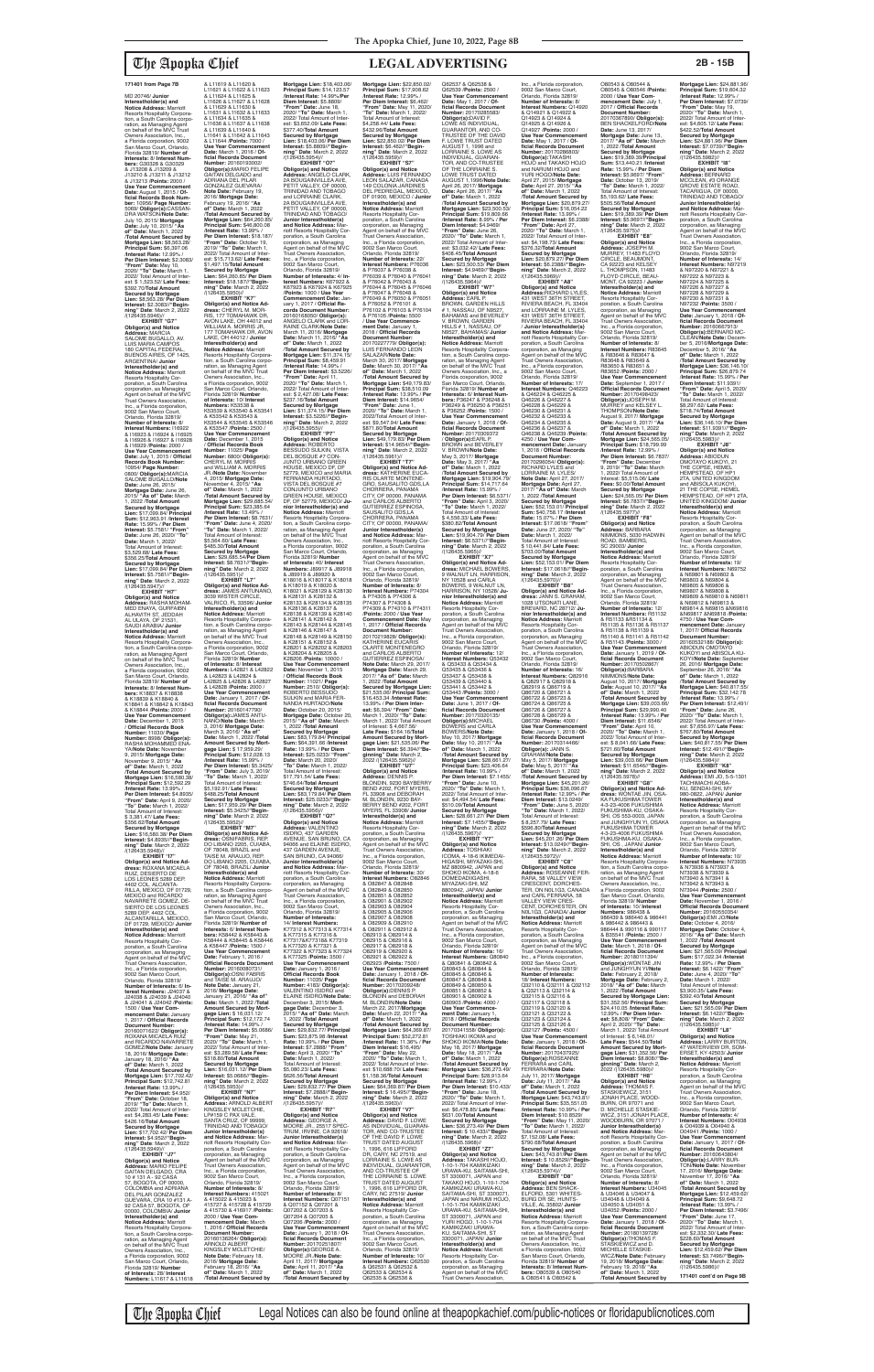**EXHIBIT** "M8 **Obligor(s) and Notice Address:** FERNANDO URRUTIA, AVDA ANDRES BELLO 2711 PISO 19,<br>SANTIAGO, OF 00000,<br>CHILE and ANDREA LAMA,<br>AVDA ANDRES BELLO 2711 PISO 19, SANTIAGO, OF 00000, CHILE/ **Junior Interestholder(s) and Notice Address:** Marriott Resorts Hospitality Cor-poration, a South Carolina corporation, as Managing Agent on behalf of the MVC Trust Owners Association, Inc., a Florida coiporation, 9002 San Marco Court, Orlando, Florida 32819/ **Number of Interests:** 14/ **Interest Numbers:** M66151 & M66152 & M66201 & M66202 & M66203 & M66204 & N52310 & N52311 & N52312 & N52313 & N52314 & N52315 & N52316 & N52317 /**Points:** 3500 / **Use Year Commencement Date:** December 1, 2016 / **Official Records Document Number:** 20160658231/ **Obligor(s):**FERNANDO UR-RUTIA and ANDREA LAMA/ **Note Date:** November 29, 2016/ **Mortgage Date:** November 29, 2016/ **"As of" Date:** March 1, 2022 /**Total Amount Secured by Mortgage Lien:** \$32,627.61/ **Principal Sum:** \$25,028.30 /**Interest Rate:** 15.99% / **Per Diem Interest:** \$11.1167/ **"From" Date:** July 1, 2020/ **"To" Date:** March 1, 2022/ Total Amount of Interest: \$6,758.98/ **Late Fees:** \$590.33/**Total Amount Secured by Mortgage Lien:** \$32,627.61/**Per Diem Interest:** \$11.1167//**"Begin-ning" Date**: March 2, 2022 /(126435.5987)// **EXHIBIT "N8" Obligor(s) and Notice Ad-dress:** LUCIANO FUZZATO SILVA, RUA ADVOGADO<br>NORALDINO FREITAS 136 SWISS PARK, CAMPINAS SP, OF 13049320, BRAZIL and ELISA OLIVEIRA RO-DRIGUES FUZZATO, RUA ADVOGADO NORALDINO<br>EREITAS 136 SWISS FREITAS 136 SWISS PARK, CAMPINAS SP, OF 13049320, BRAZIL/ **Junior Interestholder(s) and Notice Address:** Marriott<br>Resorts Hospitality Cor-<br>poration, a South Carolina corporation, as Managing Agent on behalf of the MVC Trust Owners Association, Inc., a Florida corporation, 9002 San Marco Court, Orlando, Florida 32819/ **Number of Interests:** 4/ **Interest Numbers:** O34749 & O34750 & O34751 & O34752 /**Points:** 1000 / **Use Year Commencement Date:** December, 1, 2016 / **Official Records Document Number:** 20160658216/<br>**Obligor(s):**LUCIANO<br>FUZZATO SILVA and ELISA OLIVEIRA RODRIGUES FUZZATO/**Note Date:** November 29, 2016/ **Mort-**

**gage Date:** November 29, 2016/ **"As of" Date:** March 1, 2022 /**Total Amount** 

\$9,978.93 /**Interest Rate:**

May 1, 2020/ **"To" Date:**

**EXHIBIT "O8" Obligor(s) and Notice Address:** BONNIE D. BRIN-TON, 83 BLUE RIVER DR, PALM DESERT, CA 92211<sup>1</sup><br>and MACLYNN R. BRINand MACLYNN R. BRIN-TON, 83 BLUE RIVER DR, PALM DESERT, CA 92211/ **Junior Interestholder(s) and Notice Address:** Marriott Resorts Hospital-ity Corporation, a South Carolina corporation, as

Managing Agent on behalf of the MVC Trust Owners Association, Inc., a Florida corporation, 9002 San Marco Court, Orlando, Florida 32819/ **Number of Interests:** 8/ **Interest Numbers:** N56026 & N56027 & N56028 & N56029 & N56030 & N56031 & N56032 & N57344 /**Points:** 2000 / **Use Year Commencement Date:** January 1, 2017 / **Official Records Document Number:** 20170017283/ **Obligor(s):** BONNIE D. BRINTON and MACLYNN R. BRINTON/ **Note Date:** December 8, 2016/ **Mortgage Date:** December 8, 2016/ **"As of" Date:** March 1, 2022 /**Total Amount Secured by Mortgage Lien:** \$14,749.18/ **Principal Sum:** \$11,594.33 /**Interest Rate:** 12.99% / **Per Diem Interest:** \$4.1836/ **"From" Date:** June 8, 2020/ **"To" Date:** March 1, 2022/Total Amount of Inter-est: \$2,639.85/ **Late Fees:** \$265.00/**Total Amount Secured by Mortgage Lien:** \$14,749.18/ **Per Diem Interest:** \$4.1836//**"Beginning" Date**: March 2, 2022 /(126435.5989)// **EXHIBIT "P8" Obligor(s) and Notice Ad-dress:** MICHAEL E. LYNCH, 12240 BLUFFWOOD TER, CLARKSBURG, MD 20871- 5359 and AMY IVETTE MARTINEZ, 12240 BLUFF-WOOD TER, CLARKS-BURG, MD 20871-5359/ **Junior Interestholder(s)**  and Notice Address: riott Resorts Hospitality Corporation, a South Carolina corporation, as Managing Agent on behalf of the MVC Trust Owners Association, Inc., a Florida corporation, 9002 San Marco Court, Orlando, Florida 32819/ **Number of Interests:** 7/ **Interest Numbers:** P62136 & P62137 & P62138 & P62139 & P62140 & P62141 & P62142 /**Points:** 1750 / **Use Year Commence Date:** January 1, 2018 / **Official Records Document Number:** 20170205096/ **Obligor(s):**MICHAEL E. LYNCH and AMY IVETTE MARTINEZ/**Note Date:** March 16, 2017/ **Mortgage Date:** March 16, 2017/ **"As of" Date:** March 1, 2022 /**Total Amount Secured by Mortgage Lien:** \$29,258.80/ **Principal Sum:** \$18,271.34 /**Interest Rate:** 13.99% / **Per Diem Interest:** \$7.1004/ **"From" Date:** May 16, 2018/ **"To" Date:** March 1, 2022/ Total Amount of Inter-est: \$9,833.96/ **Late Fees:** \$903.50/**Total Amount Secured by Mortgage Lien:** \$29,258.80/ **Per Diem Interest:** \$7.1004//**"Begin-ning" Date**: March 2, 2022 /(126435.5990)// **EXHIBIT "Q8" Obligor(s) and Notice Ad-dress:** GLENN F. FERGU-SON, 67 PHEASANT LANE, WILLINGBRO, NJ 08046

and AUDREY L. FERGU-SON, 67 PHEASANT LANE, WILLINGBRO, NJ 08046 **Junior Interestholder(s) and Notice Address:** Marriott Resorts Hospitality Corporation, a South Carolina corporation, as Managing Agent on behalf of the MVC Trust Owners Association, Inc., a Florida corporation,

**Secured by Mortgage Lien:**  \$13,270.05/ **Principal Sum:** 14.99% / **Per Diem Interest:** \$4.1551/ **"From" Date:** March 1, 2022/ Total Amount of Interest: \$2,779.76/ **Late Fees:** \$261.36/**Total Amount Secured by Mort-gage Lien:** \$13,270.05/ **Per Diem Interest:** \$4.155l// **"Beginning" Date**: March 1, 2022 /(126435.5988)// 9002 San Marco Court,<br>Orlando, Florida 32819/<br>**Number of Interests**: 4/<br>**Interest Numbers**: N73334<br>& N73335 & N73336 &<br>N73337 /**Points:** 1000 / **Use Year Commencement Date:** March 1, 2017 / **Official Records Document<br><b>Number:** 20170162542/<br>**Obligor(s):** GLENN F.<br>FERGUSON and AUDREY L. FERGUSON/**Note Date:** February 23, 2017/ **Mort-gage Date:** February 23, 2017/ **"As of" Date:** March 1, 2022 /**Total Amount Secured by Mortgage Lien:**  \$18,489.16/ **Principal Sum:** \$10,439.65 /**Interest Rate:** 15.99% / **Per Diem Interest:** \$4.6369/ **"From" Date:** July 23, 2017/ **"To" Date:** March 1, 2022/ Total Amount of Interest: \$7,799.51/ **Late Fees:** \$0.00/**Total Amount Secured by Mortgage Lien:** \$18,489.16/ **Per Diem Interest:** \$4.6369//**"Begin-ning" Date**: March 2, 2022 /(126435.5992)// **EXHIBIT "R8" Obligor(s) and Notice Address:** TREVOR A. FORD, 475 CROWTHORN ESTATE 68 LEANDER RD, BRONBERG PRETORIA, OF 0081, SOUTH AFRICA<br>and KAREN FORD. 475 and KAREN FORD, 475 CROWTHORN ESTATE 68 LEANDER RD, BRONBERG PRETORIA, OF 0081, SOUTH AFRICA/ **Junior Interestholder(s) and<br><b>Notice Address:** Marriott<br>Resorts Hospitality Corporation, a South Carolina corporation, as Managing Agent on behalf of the MVC Trust Owners Association, Inc., a Florida corporation, 9002 San Marco Court, Orlando, Florida 32819/ **Number of Interests:** 10/ **Interest Numbers:** N71230 & N71231 & N71232 & N71233 & N71234 & N71235 & N71236 & N71237 & N71238 & N71239 /**Points:** 2500 / **Use Year Commencement Date:** December 1, 2017 / **Official Records Document Number:** 20170182245/ **Obligor(s):**TREVOR A. FORD and KAREN FORD/**Note Date:** February 28, 2017/ **Mortgage Date:** February 28, 2017/ **"As of" Date:** March 1, 2022 /**Total Amount Secured by Mortgage Lien:** \$20,203.11/ **Principal Sum:** \$15,737.78 /**Interest Rate:** 12.99% / **Per Diem Interest:** \$5.6787/ **"From" Date:** March 28, 2020/ **"To" Date:** March 1, 2022/ Total Amount of Inter-est: \$3,992.12/ **Late Fees:** \$223.21/**Total Amount Secured by Mortgage Lien:** \$20,203.11/ **Per Diem Interest:** \$5.6787//**"Begin-ning" Date**: March 2, 2022 /(126435.5993)// **EXHIBIT "S8" Obligor(s) and Notice Ad-<br><b>dress:** STEPHEN W. BUHS,<br>2090 ALBANY POST RD,<br>MONTROSE, NY 10548/ **Junior Interestholder(s) and Notice Address:** Marriott<br>Resorts Hospitality Corpora-<br>tion, a South Carolina corporation, as Managing Agent<br>on behalf of the MVC Trust Owners Association, Inc., a Florida corporation, 9002 San Marco Court, Orlando, Florida 32819/**Number of Interests:** 8/ **Interest Num-bers:** P16809 & P16810 & P16811 & P16812 & P16813 & P16814 & P16815 & P16816 /**Points:** 2000 / **Use Year Commencement Date:** October 1, 2017 / **Of-ficial Records Document Number:** 20170193887/ **Obligor(s):**STEPHEN W. BUHS/**Note Date:** February 10, 2017/ **Mortgage Date:** February 10, 2017/ **"As of" Date:** March 1, 2022 /**Total Amount Secured by Mortgage Lien:** \$24,591.81/ **Principal Sum:** \$17,788.45 /**Interest Rate:** 12.99% / **Per Diem Interest:** \$6.4187/ **"From" Date:** August 10, 2019/ **"To" Date:** March 1, 2022/ Total Amount of Inter-est: \$5,995.06/ **Late Fees:** \$558.30/**Total Amount Secured by Mortgage Lien:** \$24,591.81/ **Per Diem Interest:** \$6.4187//"**Begin-<br><b>ning" Date**: March 2, 2022<br>/(126435.5994)// **EXHIBIT "T8" Obligor(s) and Notice Address:** KAREN EDIE, PO BOX 10671, GRAND CAYMAN, OF KY11006, CAYMAN ISLANDS and JULIAN DAMIAN TURNER, PO BOX 10671, GRAND CAYMAN, OF KY11006, CAYMAN ISLANDS/ **Junior Interestholder(s) and<br><b>Notice Address:** Marriott<br>Resorts Hospitality Corporation, a South Carolina corporation, as Managing Agent on behalf of the MVC Trust Owners Association, Inc., a Florida corporation, 9002 San Marco Court, Orlando, Florida 32819/ **Number of Interests:** 4/ **Interest Numbers:** B88938 & B88939 & B88940 & B88941 /**Points:** 1000 / Use Year Commencement **Date:** December 1, 2017 / **Official Records Document Number:** 20170521629/ **Obligor(s):**KAREN EDIE<br>and JULIAN DAMIAN TURNER/**Note Date:** August 16, 2017/ **Mortgage Date:** August 16, 2017/ **"As of" Date:** March 1, 2022 /**Total Amount Secured by Mortgage Lien:** \$13,271.65/ **Principal Sum:** \$10,156.57 /**Interest Rate:** 14.99% / **Per Diem Interest:** \$4.2291/ **"From" Date:** June 16, 2020/ **"To" Date:** March 1, 2022/ Total Amount of Interest: \$2,634.68/ **Late Fees:** \$230.40/**Total Amount Secured by Mortgage Lien:** \$13,271.65/ **Per Diem Interest:** \$4.2291//**"Begin-ning" Date**: March 2, 2022 /(126435.5995)// **EXHIBIT "U8" Obligor(s) and Notice Address:** ADRIANA VAL-BUENA RAMIREZ, CALLE<br>18 #69-100 CASTILLO 18 #69-100 CASTILLO GRANDE APTO 101B, CALI, OF 00000, COLOMBIA/ **Junior Interestholder(s) and Notice Address:** Marriott Resorts Hospitality Cor-poration, a South Carolina corporation, as Managing Agent on behalf of the MVC Trust Owners Association, Inc., a Florida corporation, 9002 San Marco Court, Orlando, Florida 32819/ **Number of Interests:** 18/ **Interest Numbers:** Q91704 & Q91705 & Q91706 & Q91707 & Q91708 & Q91709 & Q91710 & Q91711 & Q91712 & Q91713 & Q91714 &

**Obligor(s) and Notice Address:** SHERRI LYNN GRASTON, 2234 N CARSON CT, VISALIA, CA 93291 and PAMELA JEAN UMANN, 209 SANTA MARGARITA RIBERAS DEL PILAR, CHATPALAS, JA 00000, MEXICO/ **Junior Interestholder(s) and Notice Address:** Marriott Resorts Hospitality Corporation, a South Carolina corporation, as Managing Agent on behalf of the MVC Trust Owners Association, Inc., a Florida corporation, 9002 San Marco Court, Orlando, Florida 32819/ **Number of Interests:** 16/ **Interest Numbers:** U54413<br>& U54414 & U54415 &<br>U54416 & U54417 & U54418 & U54419 & U54420 & U54421 & U54422 & U54423 & U54424 & U56130 & U56131 & U56132 & U56133 /**Points:** 4000 / **Use Year Commencement Date:** April 1, 2018 / **Of-ficial Records Document Number:** 20180192953/ **Obligor(s):** SHERRI LYNN<br>GRASTON and PAMELA JEAN UMANN/**Note Date:** March 15, 2018/ **Mortgage Date:** March 15, 2018/ **"As of" Date:** March 1, 2022 /**Total Amount Secured by Mortgage Lien:** \$43,509.06/ **Principal Sum:** \$35,458.12 /**Interest Rate:** 10.99% /**Per Diem Interest:** \$10.8246/ **"From" Date:** May 15, 2020/ **"To" Date:** March 1, 2022/ Total Amount of Inter-est: \$7,090.09/ **Late Fees:** \$710.85/**Total Amount Secured by Mortgage Lien:** \$43,509.06/ **Per Diem Interest:** \$10.8246//**"Begin-ning" Date**: March 2, 2022 /(126435.6009)// **EXHIBIT "E9" Obligor(s) and Notice Ad-dress:** DAISUKE YOSHIDA, 1-10-19 INOGATA, KOMAE-SHI, TO 2010015, JAPAN and YOSHIKO YOSHIDA, 1-10-19 INOGATA, KOMAE-SHI, TO 2010015, JAPAN/ **Junior Interestholder(s) and Notice Address:** Marriott Resorts Hospitality Corporation, a South Carolina corporation, as Managing Agent on behalf of the MVC Trust Owners Association, Inc., a Florida corporation, 9002 San Marco Court, Orlando, Florida 32819/ **Number of Interests:** 6/<br>**Interest Numbers:** U59522<br>& U59523 & U59524 & U59525 & U60047 & U60048 /**Points:** 1500 / **Use Year Commencement Date:** January 1, 2019 / **Official Records Document<br><b>Number:** 20180247272/<br>**Obligor(s**):DAISUKE<br>YOSHIDA/**Note Date:**<br>YOSHIDA/**Note Date:** March 29, 2018/ **Mortgage Date:** March 29, 2018/ **"As of" Date:** March 1, 2022 /**Total Amount Secured by Mortgage Lien:** \$21,270.07/ **Principal Sum:** \$16,579.45 /**Interest Rate:** 13.99% / **Per Diem Interest:** \$6.443/ **"From" Date:** June 1, 2020/ **"To" Date:** March 1, 2022/ Total Amount of Interest: \$4,110.59/ **Late Fees:** \$330.03/**Total Amount Secured by Mortgage Lien:** \$21,270.07/ **Per Diem Interest:** \$6.443//**"Begin-ning" Date**: March 2, 2022 /(126435.6010)// **EXHIBIT "F9" Obligor(s) and Notice Ad-dress:** JUAN HERRARTE, KM 14.5 CARR. EL SALVA-DOR FCA SAN ORGE MUX-BAL COND. CASA MUX, STA. CATARINA PINULA GTM, GUATEMALA and AYLIN DE HERRARTE, KM 14.5 CARR. EL SALVADOR FCA SAN ORGE MUXBAL COND. CASA MUX, STA. CATARINA PINULA GTM,<br>GUATEMALA/ **Junior** GUATEMALA/ **Junior Interestholder(s) and Notice Address:** Marriott Resorts Hospitality Corporation, a South Carolina corporation, as Managing Agent<br>on behalf of the MVC Trust Owners Association, Inc. a Florida corporation, 9002 San Marco Court, Orlando, Florida 32819/ **Number of Interests: 8/ Interest Numbers: 1115428 & 1115429 bers:** U15428 & U15429 & U15430 & U15431 & U15432 & U15433 & U15434 & U15435 /**Points:** 2000 / **Use Year Commencement Date:** March 1, 2018 / **Official Records Document Nun** 20180147910/ **Obligor(s):** JUAN HERRARTE and AYLIN DE HERRARTE/<br>Note Date: February 27 **Note Date:** February 27, 2018/ **Mortgage Date:** February 27, 2018/ **"As of" Date:** March 1, 2022 /**Total Amount Secured by Mortgage Lien:** \$23,999.08/ **Principal Sum:** \$18,227.11 /**Interest Rate:** 14.99% / **Per Diem Interest:** \$7.5896/ **"From" Date:** April 27, 2020/ **"To" Date:** March 1, 2022/ Total Amount of Inter est: \$5,107.85/ **Late Fees:** \$414.12/**Total Amount Secured by Mortgage Lien:** \$23,999.08/ **Per Diem Interest:** \$7.5896//**"Begin-ning" Date**: March 2, 2022 /(126435.6011)// **EXHIBIT "G9" Obligor(s) and Notice Address:** EDUARDO SALA-ZAR HURTADO, CRA 38A #5A 56, VALLE DEL CAU-CA, OF 00000, COLOMBIA/ **Junior Interestholder(s) and Notice Address:** Marriott Resorts Hospitality Cor-poration, a South Carolina corporation, as Managing Agent on behalf of the MVC Trust Owners Association, Inc., a Florida corporation, 9002 San Marco Court, Orlando, Florida 32819/ **Number of Interests:** 12/ **Interest Numbers:** S42144 & S42145 & S42146 & S42147 & S42148 & S42149 & S42150 & S42151 & T74019 & T74020 & T74021 & T74022 /**Points:** 3000 / **Use Year Commencement Date:** January 1, 2019 / **Official Records Document Number:** 20180189256/ **Obligor(s):**EDUARDO<br>SALAZAR HURTADO/ **Note Date:** March 14, 2018/ **Mortgage Date:** March 14, 2018/ **"As of" Date:** March 1, 2022 /**Total Amount Secured by Mortgage Lien:** \$32,920.39/ **Principal Sum:** \$23,485.86 /**Interest Rate:** 14.99% / **Per Diem Interest:** \$9.7793/ **"From" Date:** October 14, 2019/ **"To" Date:** March 1, 2022/ Total Amount of Interest: \$8,498.25/ **Late Fees:** \$686.28/**Total Amount Secured by Mortgage Lien:** \$32,920.39/ **Per Diem Interest:** \$9.7793//**"Beginning" Date**: March 2, 2022 /(126435.6012)// **EXHIBIT "H9" Obligor(s) and Notice Address:** GEORGE L. SALDANA, 9135 BIRCH CREEK COURT, BAKERS-FIELD, CA 93312 and RITA<br>A SALDANA 9135 BIRCH A. SALDANA, 9135 BIRCH<br>CREEK COURT, BAKERS-

FIELD, CA 93312 / **Junior Interestholder(s) and Notice Address:** Marriott Resorts Hospitality Cor-poration, a South Carolina corporation, as Managing Agent on behalf of the MVC Trust Owners Association, Inc., a Florida corporation, 9002 San Marco Court, Orlando, Florida 32819/ **Number of Interests:** 4/ **Interest Numbers:** R97121<br>& R97122 &R97123 &<br>R97124 /**Points:** 1000 / **Use Year Commencement Date:** January 1, 2018 / **Of**ficial Records Document<br>Number: 20170563962/<br>Obligor(s): GEORGE L.<br>SALDANA and RITA A.<br>SALDANA/Note Date:<br>September 21, 2017/ Mort-<br>Geptember 21, 2017/ Mort-<br>2017/ "As of" Date: March<br>1, 2022 /Total Amount **Secured by Mortgage Lien:**  \$16,918.06/ **Principal Sum:** \$11,753.42 /**Interest Rate:** 13.99% / **Per Diem Interest:** \$4.5675/ **"From" Date:** March 21, 2019/ **"To" Date:** March 1, 2022/ Total Amount of Interest: \$4,914.64/ **Late Fees:** \$0.00/**Total Amount Secured by Mortgage Lien:** \$16,918.06/ **Per Diem Interest:** \$4.5675//**"Begin-ning" Date**: March 2, 2022 /(126435.6013)// **EXHIBIT "I9" Obligor(s) and Notice<br><b>Address:** JOHNNY STACY,<br>2000 W. GLEN OAKS AVE APT #18, ANAHEIM, CA 92801 and YOLANDA J CLAY-STACY, 2000 W. GLEN OAKS AVE APT #18, ANAHEIM, CA 92801 USA/ **Junior Interestholder(s) and Notice Address:** Marriott Resorts Hospitality Corporation, a South Carolina corporation, as Managing Agent on behalf of the MVC Trust Owners Association, Inc., a Florida corporation, 9002 San Marco Court, Orlando, Florida 32819/ **Number of Interests:** 8/ **Interest Num-bers:** R61636 & R61637 & R61638 & R61639 & R68549 & R68550 & R68551 & R68552 /**Points:** 2000 / **Use Year Commencement Date: Octobe**<br>I, 2017 / Official Records 1, 2017 / **Official Records Document Number:** 20170550572/ **Obligor(s):** JOHNNY STACY and YOLANDA J CLAY-STACY/ **Note Date:** September 8, 2017/ **Mortgage Date:** September 8, 2017/ **"As of" Date:** March 1, 2022 /**Total Amount Secured by Mortgage Lien:** \$27,823.06/ **Principal Sum:** \$20,158.68 /**Interest Rate:** 12.99% / **Per Diem Interest:** \$7.2739/ **"From" Date:** August 8, 2019/ **"To" Date:**: March 1, 2022/ Total Amount of Interest: \$6,808.38/ **Late Fees:** \$606.00/**Total Amount Secured by Mortgage Lien:** \$27,823.06/ **Per Diem Interest:** \$7.2739//**"Beginning" Date**: March 2, 2022  $/(126435.6014)/\frac{1}{2}$ FXHIRIT ".IQ" **EXHIBIT "J9" Obligor(s) and Notice Address:** SAM S RUBIN, 768 STRIBLING CIR, AZLE, TX 76020, /**Junior Interestholder(s) and<br><b>Notice Address:** Marriott<br>Resorts Hospitality Cor-<br>poration, a South Carolina

Q91715 & Q91716 & Q91717 & Q91718 & Q91719 & Q91720 & Q91721 /**Points:** 4500 / **Use Year Commencement Date:** February 1, 2018 / **Official Records Document Number:** 20170493736/ **Obligor(s):** ADRIANA VALBUENA RAMIREZ/**Note Date:** August 7, 2017/ **Mortgage Date:** August 7, 2017/ **"As of" Date:** March 1, 2022 /**Total Amount Secured by Mortgage Lien:** \$40,731.88/ **Principal Sum:** \$31,482.58 /**Interest Rate:** 14.99% / **Per Diem Interest:** \$13.109/ **"From" Date:** June 7, 2020/ **"To" Date:** March 1, 2022/ Total Amount of Interest: \$8,284.90/ **Late Fees:** \$714.40/**Total Amount Secured by Mortgage Lien:** \$40,731.88/**Per Diem Interest:** \$13.109//**"Begin-ning" Date**: March 2, 2022 /(126435.5997)// **EXHIBIT "V8"<br><b>Address:** DeBBIE A.<br>**Address:** DEBBIE A.<br>DOMBROWSKI, 47 KERON<br>DR, SHELTON, CT 06484<br>and ANTHONY S. DOM-BROWSKI, 47 KERON DR, SHELTON, CT 06484 / **Ju-nior Interestholder(s) and Notice Address:** Marriott Resorts Hospitality Corpora-tion, a South Carolina corporation, as Managing Agent<br>Owners Association, Inc.,<br>Owners Association, Inc.,<br>a Florida corporation, 9002<br>San Marco Court, Orlando,<br>Florida 32819/ **Number of Interests:** 8/ **Interest Numbers:** R95601 & R95602<br>& R95603 & R95604 & & R95603 & R95604 & R95605 & R95606 & R95607 & R95608 /**Points:** 2000 / **Use Year Commencement Date:** January 1, 2018 / **Official Records Document Number:<br>20170535571/ Obligor(s):**<br>DEBBIE A. DOMBROWSKI<br>and ANTHONY S. DOM-<br>BROWSKI/**Note Date:** August 29, 2017/ **Mortgage Date:** August 29, 2017/ **"As of" Date:** March 1, 2022 /**Total Amount Secured by Mortgage Lien:** \$22,797.47/ **Principal Sum:** \$18,185.77 /**Interest Rate:** 12.99% / **Per Diem Interest:** \$6.562/ **"From" Date:** July 1, 2020/ **"To" Date:** March 1, 2022/ Total Amount of Interest:<br>\$3,989,68/Late Fees: \$3,989.68/ **Late Fees:** \$372.02/**Total Amount Secured by Mortgage Lien:** \$22,797.47/ **Per Diem Interest:** \$6.562//**"Begin-ning" Date**: March 2, 2022 /(126435.5998)// **EXHIBIT "W8" Obligor(s) and Notice Ad-<br><b>dress:** TERESA J. COCK-<br>RELL, 23 BENTLEY ROAD,<br>AMITYVILLE, NY 11701/ **Junior Interestholder(s) and Notice Address:** Mar-riott Resorts Hospitality Corporation, a South Carolina corporation, as Managing Agent on behalf of the MVC Trust Owners Association, Inc., a Florida corporation,<br>9002 San Marco Court,<br>Orlando, Florida 32819/<br>**Number of Interests:** 8/ **Interest Numbers:** T81727 & T81728 & T81729 & T81730 & T81731 & T81732 & T81733 & T81734 /**Points:** 2000 / **Use Year Commencement Date:** January 1, 2018 / **Official Records Document Number:** 20180009706/ **Obligor(s):** TERESA J. COCKRELL/ **Note Date:** December 20, 2017/ **Mortgage Date:** December 20, 2017/ **"As of" Date:** March 1, 2022 /**Total Amount Secured by Mortgage Lien:** \$28,908.93/ **Principal Sum:** \$20,857.71 /**Interest Rate:** 12.99% / **Per Diem Interest:** \$7.5262/ **"From" Date:** July 20, 2019/ **"To" Date:** March 1, 2022/ Total Amount of Interest: \$7,187.42/ **Late Fees:** \$613.80/**Total Amount Secured by Mortgage Lien:** \$28,908.93/ **Per Diem Interest:** \$7.5262//**"Begin-ning" Date**: March 2, 2022 /(126435.6000)// **EXHIBIT** "X8 **Obligor(s) and Notice Address:** MAURICIO CAC-CHIONE DA FONSECA AV AYRTON SENA NR 2150 BLOCO D SALA 222 BARRA DA TIJUCA, RIO DE JANEIRO, OF 22775900, BRAZIL and PAULA FERNANDES GESTA FERNANDEZ, AV AYRTON SENA NR 2150 BLOCO D SALA 222 BARRA DA TIJUCA, RIO DE JANEIRO, OF 22775900, BRAZIL/ **Junior Interestholder(s) and Notice Address:** Marriott Resorts Hospitality Corporation, a South Carolina corporation, as Managing Agent<br>on behalf of the MVC Trust Owners Association, Inc., a Florida corporation, 9002 San Marco Court, Orlando, Florida 32819/ **Number of Interests:** 4/ **Interest Numbers:** U14223 & U14224 & U14225 & U14226 /**Points:** 1000 / **Use Year Commencement Date:** February 1, 2018 / **Official Records Document Number:** 20180064342/ **Obligor(s):** MAURICIO CACCHIONE DA FONSECA and PAULA FERNANDES GESTA FERNANDEZ/**Note Date:** January 12, 2018/ **Mortgage Date:** January 12, 2018/ **"As of" Date:** March 1, 2022 /**Total Amount Secured by Mortgage Lien:** \$15,472.95/ **Principal Sum:** \$11,737.41 /**Interest Rate:** 14.99% / **Per Diem Interest:** \$4.8873/ **"From" Date:** May 12, 2020/ **"To" Date:** March 1, 2022/ Total Amount of Inter-est: \$3,215.90/ **Late Fees:** \$269.64/**Total Amount Secured by Mortgage Lien:** \$15,472.95/ **Per Diem Interest:** \$4.8873//**"Beginning" Date**: March 2, 2022 /(126435.6001)// **EXHIBIT "Y8" Obligor(s) and Notice Address:** YENSI Y. ROOS NI-ETO, SOLO 28 TARABANA RESIDENCE, ORANJES-TAD, OF 000000, ARUBA<br>and SIGFRID G.V. ROOS, SOLO 28 TARABANA RESI-DENCE, ORANJESTAD, OF 000000, ARUBA/ **Junior Interestholder(s) and Notice Address:** Marriott Resorts Hospitality Corporation, a South Carolina corporation, as Managing Agent on behalf of the MVC Trust Owners Association, Inc., a Florida corporation, 9002 San Marco Court, Orlando, Florida 32819/<br>Number of Interests: 16 **Number of Interests:** 16/ **Interest Numbers:** U19007 & U19008 & U19009 & U19010 & U19011 & U19012 & U19013 & U19014 & U19015 & U19016 & U19017 & U19018 & U19019 & U19020 & U19021 & U19022 /**Points:** 4000 / **Use Year Commencement Date:** February 1, 2018 / **Official Records Document Number:** 20180079990/ **Obligor(s):**YENSI Y. ROOS NIETO and SIGFRID G.V. ROOS/**Note Date:** January 18, 2018/ **Mortgage Date:** January 18, 2018/ **"As of" Date:** March 1, 2022 /**Total Amount Secured by Mortgage Lien:** \$38,535.53/ **Principal Sum:** \$29,483.67 /**Interest Rate:** 15.99% / **Per Diem Interest:** \$13.0957/ **"From" Date:** June 18, 2020/ **"To" Date:** March 1, 2022/ Total Amount of Inter-est: \$8,132.46/ **Late Fees:** \$669.40/**Total Amount Secured by Mortgage Lien:** \$38,535.53/ **Per Diem Interest:** \$13.0957//**"Begin-<br><b>ning" Date**: March 2, 2022<br>/(126435.6002)// **EXHIBIT "Z8" Obligor(s) and Notice Ad-dress:** BRADLEY S WELLS, 484 WALNUT TREE HILL RD, SHELTON, CT 06484-2044 and PATRICIA M. WELLS, 484 WALNUT TREE HILL RD, SHELTON, CT 06484-2044 / **Junior Interestholder(s) and Notice Address:** Marriott<br>Resorts Hospitality Corpora-<br>tion, a South Carolina corporation, as Managing Agent<br>on behalf of the MVC Trust Owners Association, Inc., a Florida corporation, 9002 San Marco Court, Orlando, Florida 32819/ **Number of Interests:** 8/ **Interest Numbers:** 758039 & 758516 & 758517 & 758518 & 758519 & 758520 & 758521 & 768831 /**Points:** 2000 / **Use Year Commencement Date:** January 1, 2019 / **Of-ficial Records Document Number:** 20180081448/ **Obligor(s):**BRADLEY S WELLS and PATRICIA M. WELLS/**Note Date:** January 22, 2018/ **Mortgage Date:** January 22, 2018/ **"As of" Date:** March 1, 2022 /**Total Amount Secured by Mortgage Lien:** \$24,395.87/ **Principal Sum:** \$19,064.89 /**Interest Rate:** 12.99% / **Per Diem Interest:** \$6.8792/ **"From" Date:** April 22, 2020/ **"To" Date:** March 1, 2022/ Total Amount of Interest: \$4,664.19/ **Late Fees:** \$416.79/**Total Amount Secured by Mortgage Lien:** \$24,395.87/ **Per Diem Interest:** \$6.8792//**"Begin-ning" Date**: March 2, 2022 /(126435.6003)// **EXHIBIT "A9" Obligor(s) and Notice Address:** SERGIO ALEJAN-DRO RAFFA, DUPUY 1022 CABA, BUENOS ARIES, OF 1408, ARGENTINA and MARIA GABRIELA GALLO, DUPUY 1022 CABA, BUENOS ARIES, OF 1408, ARGENTINA/ **Junior Interestholder(s) and Notice Address:** Marriott Resorts Hospitality Corpora-tion, a South Carolina corporation, as Managing Agent<br>on behalf of the MVC Trust<br>Owners Association, Inc.,<br>a Florida corporation, 9002 San Marco Court, Orlando, Florida 32819/**Number of Interests:** 8/**Interest Numbers:** T40711 & T40712 & T40713 & T40714 & T40715 & T40716 & T40717 & T40718 /**Points:** 2000 / **Use Year Commencement Date:** January 1, 2018 / **Of-ficial Records Document Number:** 20180017832/ **Obligor(s):**SERGIO ALEJANDRO RAFFA and MARIA GABRIELA GALLO/ **Note Date:** December 26, 2017/ **Mortgage Date:** December 26, 2017/ **"As of" Date:** March 1, 2022 /**Total Amount Secured by Mortgage Lien:** \$22,894.32/ **Principal Sum:** \$17,114.88 /**Interest Rate:** 15.99% / **Per Diem Interest:** \$7.6019/ **"From" Date:** April 26, 2020/ **"To" Date:** March 1, 2022/ Total Amount of Inter-est: \$5,123.72/ **Late Fees:** \$405.72/**Total Amount Secured by Mortgage Lien:** \$22,894.32/ **Per Diem Interest:** \$7.6019//**"Begin-ning" Date**: March 2, 2022 /(126435.6004)// **EXHIBIT "B9" Obligor(s) and Notice Address:** RYO NIWATA, 17- 2149-110 NISHIKIMACHI, ASAHIKAWA-SHI, HK 070- 0824, JAPAN and ARISA NIWATA, 17-2149-110 NI-SHIKIMACHI, ASAHIKAWA-SHI, HK 070-0824, JAPAN/ **Junior Interestholder(s) and Notice Address:** Marriott Resorts Hospitality Corporation, a South Carolina corporation, as Managing Agent on behalf of the MVC Trust Owners Association, Inc., a Florida corporation, 9002 San Marco Court, Orlando, Florida 32819/ **Number of Interests:** 6/ **Interest Numbers:** W20829 & W20830 & W20831 & W20832 & W20833 & W20834 /**Points:** 1500 / **Use Year Commencement Date:** January 1, 2019 / **Of-ficial Records Document Number:** 20180447167/ **Obligor(s):**RYO NIWATA and ARISA NIWATA/**Note Date:** July 5, 2018/ **Mortgage Date:** July 5, 2018/ **"As of" Date:** March 1, 2022 /**Total Amount Secured by Mortgage Lien:**  \$19,717.26/ **Principal Sum:** \$15,365.06 /**Interest Rate:** 13.99% / **Per Diem Interest:** \$5,971/ **"From" Date:** June 5, 2020/ **"To" Date:** March 1, 2022/ Total Amount of Interest: \$3,785.60/ **Late Fees:** \$316.60/**Total Amount Secured by Mort-gage Lien:** \$19,717.26/ **Per Diem Interest:** \$5.971//**"Be-ginning" Date**: March 2, 2022 /(126435.6005)//<br>"EXHIBIT "C9" **EXHIBIT "C9" Obligor(s) and Notice Address:** CYNTHIA DIEZ, P.O. BOX 2876-1000, SAN JOSE, OF 00000, COSTA RICA/ **Junior Interestholder(s) and<br><b>Notice Address:** Marriott<br>Resorts Hospitality Corporation, a South Carolina corpo-ration, as Managing Agent on behalf of the MVC Trust Owners Association, Inc., a Florida corporation, 9002 San Marco Court, Orlando, Florida 32819/ **Number of Interests:** 7/ **Interest Numbers:** T82848 & T82849 & T82850 & T82851 & T82852 & T82901 & T82902 /**Points:** 1750 / **Use Year Commencement Date:** January 1, 2019 / **Official Records Document Number:** 20180192884/ **Obligor(s):** CYNTHIA DIEZ/**Note Date:** March 15, 2018/ **Mortgage Date:** March 15, 2018/ **"As of" Date:** March 1, 2022 /**Total Amount Secured by Mortgage Lien:** \$22,706.30/ **Principal Sum:** \$17,591.55 /**Interest Rate:** 13.99% / **Per Diem Interest:** \$6.8363/ **"From" Date:** May 15, 2020/ **"To" Date:** March 1, 2022/ Total Amount of Inter-est: \$4,477.72/ **Late Fees:** \$387.03/**Total Amount Secured by Mortgage Lien:** \$22,706.30/ **Per Diem Interest:** \$6.8363//**"Beginning" Date**: March 2, 2022 /(126435.6008)// **EXHIBIT "D9"**

**Official Records Document Number:** 20170601392/ **Obligor(s):**LANDON D TINSLEY/**Note Date:** October 11, 2017/ **Mortgage Date:** October 11, 2017/ **"As of" Date:** March 1, 2022 /**Total Amount Secured by Mortgage Lien:** \$24,251.78/ **Principal Sum:** \$18,911.62/ **Interest Rate: 12.99% / Per Diem Interest \$6.8239/ Diem Interest:** \$6.8239/ **"From" Date:** March 11, 2020/ **"To" Date:** March 1, 2022/ Total Amount of Inter-est: \$4,913.22/ **Late Fees:** \$176.94/**Total Amount Secured by Mortgage Lien:** \$24,251.78/ **Per Diem ning" Date**: March 2, 2022 Total Amount of Interest: \$7,199.14/ **Late Fees:** \$697.04/**Total Amount Secured by Mortgage Lien:** \$45,109.03/ **Per Diem Interest:** \$11.2839//**"Beginning" Date**: March 2, 2022 /(126435.6027)// **EXHIBIT "S9" Obligor(s) and Notice Address:** MADELYN E. TOLIVER, P.O. BOX 4875, PITTSBURGH, PA 15206/ **Junior Interestholder(s) and Notice Address:** Mar-<br>poration, a South Carolina<br>poration, as Managing<br>Agent on behalf of the MVC<br>Trust Owners Association, Inc., a Florida corporation, 9002 San Marco Court, Orlando, Florida 32819/ **Number of Interests: Interest Numbers:** W61322 & W61323 & W61324 & W61325 & W61326 & W61327 & W61328 & W61329 /**Points:** 2000 / **Use Year Commencement Date:** December 1, 2018 / **Official Records Document Number:** 20180704614/ **Obligor(s):** MADELYN E. TOLIVER/ **Note Date:** Nove 2018/ **Mortgage Date:** November 9, 2018/ **"As of" Date:** March 1, 2022<br>Total Amount Secured b /**Total Amount Secured by Mortgage Lien:** \$27,494.18/ **Principal Sum:** \$21,639.54 /**Interest Rate:** 12.99% / **Per Diem Interest:** \$7.8083/ **"From" Date:** May 9, 2020/ **"To" Date:** March 1, 2022/ Total Amount of Interest: \$5,161.33/ **Late Fees:** \$443.31/**Total Amount Secured by Mortgage Lien:** \$27,494.18/ **Per Diem Interest:** \$7.8083//**"Begin-ning" Date**: March 2, 2022 /(126435.6029)// **EXHIBIT "T9" Obligor(s) and Notice Address:** ALEJANDRO RAMIREZ, JUEGO PELOTA 17 CASA 12, MEXICO CITY, NA 10900, MEXICO and PAOLA KARLA MORENO OSORIO, JUEGO PELOTA 17 CASA 12, MEXICO CITY, NA 10900, MEXICO/ **Junior Interestholder(s) and Notice Address:** Marriott Resorts Hospitality Corporation, a South Carolina corporation, as Managing Scriptriation, as managing<br>Agent on behalf of the MVC<br>Trust Owners Association Trust Owners Association, Inc., a Florida corporation, 9002 San Marco Court, Orlando, Florida 32819/ **Number of Interests:** 4/ **Interest Numbers:** N99543 & N99544 & N99545 & N99546 /**Points:** 1000 / **Use Year Commencen Date:** January 1, 2019 / **Official Records Document Number:** 20180728389/<br>**Obligor(s):**ALEJANDRO<br>RAMIREZ and PAOLA KARLA MORENO OSO RIO/**Note Date:** November 29, 2018/ **Mortgage Date:** November 29, 2018/ **"As of" Date:** March 1, 2022 /**Total Amount Secured by Mortgage Lien:** \$15,702.59/ **Principal Sum:** \$11,883.41 /**Interest Rate:** 14.99% / **Per Diem Interest:** \$4.9481/ **"From" Date:** May 1, 2020/ **"To" Date:** March 1, 2022/ Total Amount of Interest: \$3,310.25/ **Late Fees:** \$258.93/**Total Amoun Secured by Mortgage Lien:**  \$15,702.59/ **Per Diem Interest:** \$4.9481l//**"Beginning" Date**: March 2, 2022 /(126435.6030)// **EXHIBIT "U9" Obligor(s) and Notice Address:** ANNIE ANYAKU UWADIA, PLOT E-l PHASE-3 PINNOCK BEACH ESTATE, LEKKI LAGOS, OF 00001, NIGERIA and ELVIS IFEAKACHUKWU UWADIA, PLOT E-1 PHASE-3 PINNOCK BEACH ESTATE, LEKKI LAGOS, OF 00001, NIGERIA/ **Junior Interestholder(s) and Notice Address:** Marriott Resorts Hospitality Cor-poration, a South Carolina corporation, as Managing Agent on behalf of the MVC Trust Owners Association, Inc., a Florida corporation, **171401 cont'd on Page 10B**

corporation, as Managing Agent on behalf of the MVC Trust Owners Association, Inc., a Florida corporation, 9002 San Marco Court, Orlando, Florida 32819/ **Number of Interests:** 6/ **Interest Numbers:** R89752 & R89801 & R89802 & R89803 & R89804 & R89805 /**Points:** 1500 / **Use Year Commencement Date:** January 1, 2018 / **Official Records Document Number:** 20170554476/ **Obligor(s):**SAM S RU-BIN/**Note Date:** September 19, 2017/ **Mortgage Date:** September 19, 2017/ **"As of" Date:** March 1, 2022 /**Total Amount Secured by Mortgage Lien:** \$19,946.89/ **Principal Sum:** \$15,503.40 /**Interest Rate:** 13.99% / **Per Diem Interest:** \$6.0248/ **"From" Date:** May 19, 2020/ **"To" Date:** March 1, 2022/ Total Amount of Interest: \$3,922.13/ **Late Fees:** \$271.36/**Total Amount Secured by Mortgage Lien:** \$19,946.89/ **Per Diem Interest:** \$6.0248//**"Begin-ning" Date**: March 2, 2022 /(126435.6016)// **EXHIBIT "K9" Obligor(s) and Notice Address:** TADAKAZU SHIMOJU, 3-46-18 NISHI 17JO MINAMI, OBIHIRO-SHI, HK 0800027 JAPAN and KAZUKO SHIMOJU, 3-46-18 NISHI 17JO MINAMI, OBIHIRO-SHI, HK 0800027, JAPAN/ **Junior Interestholder(s) and Notice Address:** Marriott Resorts Hospitality Cor-poration, a South Carolina corporation, as Managing Agent on behalf of the MVC Trust Owners Association, Inc., a Florida corporation, 9002 San Marco Court, Orlando, Florida 32819/ **Number of Interests:** 16/ **Interest Numbers:** S28606 & S28607 & S28608 & S28609 & S28610 & S28611 & S28612 & S28613 & S28614 & S28615 & S28616 & S28617 & S28618 & S28619 & S28620 & S28621 /**Points:** 4000 / **Use Year Commencement Date:** Oc-tober 1, 2017 / **Official Records Document Number:** 20170568564/ **Obligor(s):** TADAKAZU SHIMOJU and KAZUKO SHIMOJU/**Note Date:** September 22, 2017/ **Mortgage Date:** September 22, 2017/ **"As of" Date:** March 1, 2022 /**Total Amount Secured by Mortgage Lien:** \$39,274.16/ **Principal Sum:** \$31,400.65 /**Interest Rate:** 12.99% / **Per Diem Interest:** \$11.3304/ **"From" Date:** June 22, 2020/ **"To" Date:** March 1, 2022/ Total Amount of Interest: \$6,990.81/ **Late Fees:** \$632.70/**Total Amount Secured by Mortgage Lien:** \$39,274.16/**Per Diem Interest:** \$11.3304//**"Begin-ning" Date**: March 2, 2022 /(126435.6017)// **EXHIBIT "L9" Obligor(s) and Notice Address:** DENNIS GOODRICH, 20319 EVERGREEN SPRINGS LN, SPRING, TX 77379 and TIA PUALANI GOODRICH, 20319 EVERGREEN SPRINGS LN, SPRING, TX 77379 / **Junior Interestholder(s) and Notice Address:** Marriott Resorts Hospitality Corpora-tion, a South Carolina corporation, as Managing Agent<br>on behalf of the MVC Trust<br>Owners Association, Inc.,<br>a Florida corporation, 9002 San Marco Court, Orlando, Florida 32819/ **Number of Interests:** 8/ **Interest Numbers:** S48406 & S48407 & S48408 & S48409 &

S48410 & S48411 & S48412 /(126435.6020)// **EXHIBIT "O9" Obligor(s) and Notice Ad-dress:** THIENSAY N VANNA-LATH, 177 POLLARD ST, N BILLERICA, MA 01862/ **Junior Interestholder(s) and Notice Address:** Marriott<br>Resorts Hospitality Corpora-<br>tion, a South Carolina corporation, as Managing Agent<br>on behalf of the MVC Trust Owners Association, Inc., a Florida corporation, 9002<br>San Marco Court, Orlando San Marco Court, Orlando, Florida 32819/**Number of Interests:** 8/ **Interest Numbers:** S48921 & S48922 & S48923 & \$48924 & \$48925 & \$48926 & \$48927 & \$48928 /**Points:** 2000 / **Use Year Commencement Date:** November 1, 2017 / **Official Records Document Number:** 20170586395/ **Obligor(s):** THIENSAY N VANNALATH/**Note Date:** October 3, 2017/ **Mortgage Date:** October 3, 2017/ **"As of" Date:** March 1, 2022 /**Total Amount Secured by Mortgage Lien:** \$22,772.51/ **Principal Sum:** \$17,835.40 /**Interest Rate:** 12.99% / **Per Diem Interest:** \$6.4356/ **"From" Date:** May 3, 2020/ **"To" Date:** March 1, 2022/ Total Amount of Interest: \$4,292.52/ **Late Fees:** \$394.59/**Total Amount Secured by Mortgage Lien:** \$22,772,51/ **Per Diem Interest:** \$6.4356//**"Beginning" Date**: March 2, 2022 /(126435.6022)// **EXHIBIT "P9" Obligor(s) and Notice Ad-dress:** CARLOS DE DIEGO, MANSILLA N 1351 ITU-ZAIUGO, BUENOS AIRES,<br>OF 1714, ARGENTINA/ **Junior Interestholder(s) and Notice Address:** Marriott Resorts Hospitality Corporation, a South Carolina corporation, as Managing Agent on behalf of the MVC Trust Owners Association Inc., a Florida corporation, 9002 San Marco Court, Orlando, Florida 32819/<br>**Number of Interests:** 4/<br>**Interest Numbers:** T18936 & T18937 & T18938 & T18939 /**Points:** 1000 / **Use Year Commencement Date:** November 1, 2017 / **Official Records Document Number:** 20170627765/ **Obligor(s):** CARLOS DE DIEGO/**Note Date:** October 30, 2017/ **Mortgage Date:** October 30, 2017/ **"As of" Date:** March 1, 2022 /**Total Amount Secured by Mortgage Lien:** \$14,413.24/ **Principal Sum:** \$10,060.40 /**Interest Rate:** 15.99% / **Per Diem Interest:** \$4.4685/ **"From" Date: November**<br>2019/ "To" Date: March 1, 2019/ **"To" Date:** March 1, 2022/ Total Amount of Inter-est: \$3,802.60/ **Late Fees:** \$300.24/**Total Amount Secured by Mortgage Lien:** \$14,413.24/ **Per Diem Interest:** \$4.4685//**"Begin-ning" Date**: March 2, 2022

**Interest:** \$6.8239//**"Begin-**

The Apopka Chief Legal Notices can also be found online at theapopkachief.com/public-notices or floridapublicnotices.com

& S48413 /**Points:** 2000 / **Use Year Commencement Date:** January 1, 2018 / **Official Records Document Number:** 20170573296/ **Obligor(s):**DENNIS GO-ODRICH and TIA PUALANI GOODRICH/**Note Date:** September 25, 2017/ **Mortgage Date:** September 25, 2017/ **"As of" Date:** March 1, 2022 /**Total Amount Secured by Mortgage Lien:**  \$21,981.50/ **Principal Sum:** \$16,412.80 /**Interest Rate:** 15.99% / **Per Diem Inter-est:** \$7.29/ **"From" Date:** April 25, 2020/ **"To" Date:** March 1, 2022/ Total Amount of Interest: \$4,920.75/ **Late Fees:** \$397.95/**Total Amount Secured by Mort-gage Lien:** \$21,981.50/ **Per Diem Interest:** \$7.29//**"Beginning" Date**: March 2,<br>2022 /(126435.6018)// **EXHIBIT "M9" Obligor(s) and Notice Address:** ARMIDAS ORLANDO ALVAREZ PEREZ, AVENIDA CANA-VAL Y MOREYRA, TORR SIGLOXXI N380 13TH FLOOR SAN ISIDRO,<br>LIMA, OF 027, PERU<br>and BEATRIZ URIBE DE ALVAREZ, AVENIDA CANA-VAL Y MOREYRA,TORR SIGLOXXI N380 13TH FLOOR SAN ISIDRO, LIMA, OF 027, PERU/ **Junior Interestholder(s) and Notice Address:** Marriott<br>Resorts Hospitality Cor-<br>poration, a South Carolina corporation, as Managing Agent on behalf of the MVC Trust Owners Association, Inc., a Florida corporation, 9002 San Marco Court, Orlando, Florida 32819/ **Number of Interests:** 4/ **Interest Numbers:** S77104 & S77105 & S77106 &<br>S77107 /Points: 1000 /<br>Use Year Commencement<br>Date: January 1, 2018 / Of-<br>ficial Records Document<br>Number: 20170601242/<br>Obligor(s):ARMIDAS OR-<br>LANDO ALVAREZ PEREZ<br>and BEATRIZ URIBE DE ALVAREZ/**Note Date:** October 11, 2017/ **Mortgage Date:** October 11, 2017/ **"As of" Date:** March 1, 2022 /**Total Amount Secured by Mortgage Lien:** \$13,755.77/ **Principal Sum:** \$10,519.33 /**Interest Rate:** 14.99% / **Per Diem Interest:** \$4.3801/ **"From" Date:** June 11, 2020/ **"To" Date:** March 1, 2022/ Total Amount of Interest: \$2,750.64/ **Late Fees:** \$235.80/**Total Amount Secured by Mortgage Lien:** \$13,755.77/ **Per Diem Interest:** \$4.3801//**"Begin-ning" Date**: March 2, 2022 /(126435.6019)// **EXHIBIT "N9" Obligor(s) and Notice Address:** LANDON D TINSLEY, 1713 PETROLIA, W BLOOMFIELD, MI 48324/ **Junior Interestholder(s) and Notice Address:** Marriott Resorts Hospital-<br>ity Corporation, a South ity Corporation, a South Carolina corporation, as Managing Agent on behalf of the MVC Trust Owners Association, Inc., a Florida corporation, 9002 San Marco Court, Orlando, Florida 32819/ **Number of Interests:** 8/ **Interest Num-bers:** S54130 & S54131 & S54132 & S54133 & S54134 & S54135 & S54136 & S54137 /**Points:** 2000 / **Use Year Commencement Date:** November 1, 2017 / /(126435.6024)// **EXHIBIT "Q9" Obligor(s) and Notice Address:** JOHN LYLE STOFFEL JR, 6352 S GENEVA CIR, ENGLE-WOOD, CO 80111/ **Junior Interestholder(s) and Notice Address:** Marriott Resorts Hospitality Corporation, a South Carolina corporation, as Managing Agent<br>on behalf of the MVC Trust<br>Owners Association, Inc.,<br>a Florida corporation, 9002 San Marco Court, Orlando, Florida 32819/ **Number of Interests:** 9/ **Interest Numbers:** T25834 & T25835 & T25836 & T25837 & T25838 & T25839 & T25840 & T25841 & T25842 /**Points:** 2250 / **Use Year Commencement Date:** January 1, 2018 / **Official Records Document Number:** 20170660864/ **Obligor(s):** JOHN LYLE STOFFEL JR/Note Date: Novembe 17, 2017/ **Mortgage Date:** November 17, 2017/ **"As of" Date:** March 1, 2022 /**Total Amount Secured by Mortgage Lien:** \$27,361.36/ **Principal Sum:** \$21,767.30 /**Interest Rate:** 12.99% / **Per Diem Interest:** \$7.8544/ **"From" Date:** June 17, 2020/ **"To" Date:** March 1, 2022/ Total Amount of Inter-est: \$4,885.46/ **Late Fees:** \$458.60/**Total Amount Secured by Mortgage Lien:** \$27,361.36/ **Per Diem Interest:** \$7.8544//**"Begin-ning" Date**: March 2, 2022 /(126435.6025)// **Obligor(s) and Notice Ad-dress:** AMELIA J VASQUEZ, 7303 AGNEW DR, CHAR-LOTTE, NC 28278/ **Junior Interestholder(s) and Notice Address:** Marriott<br>Resorts Hospitality Cor-<br>poration, a South Carolina<br>corporation, as Managing<br>Agent on behalf of the MVC<br>Trust Owners Association, Inc., a Florida corporation, 9002 San Marco Court, Orlando, Florida 32819/ **Number of Interests: Interest Numbers:** W64847 & W64848 & W64849 & W64850 & W64851<br>& W64852 & X67131 & & W64852 & X67131 & X67132 & X67133 & X69124 & X69125 & X69126 & X69127 & X69128 & X69129 & X69130 /**Points:** 4000 / **Use Year Commencement Date:** November 1, 2018 / **Official Records Document Number:** 20180676823/ **Obligor(s):**AMELIA J VASQUEZ/**Note Date:** October 30, 2018/Mortgac **Date:** October 30, 2018/ **"As of" Date:** March 1, 2022 /**Total Amount Secured by Mortgage Lien:** \$45,109.03/ **Principal Sum:** \$36,962.85 /**Interest Rate:** 10.99% / **Per Diem Interest:** \$11.2839/ **"From" Date:** June 1, 2020/ **"To" Date:** March 1, 2022/

**EXHIBIT "R9"**

### **171401 from Page 8B**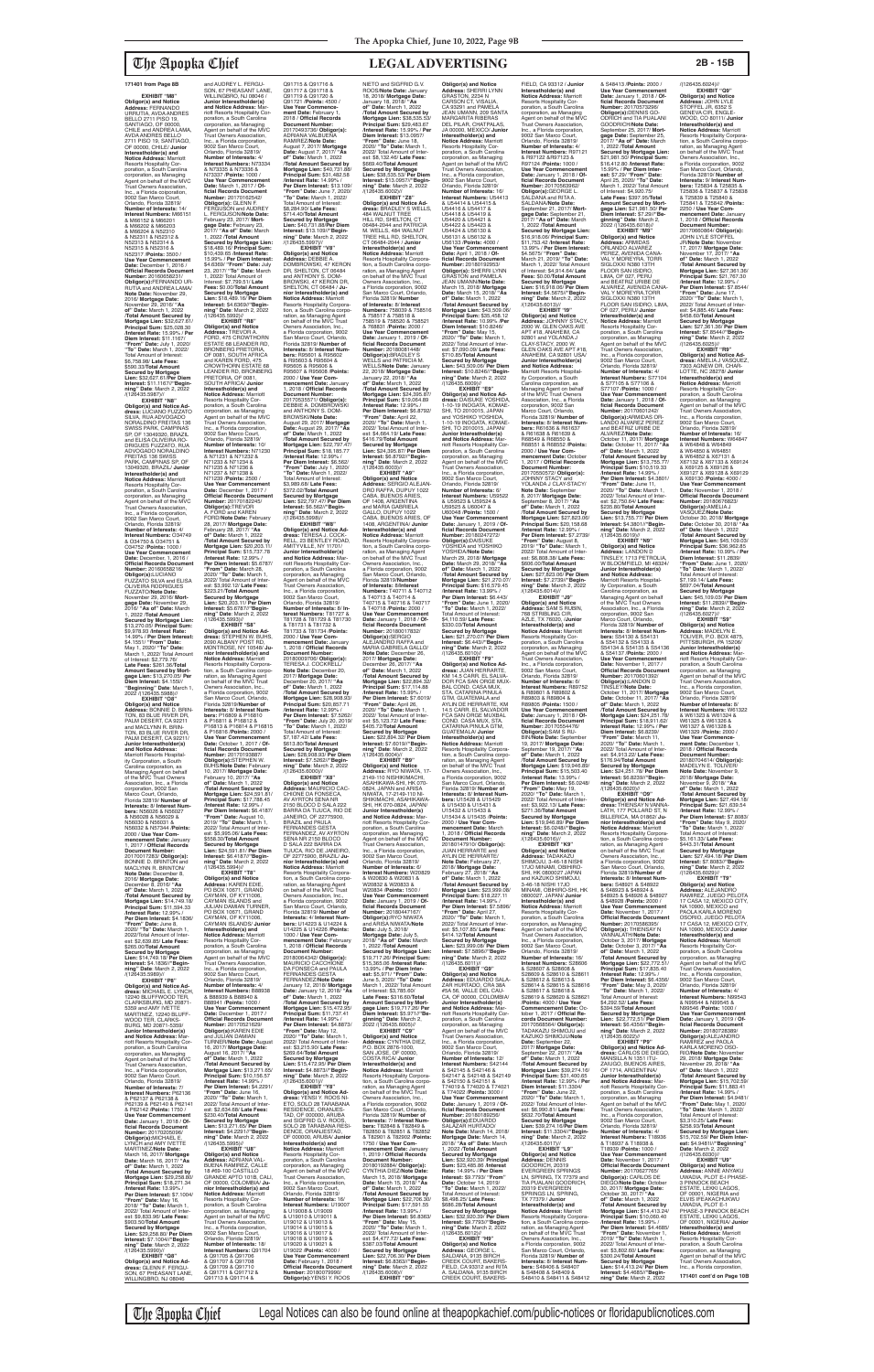9002 San Marco Court, Orlando, Florida 32819/ **Number of Interests:** 4/ **Interest Numbers:** 678945 & 678946 & 678947 & 678948 /**Points:** 1000 / **Use Year Commencement Date:** December 1, 2018 / **Official Records Document Number:** 20180734695/<br>**Obligor(s):**ANNIE ANYAKU<br>UWADIA and ELVIS<br>IFEAKACHUKWU UWA-DIA/Note Date: Novembe 30, 2018/ **Mortgage Date:** November 30, 2018/ **"As of" Date:** March 1, 2022 /**Total Amount Secured by Mortgage Lien:** \$11,633.97/ **Principal Sum:** \$9,067.77 /**Interest Rate:** 13.99% / **Per Diem Interest:** \$3.5238/ **"From" Date:** July 1, 2020/ **"To" Date:** March 1, 2022/ Total Amount of Interest: \$2,142.54/ **Late Fees:** \$173.66/**Total Amount Secured by Mortgage Lien:** \$11,633.97/ **Per Diem Interest:** \$3.5238//**"Begin-ning" Date**: March 2, 2022 /(126435.6032)// **EXHIBIT "V9"**

**Obligor(s) and Notice Ad-dress:** ROBERT M. CHAM-BON, 1753 MARIAM DR, MARTINSVILLE, NJ 08836/ **Junior Interestholder(s) and Notice Address:** Mar-<br>poration, a South Carolina<br>poration, as Managing<br>Agent on behalf of the MVC<br>Trust Owners Association, Inc., a Florida corporation, noi, a'r ionad corporainc<br>9002 San Marco Court,<br>Orlando, Florida 32819/ Orlando, Florida 32819/ **Number of Interests:** 4/ **Interest Numbers:** F68138 & F72002 & F72003 & F72004 /**Points:** 1000 /**Use Year Commence-ment Date:** December 1, 2018 / **Official Records Document Number:** 20180702393/ **Obligor(s):** ROBERT M. CHAMBON/ **Note Date:** November 8, 2018/ **Mortgage Date:** November 8, 2018/ **"As of" Date:** March 1, 2022 /**Total Amount Secured by Mortgage Lien:** \$17,348.23/ **Principal Sum:** \$13,080.71 /**Interest Rate:** 14.99% / **Per Diem Interest:** \$5.4467/ **"From" Date:** April 8, 2020/ **"To" Date:** March 1, 2022/ Total Amount of Interest: \$3,769.14/ **Late Fees:** \$248.38/**Total Amount Secured by Mortgage Lien:** \$17,348.23/ **Per Diem Interest:** \$5.4467//**"Beginning" Date**: March 2, 2022 /(126435.6033)// **EXHIBIT "W9" Obligor(s) and Notice Address:** JAMES R. DUR-HAM JR., P.O. BOX 253, **LONDON, KY 40743/ Junior Interestholder(s) and<br><b>Notice Address:** Marriott<br>Resorts Hospitality Corporation, a South Carolina corporation, as Managing

Agent on behalf of the MVC Trust Owners Association, Inc., a Florida corporation, 9002 San Marco Court, Orlando, Florida 32819/ **Number of Interests:** 8/ **Interest Numbers:** W89351 & W89352 & W89401 & W89402 & W89403 & W89404 & W89405 & W89406 /**Points:** 2000 / **Use Year Commencemen Date:** September 1, 2018 / **Official Records Document Number:** 20180513844/ **Obligor(s):**JAMES R. DURHAM JR./**Note Date:** August 15, 2018/ **Mortgage Date:** August 15, 2018/ **"As of" Date:** March 1, 2022 /**Total Amount Secured by Mortgage Lien:** \$28,731.11/ **Principal Sum:** \$22,174.06 /**Interest Rate:** 13.99% / **Per Diem Interest:** \$8.6171/ **"From" Date:** April 15, 2020/ **"To" Date:** March 1, 2022/ Total Amount of Inter-est: \$5,902.69/ **Late Fees:** \$404.36/**Total Amount Secured by Mortgage Lien:** \$28,731.11/ **Per Diem Interest:** \$8.6171//**"Begin-ning" Date**: March 2, 2022

/(126435.6034)//

**EXHIBIT "X9" Obligor(s) and Notice Address:** JOSEMARI BANDALAN ESPLANADA, 5136 POND SIDE WAY, FAIRFIELD, CA 94534 and ROSANNE TORRES ESPLANADA, 5136 POND SIDE WAY, FAIRFIELD, CA 94534 / **Junior Interestholder(s) and Notice Address:** Marriott Resorts Hospitality Corporation, a South Carolina corporation, as Managing<br>Agent on behalf of the MVC Agent on behalf of the MVC Trust Owners Association, Inc., a Florida corporation, 9002 San Marco Court, Orlando, Florida 32819/ **Number of Interests:** 14/ **Interest Numbers:** W46749 & W46750 & W46751 & W46752 & W46801 & W46802 & W46803 & W46804 & W46805 & W46806 & W46807 & W46808 & W46809 & W46810 /**Points:** 3500 / **Use Year Commencement Date:** August 1, 2020 / **Official Records Document Number:** 2018513852/<br>**Obligor(s):**JOSEMARI<br>BANDALAN ESPLANADA and ROSANNE TORRES ESPLANAD A/**Note Date:** August 15, 2018/ **Mortgage Date:** August 15, 2018/ **"As of" Date:** March 1, 2022 /**Total Amount Secured by Mortgage Lien:** \$40,446.42/ **Principal Sum:** \$31,835.39 /**Interest Rate:** 13.28% / **Per Diem Interest:** \$11.7437/ **"From" Date:** May 15, 2020/ **"To" Date:** March 1, 2022/ Total Amount of Inter-est: \$7,692.18/ **Late Fees:** \$668.85/**Total Amount Secured by Mortgage Lien:** \$40,446.42/ **Per Diem Interest:** \$11.7437//**"Begin-ning" Date**: March 2, 2022 /(126435.6035)// **EXHIBIT "Y9" Obligor(s) and Notice Address:** MONIQUE<br>DANIELLE SPENCE, 3680<br>LAKE DRIVE, SMYRNA, GA 30082SMYRNA, GA 30082/ **Junior Interestholder(s) and Notice Address: Ma** riott Resorts Hospitality Cor-poration, a South Carolina corporation, as Managing Agent on behalf of the MVC Trust Owners Association, Inc., a Florida corporation, 9002 San Marco Court, Orlando, Florida 32819/ **Number of Interests:** 16/ **Interest Numbers:** W65325 & W65326 & W65327 & W65328 & W65329 & W65330 & W65331 & W65332 & W65333 & W65334 & W65335 & W65336 & W65337 & W65338 & W65339 & W65340 /**Points:** 4000 / **Use Year Commencement Date:** July 1, 2019 / **Official Records Document Number:** 20180494066/ **ObIigor(s):**MONIQUE DAN-IELLE SPENCE/**Note Date:** August 30, 2018/ **Mortgage Date:** August 30, 2018/ **"As of" Date:** March 1, 2022

9002 San Marco Court,<br>Orlando, Florida 32819/<br>**Number of Interests:** 8/ **Interest Numbers: X35901** X35902 & X35903 & X35904 & X35905 & X35906 & X35907 & X35908 /**Points:** 2000 / **Use Year Com-mencement Date:** October 1, 2018 / **Official Records Document Number:** 20180602246/ **Obligor(s):** CYNTHIA W. REED CRISS and FRANK CRISS JR./**Note Date:** September 25, 2018/ **Mortgage Date:** September 25, 2018/ **"As of" Date:** March 1, 2022 /**Total Amount Secured by Mortgage Lien:** \$26,425.32/ **Principal Sum:** \$20,699.03 /**Interest Rate:** 12.99% / **Per Diem Interest:** \$7.4689/ **"From" Date:** April 25, 2020/ **"To" Date:** March 1, 2022/ Total Amount of Inter-est: \$5,041.59/ **Late Fees:** \$434.70/**Total Amount Secured by Mortgage Lien:** \$26,425.32/ **Per Diem Interest:** \$7.4689//**"Begin-ning" Date**: March 2, 2022 /(126435.6044)// **EXHIBIT "G10" Obligor(s) and Notice Ad-dress:** DARRYL BEASLEY, 1437 S PRAIRIE AVE UNIT K, CHICAGO, IL 60605/ **Ju-nior Interestholder(s) and Notice Address:** Marriott Resorts Hospitality Cor-poration, a South Carolina corporation, as Managing Agent on behalf of the MVC Trust Owners Association, Inc., a Florida corporation, 9002 San Marco Court, Orlando, Florida 32819/ **Number of Interests:** 26/ **Interest Numbers:** X09344 & X09345 & X09346 & X09347 & X09348 & X09349 & X09350 & X09351 & X09352 & X09401 & X09402 & X09403 & X09404 & X09405 & X09406 & X09407 & X09408 & X09409 & X09410 & X09411 & X09412 & X09413 & X09414 & X09415 & X09416 & X09417 /**Points:** 6500/**Use Year Commencement Date:** June 1, 2019 / **Official Records Document Number:** 20180626539/ **Obligor(s):** DARRYL BEASLEY/**Note Date:** September 28, 2018/ **Mortgage Date:** September 28, 2018/ **"As of" Date:** March 1, 2022 /**Total Amount Secured by Mortgage Lien:** \$73,380.99/ **Principal Sum:** \$60,211.40 /**Interest Rate:** 10.99% / **Per Diem Interest:** \$18.3812/ **"From" Date:** May 28, 2020/ **"To" Date:** March 1, 2022/ Total Amount of Inter est: \$11,800.79/ **Late Fees:** \$1,118.80/**Total Amount Secured by Mortgage Lien:** \$73,380.99/ **Per Diem Interest:** \$18.3812//**"Begin-ning" Date**: March 2, 2022 /(126435.6045)// **EXHIBIT "H10" Obligor(s) and Notice Ad-dress:** MERCEDES DIAZ, 114 COTTAGE PLACE, RIDGEWOOD, NJ 07450/ **Junior Interestholder(s)**<br>**and Notice Address:** Mar-<br>riott Resorts Hospitality Cor-

/**Total Amount Secured by Mortgage Lien:** \$44,979.17/ **Principal Sum:** \$36,882.23 /**Interest Rate:** 10.99% / **Per Diem Interest:** \$11.2593/ **"From" Date:** June 3, 2020/ **"To" Date:** March 1, 2022/ Total Amount of Interest: \$7,160.94/ **Late Fees:** \$686.00/**Total Amount Secured by Mortgage Lien:** \$44,979.17/ **Per Diem Interest:** \$11.2593//**"Begin-ning" Date**: March 2, 2022 /(126435.6037)// **EXHIBIT "Z9" Obligor(s) and Notice Address:** IRA J. LINO, 1835 N ENCINA AVE, RIALTO,<br>CA 92376, and DINE ETHEL<br>LINO, 1835 N ENCINA AVE, RIALTO, CA 92376, / **Junior Interestholder(s) and Notice Address:** Marriott Resorts Hospitality Cor-poration, a South Carolina corporation, as Managing Agent on behalf of the MVC Trust Owhers Association, Inc., a Florida corporation, 9002 San Marco Court,<br>Orlando, Florida 32819/<br>**Number of Interests:** 6/ **Interest Numbers:** W91215 &W91216 &W91217 &W91218 &W91219<br>&W91218 &W91219 &W91220/**Points:** 1500 / **Use Year Commencement Date:** September 1, 2018 / **Official Records Document Number:** 20180511034/ **Obligor(s):**IRA J. LINO and DINE ETHEL LINO/**Note Date:** August 15, 2018/ **Mortgage Date:** August 15, 2018/ **"As of" Date:** March 1, 2022 /**Total Amount Secured by Mortgage Lien:** \$22,606.48/ **Principal Sum:** \$17,520.04 /**Interest Rate:** 13.99% / **Per Diem Interest:** \$6.8085/ **"From" Date:** May 15, 2020/ **"To" Date:** March 1, 2022/ Total Amount of Interest: \$4,459.49/ **Late Fees:** \$376.95/**Total Amount Secured by Mortgage Lien:** \$22,606.48/ **Per Diem Interest:** \$6.8085//**"Beginning" Date**: March 2, 2022 /(126435.6038)// **EXHIBIT "A10" Obligor(s) and Notice Address:** DALE A. NICHOLSON, 2759 NW 47TH LN, LAUDERDALE<br>LAKES, FL 33313 / **Junior<br>Interestholder(s) and<br><b>Notice Address:** Marriott Resorts Hospitality Cor-poration, a South Carolina corporation, as Managing Agent on behalf of the MVC Trust Owners Association, Inc., a Florida corporation, 9002 San Marco Court, Orlando, Florida 32819/ **Number of Interests:** 8/ **Interest Numbers:** W77343 & W77344 & W77345 & W77346 & W77347 & W77348 & W77349 & W77350 /**Points:** 2000 / Use Year Commenc **Date:** September 1, 2018 / **Official Records Document Number:** 20180500408/ **Obligor(s):**DALE A. NICHOLSON/**Note Date:** August 8, 2018/ **Mortgage Date:** August 8, 2018/ **"As of" Date:** March 1, 2022 /**Total Amount Secured by Mortgage Lien:** \$26,242.11/ **Principal Sum:** \$20,833.63 /**Interest Rate:** 12.99% / **Per Diem Interest:** \$7.5175/ **"From" Date:** June 8, 2020/ **"To" Date:** March 1, 2022/ Total Amount of Interest: \$4,743.48/ **Late Fees:** \$415.00/**Total Amount Secured by Mortgage Lien:** \$26,242.11/ **Per Diem Interest:** \$7.5175//**"Begin-ning" Date**: March 2, 2022 /(126435.6039)// **EXHIBIT "B10" Obligor(s) and Notice Address:** PEDRO BLANCO LOZADA, CALLE 3 RES FINAL PISO 2 APT 22 LA URBINA, CARACAS, OF 1072, VENEZUELA and NIRLAND SANCHEZ DE BLANCO, CALLE 3 RES FINAL PISO 2 APT 22 LA URBINA, CARACAS, OF 1072, VENEZUELA/ **Junior Interestholder(s) and<br><b>Notice Address:** Marriott<br>Resorts Hospitality Corporation, a South Carolina c ration, as Managing Agent<br>on behalf of the MVC Trust Owners Association, Inc., a Florida corporation, 9002 San Marco Court, Orlando, Florida 32819/ **Number of Interests:** 4/ **Interest Num-bers:** 896946 & 896947 & 897005 & 897006 /**Points:** 1000 / **Use Year Com-mencement Date:** October 1, 2018 / **Official Records Document Number:** 20180565306/ **Obligor(s):** PEDRO BLANCO LOZADA and NIRLAND SANCHEZ DE BLANCO/**Note Date:** September 10, 2018/ **Mortgage Date:** September 10, 2018/ **"As of" Date:** March 1, 2022 /**Total Amount Secured by Mortgage Lien:** \$15,021.29/ **Principal Sum:** \$11,104.46 /**Interest Rate:** 15.99% / **Per Diem Interest:** \$4.9322/ **"From" Date:** April 10, 2020/ **"To" Date:** March 1, 2022/ Total Amount of Interest: \$3,403.27/ **Late Fees:** \$263.56/**Total Amount Secured by Mortgage Lien:** \$15,021.29/ **Per Diem Interest:** \$4.9322//**"Begin-ning" Date**: March 2, 2022 /(126435.6040)// **EXHIBIT** "C10"<br>Obligor(s) and Notice **Obligor(s) and Notice<br><b>Address:** ENID GOLD-<br>FARB, 18 DUNCAN WAY,<br>FREEHOLD, NJ 07728, and<br>STEVEN A. GOLDFARB, 18 DUNCAN WAY, FREE-HOLD, NJ 07728, / **Junior Interestholder(s) and Notice Address:** Marriott<br>Resorts Hospitality Cor-<br>poration, a South Carolina corporation, as Managing Agent on behalf of the MVC Trust Owners Association, Inc., a Florida corporation, 9002 San Marco Court, Orlando, Florida 32819/ **Number of Interests: 6 Interest Numbers: X19337<br>& X19338 & X19339 &** & X19338 & X19339 & X19340 & X19341 & X19342 /**Points:** 1500 / **Use Year Commencement Date:** October 1, 2018 / **Official Records Document Number:** 20180564885/ **Obligor(s):** ENID GOLDFARB and STEVEN A. GOLDFARB/ **Note Date:** September 10, 2018/**Mortgage Date:** September 10, 2018/ **"As of" Date:** March 1, 2022 /**Total Amount Secured by Mortgage Lien:** \$21,972.92/ **Principal Sum:** \$17,167.54 /**Interest Rate:** 13.99% / **Per Diem Interest:** \$6.6715/ **"From" Date:** June 10, 2020/ **"To" Date:** March 1, 2022/ Total Amount of Inter-est: \$4,196.38/ **Late Fees:** \$359.00/**Total Amount Secured by Mortgage Lien:** \$21,972.92/ **Per Diem Interest:** \$6.6715//**"Begin-ning" Date**: March 2, 2022 /(126435.6041)// **EXHIBIT "D10" Obligor(s) and Notice Address:** HUMBERTO J.<br>FERNANDEZ, 8021 NW<br>159TH TER, MIAMI LAKES, FL 33016 and DENISSE S. QUINONEZ, 8021 NW 159TH TER, MIAMI LAKES, FL 33016 / **Junior Interestholder(s) and Notice Address:** Marriott Resorts Hospitality Cor-poration, a South Carolina corporation, as Managing Agent on behalf of the MVC Trust Owners Association, Inc., a Florida corporation, 9002 San Marco Court,<br>Orlando, Florida 32819/<br>**Number of Interests:** 28/ **Interest Numbers:** W68634 & W68635 & W68636 & W68637 & W68638 & W68639 & W68640 & W68641 & W68642 & W68643 & W68644 & W68645 & W68646 & W68647 & W68648 & W68649 & W68650 & W68651 & W68652 & W68701 & W68702 & W68703 & W68704 & W68705 & W68706 & W68707 & W68708 & W68709 /**Points:** 7000 / **Use Year Commencement Date:** September 1, 2018 / **Official Records Document Number:** 20180522591/ **Obligor(s):**HUMBERTO J. FERNANDEZ and DENISSE S. QUINONEZ/**Note Date:** August 17, 2018/ **Mortgage Date:** August 17, 2018/ **"As of" Date:** March 1, 2022 /**Total Amount Secured by Mortgage Lien:** \$79,131.80/ **Principal Sum:** \$63,619.40 /**Interest Rate:** 10.99% / **Per Diem Interest:** \$19.4216/ **"From" Date:** March 17, 2020/ **"To" Date:** March 1, 2022/ Total Amount of Interest: \$13,867.04/ **Late Fees:** \$1,395.36/**Total Amount Secured by Mortgage Lien:** \$79,131.80/ **Per Diem Interest:** \$ 19.4216//**"Begin-ning" Date**: March 2, 2022 /(126435.6042)// **EXHIBIT "E10" Obligor(s) and Notice Ad-dress:** KIM L. COAN, 4607 SIMPSON RIDGE DRIVE, PFAFFTOWN, NC 27040 and JOHN S. COAN, 4607 SIMPSON RIDGE DRIVE, PFAFFTOWN, NC 27040 / **Junior Interestholder(s) and Notice Address:** Marriott Resorts Hospitality Cor-<br>poration, a South Carolina poration, a South Carolina corporation, as Managing Agent on behalf of the MVC Trust Owners Association, Inc., a Florida corporation, 9002 San Marco Court, Orlando, Florida 32819/ **Num-ber of Interests:** 10/ **Inter-est Numbers:** K91951 & K91952 & L44228 & L48304 & L48305 & L48306 & L50852 & L50901 & L50902 & L50903 /**Points:** 2500 / **Use Year Commencement Date:** August 1, 2018 / **Of-ficial Records Document Number:** 20180486653/ **Obligor(s):**KM L. COAN and JOHN S. COAN/**Note Date:** July 30, 2018/ **Mortgage Date:** July 30, 2018/ **"As of" Date:** March 1, 2022 /**Total Amount Secured by Mortgage Lien:** \$32,790.05/ **Principal Sum:** \$25,456.58 /**Interest Rate:** 13.99% / **Per Diem Interest:** \$9.8927/ **"From" Date:** May 1, 2020/ **"To" Date:** March 1, 2022/ Total Amount of Interest: \$6,618.17/ **Late Fees:** \$465.30/**Total Amount Secured by Mortgage Lien:** \$32,790.05/ **Per Diem Interest:** \$9.8927//**"Begin-ning" Date**: March 2, 2022 /(126435.6043)// **EXHIBIT "F10" Obligor(s) and Notice Address:** CYNTHIA W. REED CRISS, 3825 WEST CARIBOU CT, BATON ROUGE, LA 70814 and FRANK CRISS JR., 3825 WEST CARIBOU CT, BATON ROUGE, LA 70814 / **Junior Interestholder(s) and Notice Address:** Marriott Resorts Hospitality Cor-poration, a South Carolina corporation, as Managing Agent on behalf of the MVC Trust Owners Association, Inc., a Florida corporation,

poration, a South Carolina corporation, as Managing Agent on behalf of the MVC Trust Owners Association, Inc., a Florida corporation, 9002 San Marco Court, Orlando, Florida 32819/<br>**Number of Interests:** 12/<br>**Interest Numbers:** W96828<br>& W96829 & W96830 & W96831 & W96832 & W96833 & W96834 & W96835 & W96836 & W96837 & W96838 & W96839 /**Points:** 3000 / **Use Year Commencement Date:** October 1, 2018 / **Of-ficial Records Document Number:** 20180555849/ **Obligor(s):**MERCEDES DIAZ/**Note Date:** September 4, 2018/ **Mortgage Date:** September 4, 2018/ **"As of" Date:** March 1, 2022 /**Total Amount Secured by Mortgage Lien:** \$35,060.41/ **Principal Sum:** \$28,472.41 /**Interest Rate:** 10.99% / **Per Diem Interest:** \$8.692/ **"From" Date:** May 4, 2020/ **"To" Date:** March 1, 2022/ Total Amount of Interest: \$5,788.85/ **Late Fees:** \$549.15/**Total Amount Secured by Mortgage Lien:** \$35,060.41/ **Per Diem Interest:** \$8.692//**"Begin-ning" Date**: March 2, 2022 /(126435.6047)// **EXHIBIT "I10" Obligor(s) and Notice Address:** JUAN MIGUEL BRAVO, CALLE 28 DE JU-LIO 402 BARRANCO, LIMA, OF 15063, PERU and LILI-ANA SOLEDAD GARCIA-BUSTAMANTE, CALLE 28 DE JULIO 402 BARRANCO, LIMA, OF 15063, PERU/ **Ju-nior Interestholder(s) and Notice Address:** Marriott Resorts Hospitality Corporation, a South Carolina corporation, as Managing Agent on behalf of the MVC Trust Owners Association, Inc., a Florida corporation, 9002 San Marco Court, Orlando, Florida 32819/ **Number of Interests:** 10/ **Interest Numbers:** 652341 &<br>652342 & 678933 & 678934<br>& 678935 & 678936 &<br>678937 & 678938 & 678939 & 678940 /**Points:** 2500 / **Use Year Commencement Date:** January 1, 2019 / **Of-ficial Records Document Number:** 20180562964/ **Obligor(s):** JUAN MIGUEL BRAVO and LILIANA SOLE-DAD GARCIA-BUSTAMAN-TE/**Note Date:** September 7, 2018/ **Mortgage Date:** September 7, 2018/ **"As of" Date:** March 1, 2022 /**Total Amount Secured by Mortgage Lien:** \$30,198.93/ **Principal Sum:** \$23,189.28 /**Interest Rate:** 13.99% / **Per Diem Interest:** \$9.0116/ **"From Date:** April 7, 2020/ **"To" Date:** March 1, 2022/ Total Amount of Interest:<br>\$6.245.07/ Late Fees: \$6,245.07/ **Late Fees:** \$514.58/**Total Amount Secured by Mortgage Lien:** \$30,198.93/ **Per Diem Interest:** \$9.0116//**"Begin-ning" Date:** March 2, 2022 / (126435.6048)// **EXHIBIT " J10" Obligor(s) and Notice Ad-dress:** DAWN P. TOGHILL, TOGS LODGE NUT-BUSH LANE, TORQWAY DEVON, OF TQ2 6LE,<br>UNITED KINGDOM/ **Junior**<br>**Interestholder(s) and<br><b>Notice Address:** Marriott Resorts Hospitality Cor-poration, a South Carolina corporation, as Managing<br>Agent on behalf of the MVC<br>Trust Owners Association,<br>Inc., a Florida corporation, 9002 San Marco Court, Orlando, Florida 32819/ **Number of Interests:** 12/<br>**Interest Numbers:** X70552<br>& X70601 & X70602 & & X70601 & X70602 &<br>X70603 & X70604 & X70605 & X82744 & X82745 & X82746 & X82747 & X82748 & X82749 /**Points:** 3000 / **Use Year Commence-ment Date:** January 1, 2020 / **Official Records Document Number:** 20180710530/ **Obligor(s):** DAWN P. TOGHILL/**Note Date:** November 13, 2018/ **Mortgage Date:** November 13, 2018/ **"As of" Date:** March 1, 2022 /**Total Amount Secured by Mortgage Lien:** \$36,095.43/ **Principal Sum:** \$27,809.95 /**Interest Rate:** 13.99% / **Per Diem Interest:** \$10.8073/ **"From" Date:** April 13, 2020/ **"To" Date:** March 1, 2022/ Total Amount of Int est: \$7,424.54/ **Late Fees:** \$610.94/**Total Amount Secured by Mortgage Lien:** \$36,095.43/ **Per Diem Interest:** \$ 10.8073//**"Beginning" Date**: March 2, 2022 /(126435.6049)// **EXHIBIT "K10" Obligor(s) and Notice Address:** JOE H. DEW,<br>720 BELLE MEADE RD, MONROE, GA 30655 and CAROL S. DEW, 720 BELLE MEADE RD, MON-ROE, GA 30655/ **Junior Interestholder(s) and Notice Address:** Marriott Resorts Hospitality Corpora-tion, a South Carolina corpo-ration, as Managing Agent on behalf of the MVC Trust Owners Association, Inc., a Florida corporation, 9002 San Marco Court, Orlando,<br>Florida 32819/ **Number of**<br>**Interests:** 8/ **Interest Numbers:** U64443 & U64444 & U64445 & U64446 &<br>Ugaaaz & Ugaaar & U64447 & U64448 & U64449 & U64450 /**Points:** 2000 / **Use Year Com-mencement Date:** January 1, 2019 / **Official Records Document Number:** 20180195738/ **Obligor(s):** JOE H. DEW and CAROL S. DEW/**Note Date:** March 16, 2018/**Mortgage Date:** March 16, 2018/ **"As of" Date:** March 1, 2022 /**Total Amount Secured by Mortgage Lien:** \$27,695.42/ **Principal Sum:** \$21,570.07 /**Interest Rate:** 13.99% / **Per Diem Interest:** \$8.3824/ **"From" Date:** May 16, 2020/ **"To" Date:** March 1, 2022/ Total Amount of Inter-est: \$5,482.02/ **Late Fees:** \$393.33/**Total Amount Secured by Mortgage Lien:** \$27,695.42/ **Per Diem Interest:** \$8.3824//**"Beginning" Date**: March 2, 2022 /(126435.6050)// **EXHIBIT "L10" Obligor(s) and Notice Address:** ROBERT MCMIL-LAN JR, 9885 STELLA PALM WAY #213, FORT MYERS, FL 33966 and PATRICIA MCMILLAN, 9885 STELLA PALM WAY #213, FORT MYERS, FL 33966 / **Junior Interestholder(s) and Notice Address:** Ma riott Resorts Hospitality Cor-poration, a South Carolina corporation, as Managing Agent on behalf of the MVC Trust Owners Association, Inc., a Florida corporation, 9002 San Marco Court, Orlando, Florida 32819/ **Number of Interests:** 6/ **Interest Numbers:** U66024 & U66025 & U66026 & U66027 & U66028 & U66029 /**Points:** 1500 / **Use Year Commencement** 

**Date:** April 1, 2018 / **Of-ficial Records Document Number:** 20180195733/ **Obligor(s):**ROBERT MC-MILLAN JR and PATRICIA MCMILLAN/**Note Date:** March 16, 2018/ **Mortgage Date:** March 16, 2018/ **"As of" Date:** March 1, 2022 /**Total Amount Secured by Mortgage Lien:** \$23,289.48/ **Principal Sum:** \$17,818.79 /**Interest Rate:** 14.99% / **Per Diem Interest:** \$7.4195/ **"From" Date:** May 16, 2020/ **"To" Date:** March 1, 2022/ Total Amount of Inter-est: \$4,852.46/ **Late Fees:** \$368.23/**Total Amount Secured by Mortgage Lien:** \$23,289.48/ **Per Diem Interest:** \$7.4195//**"Begin-ning" Date**: March 2, 2022 /(126435.6051)// **EXHIBIT "M10" Obligor(s) and Notice<br><b>Address:** ROSALYN T.<br>BOLDS, 33830 WALTER ST, CLINTON TWP, ML48035/ **Junior Interestholder(s) and Notice Address:** Marriott Resorts Hospitality Cor-poration, a South Carolina corporation, as Managing Agent on behalf of the MVC Trust Owners Association, Inc, a Florida corporation, 9002 San Marco Court, Orlando, Florida 32819/ **Number of Interests:** 8/ **Interest Numbers:** U87951 & U87952 & U88001 & U88002 & U88003 & U88004 & U88005 & U88006 /**Points:** 2000 / **Use Year Commencement Date:** October 1, 2019/ **Of-ficial Records Document Number:** 20180267724/ **Obligor(s):**ROSALYN T. BOLDS/**Note Date:** April 19, 2018/ **Mortgage Date:** April 19, 2018/ **"As of" Date:** March 1, 2022 /**Total Amount Secured by Mortgage Lien:** \$27,240.63/ **Principal Sum:** \$21,256.55 /**Interest Rate:** 13.99% / **Per Diem Interest:** \$8.2605/ **"From" Date:** May 19, 2020/ **"To" Date:** March 1, 2022/ Total Amount of Inter-est: \$5,377.68/ **Late Fees:** \$356.40/**Total Amount Secured by Mortgage Lien:** \$27,240.63/ **Per Diem Interest:** \$8.2605//**"Begin-ning" Date**: March 2, 2022 /(126435.6052)// **EXHIBIT "N10" Obligor(s) and Notice Ad-dress:** LISA M. DEAMARAL, 903 SOUTH 4TH STREET, LOUISBURG, KS 66053/ **Junior Interestholder(s) and Notice Address:** Marriott Resorts Hospitality Corporation, a South Carolina corporation, as Managing<br>Agent on behalf of the MVC<br>Trust Owners Association,<br>Inc, a Florida corporation, 9002 San Marco Court, Orlando, Florida 32819/ **Number of Interests:** 37/<br>**Interest Numbers:** T10246<br>& T10247 & T10248 &<br>T10249 & T10250 & T10251 & T10252 & T10301 & T94724 & T94725 & T94726 & T94727 & T94728 & T94729 & T94730 & T94731 & U02148 & U02149 & U02150 & U02151 & U02152 & U02201 & U02202 & U02203 & U02204 & U02205 & U02206 & U02207 & U02208 & U02209 & U02210 & U02211 & U02212 & U02213 & U02214 & U02215 & U02216 /**Points:** 9250/ **Use Year Commencement Date:** January 1, 2019 / **Of-ficial Records Document Number:** 20180186235/ **Obligor(s):**LISA M. DEAMARAL/**Note Date:** March 8, 2018/ **Mortgage Date:** March 8, 2018/ **"As of" Date:** March 1, 2022 /**Total Amount Secured by Mortgage Lien:** \$88,153.02/ **Principal Sum:** \$70,299.81 /**Interest Rate:** 13.11% / **Per Diem Interest:** \$25.6008/ **"From" Date:** June 8, 2020/ **"To" Date:** March 1, 2022/ Total Amount of Inte \$16,154.21/ **Late Fees:** \$1,449.00/**Total Amount Secured by Mortgage Lien:** \$88,153.02/ **Per Diem Interest:** \$25.6008//**"Begin-ning" Date**: March 2, 2022 /(126435.6054)// **EXHIBIT "O10" Obligor(s) and Notice Address:** EVELIN NAJERA, 261913 HIGHWAY 101, SEQUIM, WA 98382/ **Junior Interestholder(s) and Notice Address:** Marriott Resorts Hospitality Corporation, a South Carolina corporation, as Managing Agent<br>on behalf of the MVC Trust Owners Association, Inc.,<br>a Florida corporation, 9002<br>San Marco Court, Orlando,<br>Florida 32819/ **Number of Interests:** 8/ **Interest Numbers:** VI6940 & V16941 & VI6942 & VI6943 & VI6944 & VI6945 & V16946 & VI6947 /**Points:** 2000 / **Use Year Commencement Date:** May 1, 2019/**Of-ficial Records Document Number:** 20180274199/<br>**Obligor(s):**EVELIN<br>NAJERA/**Note Date:** April 23, 2018/ **Mortgage Date:** April 23, 2018/ **"As of" Date:** March 1, 2022 /**Total Amount Secured by Mortgage Lien:** \$27,836.85/ **Principal Sum:** \$21,752.79 /**Interest Rate:** 13.99% / **Per Diem Interest:** \$8.4534/ **"From" Date:** May 23, 2020/ **"To" Date:** March 1, 2022/ Total Amount of Inter-est: \$5,469.26/ **Late Fees:** \$364.80/**Total Amount Secured by Mortgage Lien:** \$27,836.85/ **Per Diem Interest:** \$8.4534//**"Begin-ning" Date**: March 2, 2022 /(126435.6056)// **EXHIBIT "P10" Obligor(s) and Notice Address:** SHARON D. GENTRY, 6108 BEALS LN, NASHVILLE, TN 37218/ **Ju-nior Interestholder(s) and Notice Address:** Marriott Resorts Hospitality Corpora-tion, a South Carolina corporation, as Managing Agent<br>on behalf of the MVC Trust<br>Owners Association, Inc., a Florida corporation, 9002 San Marco Court, Orlando, Florida 32819/ **Number of Interests:** 8/ **Interest**<br>**Numbers:** VI8347 & VI8348<br>& VI8349 & V18350 & VI8351 & VI8352 & VI8401 & VI8402 /**Points:** 2000 / **Use Year Commencement Date:** May 1, 2018 / **Official Records Document Number:** 20180317339/ **Obligor(s):**SHARON D. GENTRY/**Note Date:** April 25, 2018/ **Mortgage Date:** April 25, 2018/ **"As of" Date:** March 1, 2022 /**Total Amount Secured by Mortgage Lien:** \$26,810.81/ **Principal Sum:** \$20,917.25 /**Interest Rate:** 12.99% / **Per Diem Interest:** \$7.5476/ **"From" Date:** April 25, 2020/ **"To" Date:** March 1, 2022/ Total Amount of Inter est: \$5,094.70/ **Late Fees:** \$548.86/**Total Amount Secured by Mortgage Lien:** \$26,810.81/ **Per Diem Interest:** \$7.5476//**"Begin-**

**ning" Date**: March 2, 2022 /(126435.6057)// **EXHIBIT "Q10" Obligor(s) and Notice Address:** WILLIAM<br>ARTHUR NICHOLS, 406 YELLOWSTONE DRIVE, VACAVILLE, CA 95687/ **Ju-nior Interestholder(s) and Notice Address:** Marriott Resorts Hospitality Cor-poration, a South Carolina corporation, as Managing<br>Agent on behalf of the MVC<br>Trust Owners Association,<br>Inc., a Florida corporation, 9002 San Marco Court, Orlando, Florida 32819/ **Number of Interests:** 16/<br>**Interest Numbers:** V02508<br>& V02509 & V02510 &<br>V02511 & V02512 & V02513 & V02514 & V02515 & V02516&V02517& V02518 & V02519 & V02520 & V02521 & V02522 & V02523 /**Points:** 4000 / **Use Year Commencement Date:** May 1, 2018 / **Official Records Document Number:** 20180253015/ **Obligor(s):** WILLIAM ARTHUR NICHOLS/**Note Date:** April 10, 2018/ **Mortgage Date:** April 10, 2018/ **"As of" Date:** March 1, 2022 /**Total Amount Secured by Mortgage Lien:** \$42,843.22/ **Principal Sum:** \$34,872.55 /**Interest Rate:** 10.99% / **Per Diem Interest:** \$10.646/ **"From" Date:** May 10, 2020/ **"To" Date:** March 1, 2022/ Total Amount of Inter-est: \$7,026.20/ **Late Fees:** \$694.47/**Total Amount Secured by Mortgage Lien:** \$42,843.22/ **Per Diem Interest:** \$10.646//**"Begin-ning" Date**: March 2, 2022 /(126435.6058)// **EXHIBIT "R10" Obligor(s) and Notice Address:** HISATSUGU ARAKI, 4-23-25 APT 1001 TANOTSU HIGASHI-KU, FUKUOKA-SHI, FO 8130034, JAPAN and MARIKO ARAKI, 4-23-25 APT 1001 TANOTSU HI-GASHI-KU, FUKUOKA-SHI, FO 8130034, JAPAN/ **Ju-nior Interestholder(s) and Notice Address:** Marriott Resorts Hospitality Corpora-tion, a South Carolina corporation, as Managing Agent<br>on behalf of the MVC Trust<br>Owners Association, Inc.,<br>a Florida corporation, 9002 San Marco Court, Orlando, Florida 32819/ **Number of Interests:** 6/ **Interest Num-bers:** U63713 & U63714 & U63715 & U63716 & U63717 & U63718 /**Points:** 1500 / **Use Year Comnencement Date: June<br>2018 / Official Records** 1, 2018 / **Official Records Document Number:** 20180299553/ **Obligor(s):** HISATSUGU ARAKI and MARIKO ARAKI/**Note Date:** May 4, 2018/ **Mortgage Date:** May 4, 2018/ **"As of" Date:** March 1, 2022 /**Total Amount Secured by Mortgage Lien:** \$21,847.54/ **Principal Sum:** \$16,865.61 /**Interest Rate:** 13.99% / **Per Diem Interest:** \$6.5542/ **"From" Date:** May 4, 2020/ **"To" Date:** March 1, 2022/ Total Amount of Interest: \$4,365.06/ **Late Fees:** \$366.87/**Total Amount Secured by Mortgage Lien:** \$21,847.54/ **Per Diem Interest:** \$6.5542//**"Begin-ning" Date**: March 2, 2022 /(126435.6059)// **EXHIBIT "S10" Obligor(s) and Notice Ad-<br><b>dress:** YOLANDA KLENE,<br>13836 PARADISE VALLEY<br>DR, HOUSTON, TX 77069 and J. BARTLEY JONES III, 13836 PARADISE VALLEY DR, HOUSTON, TX 77069 / **Junior Interestholder(s) and Notice Address:**

Marriott Resorts Hospitality Corporation, a South Carolina corporation, as Managing Agent on behalf of the MVC Trust Owners Association, Inc., a Florida corporation, 9002 San Marco Court, Orlando, Florida 32819/ **Number of Interests:** 8/ **Interest Num-bers:** V43648 & V43836 & V43837 & V43838 & V43839 & V43840 & V43

& V43842 /**Points:** 2000 / **Use Year Commencement Date:** June 1, 2018 / **Of-ficial Records Document Number:** 20180354038/ **Obligor(s):**YOLANDA KLENE and J. BARTLEY JONES III/**Note Date:** May 25, 2018/ **Mortgage Date:** May 25, 2018/ **"As of" Date:** March 1, 2022 /**Total Amount Secured by Mortgage Lien:** \$26,632.45/ **Principal Sum:** \$19,930.15 /**Interest Rate:** 12.99% / **Per Diem Interest:** \$7.1915/ **"From" Date:** November 25, 2019/ **"To" Date:** March 1, 2022/ Total Amount of Inter-est: \$5,947.38/ **Late Fees:** \$504.92/**Total Amount Secured by Mortgage Lien:**  \$26,632.45/ **Per Diem Inter-est:** \$7.1915//**"Beginning" Date**: /(126435.6060)// **EXHIBIT "T10" Obligor(s) and Notice<br><b>Address:** JURGEN G.<br>FRASER, BOMAPOLDER<br>SERIE 3 # 8, PARAMARIBO (WANICA), OF 00000,<br>SURINAME and KAY R. VANDENBERG, BOMA-POLDER SERIE 3 # 8, PARAMARIBO (WANICA), OF 00000, SURINAME/ **Junior Interestholder(s) and Notice Address:** Marriott Resorts Hospitality Corpora-tion, a South Carolina corpo-ration, as Managing Agent on behalf of the MVC Trust Owners Association, Inc., a Florida corporation, 9002 San Marco Court, Orlando,<br>Florida 32819/ **Number of**<br>**Interests:** 6/ **Interest Numbers:** V24124 & V24125 & V24126 & V24127 & V24128 & V24129 /**Points:** 1500 / **Use Year Commencement Date:** August 1, 2020 / **Of-ficial Records Document Number:** 20180364693/ **Obligor(s):**JURGEN G. FRASER and KAY R. VANDENBERG/**Note Date:** May 18, 2018/ **Mortgage Date:** May 18, 2018/ **"As of" Date:** March 1, 2022 /**Total Amount Secured by Mortgage Lien:** \$20,412.33/ **Principal Sum:** \$15,192.55 /**Interest Rate:** 15.99% / **Per Diem Interest:** \$6.748/ **"From" Date:** April 18, 2020/ **"To" Date:** March 1, 2022/ Total Amount of Interest: \$4,602.16/ **Late Fees:** \$367.62/**Total Amount Secured by Mortgage Lien:** \$20,412.33/ **Per Diem Interest:** \$6.748//**"Begin-ning" Date**: March 2, 2022 /(126435.6061)// **EXHIBIT "U10" Obligor(s) and Notice Address:** PETER I. ROW, 1705 ROUTE 9, SOUTH GLENS FALLS, NY 12803/ **Junior Interestholder(s)**<br>**and Notice Address:** Mar-<br>riott Resorts Hospitality Corporation, a South Carolina corporation, as Managing Agent on behalf of the MVC Trust Owners Association, Inc., a Florida corporation, 9002 San Marco Court,

The Apopka Chief Legal Notices can also be found online at theapopkachief.com/public-notices or floridapublicnotices.com

Orlando, Florida 32819/ **Number of Interests:** 6/<br>**Interest Numbers**: V49522<br>& V49523 & V49524 & V49525 & V49526 & V49527 /**Points:** 1500 / **Use Year Commencement Date:** July 1, 2018 / **Official Records Document Number:** 20180380950/ **Obligor(s):** PETER I. ROW/**Note Date:** June 8, 2018/ **Mortgage Date:** June 8, 2018/ **"As of" Date:** March 1, 2022 /**Total Amount Secured by Mortgage Lien:** \$18,383.88/ **Principal Sum:** \$14,176.52 /**Interest Rate:** 13.99% / **Per Diem Interest:** \$5.5092/ **"From" Date:** May 8, 2020/ **"To" Date:** March 1, 2022/ Total Amount of Interest: \$3,646.98/ **Late Fees:** \$310.38/**Total Amount Secured by Mortgage Lien:** \$18,383.88/ **Per Diem Interest:** \$5.5092//**"Begin-ning" Date**: March 2, 2022 /(126435.6063)// **EXHIBIT "V10" Obligor(s) and Notice Ad-dress:** JAVIER BERNABE, 3000 CALLE CORAL APT 321, TOA BAJA, PR 00949 and SANDRA E. COLON,<br>3000 CALLE CORAL APT 321, TOA BAJA, PR 00949 / **Junior Interestholder(s) and Notice Address:** Marriott Resorts Hospitality Corporation, a South Carolina corporation, as Managing Agent on behalf of the MVC Trust Owners Association, Inc., a Florida corporation, 9002 San Marco Court, Orlando, Florida 32819/ **Number of Interests:** 6/ **Interest Num-bers:** V86407 & V86408 & V86409 & V86410 & V86411 & V86412 /**Points:** 1500 / **Use Year Commencement Date:** January 1, 2019 / **Official Records Document<br><b>Number:** 20180384579/<br>**Obligor(s):** JAVIER<br>BERNABE and SANDRA E. COLON/**Note Date:** June 8, 2018/ **Mortgage Date:** June 8, 2018/ **"As of" Date:** March 1, 2022 /**Total Amount Secured by Mortgage Lien:** \$24,812.04/ **Principal Sum:** \$18,784.93 /**Interest Rate:** 14.99% / **Per Diem Interest:** \$7.8218/ **"From" Date:** April 8, 2020/ **"To" Date:** March 1, 2022/ Total Amount of Interest: \$5,412.79/ **Late Fees:** \$364.32/**Total Amount Secured by Mortgage Lien:** \$24,812.04/ **Per Diem Interest:** \$7.8218//**"Begin-ning" Date**: March 2, 2022 /(126435.6064)// **EXHIBIT "W10" Obligor(s) and Notice<br><b>Address:** MARK STEPHEN<br>MLINAZ, 1686 THISTLE<br>DRIVE, CANTON, MI 48188/ **Junior Interestholder(s) and Notice Address:** Marriott Resorts Hospitality Cor-poration, a South Carolina corporation, as Managing Agent on behalf of the MVC Trust Owners Association, Inc., a Florida corporation<br>9002 San Marco Court. 9002 San Marco Court,<br>Orlando, Florida 32819/<br>**Number of Interests:** 28/ **Interest Numbers:** V85251 & V85252 & V85301 & V85302 & V85303 & V98229 & V98230 & V98231 & V98232 & V98233 & V98234 & V98235 & V98236 & V98237 & V98238 & V98239 & V98240 & V98241 & V98242 & V98243 & V98244 & V98245 & V98246 /**Points:** 7750 / **Use Year Commencement Date:** January 1, 2019 / **Of-**

V85304 & V85305 & V85306 & V85307 & V85308 & V85309 & V85310 & V85311 & V85312 & V85313 & V85314 & V85315 & V85316 & V85317 & V85318 & V85319 & V85320 & V85321 & V85322 & V85323 & V85324 & V85325 & V85326 /**Points:** 7000 / **Use Year Commencement Date:** July 1, 2018 / **Official Records Document Number:** 20180393866/ **Obligor(s):** MARK STEPHEN MLINAZ/ **Note Date:** June 13, 2018/ **Mortgage Date:** June 13, 2018/ **"As of" Date:** March 1, 2022 /**Total Amount Secured by Mortgage Lien:** \$74,091.63/ **Principal Sum:** \$57,666.69 /**Interest Rate:** 10.99% / **Per Diem Interest:** \$17.604/ **"From" Date:** November 13, 2019/<br>"**To" Date:** March 1, 2022/<br>Total Amount of Interest: \$14,770.13/ **Late Fees:** \$1,404.81/**Total Amount Secured by Mortgage Lien:** \$74,091.63/ **Per Diem Interest:** \$17.604//**"Begin-ning" Date**: March 2, 2022 /(126435.6065)//<br>**EXHIBIT "X10" EXHIBIT "X10" Obligor(s) and Notice Ad-dress:** BELISARIO RODRI-GUEZ, CALLE ALBERTO NAVARRO EDIF LUXOR 300 APT 32A, PANAMA, OF 00000, PANAMA and KATHALEEN CASTRO<br>DEAN, CALLE ALBERTO DEAN, CALLE ALBERTO<br>NAVARRO EDIF LUXOR<br>300 APT 32A, PANAMA, OF<br>00000, PANAMA/ **Junior Interestholder(s) and Notice Address:** Marriott Resorts Hospitality Cor-poration, a South Carolina corporation, as Managing Agent on behalf of the MVC Trust Owners Association, Inc., a Florida corporation<br>9002 San Marco Court. 9002 San Marco Court,<br>Orlando, Florida 32819/<br>**Number of Interests:** 16/ **Interest Numbers:** U25848 & U25849 & U25850 & U25851 & U25852 & U25901 & U25902 & U25903 & U25904 & U25905 & U25906 & U25907 & U25908 & U25909 & U25910 & U25911 /**Points:** 4000 / Use Year Commence **ment Date:** February 1, 2019 / **Official Records Document Number:** 20180295342/ **Obligor(s):** BELISARIO RODRIGUEZ and KATHALEEN CASTRO DEAN/**Note Date:** April 30, 2018/ **Mortgage Date:** April 30, 2018/ **"As of" Date:** March 1, 2022 /**Total Amount Secured by Mortgage Lien:** \$42,724.93/ **Principal Sum:** \$33,138.60 /**Interest Rate:** 13.99% / **Per Diem Interest:** \$12.878/ **"From" Date:** May 1, 2020/ **"To" Date:** March 1, 2022/ Total Amount of Interest: \$8,615.40/ **Late Fees:** \$720.93/**Total Amount Secured by Mortgage Lien:** \$42,724.93/ **Per Diem Interest:** \$12.878//**"Beginning" Date**: March 2, 2022 /(126435.6066)// **EXHIBIT "Y10" Obligor(s) and Notice Address:** ROBERT C. TOY, 903 2ND ST, MOUNT STERLING, KY 40353 and ANGELIA M. TOY, 903 2ND ST, MOUNT STER-LING, KY 40353,/ **Junior Interestholder(s) and Notice Address:** Marriott Resorts Hospitality Cor-poration, a South Carolina corporation, as Managing Agent on behalf of the MVC Trust Owners Association, Inc., a Florida corporation, 9002 San Marco Court,<br>Orlando, Florida 32819/<br>**Number of Interests:** 31/ **Interest Numbers:** V98216 & V98217 & V98218 & V98219 & V98220 & V98221 & V98222 & V98223 & V98224 & V98225 & V98226 & V98227 & V98228 & **ficial Records Document Number:** 20180444255/ **Obligor(s):**ROBERT C. TOY and ANGELIA M. TOY/**Note Date:** July 11, 2018/ **Mortgage Date:** July 11, 2018/ **"As of" Date:** March 1, 2022 /**Total Amount Secured by Mortgage Lien:**  \$82,315.72/ **Principal Sum:** \$59,947.16 /**Interest Rate:** 13.56% / **Per Diem Interest:** \$22.58/ **"From" Date:** Sep-tember 11, 2019/ **"To" Date:** March 1, 2022/ Total Amount of Interest: \$ 20,367.16/ **Late Fees:** \$1,751.40/**Total Amount Secured by Mortgage Lien:** \$82,315.72/ **Per Diem Interest:** \$22.58//**"Beginning" Date**: March 2, 2022 /(126435.6070)// **EXHIBIT "Z10" Obligor(s) and Notice Ad-dress:** SHARON L. MILLS, 11012 OLD CHESHIRE LN, CHESTER, VA 23831 and MCARTHUR J. MILLS JR, 11012 OLD CHESHIRE LN, CHESTER, VA 23831 / **Junior Interestholder(s) and Notice Address:** Marriott Resorts Hospitality Cor-poration, a South Carolina corporation, as Managing Agent on behalf of the MVC Trust Owners Association, Inc., a Florida corporation, 9002 San Marco Court, Orlando, Florida 32819/ **Number of Interests:** 6/ **Interest Numbers:** W29433 & W29434 & W29435 & W29436 & W29437 & W29438 /**Points:** 1500 / **Use Year Commencement Date:** August 1, 2018 / **Of-ficial Records Document Number:** 20180474933/ **Obligor(s):**SHARON L. MILLS and MCARTHUR J. MILLS JR/**Note Date:** July 11, 2018/ **Mortgage Date:** July 11, 2018/ **"As of" Date:** March 1, 2022 /**Total Amount Secured by Mortgage Lien:** \$15,821.97/ **Principal Sum:** \$11,987.92 /**Interest Rate:** 13.99% / **Per Diem Interest:** \$4.6586/ **"From" Date:** April 11, 2020/ **"To" Date:** March 1, 2022/ Total Amount of Inter-est: \$ 3,209.83/ **Late Fees:** \$374.22/**Total Amount Secured by Mortgage Lien:** \$15,821.97/ **Per Diem Interest:** \$4.6586//**"Beginning" Date**: March 2, 2022 /(126435.6072)// **EXHIBIT "A11" Obligor(s) and Notice Ad-dress:** RICHARD JEROME ARNS, 3515 BLUFF VIEW DR, ST. CHARLES, MO<br>63303 and SUSAN JANE<br>ARNS, 3515 BLUFF VIEW DR, ST. CHARLES, MO 63303 / **Junior Interestholder(s) and Notice Address:** Marriott Resorts Hospitality Cor-poration, a South Carolina corporation, as Managing Agent on behalf of the MVC Trust Owners Association, Inc., a Florida corporation, 9002 San Marco Court, Orlando, Florida 32819/ **Number of Interests:** 18/ **Interest Numbers:** V70917 & V70918 & V70919 & V70920 & V70921 & V70922 & V70923 & V70924 & V70925 & V70926 & V70927 & V70928 & V70929 & V70930 & V70931 & V70932 & V70933 & V70934 /**Points:** 4500 / **Use Year Commencement Date:** January 1, 2021 / **Official Records Document Number:** 20180424726/ **Obligor(s):**RICHARD<br>JEROME ARNS and SUSAN JANE ARNS/**Note Date:** June 25, 2018/ **Mortgage Date:** June 25, 2018/ **"As of" Date:** March 1, 2022 /**Total Amount Secured by Mortgage Lien:** \$34,469.42/ **Principal Sum:** \$27,597.30 /**Interest Rate:** 12.30% / **Per Diem Interest: \$9.429 "From" Date:** May 25, 2020/ **"To" Date:** March 1, 2022/ Total Amount of Int est: \$6,081.72/ **Late Fees:** \$540.40/**Total Amount Secured by Mortgage Lien:** \$34,469.42/ **Per Diem Interest:** \$9.4291//**"Beginning" Date**: March 2, 2022 /(126435.6073)// **EXHIBIT "B11" Obligor(s) and Notice Address:** CHBM GLOBAL LLC, AN OHIO LIMITED LIABILITY COMPANY,<br>161 HIDDENWOOD DR,<br>STEUBENVILE, OH 43953<br>and CHRISTINA B. MITCH-ELL, AS INDIVIDUAL, AS GUARANTOR AND AS MANAGING MEMBER,<br>161 HIDDENWOOD DR,<br>STEUBENVILE, OH 43953 / **Junior Interestholder(s) and Notice Address:** Mar-riott Resorts Hospitality Corporation, a South Carolina corporation, as Managing Agent on behalf of the MVC Trust Owners Association, Inc., a Florida corporation, 9002 San Marco Court, Orlando, Florida 32819/ **Number of Interests:** 16/**In-terest Numbers:** W83238 & W83239 & W83240 & W83241 & W83242 & W83243 & W83244 & W83245 & W83246 & W83247 & W83248 & W83249 & W83250 & W83251 & W83252 & W83301 /**Points:** 4000 / **Use Year Commencement Date:** November 1, 2018 / **Official Records Document Number:** 20180644860/ **Obligor(s):**CHBM GLOBAL LLC, AN OHIO LIMITED<br>LIABILITY COMPANY and CHRISTINA B. MITCHELL, AS INDIVIDUAL, AS GUAR-ANTOR AND AS MANAG-ING MEMBER/**Note Date:** October 12, 2018/ **Mortgage Date:** October 12, 2018/ **"As of" Date:** March 1, 2022 /**Total Amount Secured by Mortgage Lien:** \$40,210.87/ **Principal Sum:** \$32,428.52 /**Interest Rate:** 10.99% / **Per Diem Interest:** \$9.8997/ **"From" Date:** April 12, 2020/ **"To" Date:** March 1, 2022/ Total Amount of Inter-est: \$6,810.97/ **Late Fees:** \$721.38/**Total Amount Secured by Mortgage Lien:** \$40,210.87/ **Per Diem Interest:** \$9.8997//**"Begin-ning" Date**: March 2, 2022 /(126435.6074)// **EXHIBIT "C11" Obligor(s) and Notice Address:** WUALBERTO<br>VILLEGAS QUINTERO,<br>83794 CORTE ECLIPSE,<br>COACHELLA, CA 92236 and SUSANA QUINTERO,<br>83794 CORTE ECLIPSE, COACHELLA, CA 92236 **Junior Interestholder(s) and Notice Address:** Marriott Resorts Hospitality Corporation, a South Carolina corporation, as Managing Agent on behalf of the MVC **171401 cont'd on Page 11B**

### **171401 from Page 9B**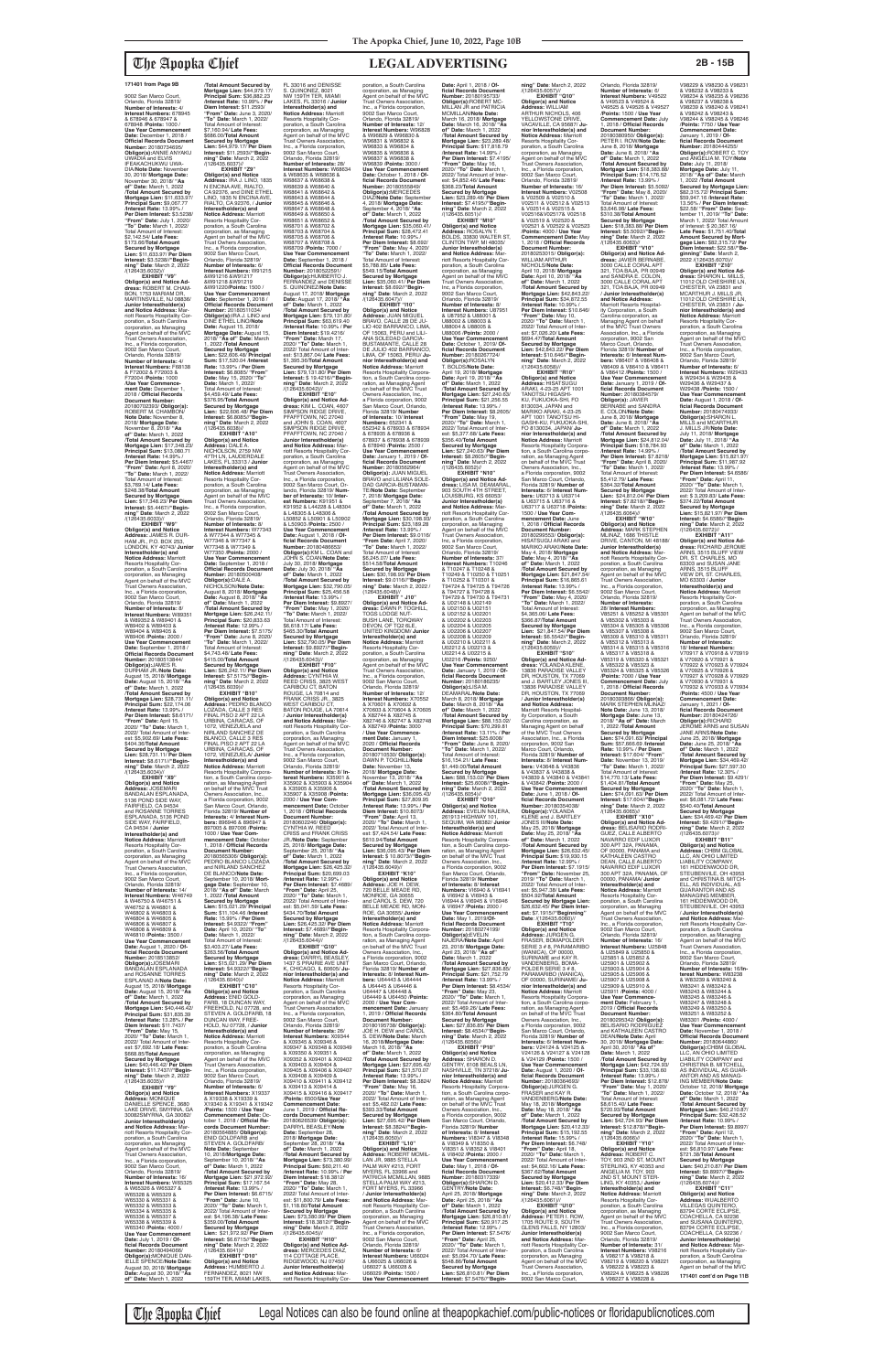Trust Owners Association, Inc., a Florida corporation, 9002 San Marco Court, Orlando, Florida 32819/ **Number of Interests:** 16/ **Interest Numbers:** W32141 & W32728 & W32729 & W32730 & W32731 & W32732 & W32733 & W32734 & W32735 & W32736 & W32737 & W33746 & W33747 & W33748 & W33749 & W34541 /**Points:** 4000 / **Use Year Commencement Date:** November 1, 2020 / **Official Records Document**<br> **Number: 20180659387/ Number:** 20180659387/ **Obligor(s):**WUALBERTO VILLEGAS QUINTERO and SUSANA QUINTERO/**Note Date:** October 22, 2018/ **Mortgage Date:** October 22, 2018/ **"As of" Date:** March 1, 2022 /**Total Amount Secured by Mortgage Lien:**  \$46,621.95/ **Principal Sum:** \$36,996.56 /**Interest Rate:** 12.99% / **Per Diem Interest:** \$13.35/ "**From" Date:**<br>May 22, 2020/ "**To" Date:**<br>March 1, 2022/ Total Amount<br>of Interest: \$8,650.59/ **Late Fees:** \$724.80/**Total Amount Secured by Mort-gage Lien:** \$46,621.95/ **Per Diem Interest:** \$13.35//**"Be-ginning" Date**: March 2, 2022 /(126435.6075)// **EXHIBIT "D11" Obligor(s) and Notice Ad-dress:** RICARDO PINEDA, 1734 BRADCLIFF WAY, PALMDALE, CA 93551 and LORENA PINEDA, 1734

BRADCLIFF WAY, PALM-DALE, CA 93551/ **Junior Interestholder(s) and Notice Address:** Marriott Resorts Hospitality Corpora-tion, a South Carolina corporation, as Managing Agent<br>Owners Association, Inc.,<br>Owners Association, Inc.,<br>a Florida corporation, 9002<br>San Marco Court, Orlando,<br>Florida 32819/ **Number of Interests:** 10/ **Interest Numbers:** 890220 & 890221 & 890222 & 890223 & G52104 & G52105 & G52106 & G52107 & G52452 & G52501 /**Points:** 2500 / **Use Year Commencement Date:** January 1, 2020 / **Official Records Document Number:** 20190036476/ **Obligor(s):** RICARDO PINEDA and LORENA PINEDA/**Note Date:** December 28, 2018/ **Mortgage Date:** December 28, 2018/ **"As of" Date:** March 1, 2022 /**Total Amount Secured by Mortgage Lien:** \$33,975.97/ **Principal Sum:** \$26,850.55 /**Interest Rate:** 13.24% / **Per Diem Interest:** \$9.875/ **"From" Date:** May 28, 2020/ **"To" Date:** March 1, 2022/ Total Amount of Inter est: \$6,339.82/ **Late Fees:** \$535.60/**Total Amount Secured by Mortgage Lien:** \$33,975.97/ **Per Diem Interest:** \$9.875//**"Beginning" Date**: March 2, 2022

**EXHIBIT "G11" Obligor(s) and Notice Ad-dress:** SANDRA K LAVOIE, 643 JANE ST, CHARLES-TON, WV 25302/ **Junior Interestholder(s) and<br><b>Notice Address:** Marriott<br>Resorts Hospitality Corporation, a South Carolina corporation, as Managing Agent on behalf of the MVC Trust Owners Association, Inc., a Florida corporation, 9002 San Marco Court, Orlando, Florida 32819/ **Number of Interests:** 6/ **Interest Numbers:** AA0211 & AA0212 & AA0213 & AA0214 & AA0215 & AA0216 /**Points:** 1500 / **Use Year Commencement Date:** January 1, 2020 / **Official Records Document Number:** 20190048728/ **Obligor(s):** SANDRA K LAVOIE/**Note Date:** January 7, 2019/ **Mortgage Date:** January 7, 2019/ **"As of" Date:** March 1, 2022 /**Total Amount Secured by Mortgage Lien:** \$26,651.46/ **Principal Sum:** \$18,650.34 /**Interest Rate:** 14.99% / **Per Diem Interest:** \$7.7658/ **"From" Date:** August 7, 2019/ **"To" Date:** March 1, 2022/ Total Amount of Interest: \$7,276.52/ **Late Fees:** \$474.60/**Total Amount Secured by Mortgage Lien:** \$26,651.46/ **Per Diem Interest:** \$7.7658//**"Begin-ning" Date**: March 2, 2022 /(126435.6082)// **EXHIBIT "H11" Obligor(s) and Notice Address:** ROBERT S RYAN, 4701 INNSBROOK LANE, OKLAHOMA CITY, OK 73142 and PAMELA G RYAN, 4701 INNSBROOK LANE, OKLAHOMA CITY, OK 73142 / **Junior Interestholder(s) and<br><b>Notice Address:** Marriott<br>Resorts Hospitality Corpora-<br>tion, a South Carolina corporation, as Managing Agent<br>on behalf of the MVC Trust Owners Association, Inc., a Florida corporation, 9002 San Marco Court, Orlando, Florida 32819/ **Number of Interests:** 40/ **Interest Numbers:** 269247 & 269248 & 269249 & 269250 &<br>269251 & 269252 & B19501 269251 & 269252 & B19501 & B19502 & B19503 & B19504 & B19505 & B19506 & B19507 & B19508 & B25145 & B25146 & B25147 & B25148 & B25149 & B25150 & B25151 & B25152 & B25201 & B25202 & B25203 & B25204 & B25205 & B25206 & B25207 & B25208 & B25209 & B25210 & B25211 & B25212 & B29124 & B29125 & B29126 & B29127 & B29128 & B29129 /**Points:** 10000 / **Use Year Commencement Date:** November 1, 2019/**Of-ficial Records Document Number:** 20190091989/ **Obligor(s):**ROBERT S RYAN and PAMELA G RYAN/**Note Date:** January 30, 2019/ **Mortgage Date:** January 30, 2019/**"As of" Date:** March 1, 2022 /**Total Amount Secured by Mort-gage Lien:** \$115,641.99/ **Principal Sum:** \$93,339.02 /**Interest Rate:** 12.47% / **Per Diem Interest:** \$32.332/ **"From" Date:** June 1, 2020/ **"To" Date:** March 1, 2022/ Total Amount of Interest: \$20,627.57/ **Late Fees:** \$1,425.50/**Total Amount Secured by Mortgage Lien:**  \$115,641.99/ **Per Diem Interest:** \$32.332//**"Begin-ning" Date**: March 2, 2022 /(126435.6083)// **EXHIBIT "I11" Obligor(s) and Notice Ad-dress:** KAREN MARTINEZ, CALLE LOMA AZUL QTA. ROKA, CARACAS, OF 1061, VENEZUELA/ **Per Diem Interest:** Marriott<br>Resorts Hospitality Cor-<br>poration, a South Carolina<br>corporation, as Managing<br>Agent on behalf of the MVC<br>Trust Owners Association, Inc., a Florida corporation, 9002 San Marco Court, Orlando, Florida 32819/ **Number of Interests:** 8 / **Interest Numbers:** AE8952 & AE9001 & AE9002 & AE9003 & AE9004 & AE9005 & AE9006 & AE9007/ **Points:** 2000 / **Use Year Commencement Date:** January 1, 2021 and **Number of Interests:** 4/ **Interest Numbers:** 397132 & 397133 & 397134 & 397135/**Points:** 1000 / **Use Year Commencement Date:** January 1, 2012 / **Official Records Document Number:** 20190052660/ **Obligor(s):**KAREN MAR-TINEZ/**Note Date:** January 10, 2019/ **Mortgage Date:** January 10, 2019/ **"As of" Date:** March 1, 2022 /**Total Amount Secured by Mortgage Lien:** \$37,071.07/ **Principal Sum:** \$25,980.98 /**Interest Rate:** 13.99% / **Per Diem Interest:** \$10.097/ **"From" Date:** June 10, 2019/ **"To" Date:** March 1, 2022/ Total Amount of Inter-est: \$10,045.93/ **Late Fees:** \$794.16/**Total Amount Secured by Mortgage Lien:** \$37,071.07/ **Per Diem Interest:** \$10.097//**"Beginning" Date**: March 2, 2022 /(126435.6085 EU)// **EXHIBIT "J11" Obligor(s) and Notice Address:** LUZ STELLA DE BEDOUT, CRA 31 #8-48 APTO 202, MEDELLIN, OF<br>00000. COLOMBIA/ Junior 00000, COLOMBIA/ **Junior Interestholder(s) and Notice Address:** Marriott Resorts Hospitality Cor-<br>poration, a South Carolina poration, a South Carolina corporation, as Managing Agent on behalf of the MVC Trust Owners Association, Inc., a Florida corporation, 9002 San Marco Court,<br>Orlando, Florida 32819/ Orlando, Florida 32819/<br>**Number of Interests:** 4/<br>**Interest Numbers:** AA7917 & AA7918 & AA7919 & AA7920 /**Points:** 1000 / **Use Year Commencement Date:** January 01, 2020 / **Official Records Document Number:** 20190083085/ **Obligor(s):**LUZ STELLA DE BEDOUT/**Note Date:** January 28, 2019/ **Mortgage Date:** January 28, 2019/ **"As of" Date:** March 1, 2022 /**Total Amount Secured by**  Mortgage Lien: \$16,210 **Principal Sum:** \$12,084.71 /**Interest Rate:** 15.99% / **Per Diem Interest:** \$5.3676/ **"From" Date:** April 28, 2020/ **"To" Date:** March 1, 2022/ Total Amount of Inter-est: \$ 3,607.10/ **Late Fees:** \$269.01/**Total Amount Secured by Mortgage Lien:** \$16,210.82/ **Per Diem Interest:** \$5.3676//**"Begin-ning" Date**: March 2, 2022 /(126435.6086)// **EXHIBIT "K11" Obligor(s) and Notice Address:** RODOLFO E. CONTRERAS-M., CALLE LA LAGUNITA QTA VIRGEN D VALLE #7 STA GERTRU-DIS EL PENON, CARACAS, OF 1080, VENEZUELA and GLENDA DE-CONTRERAS, CALLE LA LAGUNITA QTA VIRGEN D VALLE<br>#7 STA , CARACAS, OF

/(126435.6076)// **EXHIBIT "E11" Obligor(s) and Notice Address:** RAUL CASTILLA-PEON, RESIDENCIAL PLAYA MAGNA CIRCUITO LAS FUENTES LOTE 1-A<br>MZA34, PLAYA DEL CAR-<br>MEN, OF 77726, MEXICO<br>and MARIA CRISTINA FER-<br>REIRA Y RENDON, RESI-DENCIAL PLAYA MAGNA CIRCUITO LAS FUEN-<br>TES LOTE 1-A MZA34 TES LOTE 1-A MZA34, PLAYA DEL CARMEN, OF 77726, MEXICO/ **Junior Interestholder(s) and Notice Address:** Marriott Resorts Hospitality Corpora-<br>tion, a South Carolina corpo tion, a South Carolina corpo-ration, as Managing Agent on behalf of the MVC Trust Owners Association, Inc., a Florida corporation, 9002 San Marco Court, Orlando, Florida 32819/ **Number of Interests:** 28/ **Interest Numbers:** X82624 &<br>X82625 & X82626 & X82627 & X82628 & X82629 & X82630 & X82631 & X82632 & X82633 & X82634 & X82635 & X82636 & X82637 & X82638 & X82639 & X82640 & X82641 & X82642 & X82643 & X82644 & X82645 & X82646 & X82647 & X82648 & X82649 & X82650 & X82651 /**Points:** 7000 / **Use Year Com-mencement Date:** January 1, 2020 / **Official Records Document Number:** 20190000596/ **Obligor(s):** RAUL CASTILLA-PEON and MARIA CRISTINA FERREIRA Y RENDON/ **Note Date:** December 13, 2018/ **Mortgage Date:** December 13, 2018/ **"As of" Date:** March 1, 2022 /**Total Amount Secured by Mortgage Lien:** \$19,764.24/ **Principal Sum:** \$16,968.26 /**Interest Rate:** 5.99% / **Per Diem Interest:** \$2.8233/ **"From" Date:** July 13, 2020/ **"To" Date:** March 1, 2022/ Total Amount of Interest: \$1,682.68/ **Late Fees:** \$863.30/**Total Amount Secured by Mortgage Lien:** \$19,764.24/ **Per Diem Interest:** \$2.8233//**"Begin-ning" Date**: March 2, 2022 /(126435.6078)// **EXHIBIT "F11" Obligor(s) and Notice Ad-dress:** OTUMINE ILELEJI, 6 BRISTOL HOUSE ROAD, CRANWELL, OF NG34 8EU, UNITED KINGDOM and OKECHUKWU NEL-SON-MOORE, 6 BRISTOL HOUSE ROAD, CRAN-WELL, OF NG34 8EU, UNITED KINGDOM/ **Junior Interestholder(s) and Notice Address:** Marriott Resorts Hospitality Corporation, a South Carolina corporation, as Managing Agent on behalf of the MVC Trust Owners Association, Inc., a Florida corporation, 9002 San Marco Court, Orlando, Florida 32819/ **Number of Interests:** 16/ **Interest Numbers:** W09736 & W09737 & W09738 & W09739 & W09740 & W09741 & W11123 & W11124 & W11125 & W11126 & W11127 & W11128 & W11129 & W11130 & W20601 & W20602 /**Points:** 4000 / **Use Year Commencement Date:** January 1, 2020 / **Official Records Documer Number: 201900 Obligor(s):**OTUMINE ILELEJI and OKECHUKWU NELSON-MOORE/**Note Date:** January 1, 2019/ **Mortgage Date:** January 1, 2019/ **"As of" Date:** March 1, 2022 /**Total Amount Secured by Mortgage Lien:** \$31,158.20/ **Principal Sum:** \$24,556.34 /**Interest Rate:** 12.99% / **Per Diem Interest:** \$8.8607/ **"From" Date:** May 9, 2020/ **"To" Date:** March 1, 2022/ Total Amount of Interest: \$5,856.89/ **Late Fees:** \$494.97/**Total Amount Secured by Mortgage Lien:** \$31,158.20/ **Per Diem Interest:** \$8.8607//**"Begin-ning" Date**: March 2, 2022 /(126435.6081)//

1080, VENEZUELA/ **Junior Interestholder(s) and Notice Address:** Marriott Resorts Hospitality Corpora-<br>tion, a South Carolina corpo tion, a South Carolina corpo-ration, as Managing Agent on behalf of the MVC Trust Owners Association, Inc., a Florida corporation, 9002 San Marco Court, Orlando, Florida 32819/ **Number of Interests:** 9/ **Interest Num-bers:** AF2420 & AF2421 & AF2422 & AF2423 & AF2424 & AF2425 & AF2426 & AF2427 & AF2428 /**Points:** 2250 / **Use Year Commencement Date:** January 01, 2020 / **Official Records Document Number:** 20190049755/ **Obligor(s):** RODOLFO E. CONTRE-RAS-M. and GLENDA DE-CONTRERAS/**Note Date:** January 8, 2019/ **Mortgage Date:** January 8, 2019/ **"As of" Date:** March 1, 2022 /**Total Amount Secured by Mortgage Lien:** \$28,357.23/ **Principal Sum:** \$21,350.93 /**Interest Rate:** 15.99% / **Per Diem Interest:** \$9.4834/ **"From" Date:** May 8, 2020/ **"To" Date:** March 1, 2022/ Total Amount of Interest: \$6,277.92/ **Late Fees:** \$478.38/**Total Amount Secured by Mortgage Lien:** \$28,357.23/ **Per Diem Interest:** \$9.4834//**"Beginning" Date**: March 2, 2022 /(126435.6087)//<br>**EXHIBIT** "L11" **EXHIBIT "L11" Obligor(s) and No-tice Address:** DAVIDA LECHAUN CHATMAN, 13405 HICKORY SPRINGS LANE, PEARLAND,<br>TX 77584 and JESSIE<br>JAMES CHATMAN, 13405 HICKORY SPRINGS LANE, PEARLAND, TX 77584 / **Junior Interestholder(s) and Notice Address:** Marriott Resorts Hospitality Corpora-tion, a South Carolina coipbration, as Managing Agent on behalf of the MVC Trust Owners Association, Inc., a Florida corporation, 9002 San Marco Court, Orlando, Florida 32819/ **Number of Interests:** 4/ **Interest Num-bers:** W39625 & W39626 & W39627 & W39628 /**Points:** 1000 / **Use Year Com-mencement Date:** February 01, 2019 / **Official Records Document Number:** 20190052057/ **Obligor(s):** DAVIDA LECHAUN CHAT-MAN and JESSIE JAMES CHATMAN/**Note Date:** January 8, 2019/ **Mortgage Date:** January 8, 2019/ **"As of" Date:** March 1, 2022 /**Total Amount Secured by Mortgage Lien:** \$14,347.69/ **Principal Sum:** \$10,593.60 /**Interest Rate:** 15.99% / **Per Diem Interest:** \$4.7053/ **"From" Date:** April 8, 2020/ **"To" Date:** March 1, 2022/ Total Amount of Interest: \$3,256.15/ **Late Fees:** \$247.94/**Total Amount Secured by Mortgage Lien:** \$14,347.69/ **Per Diem Interest:** \$4.7053//**"Beginning" Date**: March 2, 2022 /(126435.6088)// **EXHIBIT "M11" Obligor(s) and Notice Ad-dress:** GREGORY JELIN-SKI, 18218 PARADISE MOUNTAIN RD -22, VAL-LEY CENTER, CA 92082/ **Junior Interestholder(s) and Notice Address:** Marriott Resorts Hospitality Corporation, a South Carolina corporation, as Managing Agent on behalf of the MVC Trust Owners Association, Inc., a Florida corporation, 9002 San Marco Court, Orlando, Florida 32819/**Number of Interests:** 8/ **Interest Numbers:** A07117 & A07118 & A07119 & A07120 & A07121 & A07122 & A07123 & A46816 /**Points:** 2000 / **Use Year Commencement Date:** January 1, 2020 / **Official Records Document Number:** 20190124108/ **Obligor(s):**GREGORY JELINSKI/**Note Date:** February 19, 2019/ **Mortgage Date:** February 19, 2019/ **"As of" Date:** March 1, 2022 /**Total Amount Secured by Mortgage Lien:** \$27,837.75/ **Principal Sum:** \$22,132.27 /**Interest Rate:** 13.24% / **Per Diem Interest:** \$8.1398/ **"From" Date:** June 19, 2020/ **"To" Date:** March 1, 2022/ Total Amount of Interest: \$5,046.60/ **Late Fees:** \$408.88/**Total Amount Secured by Mortgage Lien:** \$27,837.75/ **Per Diem Interest:** \$8.1398//**"Begin-ning" Date**: March 2, 2022 /(126435.6089)//<br>"EXHIBIT "N11 **EXHIBIT "N11" Obligor(s) and No-tice Address:** QUEEN UDOFIA, 13700 ALTON PARKWAV APT. 154-183, IRVINE, CA 92618/ **Junior Interestholder(s) and Notice Address:** Marriott Resorts Hospitality Corporation, a South Carolina corpo-ration, as Managing Agent on behalf of the MVC Trust Owners Association, Inc., a Florida corporation, 9002 San Marco Court, Orlando, Florida 32819/ **Number of Interests:** 8/ **Interest Numbers:** 059407 & 059408 & 059409 & 059410 & 059411 & 059412 & 059413 & 059414 /**Points:** 2000 / **Use Year Commencement Date:** January 01, 2020 / **Official Records Document<br><b>Number:** 20190180670/<br>**Obligor(s):QUEEN**<br>UDOFIA/Note Date: March<br>14, 2019/ Mortgage Date:<br>March 14, 2019/ '**"As of" Date:** March 1, 2022 /**Total Amount Secured by Mortgage Lien:** \$29,776.91/ **Principal Sum:** \$23,210.58 /**Interest Rate:** 13.99% / **Per Diem Interest:** \$9.0199/ **"From" Date:** Miy 14, 2020/ **"To" Date:** March 1, 2022/ Total Amount of Interest: \$5,917.12/ **Late Fees:** \$399.21/**Total Amount Secured by Mortgage Lien:** \$29,776.91/ **Per Diem Interest:** \$9.0199//**"Begin-ning" Date**: March 2, 2022 /(126435.6090)// **EXHIBIT "O11" Obligor(s) and Notice Address:** SANDRA L FISHER-GRAINGER, 5115<br>SUWANNEE RD, WEEKI<br>WACHEE, FL 34607 and<br>SHEILA A GRAINGER, 5115<br>SUWANNEE RD, WEEKI WACHEE, FL 34607/ **Junio Interestholder(s) and<br><b>Notice Address:** Marriott<br>Resorts Hospitality Corporation, a South Carolina corpo-ration, as Managing Agent on behalf of the MVC Trust Owners Association, Inc.,<br>a Florida corporation, 9002<br>San Marco Court, Orlando,<br>Florida 32819/ **Number of Interests:** 8/ **Interest Numbers:** AD7809 & AD7810 & AD7811 & AD7812 & AD7813 & AD7814 & AD7815 & AD7816 /**Points:** 2000 / **Use Year Com-mencement Date:** April 1, 2019 / **Official Records Document Number:<br>20190164795/ <b>Obligor(s):**<br>SANDRA L FISHER-<br>GRAINGER and SHEILA A GRAINGER/**Note Date:** March 11; 2019/ **Mortgage Date:** March 11, 2019/ **"As of" Date:** March 1, 2022 /**Total Amount Secured by Mortgage Lien:** \$28,246.42/ **Principal Sum:** \$22,235.61 /**Interest Rate:** 13.24% / **Per Diem Interest:** \$8.1778/ **"From" Date:** June 11, 2020/ **"To" Date:** March 1, 2022/ Total Amount of Inter-est: \$5,135.61/ **Late Fees:** \$430.20/**Total Amount Secured by Mortgage Lien:** \$28,246.42/ **Per Diem Interest:** \$8.1778//**"Begin-ning" Date**: March 2, 2022 /(126435.6094)// **EXHIBIT "P11" Obligor(s) and Notice Address:** DAVID EDWARD WILDRICK, 1641 E ATOLE PLACE, SAN TAN VALLEY AZ 85140 and PEGGY LEE WILDRICK, 1641 E ATOLE PLACE, SAN TAN VALLEY, AZ 85140/ **Junior Interestholder(s) and Notice Address:** Marriott Resorts Hospitality Corpora-tion, a South Carolina corporation, as Managing Agent on behalf of the MVC Trust Owners Association, Inc., a Florida corporation, 9002 San Marco Court, Orlando, Florida 32819/ **Number of Interests:** 20/ **Interest Numbers:** X38005 & X38006 & X38007 & X38008 & X57222 & X57223 & X57224 & X57225 & X57226 & X57227 & X57228 & X57229 & X57230 & X57231 & X57232 & X57233 & X57234 & X57235 & X57236 & X57237 /**Points:** 5000 / **Use Year Commencement Date:** January 1, 2019 / **Official Records Document Number:** 20180712352/ **Obligor(s):**DAVID EDWARD WILDRICK and PEGGY LEE WILDRICK/**Note Date:** November 16, 2018/ **Mortgage Date:** November 16, 2018/ **"As of" Date:** March 1, 2022 /**Total Amount Secured by Mortgage Lien:**  \$58,221.23/ **Principal Sum:** \$47,456.68 /**Interest Rate:** 11.72% / **Per Diem Inter-est:** \$15.45/ **"From" Date:** June 16, 2020/ **"To" Date:** March 1, 2022/ Total Amount of Interest: \$9,625.15/ **Late Fees:** \$889.40/**Total Amount Secured by Mort-gage Lien:** \$58,221.23/ **Per Diem Interest:** \$15.45//**"Beginning" Date**: March 2, 2022 /(126435.6096)// **EXHIBIT "Q11" Obligor(s) and Notice Ad-dress:** RANDY M PERINO, 868 MAPLE LANE, WA-TERVILLE, OH 43566 and LAURA ANN PERINO, 868 MAPLE LANE, WATER-VILLE, OH 43566 / **Junior Interestholder(s) and Notice Address:** Marriott Resorts Hospitality Corpora-tion, a South Carolina corpo-ration, as Managing Agent on behalf of the MVC Trust **Owners Association, Inc.** a Florida corporation, 9002 San Marco Court, Orlando, Florida 32819/ **Number of Interests:** 8/ **Interest Numbers:** W82940 & W82941 & W82942 & W82943 & W82944 & W82945 & W82946 & W82947 /**Points:** 2000 / **Use Year Com-mencement Date:** January 1, 2019 / **Official Records Document Number:** 20180626022/ **Obligor(s):** RANDY M PERINO and LAURA ANN PERINO/**Note Date:** September 24, 2018/ **Mortgage Date:** September 24, 2018/ **"As of" Date:** March 1, 2022 /**Total Amount Secured by Mortgage Lien:** \$32,621.61/ **Principal Sum:** \$23,368.52 /**Interest Rate:** 14.87%/**Per Diem Interest:** \$9.6525/ **"From" Date:** October 24, 2019/ **"To" Date:** March 1, 2022/ Total Amount of Interest: \$8,291.49/ **Late Fees:** \$711.60/**Total Amount Secured by Mortgage Lien:** \$32,621.61/ **Per Diem Interest:** \$9.6525//**"Begin-ning" Date**: March 2, 2022 /(126435.6097)// **EXHIBIT "R11" Obligor(s) and Notice Address:** GREENLIGHT CORPORATE GROUP INC, A DELAWARE CORPORATION, 121 SOUTH ORANGE AVE SUITE 1500, ORLANDO, FL 32801 and CARLA WEBB AS INDIVIDUAL,<br>AS GUARANTOR AND AS PRESIDENT, 121 SOUTH ORANGE AVE SUITE 1500, ORLANDO, FL 32801 / **Junior Interestholder(s) and Notice Address:** Marriott<br>Resorts Hospitality Cor-<br>poration, a South Carolina corporation, as Managing Agent on behalf of the MVC Trust Owners Association, Inc., a Florida corporation, 9002 San Marco Court, Orlando, Florida 32819/ **Number of Interests:** 16/ **Interest Numbers:** W57250 & W57251 & W57252 & W57301 & W57302 & W57303 & W57304 & W57305 & W88008 & W88009 & W88234 & W88235 & W88236 & W88237 & W88950 & W88951 /**Points:** 4000 / **Use Year Commencement Date:** January 1, 2019 / **Official Records Docur Number:** 20180639700/ **Obligor(s):**GREENLIGHT CORPORATE GROUP INC, A DELAWARE CORPORA-TION and CARLA WEBB AS INDIVIDUAL, AS GUARANTOR AND AS PRESIDENT/**Note Date:** October 8, 2018/ **Mortgage Date:** October 8, 2018/ **"As of" Date:** March 1, 2022 /**Total Amount Secured by Mortgage Lien:** \$46,931.27/ **Principal Sum:** \$37,988.18 /**Interest Rate:** 10.99% / **Per Diem Interest:** \$11.597/ **"From" Date:** March 8, 2020/ **"To" Date:** March 1, 2022/ Total Amount of Interest: \$8,384.66/ **Late Fees:** \$308.43/**Total Amount Secured by Mortgage Lien:** \$46,931.27/ **Per Diem Interest:** \$11.597//**"Begin-ning" Date**: March 2, 2022 /(126435.6098)//<br>"EXHIBIT "S11" **EXHIBIT "S11" Obligor(s) and Notice Ad-dress:** CHERYL K. GILLEY, 2905 LOMA LINDA LANE, WICHITA FALLS, TX 76308 and LANNY W. GILLEY, 2905 LOMA LINDA LANE, WICHITA FALLS, TX 76308 / **Junior Interestholder(s) and Notice Address: Ma** riott Resorts Hospitality Corporation, a South Carolina corporation, as Managing Agent on behalf of the MVC Trust Owners Association, Inc., a Florida corporation, 9002 San Marco Court, Orlando, Florida 32819/ **Number of Interests:** 4/ **Interest Numbers:** F73225 & F73226 & F88846 & F88847 /**Points:** 1000 / **Use Year Commencement Date:** January 1, 2019 / **Official Records Document Number:** 20180639685/ **Obligor(s):**CHERYL K. GILLEY and LANNY W.

**Official Records Document<br><b>Number:** 20190434641/<br>**Obligor(s):**STEPHEN J.<br>ROBINSON and AMY M<br>ROBINSON/**Note Date:**<br>June 27, 2019/ **Mortgage Date:** June 27, 2019/ **"As of" Date:** March 1, 2022 /**Total Amount Secured by Mortgage Lien:** \$18,702.20/ **Principal Sum:** \$13,512.97 /**Interest Rate:** 14.99% / **Per Diem Interest:** \$5.6267/ **"From" Date:** November 27, 2019/ **"To" Date:** March 1, 2022/ Total Amount of Interest: \$4,642.05/ **Late Fees:** \$297.18/**Total Amount Secured by Mortgage Lien:** \$18,702.20/ **Per Diem Interest:** \$5.6267//**"Beginning" Date**: March 2, 2022 /(126435.6125)// **EXHIBIT "E12" Obligor(s) and Notice Address:** HORACIO JOSE FAELLA, ALBERDI #1135, BUENOS AIRES,<br>OF 1406, ARGENTINA<br>and ISABEL GRACIELLA LASALVIA, ALBERDI #1135, BUENOS AIRES, OF 1406, ARGENTINA/ **Junior Interestholder(s) and Notice Address:** Marriott Resorts Hospitality Corporation, a South Carolina corporation, as Managing Agent on behalf of the MVC Trust Owners Association, Inc., a Florida corporation, 9002 San Marco Court, Orlando, Florida 32819/<br>Number of Interests: **Number of Interests:** 16/ **Interest Numbers:** Y47032 & Y47033 & Y47034 & Y47035 & Y47036 & Y47037 & Y47038 & Y47039 & Y47040 & Y47041 & Y47042 & Y47043 & Y47044 & Y47045 & Y47046 & Y47047 /**Points:** 4000 / **Use Year Commencement Date:** June 01, 2019 / **Official Records Document Number:**20190303796/ **Obligor(s):**HORACIO JOSE FAELLA and ISABEL GRACIELLA LASALVIA/ **Note Date:** May 6, 2019/ **Mortgage Date:** May 6, 2019/ **"As of" Date:** March 1, 2022 /**Total Amount Secured by Mortgage Lien:** \$47,443.30/ **Principal Sum:** \$35,836.44 /**Interest Rate:** 15.99% / **Per Diem Interest:** \$15.917/ **"From" Date:** May 6, 2020/ **"To" Date:** March 1, 2022/ Total Amount of Interest: \$10,569.15/ **Late Fees:** \$787.71/**Total Amount Secured by Mortgage Lien:** \$47,443.30/ **Per Diem Interest:** \$15.917//**"Begin-ning" Date**: March 2, 2022 /(126435.6126)// **EXHIBIT "F12" Obligor(s) and Notice Address:** MICHELLE A.<br>DOZER, 1447 PINEHURST<br>CT, COLUMBUS, OH 43223/ **Junior Interestholder(s) and Notice Address:** Marriott Resorts Hospitality Cor-poration, a South Carolina corporation, as Managing Agent on behalf of the MVC Trust Owners Association, Inc., a Florida corporation, 9002 San Marco Court, Orlando, Florida 32819/ **Number of Interests:** 4/ **Interest Numbers:** AH3448 & AH3449 & AH3450 & AH3451 /**Points:** 1000 / **Use Year Commencement Date:** July 01, 2020 / **Of-ficial Records Document ning" Date**: March 2, 2022 /(126435.6129)// **EXHIBIT "I12" Obligor(s) and Notice Address:** SHERYL LOCKETT, 9804 PALAZZO ST, SEFFNER, FL 33584 ROBERT 9804 PALAZZO ST, SEFF-NER, FL 33584 / **Junior Interestholder(s) and Notice Address:** Marriott Resorts Hospitality Corporation, a South Carolina corporation, as Managing Agent on behalf of the MVC Trust Owners Association, Inc., a Florida corporation, 9002 San Marco Court, Orlando, Florida 32819/ **Number of Interests:** 12/ **Interest Numbers:** AI7006 & AI7007 & AI7008 & AI7009 & AI7010 & AI7011 & AI7012 & AI7013 & AI7014 & AI7015 & AI7016 & AI7017 /**Points:** 3000 / **Use Year Commencement Date:** August 1, 2019 / **Of-ficial Records Document Number:** 20190483991/ **Obligor(s):**SHERYL<br>LOCKETT and ROBERT LOCKETT/**Note Date:** July 19, 2019/ **Mortgage Date:** July 19, 2019/ **"As of" Date:** March 1, 2022 /**Total Amount Secured by Mortgage Lien:** \$39,275.46/ **Principal Sum:** \$31,319.10 /**Interest Rate:** 11.99% / **Per Diem Interest:** \$10.431/ **"From" Date: Ma** 2020/ **"To" Date:** March 1, 2022/ Total Amount of Interest: \$ 7,426.86/ **Late Fees:** \$279.50/**Total Amount Secured by Mortgage Lien:** \$39,275.46/ **Per Diem Interest:** \$10.431//**"Begin-ning" Date**: March 2, 2022 /(126435.6130)// **EXHIBIT "J12" Obligor(s) and Notice Address:** ESTHER C. WALKER, 6139 SOUTH LAND TRACE, STONE MOUNTAIN, GA 30087/ **Junior Interestholder(s) and Notice Address:** Marriott Resorts Hospitality Corporation, a South Carolina corporation, as Managing Agent on behalf of the MVC Trust Owners Association, Inc., a Florida corporation, 9002 San Marco Court, Orlando, Florida 32819/ **Number of Interests:** 4/ **Interest Numbers:** 599605 & 599805 & 599806 & 599807 /**Points:** 1000 / Use Year Commencem **Date:** September 1, 2021 / **Official Records Document Number:** 20190588979/ **Obligor(s):**ESTHER C. WALKER/**Note Date:** August 29, 2019/ **Mortgage Date:** August 29, 2019/ **"As of" Date:** March 1, 2022 /**Total Amount Secured by Mortgage Lien:** \$16,314.00/ **Principal Sum:** \$12,795.94 /**Interest Rate:** 13.99% / Per Diem Interest: \$4.9726 **"From" Date:** July 1, 2020/ **"To" Date:** March 1, 2022/ Total Amount of Interest: \$3,023.34/ **Late Fees:** \$244.72/**Total Amount Secured by Mortgage Lien:** \$16,314.00/ **Per Diem Interest:** \$4.9726//**"Beginning" Date**: March 2, 2022 /(126435.6132)//

GILLEY/**Note Date:** October 8, 2018/ **Mortgage Date:** October 8, 2018/ **"As of" Date:** March 1, 2022 /**Total Amount Secured by Mortgage Lien:** \$14,466.86/ **Principal Sum:** \$11,011.49 /**Interest Rate:** 13.99% / **Per Diem Interest:** \$4.2792/ **"From" Date:** April 8, 2020/ **"To" Date:** March 1, 2022/ Total Amount of Interest: \$2,961.17/ **Late Fees:** \$244.20/**Total Amount Secured by Mortgage Lien:** \$14,466.86/ **Per Diem Interest:** \$4.2792//**"Beginning" Date**: March 2, 2022 /(126435.6099)// **EXHIBIT "T11" Obligor(s) and Notice Ad-dress:** MICHAEL B. GRAL-NICK, AS INDIVIDUAL, AS GUARANTOR AND AS TRUSTEE THE GRALNICK FAMILY TRUST DATED OCTOBER 20, 2011, PO BOX 4686, PETALUMA, CA 94955-4586/ **Junior Interestholder(s) and Notice Address:** Marriott Resorts Hospitality Corporation, a South Carolina corporation, as Managing Agent on behalf of the MVC Trust Owners Association, Inc., a Florida corporation, 9002 San Marco Court, Orlando, Florida 32819/ **Number of Interests:** 8/ **Interest Numbers:** W59837 & W59838 & W59839 & W59840 & W59841 & W59842 & W59843 & W59844 /**Points:** 2000 / **Use Year Commencement Date:** October 01, 2018 / **Official Records Docume**<br>**Number:** 20180626097/ **Number:** 20180626097/<br>**Obligor(s):**MICHAEL B.<br>GRALNICK, AS INDI-<br>VIDUAL, AS GUARANTOR AND AS TRUSTEE THE GRALNICK FAMILY TRUST DATED OCTOBER 20, 2011/**Note Date:** September 26, 2018/ **Mortgage Date:** September 26, 2018/ **"As of" Date:** March 1, 2022 /**Total Amount Secured by Mortgage Lien:** \$26,105.12/ **Principal Sum:** \$20,468.70 /**Interest Rate:** 12.99% / **Per Diem Interest:** \$7.3858/ **"From" Date:** March 26, 2020/ **"To" Date:** March 1, 2022/ Total Amount of Interest: \$5,206.96/ **Late Fees:** \$179.46/**Total Amount Secured by Mortgage Lien:** \$26,105.12/ **Per Diem Interest:** \$7.3858//**"Begin-ning" Date**: March 2, 2022 /(126435.6100)// **EXHIBIT "U11" Obligor(s) and Notice Address:** GUILLERMO MONTERO- AMERENA,<br>FERNANDO ALENCASTRE FERNANDO ALENCASTRE<br>99 DEPTO 201 LOMAS DE<br>CHAPULTEPEC, MEXICO<br>CITY, DF 11000, MEXICO and NORMA LORENA CONTRERAS-CORDERO, FERNANDO ALENCASTRE 99 DEPTO 201 LOMAS DE CHAPULTEPEC, MEXICO CITY, DF 11000, MEXICO/ **Junior Interestholder(s) and Notice Address: Mariott Resorts Hospitality Comparent** riott Resorts Hospitality Cor-poration, a South Carolina corporation, as Managing Agent on behalf of the MVC Trust Owners Association, Inc., a Florida corporation, 9002 San Marco Court, Orlando, Florida 32819/ **Number of Interests:** 16 / **Interest Numbers:** X29421 & X30041 & X30042 & X30043 & X30044 & X30045 & X30046 & X30047 & X35227 & X35228 & X35229 & X35230 & X35231 & X35232 & X35233 & X35234 /**Points:** 4000 / **Use Year Commencement Date:** January 01, 2019 / **Of-ficial Records Document Number:** 20180630666/<br>**Obligor(s):**GUILLERMO<br>MONTERO- AMERENA and NORMA LORENA CONTRE-RAS-CORDERO/**Note Date:** October 3, 2018/ **Mortgage Date:** October 3, 2018/ **"As of" Date:** March 1, 2022 /**Total Amount Secured by Mortgage Lien:** \$25,930.66/ **Principal Sum:** \$17,059.22 /**Interest Rate:** 14.99% / **Per Diem Interest:** \$7.1033/ **"From" Date:** July 3, 2019/ **"To" Date:** March 1, 2022/ Total Amount of Interest: \$6,904.37/ **Late Fees:** \$1,177.07/**Total Amount Secured by Mortgage Lien:** \$25,930.66/ **Per Diem Interest:** \$7.1033//**"Begin-ning" Date**: March 2, 2022 /(126435.6103)// **EXHIBIT "V11" Obligor(s) and Notice Address:** ALFREDO VALENCIA PESCHIERA, AV. JUAN ANTONIO PEZET 421 APT SAN ISIDRO, LIMA, OF LI 8, PERU and ANA MARIA ARIAS SCHERE-**IBER DE VALENCIA, AV.** JUAN ANTONIO PEZET 421 APT SAN ISIDRO, LIMA, OF LI 8, PERU/ **Junior Interestholder(s) and Notice Address:** Marriott Resorts Hospitality Corporation, a South Carolina corporation, as Managing Agent on behalf of the MVC Trust Owners Association, Inc., a Florida corporation, 9002 San Marco Court, Orlando, Florida 32819/ **Number of Interests:** 4/ **Interest Num-bers:** X42848 & X42849 & X42850 & X42851 /**Points:** 1000 / **Use Year Commencement Date:** January 01, 2019 / **Official Records Document Number:** 20180629449/ **Obligor(s):** ALFREDO VALENCIA SCHIERA and ANA MARIA ARIAS SCHEREIBER DE VALENCIA/**Note Date:** October 2, 2018/ **Mortgage Date:** October 2, 2018/ **"As of" Date:** March 1, 2022 /**Total Amount Secured by Mortgage Lien:** \$14,394.74/ **Principal Sum:** \$10,997.29 /**Interest Rate:** 14.99% / **Per Diem Interest:** \$4.5791/ **"From" Date:** June 2, 2020/ **"To" Date:** March 1, 2022/ Total Amount of Interest:<br>\$2.916.85/Late Fees: \$2,916.85/ **Late Fees:** \$230.60/**Total Amount Secured by Mortgage Lien:** \$14,394.74/ **Per Diem Interest:** \$4.5791//**"Begin-ning" Date**: March 2, 2022 /(126435.6104)//<br>"EXHIBIT "W11 **EXHIBIT "W11" Obligor(s) and Notice Address:** AIDA S. MARIS-TELA, 1835 LEANDER STREET, SAN ANTONIO, TX 78251-2949/ **Junior Interestholder(s) and Notice Address:** Marriott Resorts Hospitality Cor poration, a South Carolina corporation, as Managing Agent on behalf of the MVC Trust Owners Association, Inc., a Florida corporation, 9002 San Marco Court, Orlando, Florida 32819/ **Number of Interests:** 4/ **Interest Numbers:** AB5741 & AB5742 & AB5743 & AB5744 /**Points:** 1000 / **Use Year Commencement Date:** January 01, 2020 / **Official Records Document Number:** 20180739539/ **Obligor(s):**AIDA S. MARIS-TELA/**Note Date:** December 4, 2018/ **Mortgage Date:** December 4, 2018/ **"As** 

**of" Date:** March 1, 2022 /**Total Amount Secured by Mortgage Lien:** \$15,992.20/ **Principal Sum:** \$12,425.38 /**Interest Rate:** 13.99% / **Per Diem Interest:** \$4.8286/ **"From" Date:** June 4, 2020/ **"To" Date:** March 1, 2022/ Total Amount of Interest: \$3,066.22/ **Late Fees:** \$250.60/**Total Amount Secured by Mortgage Lien:** \$15,992.20/ **Per Diem Interest:** \$4.8286//**"Begin-ning" Date**: March 2, 2022 /(126435.6109)// **EXHIBIT "X11"<br><b>Obligor(s) and Notice Ad-**<br>**dress:** ALFONSO CASTRO<br>RIVAS, AVENIDA TOLUCA<br>326 ALVARO OBREGON,<br>OLIVAR DE LOS PADRES, DF 01780, MEXICO and MARIANA GARCIA BIL-BATUA, AVENIDA TOLUCA 326 ALVARO OBREGON, OLIVAR DE LOS PADRES, DF 01780, MEXICO/ **Junior Interestholder(s) and Notice Address:** Marriott<br>Resorts Hospitality Cor-<br>poration, a South Carolina corporation, as Managing Agent on behalf of the MVC Trust Owners Association, Inc., a Florida corporation, 9002 San Marco Court, Orlando, Florida 32819/ **Number of Interests:** 4/ **Interest Numbers:** X74441 & X74442 & X74443 & X74444 /**Points:** 1000 / **Use Year Commencement Date:** January 01, 2019/ **Official Records Docume Number:** 20180740861/ **Obligor(s):**ALFONSO CASTRO RIVAS and MARI-ANA GARCIA BILBATUA/ **Note Date:** December 4, 2018/ **Mortgage Date:** December 4, 2018/ **"As of" Date:** March 1, 2022 /**Total Amount Secured by Mortgage Lien:** \$12,448.75/ **Principal Sum:** \$9,790.46 /**Interest Rate:** 10.99% / **Per Diem Interest:** \$2.9888/ **"From" Date:** March 4, 2020/ **"To" Date:** March 1, 2022/ Total Amount of Inter-est: \$2,172.79/ **Late Fees:** \$235.50/**Total Amount Secured by Mortgage Lien:** \$12,448.75/ **Per Diem Interest:** \$2.9888//**"Begin-ning" Date**: March 2, 2022 /(126435.6110)// **EXHIBIT "Y11" Obligor(s) and Notice<br><b>Address:** TOMOYUKI<br>SHIBATA, RIVERSIDEVIEW<br>#A-101 234-2 KURAGANO-CHO, TAKASAKI-SHI, TO 3701201, JAPAN and YURI SHIBATA, RIVERSIDEVIEW #A-101 234-2 KURAGANO-CHO, TAKASAKI-SHI, TO 3701201, JAPAN/ **Junior Interestholder(s) and Notice Address:** Marriott Resorts Hospitality Corporation, a South Carolina corporation, as Managing Agent on behalf of the MVC Trust Owners Association, Inc., a Florida corporation, 9002 San Marco Court, Orlando, Florida 32819/ **Number of Interests:** 6/ **Interest Num-bers:** V56307 & V56308 & V56309 & V56310 & V56311 & V56312 /**Points:** 1500 / **Use Year Commencement Date:** January 1, 2019 / **Official Records Document Number:** 20180744458/ **Obligor(s):**TOMOYUKI SHIBATA and YURI SHI-BATA/**Note Date:** December 6, 2018/ **Mortgage Date:** December 6, 2018/ **"As of" Date:** March 1, 2022 /**Total Amount Secured by Mortgage Lien:** \$21,087.42/ **Principal Sum:** \$16,133.61 /**Interest Rate:** 13.99% / **Per Diem Interest:** \$6.2697/ **"From" Date:** April 6, 2020/ **"To" Date:** March 1, 2022/ Total Amount of Interest: \$4,351.15/ **Late Fees:** \$352.66/**Total Amount Secured by Mortgage Lien:** \$21,087.42/ **Per Diem Interest:** \$6.2697//**"Begin-ning" Date**: March 2, 2022 /(126435.6111)//

**EXHIBIT "Z11" Obligor(s) and Notice Ad-<br>dress: KATHERINE CHEY dress:** KATHERINE CHEY SAYSON, 404-3365 4TH AVE E, VANCOUVER, BC V5M 0E7, CANADA/ **Junior Interestholder(s) and Notice Address:**Marriott<br>Resorts Hospitality Corpora-<br>tion, a South Carolina corporation, as Managing Agent<br>on behalf of the MVC Trust Owners Association, Inc., a Florida corporation, 9002 San Marco Court, Orlando, Florida 32819/ **Number of Interests:** 8/ **Interest Num-bers:** Y25931 & Y25932 & Y25933 & Y25934 & Y25935 & Y25936 & Y25937 & Y25938 /**Points:** 2000 / **Use Year Commencement Date:** April 1, 2019 / **Official Records Document Number:** 20190203080/ **Obligor(s):**KATHERINE CHEY SAYSON/**Note Date:** March 25, 2019/ **Mortgage Date:** March 25, 2019/ **"As of" Date:** March 1, 2022 /**Total Amount Secured by Mortgage Lien:** \$27,717.36/ **Principal Sum:** \$21,703.33 /**Interest Rate:** 13.24% / **Per Diem Interest:** \$7.982/ **"From" Date:** April 25, 2020/ **"To" Date:** March 1, 2022/ Total Amount of Inter-est: \$5,387.83/ **Late Fees:** \$376.20/**Total Amount Secured by Mortgage Lien:** \$27,717.36/ **Per Diem Interest:** \$7.982//**"Begin-ning" Date**: March 2, 2022 /(126435.6112)// **EXHIBIT "A12" Obligor(s) and Notice Ad-dress:** SUE O. CHANDLER-WHITE, 4083 KENDRA CT COLOMBUS, OH 43220/ **Junior Interestholder(s) and Notice Address:** Ma riott Resorts Hospitality Corporation, a South Carolina corporation, as Managing Agent on behalf of the MVC Trust Owners Association, Inc., a Florida corporation, 9002 San Marco Court, Orlando, Florida 32819/ **Number of Interests:** 12/ **Interest Numbers:** AC4849<br>& AC4850 & AC4851 &<br>AC4852 & AC4901 & AC4902 & AC4903 & AC4904 & AC4905 & AC4906 & AC4907 & AC4908 /**Points:** 3000 / **Use Year Commencement Date:** January 1, 2019 / **Official Records Document Number:** 20190025873/ **Obligor(s):**SUE O. CHANDLER-WHITE/**Note Date:** December 21, 2018/ **Mortgage Date:** December 21, 2018/ **"As of" Date:** March 1, 2022 /**Total Amount Secured by Mortgage Lien:** \$32,968.42/ **Principal Sum:** \$26,357.92 /**Interest Rate:** 12.99% / **Per Diem Interest:** \$9.5108/ **"From" Date:** June 21, 2020/ **"To" Date:** March 1, 2022/ Total Amount of Inter-est: \$5,877.71/ **Late Fees:** \$482.79/**Total Amount Secured by Mortgage Lien:** \$32,968.42/ **Per Diem Interest:** \$9.5108//**"Beginning" Date**: March 2, 2022 /(126435.6117)// **EXHIBIT "B12" Obligor(s) and Notice** 

**Address:** DAYTON FUJI-HARA, 424 N VINEYARD BLVD APT E32, HONO-LULU, HI 96817/ **Junior Interestholder(s) and Notice Address:** Marriott<br>Resorts Hospitality Corpora-<br>tion, a South Carolina corporation, as Managing Agent<br>on behalf of the MVC Trust Owners Association, Inc., a Florida corporation, 9002 San Marco Court, Orlando, Florida 32819/ **Number of Interests:** 6/ **Interest Num-bers:** Y93952 & Y94001 & Y94002 & Y94003 & Y94004 & Y94005 /**Points:** 1500 / **Use Year Commencement Date:** June 01, 2019 / **Of-ficial Records Document Number:** 20190341981/ **Obligor(s):**DAYTON FUJIHARA/**Note Date:** May 22, 2019/ **Mortgage Date:** May 22, 2019/ **"As of" Date:** March 1, 2022 /**Total Amount Secured by Mortgage Lien:** \$23,596.58/ **Principal Sum:** \$18,362.80 /**Interest Rate:** 13.99% / **Per Diem Interest:** \$7.136/ **"From" Date:** May 22, 2020/ **"To" Date:** March 1, 2022/ Total Amount of Interest: \$4,624.18/ **Late Fees:** \$359.60/**Total Amount Secured by Mortgage Lien:** \$23,596.58/ **Per Diem Interest:** \$7.136//**"Beginning" Date**: March 2, 2022 /(126435.6121)//<br>**EXHIBIT** "C12" **EXHIBIT "C12" Obligor(s) and Notice Ad-dress:** ANN R. THORN-HILL, 208 WATERLOO RD., CARAPICHAIMA, OF 00000, TRINIDAD AND TOBAGO/ **Junior Interestholder(s) and Notice Address:** Marriott Resorts Hospitality Corpora-<br>tion, a South Carolina corpotion, a South Carolina corpo-ration, as Managing Agent on behalf of the MVC Trust Owners Association, Inc., a Florida corporation, 9002 San Marco Court, Orlando, Florida 32819/ **Number of Interests:** 8/ **Interest Num-bers:** Y80112 & Y80113 & Y80114 & Y80115 & Y80116 & Y80117 & Y80118 & Y80119 /**Points:** 2000 / **Use Year Commence-ment Date:** July 01, 2019 / **Official Records Document Number:** 20190411210/ **Obligor(s):**ANN R. THORNHILL/**Note Date:** June 20, 2019/ **Mortgage Date:** June 20, 2019/ **"As of" Date:** March 1, 2022 /**Total Amount Secured by Mortgage Lien:** \$26,914.05/ **Principal Sum:** \$20,657.40 /**Interest Rate:** 14.99% / **Per Diem Interest:** \$8.6015/ **"From" Date:** May 20, 2020/ **"To" Date:** March 1, 2022/Total Amount of Inter-est: \$5,591.05/ **Late Fees:** \$415.60/**Total Amount Secured by Mortgage Lien:** \$26,914.05/ **Per Diem Interest:** \$8.6015//**"Begin-ning" Date**: March 2, 2022 /(126435.6122)// **EXHIBIT "D12" Obligor(s) and Notice Ad-dress:** STEPHEN J. ROBIN-SON, 13919 GILMORE ST, VAN NUYS, CA 91401-1516 and AMY M ROBINSON, 13919 GILMORE ST, VAN NUYS, CA 91401-1516 / **Junior Interestholder(s) and Notice Address:** Marriott Resorts Hospitality Cor-poration, a South Carolina corporation, as Managing Agent on behalf of the MVC Trust Owners Association, Inc., a Florida corporation, 9002 San Marco Court, Orlando, Florida 32819/ **Number of Interests:** 4/ **Obligor(s):**MICHELLE A. DOZER/**Note Date:** June 24, 2019/ **Mortgage Date:** June 24, 2019/ **"As** 

AH5410 /**Points:** 1000 / **Use Year Commencement Date:** January 01, 2020 /

**Number:** 20190420651/

The Apopka Chief Legal Notices can also be found online at theapopkachief.com/public-notices or floridapublicnotices.com

**Interest Numbers:** AH5407 & AH5408 & AH5409 & **of" Date:** March 1, 2022 /**Total Amount Secured by Mortgage Lien:** \$17,451.75/ **Principal Sum:** \$13,371.47 /**Interest Rate:** 14.99% / **Per Diem Interest:** \$5.5677/ **"From" Date:** May 24, 2020/ **"To" Date:** March 1, 2022/ Total Amount of Interest: \$3,596.75/ **Late Fees:** \$233.53/**Total Amount Secured by Mortgage Lien:** \$17,451.75/ **Per Diem Interest:** \$5.5677//**"Begin-ning" Date**: March 2, 2022 /(126435.6127)// **EXHIBIT "G12" Obligor(s) and Notice Address:** JOSEPH M. THECCANAT, CHEMIN DE PRELAZ 32, NYON, OF 1260, SWITZERLAND and ANNE THECCANAT, CHE-MIN DE PRELAZ 32, NYON, OF 1260, SWITZERLAND **Junior Interestholder(s) and Notice Address:** Mar-riott Resorts Hospitality Corporation, a South Carolina corporation, as Managing Agent on behalf of the MVC Trust Owners Association, Inc., a Florida corporation, 9002 San Marco Court, Orlando, Florida 32819/ **Number of Interests:** 4/ **Interest Numbers:** 927650 & 927651 & 927652 & 927701 /**Points:** 1000 / **Use Year Commencement Date:** June 1, 2020 / **Official Records Document Number:** 2019451738/ **Obligor(s):**JOSEPH M. THECCANAT and ANNE THECCANAT/**Note Date:** July 2, 2019/ **Mortgage Date:** July 2, 2019/ **"As of" Date:** March 1, 2022 /**Total Amount Secured by Mortgage Lien:** \$12,443.40/ **Principal Sum:** \$9,624.22 /**Interest Rate:** 13.99% / **Per Diem Interest:** \$3.7401/ **"From" Date:** June 2, 2020/ **"To" Date:** March 1, 2022/ Total Amount of Interest: \$ 2,382.38/ **Late Fees:** \$186.80/**Total Amount Secured by Mortgage Lien:** \$12,443.40/ **Per Diem Interest:** \$3.7401//**"Begin-ning" Date**: March 2, 2022 /(126435.6128)// **EXHIBIT "H12" Obligor(s) and Notice Address:** EDDIE L. RUFFIN, 5100 W 96TH ST APT 308, OAK LAWN, IL 60453 and GRICELDA RUFFIN, 5100 W 96TH ST APT 308, OAK LAWN, IL 60453 / **Junior Interestholder(s) and Notice Address:** Marriott Resorts Hospitality Corporation, a South Carolina corporation, as Managing Agent on behalf of the MVC Trust Owners Association, Inc., a Florida corporation, 9002 San Marco Court, Orlando, Florida 32819/ **Number of Interests:** 10/ **Interest Numbers:** AD8224 & AD8225 & AD8226 & AD8227 & AD8228 & AD8229 & AD8230 & AD8231 & AD8232 & AD8233 /**Points:** 2500 / **Use Year Commencement Date:** April 1, 2019 / **Official Records Document Number:** 20190160167/ **Obligor(s):**EDDIE L. RUFFIN and GRICELDA RUFFIN/**Note Date:** March 11, 2019/ **Mortgage Date:** March 11, 2019/ **"As of" Date:** March 1, 2022 /**Total Amount Secured by Mortgage Lien:** \$34,147.12/ **Principal Sum:** \$27,110.95 /**Interest Rate:** 13.24% / **Per Diem Interest:** \$9.9708/ **"From" Date:** June 11, 2010/ **"To" Date:** March 1, 2022/ Total Amount of Inter-est: \$6,261.57/ **Late Fees:** \$524.60/**Total Amount Secured by Mortgage Lien:** \$34,147.12/ **Per Diem** 

**Interest:** \$9.9708//**"Begin-**

### **171401 from Page 10B**

**171401 cont'd on Page 12B**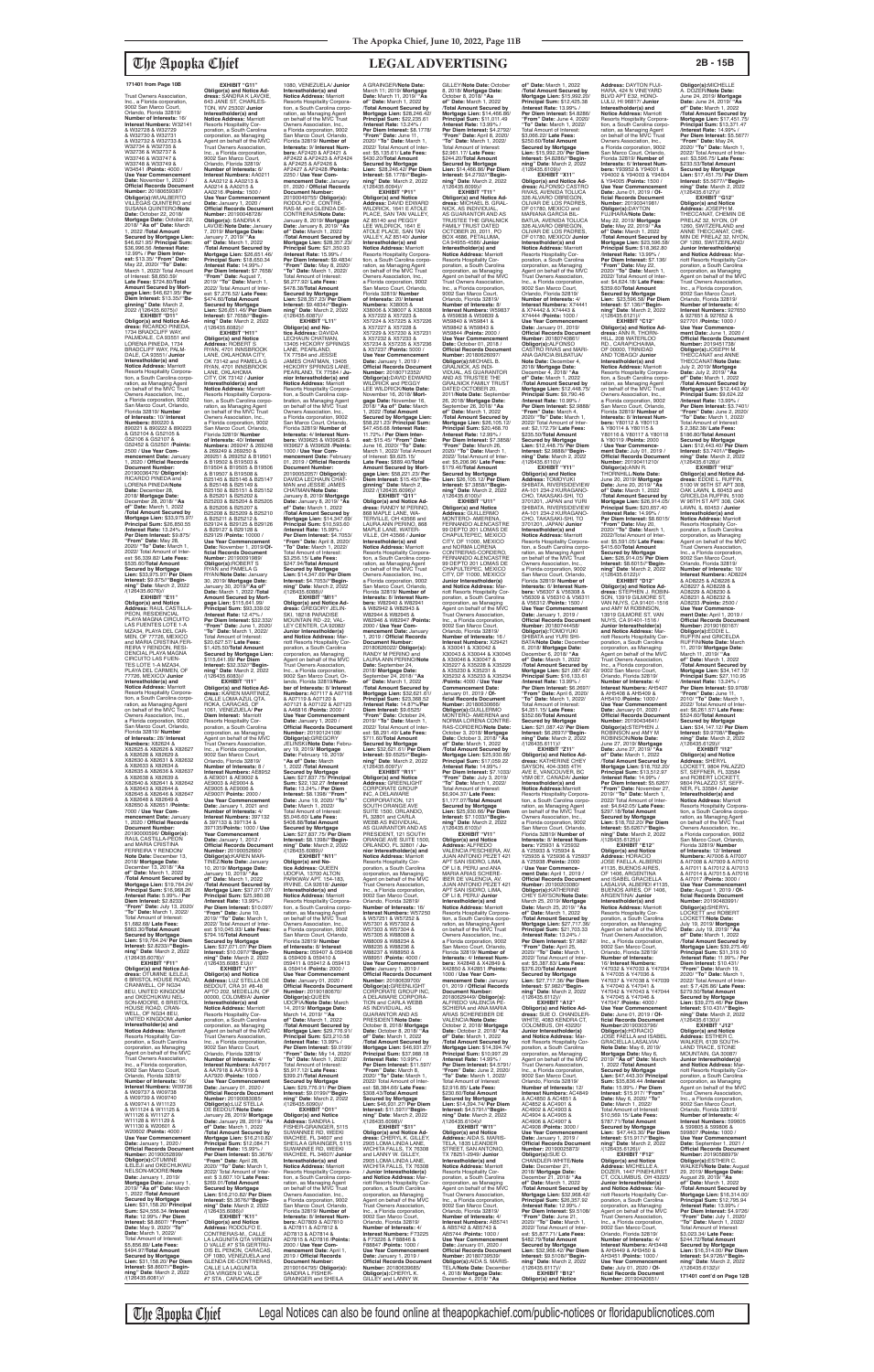**EXHIBIT "K12" Obligor(s) and Notice Address:** DAVID J. WHRI-TENOUR, 9814 UPPER MILL LOOP, BRISTOW, VA 20136 and MICHELE L. WHRITENOUR, 9814 UPPER MILL LOOP, BRIS-TOW, VA 20136/ **Junior Interestholder(s) and<br><b>Notice Address:** Marriott<br>Resorts Hospitality Corporation, a South Carolina corpo-ration, as Managing Agent on behalf of the MVC Trust Owners Association, Inc., a Florida corporation, 9002 San Marco Court, Orlando, Florida 32819/ **Number of Interests:** 12/ **Interest Numbers:** Y70711 & Y70712 & Y70713 &Y70714 & Y70715 & Y70716 & Y70717 & Y70718 & Y70719 & Y70720 & Y70721 & Y70722 /**Points:** 3000 / **Use Year Commencement Date:** June 1, 2019 / **Of-ficial Records Document Number:** 20190368373/ **Obligor(s):**DAVID J. WHRI-TENOUR and MICHELE L. WHRITENOUR/**Note Date:** May 31, 2019/ **Mortgage Date:** May 31, 2019/ **"As of" Date:** March 1 2022 /**Total Amount Secured by Mortgage Lien:** \$37,907.79/ **Principal Sum:** \$30,096.50 /**Interest Rate:** 11.99% / **Per Diem Interest:** \$10.024/ **"From" Date:** March 1, 2020/ **"To" Date:** March 1 2022/ Total Amount of Inter-est: \$7,317.38/ **Late Fees:** \$242.91/**Total Amount Secured by Mortgage Lien:** \$37,907.79/ **Per Diem Interest:** \$10.024//**"Begin-ning" Date**: March 2, 2022 /(126435.6133)//<br>"EXHIBIT "L12

**EXHIBIT "L12" Obligor(s) and Notice Address:** CARLYSLE ANN YOUNG, 180 SAN LUCUS AVE, MOSS BEACH, CA 94038/ **Junior Interestholder(s) and<br><b>Notice Address:** Marriott<br>Resorts Hospitality Corporation, a South Carolina corporation, as Managing Agent<br>on behalf of the MVC Trust Owners Association, Inc.,<br>a Florida corporation, 9002<br>San Marco Court, Orlando,<br>Florida 32819/ **Number of Interests:** 6/ **Interest Numbers:** Z02506 & Z02507 & Z02508 & Z02509 & Z02510 & Z02511 /**Points:** 1500 / Use Year Commenceme **Date:** January 1, 2020 / **Of-ficial Records Document Number:** 20190346131/ **Obligor(s):CARLYSLE**<br>ANN YOUNG/Note Date: ANN YOUNG/**Note Date:** May 23, 2019/ **Mortgage Date:** May 23, 2019/ **"As of" Date:** March 1, 2022 /**Total Amount Secured by Mortgage Lien:** \$25,299.03/ **Principal Sum:** \$19,679.77 /**Interest Rate:** 14.99% / **Per Diem Interest:** \$8.1944/ **"From" Date:** June 23, 2020/ **"To" Date:** March 1, 2022/ Total Amount of Inter-est: \$5,047.78/ **Late Fees:** \$321.48/**Total Amount Secured by Mortgage Lien:** \$25,299.03/ **Per Diem Interest:** \$8.1944//**"Begin-ning" Date**: March 2, 2022 /(126435.6136)//

**EXHIBIT "M12" Obligor(s) and Notice Address:** KRISTAL D. AN-THONY, 41 SOUTH MAIN STREET APT 30, JEWETT CITY, CT 06351/ **Junior Interestholder(s) and<br><b>Notice Address:** Marriott<br>Resorts Hospitality Corporation, a South Carolina corporation, as Managing Agent on behalf of the MVC Trust Owners Association, Inc., a Florida corporation, 9002 San Marco Court, Orlando, Florida 32819/ **Number of Interests:** 6/ **Interest Numbers:** AM6118 & AM6119 & AM6120 & AM6121 & AM6122 & AM6123 /**Points:** 1500 / **Use Year Commencement Date:** August 1, 2020 / **Of-ficial Records Document Number:** 20190516641/ **Obligor(s):**KRISTAL D.

Notice of Right to Future<br>Advance Agreement/"As of Advance Agreement/**"As of" Date:** March 1, 2022 /**Total Amount Secured by Mortgage Lien:** \$160,616.36/ **Principal Sum:** \$132,103.76 /**Interest Rate:** 10.98% / **Per Diem Interest:** \$40.292/ **"From" Date:** May 24, 2020/ **"To" Date:** March 1, 2022/ Total Amount of Inter-est: \$ 26,028.40/ **Late Fees:** \$2,234.20/**Total Amount Secured by Mortgage Lien:**  \$160,616.36/ **Per Diem Interest:** \$40.292//"**Begin-<br><b>ning" Date**: March 2, 2022<br>/(126435.6138 MM)// **EXHIBIT "O12" Obligor(s) and Notice Address:** SHARON PONTES, RUA COLOMBO 888, PONTA GROSSA, OF 84050020, BRAZIL/ **Junior Interestholder(s) and Notice Address:** Marriott<br>Resorts Hospitality Cor-<br>poration, a South Carolina corporation, as Managing Agent on behalf of the MVC Trust Owners Association, Inc., a Florida corporation, 9002 San Marco Court, Orlando, Florida 32819/ **Number of Interests:** 6/ **Interest Numbers:** AO1601 & AO1602 & AO1603 & AO1604 & AO1605 & AO1606 /**Points:** 1500 / **Use Year Commencement Date:** December 1, 2019 / **Official Records Document Number:** 20190785840/ **Obligor(s):** SHARON PON-TES/**Note Date:** November 22, 2019/ **Mortgage Date:** November 22, 2019/ **"As of" Date:** March 1, 2022 /**Total Amount Secured by Mortgage Lien:** \$26,249.78/ **Principal Sum:** \$19,938.19 /**Interest Rate:** 14.99% / **Per Diem Interest:** \$8.302/ **"From" Date:** March 22, 2020/ **"To" Date:** March 1, 2022/ Total Amount of Inter-est: \$5,886.09/ **Late Fees:** \$175.50/**Total Amount Secured by Mortgage Lien:** \$26,249.78/ **Per Diem Interest:** \$8.302//"**Begin-**<br>**ning" Date**: March 2, 2022<br>/(126435.6139)// **EXHIBIT "P12" Obligor(s) and Notice Address:** GREENLIGHT CORPORATE GROUP INC, A DELAWARE CORPORATION, 121 SOUTH ORANGE AVE SUITE 15, ORLANDO,<br>FL 32801, and CARLA<br>WEBB AS INDIVIDUAL, AS GUARANTOR, AND AS PRESIDENT, 121 SOUTH ORANGE AVE, SUITE 15, ORLANDO, FL 32801, / **Junior Interestholder(s) and Notice Address:** Marriott<br>Resorts Hospitality Corpora-<br>tion, a South Carolina corpo-<br>ration, as Managing Agent<br>on behalf of the MVC Trust<br>Owners Association, Inc., a Florida corporation, 9002 San Marco Court, Orlando, Florida 32819/ **Number of Interests:** 40/ **Interest Numbers:** P48502 & P48503 & P48504 & P48505 & P48506 & P48507 & P48508 & P48509 & P49013<br>& P49014 & P49015 & & P49014 & P49015 & P49016 & P49017 & P49018 & P49019 & P49020 & P49021 & P49022 & P49203 & P49204 & P49205 & P49206 & P49207 & P49208 & P49209 & P49210 & P49211 & P49212 & P49923 & P49924 & P49925 & P49926 & P49927 & P49928 & P49929 & P49930 & P61506 & P61507 & P61508 & P61509/**Points:** 10000 / **Use Year Commencement Date:** January 1, 2017 and/ **Number of Interests:** 21/ **Interest Numbers:** Z37120 & Z37121 & Z37122 & Z37123 & Z37124 & Z37125 & Z37126 & Z37127 & Z37128 & Z37129 & Z37130 & Z37131 & Z37132 & Z37133 & Z37134 & Z37135

ANTHONY/**Note Date:** July 31, 2019/ **Mortgage Date:** July 31, 2019/ **"As of" Date:** March 1, 2022 /**Total Amount Secured by Mortgage Lien:** \$27,448.10/ **Principal Sum:** \$19,750.11 /**Interest Rate:** 14.99% / **Per Diem Interest:** \$8.2237/ **"From" Date:** November 1, 2019/ **"To" Date:** March 1, 2022/ Total Amount of Inter-est: \$6,998.44/ **Late Fees:** \$449.55/**Total Amount Secured by Mortgage Lien: \$27,448.10/ Per Diem<br><b>Interest: \$**8.2237//"**Begin-<br>ning" Date**: March 2, 2022<br>/(126435.6137)// **EXHIBIT "N12" Obligor(s) and Notice Address:** BRENT L. LOOK, 125 HERMITAGE RD, BUTLER, PA 16001 and CAROLE J. LOOK, 125 HERMITAGE RD, BUTLER, PA 16001 / **Junior Interestholder(s) and Notice Address:** Marriott Resorts Hospitality Corporation, a South Carolina corporation, as Managing Agent on behalf of the MVC Trust Owners Association, Inc., a Florida corporation, 9002 San Marco Court, Orlando, Florida 32819/ **Number of Interests:** 18/ **Interest Numbers:** 629326 & 629327 & 629328 & 658146 & 658147 & 658148 & 658149 & 658150 & 658151 & 667615 & 667616 & 667617 & 667618 & 667619 & 667620 & 667621 & 667622 & 667623/**Points:** 4500 / Use Year Commencement **Date:** February 01, 2021 and **Number of Interests:** 42/ **Interest Numbers:** S08944 & S08945 & S08946 & S08947 & S08948 & S08949 & S08950 & S08951 & S08952 & S09001 & S09002 & S09003 & S09004 & S09005 & S09006 & S09007 & S09008 & S09009 & S09010 & S09011 & S09012 & S09013 & S09014 & S09015 & S09016 & S09017 & S09018 & S09019 & S09020 & S09021 & S09022 & S09023 & S09024 & S09025 & S09026 & S09027 & S09028 & S09029 & S09030 & S09031 & S09032 & S09033/**Points:** 10500 / **Use Year Commencement Date:** February 1, 2018 / **Official Records Document Number:** 20170549670 and Mortgage ension, Consolidation Modification, Spreader and Notice of Right to Future Advance Agreement recorded on January 27, 2020 as Document # 20200052155/ **Obligor(s):**BRENT L. LOOK and CAROLE J. LOOK/**Note Date:** August 25, 2017 and Consolidated, Amended and Restated Note Secured by Mortgage Including Continuing Guaranty dated December 24, 2019/<br>**Mortgage Date:** August<br>25, 2017 and Mortgage<br>Extension, Consolidation, Modification, Spreader and

& Z37136 & Z37137 & Z37138 & Z37139 & Z37140 /**Points:** 5250 / **Use Year Commencement Date:** Jan-uary 1, 2022 / **Official Records Document Number:**

20170227454 and Mortgage Extension, Consolidation, Modification, Spreader and Notice of Fight to Future Advance Agreement recorded on January 28, 2020 as<br>Document # 20200057099/ Document # 20200057099/<br>**Obligor(s)**:GREENLIGHT<br>CORPORATE GROUP INC,<br>A DELAWARE CORPORA-<br>TION and CARLA WEBB AS INDIVIDUAL, AS GUARAN-TOR, AND AS PRESIDENT/ **Note Date:** March 29, 2017 and Consolidated, Amended and Restated Note Secured By Mortgage Including Continuing Guaranty dated December 30, 2019/ **Mort-gage Date:** March 29, 2017 and Mortgage Extension, Consolidation, Modification, Spreader and Notice of Fight to Future Advance Agree ment dated December 30, 2019/ **"As of" Date:** March 1, 2022 /**Total Amount Secured by Mortgage Lien:**  \$164,895.74/ **Principal Sum:** \$134,874.52 /**Interest Rate:** 10.98% / **Per Diem Interest:** \$41.137/ **"From" Date:** April 1, 2020/ **"To" Date:** March 1, 2022/ Total Amount of Interest: \$28,754.48/ **Late Fees:** \$1,016.64/**Total Amount Secured by Mortgage Lien:**  \$164,895.74/ **Per Diem Interest:** \$41.137//**"Begin-ning" Date**: March 2, 2022  $\frac{7(126435.6140)}{2}$ EXHIBIT "Q12" **EXHIBIT "Q12" Obligor(s) and Notice Address:** ARLENA B LEE, 1702 AVENUE M, FT PIERCE, FL 34950, / **Junior Interestholder(s) and Notice Address:** Marriott<br>Resorts Hospitality Corpora-<br>tion, a South Carolina corporation, as Managing Agent<br>on behalf of the MVC Trust Owners Association, Inc., a Florida corporation, 9002 San Marco Court, Orlando, Florida 32819/ **Number of Interests:** 6/ **Interest Numbers:** Z41118 &Z41119 &Z41120 &Z41121 &Z41122 & Z41123 /**Points:** 1500 / **Use Year Commencement Date:** January 1, 2021 / Official Records Document Number: 2020006 **Obligor(s):**ARLENA B LEE/**Note Date:** December 30, 2019/ **Mortgage Date:** December 30, 2019/ **"As of" Date:** March 1, 2022 /**Total Amount Secured by Mortgage Lien:** \$26,435.59/ **Principal Sum:** \$20,389.69 /**Interest Rate:** 14.99% / **Per Diem Interest:** \$8.49/ **"From" Date:** June 1, 2020/ **"To" Date:** March 1, 2022/ Total Amount of Interest: \$5,416.62/ **Late Fees:** \$379.28/**Total Amount Secured by Mortgage Lien:** \$26,435.59/ **Per Diem Interest:** \$8.49//**"Begin-ning" Date**: March 2, 2022 /(126435.6141)// **EXHIBIT "R12" Obligor(s) and Notice dress:** TAWAND E. SMITH, 7687 WATERLACE DR, FAIRBURN, GA 30213/ **Junior Interestholder(s) and Notice Address:** Marriott

Resorts Hospitality Corporation, a South Carolina corpo-ration, as Managing Agent on behalf Of the MVC . Trust Owners Association, Inc., a Florida corporation, 9002 San Marco Court, Orlando, Florida 32819/ **Number of Interests:** 6/ **Interest Num-bers:** 437229 & O06722 & O06723 & O08449 & O08450 & O08451 /**Points:** 1500 / **Use Year Com-mencement Date:** October 01, 2019 / **Official Records Document Number:** 20190617740/ **Obligor(s):** TAWAND E. SMITH/**Note Date:** September 17, 2019/ **Mortgage Date:** September 17, 2019/ **"As of" Date:** March 1, 2022 /**Total Amount Secured by Mortgage Lien:** \$26,614.75/ **Principal Sum:** \$20,006.12 /**Interest Rate:** 14.99% / **Per Diem Interest:** \$8.3303/ **"From" Date:** February 17, 2020/ **"To" Date:** March 1, 2022/ Total Amount of Inter-est: \$6,189.43/ **Late Fees:** \$169.20/**Total Amount Secured by Mortgage Lien:** \$26,614.75/ **Per Diem Interest:** \$8.3303//**"Begin-ning" Date**: March 2, 2022 /(126435.6142)// **EXHIBIT "S12" Obligor(s) and Notice Address:** ANDRES FELIPE GIRALDO VELASQUEZ, AV 6 NORTE # 52-24 APTO 206, CALI, OF 00000, COLOMBIA/ **Junior Interestholder(s) and Notice Address:** Marriott Resorts Hospitality Corpora-tion, a South Carolina corporation, as Managing Agent<br>on behalf of the MVC Trust<br>Owners Association, Inc.,<br>a Florida corporation, 9002 San Marco Court, Orlando, Florida 32819/**Number of Interests:** 28/**Interest Numbers:** AD2503 & AD2504 & AD2505 & AD2506 & AD2507 & AD2508 & AD2509 & AD2510 & AD2511 & AD2512 & AD2513 & AD2514 & W92149 & W92150 & W92151 & W92152 & W92201 & W92202 & W93752 & W93801 & W93802 & W93803 & W93804 & W93805 & W93806 & W93807 & W93808 & W93809 /**Points:** 7000 / **Use Year Commencement Date:** July 01, 2019 / **Official Records Document Number:** 20190381568/ **Obligor(s):** ANDRES FELIPE GIRALDO VELASQUEZ/**Note Date:** June 6, 2019/ **Mortgage Date:** June 6, 2019/ **"As of" Date:** March 1, 2022 /**Total Amount Secured by Mort-gage Lien:** \$100,059.78/ **Principal Sum:** \$68,290.68 /**Interest Rate:** 15.99% / **Per Diem Interest:** \$30.332/ **"From" Date:** July 6, 2019/ **"To" Date:** March 1, 2022/ Total Amount of Interest: \$29,392.19/ **Late Fees:** \$2,126.91/**Total Amount Secured by Mortgage Lien:**  \$100,059.78/ **Per Diem Interest:** \$30.332//**"Begin-ning" Date**: March 2, 2022 /(126435.6143)// **EXHIBIT "T12" Obligor(s) and Notice Address:** SHANI TNAI FREEMAN, 5318 MAR-BURN AVE, WINDSOR HILLS, CA 90043/ **Junior Interestholder(s) and Notice Address:** Marriott Resorts Hospitality Corpora-tion, a South Carolina corpo-ration, as Managing Agent on behalf of the MVC Trust Owners Association, Inc., a Florida corporation, 9002 San Marco Court, Orlando, Florida 32819/ **Number of Interests:** 3/ **Interest Numbers:** AM5150 & AM5151 & AM5152 /**Points:** 750 / **Use Year Commencement Date:** January 01, 2020 / **Official Records Document Number:** 20190511960/ **Obligor(s):**SHANI TNAI FREEMAN/**Note Date:** July 30, 2019/ **Mortgage Date:** July 30, 2019/ **"As of" Date:** March 1, 2022 /**Total Amount Secured by Mortgage Lien:** \$11,233.71/ **Principal Sum:** \$8,579.23 /**Interest Rate:** 13.99% / **Per Diem Interest:** \$3.334/ **"From" Date:** May 1, 2020/ **"To" Date:** March 1, 2022/ Total Amount of Interest: \$2,230.39/ **Late Fees:** \$ 174.09/**Total Amount Secured by Mortgage Lien:** \$11,233.71/ **Per Diem Interest:** \$3.334//**"Beginning" Date**: March 2, 2022 /(126435.6144)// **EXHIBIT "U12" Obligor(s) and Notice Address:** GERALD D TOMASZEWSKI, 1114 ZE-NOBIA DR, CORAOPOLIS, PA 15108 and CHARLOTTE A TOMASZEWSKI, 1114 ZENOBIA DR, CORAOPO-LIS, PA 15108 / **Junior Interestholder(s) and Notice Address:** Marriott Resorts Hospitality Cor-poration, a South Carolina corporation, as Managing Agent on behalf of the MVC Trust Owners Association, India Owners Association,<br>Inc., a Florida corporation, 9002 San Marco Court, Orlando, Florida 32819/ **Number of Interests:** 5/ **Interest Numbers:** AJ4721 & AJ4722 & AJ4723 & AJ4724 & AJ4725 /**Points:** 1250 / **Use Year Commencement Date:** January 01, 2020 / **Official Records Document Number:** 20190475194/ **Obligor(s):** GERALD D TOMASZE-WSKI and CHARLOTTE A TOMASZEWSKI/**Note Date:** July 11, 2019/ **Mortgage Date:** July 11, 2019/ **"As of" Date:** March 1, 2022 /**Total Amount Secured by Mortgage Lien:** \$20,962.23/ **Principal Sum:** \$16,201.55 /**Interest Rate:** 13.99% / **Per Diem Interest:** \$6.2961/ **"From" Date:** May 11, 2020/ **"To" Date:** March 1, 2022/ Total Amount of Interest: \$4,149.12/ **Late Fees:** \$361.56/**Total Amount Secured by Mortgage Lien:** \$20,962.23/ **Per Diem Interest:** \$6.2961//**"Begin-ning" Date**: March 2, 2022 /(126435.6145)// **EXHIBIT "V12" Obligor(s) and Notice Ad-dress:** ORACIO A VIEYRA, 1844 N FILBERT ST, STOCKTON, CA 95205/ **Junior Interestholder(s) and Notice Address:** Marriott Resorts Hospitality Corpora-<br>tion, a South Carolina corpo tion, a South Carolina corpo-ration, as Managing Agent on behalf of the MVC Trust Owners Association, Inc., a Florida corporation, 9002 San Marco Court, Orlando Florida 32819/ **Number of Interests:** 6/ **Interest Numbers:** F66236 & F67708 & F67942 & F69943 & F69944 & F69945 /**Points:** 1500 / **Use Year Commencement Date:** November 01, 2019 / **Official Records Docume Number:** 20190701354/ **Obligor(s):**ORACIO A VIEYRA/**Note Date:** October 21, 2019/ **Mortgage Date:** October 21, 2019/ **"As of" Date:** March 1, 2022 /**Total Amount Secured by Mortgage Lien:** \$25,648.85/ **Principal Sum:** \$19,952.05 /**Interest Rate:** 13.99% / **Per Diem Interest:** \$7.7536/ **"From" Date:** May 21, 2020/ **"To" Date:** March 1, 2022/ Total Amount of Interest: \$5,032.08/ **Late Fees:** \$414.72/**Total Amount Secured by Mortgage Lien:** \$25,648.85/ **Per Diem Interest:** \$7.7536//**"Begin-ning" Date**: March 2, 2022 /(126435.6147)// **EXHIBIT "W12" Obligor(s) and Notice Address:** MICHELE L. WHRITENOUR, 9814 UPPER MILL LOOP,<br>BRISTOW, VA 20136 and<br>DAVID J WHRITENOUR,<br>9814 UPPER MILL LOOP, BRISTOW, VA 20136,/ **Junior Interestholder(s) and Notice Address:** Marriott Resorts Hospitality Corporation, a South Carolina corporation, as Managing Agent on behalf of the MVC Trust Owners Association, Inc., a Florida corporation, 9002 San Marco Court, Orlando, Florida 32819/ **Number of Interests:** 4/ **Interest Numbers:** Y66413 & Y66414 & Y66415 & Y66416 /**Points:** 1000 / **Use Year Commencement Date:** June 01, 2020 / **Official Re-cords Document Number:** 20200025410/ **Obligor(s):** MICHELE L. WHRITENOUR and DAVID J WHRITEN-OUR/**Note Date:** December 17, 2019/**Mortgage Date:** December 17, 2019/ **"As of" Date:** March 1, 2022 /**Total Amount Secured by Mortgage Lien:** \$17,568.88/ Principal Sumi \$13,457.86 /**Interest Rate:** 13.99% / **Per Diem Interest:** \$5.2299/ **"From" Date:** March 17, 2020/ **"To" Date:** March 1, 2022/ Total Amount of Interest: \$3,734.22/ **Late Fees:** \$126.80/**Total Amount Secured by Mortgage Lien:** \$17,568.88/ **Per Diem Interest:** \$5.2299//**"Begin-ning" Date**: March 2, 2022 /(126435.6149)// **EXHIBIT "X12" Obligor(s) and Notice<br>Address: NICHOLAS F Address:** NICHOLAS E BARR, 28 CLEVELAND ST, ALBANY, NY 12206/ **Junior Interestholder(s) and Notice Address:** Marriott Resorts Hospitality Corporation, a South Carolina corporation, as Managing Agent on behalf of the MVC Trust Owners Association Inc., a Florida corporation, 9002 San Marco Court, Orlando, Florida 32819/ **Number of Interests:** 16/ **Interest Numbers:** X97617 & X97618 & X97619 & X97620 & X97621 & X97622 & X97623 & X97624 & Y00640 & Y00641 & Y00642 & Y00643 & Y00644 & Y00645 & Y00646 & Y00647 /**Points:** 4000 / **Use Year Commencement Date:** Jan-uary 01, 2021/ **Official Records Document Number:** 20200031643/ **Obligor(s):** NICHOLAS E BARR/**Note Date:** December 17, 2019/ **Mortgage Date:** December 17, 2019/ **"As of" Date:** March 1, 2022 /**Total Amount Secured by Mortgage Lien:** \$48,364.12/ **Principal Sum:** \$39,531.44 /**Interest Rate:** 10.99% / **Per Diem Interest:** \$12.068/ **"From" Date:** May 17, 2020/ **"To" Date:** March 1, 2022/ Total Amount of Interest: \$7,880.44/ **Late Fees:** \$702.24/**Total Amount Secured by Mortgage Lien:** \$48,364.12/ **Per Diem Interest:** \$12.068//**"Begin-ning" Date**: March 2, 2022 /(126435.6150)// **EXHIBIT "Y12" Obligor(s) and Notice Address:** MARIA LILIA BARBERAN VIBAR, 2213 PINARD STREET #285, MILPITAS, CA 95035/ **Ju-nior Interestholder(s) and Notice Address:** Marriott Resorts Hospitality Corporation, a South Carolina corporation, as Managing Agent on behalf of the MVC Trust Owners Association, Inc., a Florida corporation, 9002 San Marco Court, Orlando, Florida 32819/ **Number of Interests:** 8/ **Interest Numbers:** AN6035 &AN6036 & AN6037 & AN6038 & AN6039 & AN6040 & AN6041 & AN6042 /**Points:** 2000 / **Use Year Commencement Date:** January 01, 2021 / **Official Records Docum Number:** 20190793936/ **Obligor(s):**MARIA LILIA BARBERAN VIBAR/**Note Date:** November 25, 2019/ **Mortgage Date:** November 25, 2019/ **"As of" Date:** March 1, 2022 /**Total Amount Secured by Mortgage Lien:** \$25,435.29/ **Principal Sum:** \$19,269.32 /**Interest Rate:** 15.99% / **Per Diem Interest:** \$8.5588/ **"From" Date:** May 25, 2020/ **"To" Date:** March 1, 2022/ Total Amount of Inter-est: \$5,520.37/ **Late Fees:** \$395.60/**Total Amount Secured by Mortgage Lien:** \$25,435.29/ **Per Diem Interest:** \$8.5588//**"Begin-ning" Date**: March 2, 2022 /(126435.6151)// **EXHIBIT "Z12" Obligor(s) and Notice Ad-dress:** LUIS J. HEREDIA, CALLE EL RECODO 2 3ER PISO EDF MONTE MIRA-DOR BELLA VISTA, SANTO DOMINGO, OF 00000, DOMINICAN REPUBLIC/ **Junior Interestholder(s) and Notice Address: Mar**riott Resorts Hospitality Cor-poration, a South Carolina corporation, as Managing Agent on behalf of the MVC Trust Owners Association, Inc., a Florida corporation, 9002 San Marco Court, Orlando, Florida 32819/ **Number of Interests:** 6/ **Interest Numbers:** AH5351 & AH5352 & AH5401 & AH5402 & AH5403 & AH5404 /**Points:** 1500 / **Use Year Commencement Date:** January 01, 2021 / **Official Records Documen Number:** 20190742112/ **Obligor(s):**LUIS J. HERE-DIA/**Note Date:** November 6, 2019/ **Mortgage Date:** November 6, 2019/ **"As of" Date:** March 1, 2022 /**Total Amount Secured by Mortgage Lien:** \$24,932.07/ **Principal Sum:** \$18,749.69 /**Interest Rate:** 15.99% / **Per Diem Interest:** \$8.328/ **"From" Date:** May 6, 2020/ **"To" Date:** March 1, 2022/ Total Amount of Interest: \$5,529.81/ **Late Fees:** \$402.57/**Total Amount Secured by Mortgage Lien:** \$24,932.07/ **Per Diem Interest:** \$8.328//**"Begin-ning" Date**: March 2, 2022 /(126435.6153)// **EXHIBIT "A13" Obligor(s) and Notice Address:** MONIQUE<br>DANIELLE SPENCE, 3680 LAKE DRIVE, SMYRNA,<br>GA 30082/ **Junior** GA 30082/ **Junior Interestholder(s) and** 

**Notice Address:** Marriott Resorts Hospitality Cor-poration, a South Carolina corporation, as Managing Agent on behalf of the MVC Trust Owners Association, Inc., a Florida corporation, 9002 San Marco Court, Orlando, Florida 32819/ **Number of Interests:** 32/ **Interest Numbers:** AZ5326 & AZ5327 & AZ5328 & AZ5329 & AZ5330 & AZ5331 & AZ5332 & AZ5333 & AZ5334 & AZ5335 & AZ5336 & AZ5337 & AZ5338 & AZ5339 & AZ5340 & AZ5341 & AZ5342 & AZ5343 & AZ5344 & AZ5345 & AZ5346 & AZ5347 & AZ5348 & AZ5349 & AZ5350 & AZ5351 & AZ5352 & AZ5401 & AZ5402 & AZ5403 & AZ5404 & AZ5405/**Points:** 8000 / **Use Year Commencement Date:** July 01, 2020 and **Number of Interests:** 12/ **Interest Numbers:** R47607 & R47608 & R47609 & R47610 & R47611 & R47612 & R47613 & R47614 & R47615 & R47616 & R47617 & R47618/**Points:** 3000 / **Use Year Commencement Date:** July 1, 2017 / **Official Records Document Number:** 20170390068 and Mort-gage Extension, Consolida-tion, Modification, Spreader and Notice of Right to Future Advance Agreement recorded on January 14, 2020 as Document No.<br>20200025046/ **Obligor(s):**<br>MONIQUE DANIELLE SPENCE/**Note Date:** June 23, 2017 and Consolidated, Amended and Restated Note Secured by Mortgage Including Continuing Including Continuing<br>Guaranty dated Dece 16, 2019/ **Mortgage Date:** June 23, 2017 and Mortgage Extension, Consolidation Modification, Spreader and Notice of Right to Future Advance Agreement dated December 16, 2019/**"As of" Date:** March 1, 2022 /**Total Amount Secured by Mortgage Lien:** \$137,539.44/ **Principal Sum:** \$113,743.40 /**Interest Rate:** 10.98% / **Per Diem Interest:** \$34.692/ **"From" Date:** June 16, 2020/ **"To" Date:** March 1, 2022/ Total Amount of Inter-est: \$21,612.89/ **Late Fees:** \$1,933.20/**Total Amount Secured by Mortgage Lien:**  \$137,539.44/ **Per Diem Interest:** \$34.692//**"Beginning" Date**: March 2, 2022 /(126435.6154 MM)// **EXHIBIT "B13" Obligor(s) and Notice Ad-dress:** LEATRICE RENAE ALLEN, 25326 PETROS DRIVE, HURON TOWN-<br>SHIP, MI 48134/ **Junior** SHIP, MI 48134/ **Junior Interestholder(s) and Notice Address:** Marriott Resorts Hospitality Corporation, a South Carolina corporation, as Managing Agent on behalf of the MVC Trust Owners Association, Inc., a Florida corporation, 9002 San Marco Court, Orlando, Florida 32819/ **Number of Interests:** 6/ **Interest Numbers:** C23239 & C23240 & C23241 & C23242 & C23243 & C23244 /**Points:** 1500 / **Use Year Commencement Date:** December 01, 2019 / **Official Records Doment Num** 20190742344/ **Obligor(s):** LEATRICE RENAE AL-LEN/**Note Date:** November 06, 2019/**Mortgage Date:** November 06, 2019/ **"As of" Date:** March 1, 2022 /**Total Amount Secured by Mortgage Lien:** \$24,415.62/ **Principal Sum:** \$18,671.30 /**Interest Rate:** 14.99% / **Per Diem Interest:** \$7.7745/ **"From" Date:** May 6, 2020/ **"To" Date:** March 1, 2022/ Total Amount of Interest: \$5,162.31/ **Late Fees:** \$332.01/**Total Amount Secured by Mortgage Lien:** \$24,415.62/ **Per Diem Interest:** \$7.7745//**"Begin-ning" Date**: March 2, 2022 /(126435.6156)//<br>**EXHIBIT** "C13" **EXHIBIT "C13" Obligor(s) and Notice Address:** THERESA M. RAMOS, 12001 SW 253RD STREET, HOMESTEAD, FL 33032 and OMAR TAVAREZ JR, 12001 SW 253RD STREET, HOME-STEAD, FL 33032 / **Junior Interestholder(s) and Notice Address:** Marriott Resorts Hospitality Corporation, a South Carolina corpo-ration, as Managing Agent on behalf of the MVC Trust Owners Association, Inc., a Florida corporation, 9002 San Marco Court, Orlando, Florida 32819/ **Number of Interests:** 6/ **Interest Num-bers:** AM8040 & AM8041 & AM8042 & AM8043 & AM8044 & AM8045 /**Points:** 1500 / **Use Year Commencement Date:** October 01, 2019 / **Official Records Document Number:** 20190617686/ **Obligor(s):** THERESA M. RAMOS and OMAR TAVAREZ JR/**Note Date:** September 18, 2019/ **Mortgage Date:** September 18, 2019/ **"As of" Date:** March 1, 2022 /**Total Amount Secured by Mortgage Lien:** \$25,326.45/ **Principal Sum:** \$19,658.62 /**Interest Rate:** 14.99% / **Per Diem Interest:** \$8.1856/ **"From" Date:** June 18, 2020/ **"To" Date:** March 1, 2022/ Total Amount of Inter est: \$5,083.23/ **Late Fees:** \$334.60/**Total Amount Secured by Mortgage Lien:** \$25,326.45/ **Per Diem Interest:** \$8.1856//**"Beginning" Date**: March 2, 2022 /(126435.6157)// **EXHIBIT "D13" Obligor(s) and Notice Address:** KENNITH<br>WESTCOTT, RL RT 1 BOX 75, GOODWELL OK 73939 and KATHY K.<br>WESTCOTT, RL RT 1 BOX<br>75, GOODWELL, OK 73939, / **Junior Interestholder(s) and Notice Address:** Marriott Resorts Hospitality Corporation, a South Carolina corporation, as Managing Agent on behalf of the MVC Trust Owners Association, Inc., a Florida corporation, 9002 San Marco Court, Orlando, Florida 32819/ **Number of Interests:** 16/ **Interest Numbers:** AH6430 & AH6431 & AH6432 & AH6433 & AH6434 & AH6435 & AH6436 & AH6437 & AH6438 & AH6439 & AH6440 & AH6441 & AH6442 & AH6443 & AH6444 & AH6445 /**Points:** 4000 / Use Year Commence-<br>ment Date: January 1,<br>Document Number:<br>20190620367/ Obligor(s):<br>20190620367/ Obligor(s):<br>KENNITH WESTCOTT and KATHY K. WESTCOTT/<br>Note Date: September<br>18, 2019/ Mortgage Date:<br>September 18, 2019/ "As<br>September 18, 2019/ "As<br>Total Amount Secured by<br>Mortgage Lien: \$49,257.74/<br>Principal Sum: \$40,579.05<br>Thricipal Sum: \$40,579.05 **Mortgage Lien:** \$46,388.54/ **Principal Sum:** \$34,644.16 /**Interest Rate:** 14.39% / **Per Diem Interest:** \$13.848/ **"From" Date:** January 12, 2020/ **"To" Date:** March 1, 2022/ Total Amount of Inter-est: \$10,787.63/ **Late Fees:** \$706.75/**Total Amount Secured by Mortgage Lien:** \$46,388.54/ **Per Diem Interest:** \$13.848//**"Begin-ning" Date**: March 2, 2022 /(126435.6161)// **EXHIBIT "G13" Obligor(s) and Notice Address:** WILLIAM ARTHUR NICHOLS, 406 YELLOWSTONE DRIVE, VACAVILLE, CA 95687/ **Junior Interestholder(s) and Notice Address:** Marriott Resorts Hospitality Corporation, a South Carolina corporation, as Managing Agent on behalf of the MVC Trust Owners Association, Inc., a Florida corporation, 9002 San Marco Court, Orlando, Florida 32819/ **Number of Interests:** 12/ **Interest Numbers:** AH7847 & AH7848 & AH7849 & AH7850 & AH7851 & AH7852 & AH7901 & AH7902 & AH7903 & AH7904 & AH7905 & AH7906 /**Points:** 3000 / Use Year Commence **Date:** May 01, 2021 / **Of-ficial Records Document Number:** 20190603667/ **Obligor(s):**WILLIAM ARTHUR NICHOLS/**Note Date:** September 9, 2019/ **Mortgage Date:** September 9, 2019/ **"As of" Date:** March 1, 2022 /**Total Amount Secured by Mortgage Lien:** \$42,072.67/ **Principal Sum:** \$33,333.07 /**Interest Rate:** 12.99% / **Per Diem Interest:** \$12.028/ **"From" Date:** May 9, 2020/ **"To" Date:** March 1, 2022/ Total Amount of Interest: \$7,950.32/ **Late Fees:** \$539.28/**Total Amount Secured by Mortgage Lien:** \$42,072.67/ **Per Diem Interest:** \$12.028//**"Begin-ning" Date**: March 2, 2022 /(126435.6162)// **EXHIBIT "H13" Obligor(s) and Notice Address:** SABRINA MARIE DECKER, PMB 2736 1321 UPLAND DR., HOUS-TON, TX 77043-4718 and JOSEPH PARKER, PMB<br>2736 1321 UPLAND DR., HOUSTON, TX 77043-4718/ **Junior Interestholder(s)<br><b>and Notice Address:** Mar-<br>riott Resorts Hospitality Corporation, a South Carolina corporation, as Managing Agent on behalf of the MVC Trust Owners Association, Inc., a Florida corporation, 9002 San Marco Co Orlando, Florida 32819/ **Number of Interests:** 8/ **Interest Numbers:** AV9550 & AV9551 & AV9552 & AV9601 & AV9602 & AV9603 & AV9604 & AV9605 /**Points:** 2000 / **Use Year Com-mencement Date:** January 01, 2021 / **Official Records Document Number:** 20190724526/ **Obligor(s):** SABRINA MARIE DECKER and JOSEPH PARKER/**Note Date:** October 30, 2019/ **Mortgage Date:** October 30, 2019/ **"As of" Date:** March 2, 2022 /**Total Amount** 

**Per Diem Interest:** \$12.388/ **"From" Date:** June 18, 2020/ **"To" Date:** March 1, 2022/ Total Amount of Inter-est: \$7,692.85/ **Late Fees:** \$735.84/**Total Amount Secured by Mortgage Lien:** \$49,257.74/ **Per Diem Interest:** \$12.388//**"Begin-ning" Date**: March 2, 2022 /(126435.6158)// **EXHIBIT "E13" Obligor(s) and Notice Address:** ELIZA STRAT-EANU, 400 LILY PAD CT, ZEBULON, NC 27597/ **Junior Interestholder(s) and Notice Address:** Marriott Resorts Hospitality Corporation, a South Carolina corporation, as Managing Agent on behalf of the MVC Trust Owners Association, Inc., a Florida corporation, 9002 San Marco Court, Orlando, Florida 32819/ **Number of Interests:** 8/ **Interest Numbers:** AX5706 & AX5707 & AX5708 & AX5709 & AX5710 & AX5711 & AX5712 & AX5713 /**Points:** 2000 / **Use Year Commence-ment Date:** December 1, 2019 / **Official Records Document Number:** 20190750203/ **Obligor(s):** ELIZA STRATEANU/**Note Date: November 8,<br>2019/ <b>Mortgage Date:**<br>November 8, 2019/ **"As**<br>**of" Date:** March 1, 2022 /**Total Amount Secured by Mortgage Lien:** \$27,225.93/ **Principal Sum:** \$21,386.11 /**Interest Rate:** 13.99% / **Per Diem Interest:** \$8.3109/ **"From" Date:** June 8, 2020/ **"To" Date:** March 1, 2022/ Total Amount of Interest: \$5,244.22/ **Late Fees:** \$345.60/**Total Amount Secured by Mortgage Lien:** \$27,225.93/ **Per Diem Interest:** \$8.3109//**"Begin-ning" Date**: March 2, 2022 /(126435.6160)// **EXHIBIT "F13" Obligor(s) and Notice Address:** MARK PATRICK DANIELS, 2250 WOODHILL CT, EAGAN, MN 55122 and COLLEEN FAYE DANIELS, 2250 WOODHILL CT, EAGAN, MN 55122 / **Junior Interestholder(s) and Notice Address:** Marriott<br>Resorts Hospitality Cor-<br>poration, a South Carolina<br>corporation, as Managing<br>Agent on behalf of the MVC<br>Trust Owners Association, Inc., a Florida corporation, 9002 San Marco Court, Orlando, Florida 32819/ **Number of Interests:** 8/ **Interest Numbers:** M19905<br>& M19906 & M19907 & M19908 & M19909<br>& M19910 & M19911 & & M19910 & M19911 & M19912 /**Points:** 2000/ **Use Year Commencement Date:** June 1, 2016 and **Number of Interests:** 4/ **Interest Numbers:** BB4416 & BB4417 & BB4418 & BB4419) /**Points:** 1000 / Use Year Commenceme **Date:** June 1, 2020 / **Of-ficial Records Document Number:** 20160275991 and Mortgage Extension, Consolidation, Modification, Spreader and Notice of Right to Future Advance Agreement recorded on January 6, 2020 as Document # 20200007109/ **Obligor(s):** MARK PATRICK DANIELS and COLLEEN FAYE DANIELS/**Note Date:** May 6, 2016 and Consolidated, Amended and Restated Note Secured by Mortgage Including Continuing Guaranty dated December 12, 2019/ **Mortgage Date:** May 6, 2016 and Mortgage Extension, Consolidation, Modification, Spreader and Notice of Right to Future Advance Agreement dated December 12, 2019/ **"As of" Date:** March 1, 2022 /**Total Amount Secured by**  & AP2949 & AP2950 & AP2951 & AP2952 & AP3001 & AP3002 **Points:**

**Secured by Mortgage Lien:** \$28,268.16/ **Principal Sum:** \$22,384.69 /**Interest Rate:** 13.99% / **Per Diem Interest:** \$8.6989/**"From" Date:** July 1, 2020/ **"To" Date:** March 2, 2022/ Total Amount of Interest: \$5,289.00/ **Late Fees:** \$344.47/**Total Amount Secured by Mortgage Lien:** \$28,268.16/ **Per Diem Interest:** \$8,6989//**"Beginning" Date**: March 2, 2022 /(126435.6164)// **EXHIBIT "I13" Obligor(s) and Notice Address:** JOSE F. ROJAS, MAC MAHOM 5368. ASUNCION, OF 00000, PARAGUAY and MARIAM LOPEZ, MAC MAHOM 5368, ASUNCION, OF 00000, PARAGUAY/ **Junior Interestholder(s) and Notice Address:** Marriott<br>Resorts Hospitality Corpora-<br>tion, a South Carolina corporation, as Managing Agent<br>on behalf of the MVC Trust Owners Association, Inc., a Florida corporation, 9002 San Marco Court, Orlando, Florida 32819/ **Number of Interests:** 4/ **Interest Num-bers:** AN2550 & AN2551 & AN2552 & AN2601 **Points:** 1000 / **Use Year Com-mencement Date:** January 01, 2021 and **Number of Interests:** 14/ **Interest Numbers:** N33526 & N33527 & N33528 & N33529 & N33530 & N33531 &<br>N33532 & N33533 & N33532 & N33533 & N33534 & N33535 &N33536 & N33537 & N33538 & N33539 /**Points:** 3500 / **Use Year Commencement Date:** January 01, 2017/ **Official Records Document Number:** 20160576805 and Mortgage Extension, Consolidation, Modification, Spreader and Notice of Right to Future Advance Agreement recorded on September 27, 2019 as Document # 20190604122/ **Obligor(s):**JOSE F. ROJAS and MARIAM LOPEZ/**Note Date:** October 21, 2016 and Consolidated, Amended and Restated Note Secured by Mortgage Including Continuing Guaranty dated September 10, 2019 **Mortgage Date:** October<br>21, 2016 and Mortgage<br>Extension, Consolidation, Modification, Spreader and Notice of Right to Future Advance Agreement dated September 10, 2019/ **"As of" Date:** March 1, 2022 /**Total Amount Secured by Mortgage Lien:** \$44,780.81/ **Principal Sum:** \$34,489.37 /**Interest Rate:** 15.5% / **Per Diem Interest:** \$14.85/ **"From" Date:** June 10, 2020/ **"To" Date:** March 1, 2022/ Total Amount of Inter-est: \$9,340.44/ **Late Fees:** \$701.00/**Total Amount Secured by Mortgage Lien:** \$44,780.81/ **Per Diem Interest:** \$14.85//**"Begin-ning" Date**: March 2, 2022 /(126435.6165 MM)// **EXHIBIT "J13" Obligor(s) and Notice Ad-dress:** BRIAN B CAESAR, 86 RAINBOW CRESCENT FIVE RIVERS, AROUCA, OF 00000, TRINIDAD AND TOBAGO and ODESSA AM VINCENT BROWN, 86 RAINBOW CRESCENT FIVE RIVERS, AROUCA OF 00000, TRINIDAD AND TOBAGO/ **Junior Interestholder(s) and Notice Address:** Marriott<br>Resorts Hospitality Corpora-<br>tion, a South Carolina corporation, as Managing Agent<br>on behalf of the MVC Trust Owners Association, Inc., a Florida corporation, 9002 San Marco Court, Orlando, Florida 32819/ **Number of Interests:** 8/ **Interest Num-bers:** AP2947 & AP2948

2000 / **Use Year Commencement Date:** January 01, 2021 and **Number of Interests:** 12/**Interest Numbers:** O12337 & O12338 & O12339 & O12340 &

O12341 & O12342 & O12343 & O12344 & O12345 & O12346 & O12347 & O12348 /**Points:** 3000 / **Use Year Com-mencement Date:** January 01, 2017 / **Official Records Document Number:** 20170038360 and Mortgage Extension, Consolidation, Modification, Spreader and Notice of Right to Future Advance Agreement recorded on October 3, 2019 as Document #20190617232/ **Obligor(s):**BRIAN B CAESAR and ODESSA AM VINCENT BROWN/**Note Date:** December 16, 2016 and Consolidated, Amended and Restated Note Secured by Mortgage Including Continuing Guaranty dated September 19, 2019/**Mortgage Date:** December 16, 2016 and Mortgage Extension, Consolidation, Modification, Spreader and<br>Advance Agreement dated<br>September 19, 2019/ **"As<br>of" Date:** March 1, 2022<br>**//Total Amount Secured by Mortgage Lien:** \$64,806.87/ **Principal Sum:** \$50,227.66 /**Interest Rate:** 15.45% / **Per Diem Interest:** \$21.556/ **"From" Date:** June 19, 2020/ **"To" Date:** March 1, 2022/ Total Amount of Inter est: \$13,364.77/ **Late Fees:** \$964.44/**Total Amount Secured by Mortgage Lien:** \$64,806.87/ **Per Diem Interest:** \$21.556//**"Beginning" Date**: March 2, 2022 /(126435.6166 MM)// **EXHIBIT "K13" Obligor(s) and Notice Ad-dress:** MARI LUZ CANETTI, 10661 NW 27TH CT, SUN-RISE, FL 33322 and MARIO CANETTI, 10661 NW 27TH CT, SUNRISE, FL 33322 / **Junior Interestholder(s) and Notice Address:** Marriott Resorts Hospitality Corporation, a South Carolina corporation, as Managing Agent on behalf of the MVC Trust Owners Association, Inc., a Florida corporation, 9002 San Marco Court, Orlando, Florida 32819/ **Number of Interests:** 6/ **Interest Num-bers:** AL3014 & AL3015 & AL3016 & AL3017 & AL3018 & AL3019 /**Points:** 1500 / **Use Year Commencement Date:** November 01, 2019 / **Official Records Document Number:** 20190676604/ **Obligor(s):**MARI LUZ CANETTI and MARIO CANETTI/**Note Date:** October 4, 2019/ **Mortgage Date:** October 4, 2019/ **"As of" Date:** March 1, 2022 /**Total Amount Secured by Mortgage Lien:** \$27,690.66/ **Principal Sum:** \$19,748.55 /**Interest Rate:** 14.99% / **Per Diem Interest:** \$8.2231/ **"From" Date:** October 4, 2019/ **"To" Date:** March 1, 2022/ Total Amount of Inte est: \$7,228.15/ **Late Fees:** \$463.96/**Total Amoun Secured by Mortgage Lien:** 

\$27,690.66/ **Per Diem Interest:** \$8.223 l//**"Beginning" Date**: March 2, 2022 /(126435.61 **EXHIBIT "L13" Obligor(s) and Notice Address:** HORACIO JOSE MOISIO, EREZCANO 3138, BUENOS AIRES, OF 1437, ARGENTINA and ISABEL S. CASTRO<br>DE MOISIO, EREZCANO 3138, BUENOS AIRES, OF 1437, ARGENTINA/ **Junior Interestholder(s) and Notice Address:** Marriott Resorts Hospitality Corpora-<br>tion, a South Carolina corpo tion, a South Carolina corpo-ration, as Managing Agent on behalf of the MVC Trust Owners Association, Inc., a Florida corporation, 9002 San Marco Court, Orlando, Florida 32819/**Number of Interests:** 6/**Interest Numbers:** AL1021 & AL1022 & AL1023 & AL1024 & AL1025 & AL1026 /**Points:** 1500 / **Use Year Commence-ment Date:** January 01, 2020 / **Official Records Document Number:** 20190651909/ **Obligor(s):** HORACIO JOSE MOISIO and ISABEL S. CASTRO DE MOISIO/**Note Date:** October 3, 2019/ **Mortgage Date:** October 3, 2019/ **"As of" Date:** March 1, 2022 /**Total Amount Secured by Mortgage Lien:** \$23,480.35/ **Principal Sum:** \$17,628.07 /**Interest Rate:** 15.99% / **Per Diem Interest:** \$7.8298/ **"From" Date:** May 3, 2020/ **"To" Date:** March 1, 2022/ Total Amount of Interest: \$5,222.39/ **Late Fees:** \$379.89/**Total Amount Secured by Mortgage Lien:** \$23,480.35/ **Per Diem Interest:** \$7.8298//**"Begin-ning" Date**: March 2, 2022 /(126435.6169)// **EXHIBIT "M13"<br>
<b>Obligor(s) and Notice**<br> **Address:** MARIANA LOPES<br>
FERREIRA, RUA J QD 08<br>LT 261, RIO VERDE GOIAS,<br>OF 75907220, BRAZIL and MARCELLO CARVALHO TOLEDO, RUA J QD 08 LT 261, RIO VERDE GOIAS, OF 75907220, BRAZIL/ **Junior Interestholder(s) and Notice Address:** Marriott Resorts Hospitality Corporation, a South Carolina corpo-ration, as Managing Agent on behalf of the MVC Trust Owners Association, Inc., a Florida corporation, 9002 San Marco Court, Orlando, Florida 32819/ **Number of Interests:** 10/ **Interest Numbers:** AT4051 & AT4052 & AT4101 & AT4102 & AT4103 & AT4104 & AT4105 & AT4106 & AT4107 & AT4108 /**Points:** 2500 / **Use Year Commencement Date:** November 1, 2020 / **Official Records Document Number:** 20190684359/ **Obligor(s):**MARIANA<br>LOPES FERREIRA and MARCELLO CARVALHO TOLEDO/**Note Date:** Oc-tober 14, 2019/ **Mortgage Date:** October 14, 2019/ **"As of" Date:** March 1, 2022 /**Total Amount Secured by Mortgage Lien:** \$36,928.39/ **Principal Sum:** \$28,652.34 /**Interest Rate:** 14.99% / **Per Diem Interest:** \$11.931/ **"From" Date:** June 14, 2020/ **"To" Date:** March 1, 2022/ Total Amount of Interest: \$7,456.65/ **Late Fees:** \$569.40/**Total Amount Secured by Mortgage Lien:** \$36,928.39/ **Per Diem Interest:** \$11.931//**"Begin-ning" Date**: March 2, 2022 /(126435.6170)// **EXHIBIT "N13" Obligor(s) and Notice Address:** MESHTEL NET-WORKS LLC, A FLORIDA LIMITED LIABILITY COMPANY, 1814 ABBEY

ROAD G 105, CARACAS, FL 33415, VENEZUELA and ROLEN IVANNAVI CARDONA MENDOZA, AS INDIVIDUAL, AS GUARAN-TOR, AND AS MANAGER, 1814 ABBEY ROAD G 105, CARACAS, FL 33415, VENEZUELA/ **Junior Interestholder(s) and Notice Address:** Marriott Resorts Hospitality Corpora-tion, a South Carolina corporation, as Managing Agent<br>on behalf of the MVC Trust Owners Association, Inc., a Florida corporation, 9002 San Marco Court, Orlando, Florida 32819/ **Number of Interests:** 8/ **Interest Numbers:** AZ9114 & AZ9115 & AZ9116 & AZ9117 & AZ9118 & AZ9119 & AZ9120 & AZ9121 /**Points:** 2000 / **Use Year Commencement Date:** March 01, 2020 / **Official Records Document<br><b>Number:** 20200173330/<br>**Obligor(s):**MESHTEL NET-<br>WORKS LLC, A FLORIDA<br>LIMITED LIABILITY<br>COMPANY and ROLEN IVANNAVI CARDONA MEN-DOZA, AS INDIVIDUAL,<br>AS GUARANTOR, AND AS MANAGER/**Note D** February 19, 2020/ **Mort-gage Date:** February 19, 2020/ **"As of" Date:** March 1, 2022 /**Total Amount Secured by Mortgage Lien:**  \$28,640.40/ **Principal Sum:** \$21,681.07 /**Interest Rate:** 15.99% / **Per Diem Interest:** \$9.63/ **"From" Date:** May 19, 2020/ **"To" Date:** March 1, 2022/ Total Amount of Interest: \$6,269.13/ **Late Fees:** \$440.20/**Total Amount Secured by Mortgage Lien:** \$28,640.40/ **Per Diem Interest:** \$9.63//**"Beginning" Date**: March 2, 2022 /(126435.6173)// **EXHIBIT "O13" Obligor(s) and Notice Address:** MARIA CECILIA FINENCIO CARLOS,<br>ALAMEDA DAS GRE-VILEAS 28, CABREUVA, OF 13315, BRAZIL/ **Junior Interestholder(s) and Notice Address:** Marriott Resorts Hospitality Corpora-tion, a South Carolina corpo-ration, as Managing Agent on behalf of the MVC Trust Owners Association, Inc. a Florida corporation, 9002 San Marco Court, Orlando, Florida 32819/ **Number of Interests:** 4 / **Interest Numbers:** D90232 & D90233 & D90238 & D90435 **Points:** 1000 / **Use Year Commencement Date:** May 01, 2021 and **Number of Interests:** 10/ **Interest Numbers:** L29642 & L29643 & L29644 & L29645 & L29646 & L29647 & L29648 & L29649 & L29650 & L29651/ **Points:** 2500 / **Use Year Commencement Date:** May 01, 2016 / **Official Records Document Number:** 20160212627 and Mortgage Extension, Consolidation, Modification, Spreader and Notice of Right to Future Advance Agreement recorded on June 1, 2020 as Document #20200303721/ **ObIigor(s):**MARIA CECILIA FINENCIO CARLOS/**Note Date:** April 13, 2016 and Consolidated, Amended and Restated Note Secured by Mortgage Including Continu-

### **171401 from Page 11B**

**171401 cont'd on Page 13B**

The Apopka Chief Legal Notices can also be found online at theapopkachief.com/public-notices or floridapublicnotices.com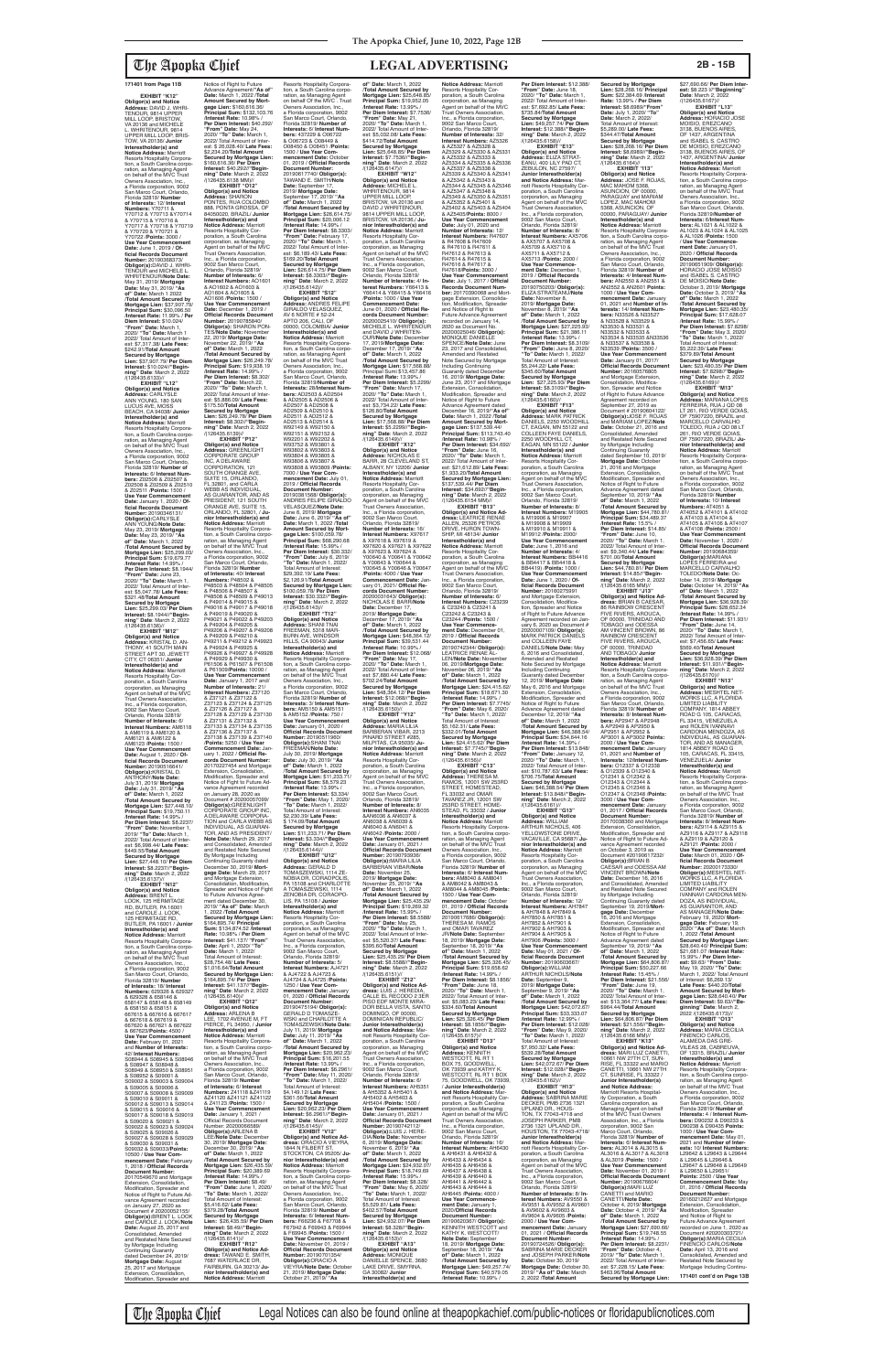ing Guaranty dated April 16, 2020 **Mortgage Date:** April 13, 2016 and Mortgage Extension, Consolidation, Modification, Spreader and Notice of Right to Future Advance Agreement dated April 16, 2020/ **"As of" Date:** March 1, 2022 / **Total Amount Secured by Mortgage Lien:** \$47,234.07/ **Principal Sum:** \$36,352.82 /**Interest Rate:** 14.98% / **Per Diem Interest:** \$15.127/<br>"**From" Date:** May 6, 2020/<br>"To" Date: March 1, 2022/<br>Total Amount of Interest:<br>\$9,892.89/ **Late Fees:**<br>\$738.36/**Total Amount Secured by Mortgage Lien:** \$47,234.07/ **Per Diem Interest:** \$15.127//**"Begin-ning" Date**: March 2, 2022 / (126435.6174 MM)// **EXHIBIT "P13"**

**Obligor(s) and Notice Address:** PABLO LEO-NARDO TORIBIO CUADRA, PRA.A TELE SANTANA 85 BLOCO-2 APTO.103 BARRA DA TIJUCA SUN-PLACE, RIO DE JANEIRO, OF 22793298, BRAZIL and KARLA EVELYN LOPES CUADRA, PRA.A TELE SANTANA 85 BLOCO-2 APTO.103 BARRA DA TIJUCA SUNPLACE, RIO DE JANEIRO, OF 22793298, BRAZIL/ **Junior Interestholder(s) and Notice Address:** Marriott Resorts Hospitality Corporation, a South Carolina corporation, as Managing Agent<br>on behalf of the MVC Trust<br>Owners Association, Inc., a Florida corporation, 9002 San Marco Court, Orlando, Florida 32819/**Number of Interests:** 10 / **Inter-est Numbers:** 170717 & 170718 & 327219 & 327220 & 327221 & 327222 & 327223 & 327224 & 327225 & 327226/ **Points:** 2500/ **Use Year Commencement Date:** January 1, 2015 and **Number of Interests:** 6/ **Interest Numbers:** BD5114 & BD5115 & BD5116 & BD5117 & BD5118 & BD5119/**Points:** 1500/ **Use Year Commencement Date:** January 1,2023 / **Official Records Book Number:** 10866/ **Page Number:** 5377 and Mortgage Extension, Consolida-tion, Modification, Spreader and Notice of Right to Future Advance Agreement re-corded on June 18, 2020 as Document #20200338728/ **Obligor(s):**PABLO LEON-ARDO TORIBIO CUADRA and KARLA EVELYN LOPES CUADRA/**Note Date:** December 8, 2014 and Consolidated, Amended<br>by Mortgage Including Con-<br>tinuing Guaranty dated May<br>20, 2020 /**Mortgage Date:**<br>December 8, 2014 and Mortgage Extension, Consolida-tion, Modification, Spreader and Notice of Right to Future Advance Agreement dated May 20, 2020/ **"As of" Date:** March 1, 2022 /**Total Amount Secured by Mortgage Lien:** \$48,048.33/ **Principal Sum:** \$37,698.82 /**Interest Rate:** 14.53% / **Per Diem Interest:** \$15.216/ **"From" Date:** June 20, 2020/ **"To" Date:** March 1, 2022/ Total Amount of Inter-est: \$9,418.55/ **Late Fees:** \$680.96/**Total Amount Secured by Mortgage Lien:** \$48,048.33/ **Per Diem Interest:** \$15.216//**"Beginning" Date**: March 2, 2022 /(126435.6175 MM)//

**EXHIBIT "Q13" Obligor(s) and Notice Ad-dress:** HAROLD BLANCO DELGADO, KR 12 #20A-121 TORRE 16, FUNZA, OF 00000, COLOMBIA/ **Junior Interestholder(s) and Notice Address:** Marriott

Resorts Hospitality Cor-poration, a South Carolina corporation, as Managing Agent on behalf of the MVC Trust Owners Association, Inc., a Florida corporation, 9002 San Marco Court, Orlando, Florida 32819/ **Number of Interests:** 16/ **Interest Numbers:** D08401 & D08402 & D08403 & D08404 & D08405 & D08913 & D08914 & D08915 & D08916 & D08917 & D08918 & D08919 & I12530 & I12531 & I12532 & I12533 /**Points:** 4000 / **Use Year Commencement Date:** April 1,<br>2020 / **Official Records<br>Document Number:<br>20200209387 /<b>Obligor(s):**<br>HAROLD BLANCO DELGADO/**Note Date:** March 4, 2020/ **Mortgage Date:** March 4, 2020/ **"As of" Date:** March 1, 2022 /**Total Amount Secured by Mortgage Lien:** \$47,924.70/ **Principal Sum:** \$36,737.71 /**Interest Rate:** 14.99% / **Per Diem Interest:** \$15.297/ **"From" Date:** May 4, 2020/ **"To" Date:** March 1, 2022/ Total Amount of Interest: \$10,187.92/ **Late Fees:** \$749.07/**Total Amount Secured by Mortgage Lien:** \$47,924.70/ **Per Diem Interest:** \$15.297//**"Begin-ning" Date**: March 2, 2022 /(126435.6176)//<br>**EXHIBIT "R13" EXHIBIT "R13" Obligor(s) and Notice Ad-dress:** ELLEN C. KUKUK, 2682 RIVERCHASE DR., MIDDLETOWN, OH 45042/ **Junior Interestholder(s) and Notice Address:** Marriott Resorts Hospitality Corporation, a South Carolina corporation, as Managing Agent on behalf of the MVC Trust Owners Association, Inc., a Florida corporation, 9002 San Marco Court, Orlando, Florida 32819/ **Number of Interests:** 8/ **Interest Numbers:** O99448 & O99449 & O99450 & O99451 & O99452 & O99501 & O99502 & O99503/**Points:** 2000/ **Use Year Commencement Date:** January 1, 2018/ **Number of Interests:** 4/ **Interest Numbers:** BD0920 & BD0921 & BD0922 & BD0923/**Points:** 1000 / **Use Year Commencement Date:** January 1, 2021 / **Of-ficial Records Document Number:** 20170018501 and Mortgage Extension Consolidation, Modifica-tion, Spreader and Notice of Right to Future Advance Agreement recorded on Feb-ruary 20, 2020 as Document #20200108587/ **Obligor(s):** ELLEN C. KUKUK/**Note Date:** December 14, 2016 and Consolidated, Amended and Restated Note Secured by Mortgage Including Continuing Guaranty dated January 22, 2020/ **Mortgage Date:** December 14, 2016 and Mortgage Extension, Consolidation, Modification, Spreader and Notice of Right to Future Advance Agreement dated January 22, 2020/ **"As of" Date:** March 1, 2022 /**Total Amount Secured by Mortgage Lien:** \$40,721.79/ **Principal Sum:** \$32,118.59 /**Interest Rate:** 13.42% / **Per Diem Interest:** \$11.973/ **"From" Date:** May 22, 2020/ **"To" Date:** March 1, 2022/ Total Amount of Inter-est: \$7,758.60/ **Late Fees:** \$594.60/**Total Amount Secured by Mortgage Lien:** \$40,721.79/ **Per Diem Interest:** \$11.973//**"Begin-ning" Date**: March 2, 2022 /(126435.6177 MM)// **EXHIBIT "S13" Obligor(s) and Notice Address:** SHARLISA VE-NESSA FLOWERS, 6 PARK FOREST CT, NASSAU, OF

SHAD RAMON FLOWERS,<br>6 PARK FOREST CT, NAS-<br>SAU, OF 00000, BAHAMAS/ **Junior Interestholder(s) and Notice Address:** Marriott Resorts Hospitality Cor-poration, a South Carolina corporation, as Managing Agent on behalf of the MVC Trust Owners Association, Inc., a Florida corporation, 9002 San Marco Court,<br>Orlando, Florida 32819/<br>**Number of Interests:** 4/ **Interest Numbers:** BD3034 & BD3035 & BD3036 & BD3037 /**Points:** 1000 / **Use Year Commencement Date:** January 1, 2021 / **Of-ficial Records Document Number:** 20200108340/<br>**Obligor(s):**SHARLISA<br>VENESSA FLOWERS and RASHAD RAMON FLOW-<br>FRS/Note Date: January ERS/**Note Date:** January 22, 2020/ **Mortgage Date:** January 22, 2020/ **"As of" Date:** March 1, 2022 /**Total Amount Secured by Mortgage Lien:** \$15,642.60/ **Principal Sum:** \$11,757.89 /**Interest Rate:** 15.99% / **Per Diem Interest:** \$5.2225/ **"From" Date:** May 22, 2020/ **"To" Date:** March 1, 2022/ Total Amount of Inter-est: \$3,384.18/ **Late Fees:** \$250.53/**Total Amount Secured by Mortgage Lien:** \$15,642.60/ **Per Diem Interest:** \$5.2225//**"Beginning" Date**: March 2, 2022 /(126435.6178)// **EXHIBIT "T13" Obligor(s) and Notice Address:** PABLO ANDRES MALDONADO, ESPANA 310 ALLEN, RIO NEGRO,<br>OF 00000, ARGENTINA and VERONICA ALEJANDRA MORETTI, ESPANA 310 ALLEN, RIO NEGRO, OF 00000, ARGENTINA/ Junio **Interestholder(s) and<br><b>Notice Address:** Marriott<br>Resorts Hospitality Corporation, a South Carolina corporation, as Managing Agent on behalf of the MVC Trust Owners Association, Inc., a Florida corporation, 9002 San Marco Court, Orlando, Florida 32819/ **Number of Interests:** 12/ **Interest Numbers:** F05143 & F05144 & F05145 &<br>F05146 & F05147 & F05148 F05146 & F05147 & F05148 & F06241 & F06242 & F06243 & F06244 & F06245 & F06246/ **Points:** 3000 / **Use Year Commencement Date:** January 01, 2021 and **Number of Interests:** 16/ **Interest Numbers:** O56140<br>& O56141 & O56142 &<br>O56143 & O56144 & O56145 & O56146 & O56147 & O56148 &<br>O56149 & O56150 & O56149 & O56150 & O56151 & O56152 & O56201 & O56202 & O56203 /**Points:** 4000 / **Use Year Commencement Date:** January 1, 2017 / **Official Records Document<br><b>Number:** 20170049516<br>and Mortgage Extension,<br>Consolidation, Modification, Spreader and Notice of Right to Future Advance Agreement recorded on Feb-ruary 28, 2020 as Document # 20200130351/ **Obligor(s):** PABLO ANDRES MALDO-NADO and VERONICA ALE-JANDRA MORETTI/**Note Date:** December 20, 2016 and Consolidated, Amended and Restated Note Secured by Mortgage Including Continuing Guaranty dated<br>January 31, 2020/**Mort-<br><b>gage Date:** December<br>20, 2016 and Mortgage Extension, Consolidation, Modification, Spreader and Notice of Right to Future Advance Agreement dated January 31, 2020/ **"As of" Date:** March 1, 2022 /**Total Amount Secured by Mortgage Lien:** \$79,470.91/ **Principal Sum:** \$61,418.90 /**Interest Rate:** 15.98% / **Per Diem Interest:** \$27.263/ **"From" Date:** July 1, 2020/ **"To" Date:** March 1, 2022/ Total Amount of Interest: \$16,576.06/ **Late Fees:** \$ 1,225.95/**Total Amount Secured by Mortgage Lien:** \$79,470.91/ **Per Diem Interest:** \$27.263//**"Begin-ning" Date**: March 2, 2022 /(126435.6179 MM)// **EXHIBIT "U13" Obligor(s) and Notice Address:** ANTONIO<br>OSMAN DA SILVA, RUA DOM DIOGO DE SOUZA, CASA 8, MANAUS, OF 69054 641, BRAZIL/ **Junior Interestholder(s) and Notice Address:** Marriott<br>Resorts Hospitality Cor-<br>poration, a South Carolina corporation, as Managing Agent on behalf of the MVC Trust Owners Association, Inc., a Florida corporation, 9002 San Marco Court, Orlando, Florida 32819/ **Number of Interests:** 4/ **Interest Numbers:** A20735 & A20736 & A20737 & A20738 /**Points:** 1000 / **Use Year Commencement Date:** January 1, 2021 / **Of-ficial Records Document Number:** 20200141373/ Obligor(s):ANTONIO OS-<br>MAN DA SILVA/Note Date:<br>January 31, 2020/ Mortgage<br>Date: January 31, 2020/ "As<br>The : March 1, 2022<br>Total Amount Secured by<br>Mortgage Lien: \$15,961.31/<br>Principal Sum: \$12,353.40<br>Anterest Rate: 14.99%/ **Per Diem Interest:** \$5.1438/ **"From" Date:** July 1, 2020/ **"To" Date:** March 1, 2022/ Total Amount of Interest: \$3,127.44/ **Late Fees:** \$230.47/**Total Amount Secured by Mortgage Lien:** \$15,961.31/ **Per Diem Interest:** \$5.1438//**"Beginning" Date**: March 2, 2022  $\frac{1}{26435.6180}$ //<br>**EXHIBIT** "V13" **EXHIBIT "V13" Obligor(s) and Notice Address:** STACEY LAMAR BAXTER, 4820 SE 10TH PL, OCALA, FL 34471 and ANNETTE TORRES<br>VALDEZ, 4820 SE 10TH PL, OCALA, FL 34471/ **Junior Interestholder(s) and Notice Address:** Marriott Resorts Hospitality Corporation, a South Carolina corporation, as Managing Agent on behalf of the MVC Trust Owners Association, Inc., a Florida corporation, 9002 San Marco Court,<br>Orlando, Florida 32819/<br>**Number of Interests**: 8/ **In-<br>terest Numbers**: A31927 &<br>A31928 & A32650 & A32651<br>& A32652 & A32701 & A37844 & A37845 /**Points:** 2000 / **Use Year Com-mencement Date:** January 01, 2022 / **Official Records Document Number:** 20200125184/ **Obligor(s):** STACEY LAMAR BAXTER<br>and ANNETTE TOR-<br>RES VALDEZ/**Note Date:**<br>January 27, 2020/ **Mortgage<br>Date:** January 27, 2020/ **"As<br>of" Date:** March 1, 2022 /**Total Amount Secured by Mortgage Lien:** \$30,113.41/ **Principal Sum:** \$24,032.52 /**Interest Rate:** 13.24% / **Per Diem Interest:** \$8.8386/ **"From" Date:** June 27, 2020/ **"To" Date:** March 1, 2022/ Total Amount of Inter-est: \$5,409.28/ **Late Fees:** \$421.61/**Total Amount Secured by Mortgage Lien:** \$30,113.41/ **Per Diem Interest:** \$8.8386//**"Begin-ning" Date**: March 2, 2022 /(126435.6181)// **EXHIBIT "W13" Obligor(s) and Notice Ad-dress:** PEDRO SIRANGE-LO BRAUN, RUA GENERAL FRANCISCO DE PAULA CIDADE 556 - 301 BLOCO E, PORTO ALEGRE, OF 91330440, BRAZIL and FERNANDA WEIAND BRAUN, RUA GENERAL FRANCISCO DE PAULA CIDADE 556 - 301 BLOCO E, PORTO ALEGRE, OF

00000, BAHAMAS and RA-

est: \$12, 154.82/ **Late Fees:** \$997.80/**Total Amount Secured by Mortgage Lien:** \$70,046.29/ **Per Diem Interest:** \$19.448//**"Begin-ning" Date**: March 2, 2022 /(126435.6188 MM)// **EXHIBIT "D14" Obligor(s) and Notice Address:** TYSON WEI-KON WONG, 126 DUNBLAINE AVE, TORONTO, ON M5M2S3, CANADA and STEPHANIE KIM WONG, 126 DUNBLAINE AVE, TORONTO, ON M5M2S3, CANADA/ Junio **Interestholder(s) and Notice Address:** Marriott Resorts Hospitality Corporation, a South Carolina corporation, as Managing Agent on behalf of the MVC Trust Owners Association, Inc., a Florida corporation, 9002 San Marco Court, Orlando, Florida 32819/ **Number of Interests:** 6/ **Interest Numbers:** BD8914 & BD8915 & BD8916 & BD8917 & BD8918 & BD8919 /**Points:** 1500 / **Use Year Commencement Date:** May 01, 2020 / **Official Records Document Number:** 20200274400/ **Obligor(s):**TYSON WEI-KON WONG and STEPHA-NIE KIM WONG/**Note Date:** April 28, 2020/ **Mortgage Date:** April 28, 2020/ **"As of" Date:** March 1, 2022 /**Total Amount Secured by Mortgage Lien:** \$22,599.69/ **Principal Sum:** \$17,623.43 /**Interest Rate:** 13.99% / **Per Diem Interest:** \$6.8487/ **"From" Date:** May 28, 2020/ **"To" Date:** March 1, 2022/ Total Amount of Inter-est: \$4,396.86/ **Late Fees:** \$329.40/**Total Amount Secured by Mortgage Lien:** \$22,599.69/ **Per Diem Interest:** \$6.8487//**"Begin-ning" Date**: March 2, 2022 /(126435.6189)// **EXHIBIT "E14" Obligor(s) and Notice<br><b>Address:** KATHLEEN REIN,<br>8320 PARKSIDE LANE, CIT-<br>RUS HEIGHTS, CA 95610/

91330440, BRAZIL/ **Junior Interestholder(s) and Notice Address:** Marriott Resorts Hospitality Corporation, a South Carolina corporation, as Managing Agent on behalf of the MVC Trust Owners Association, Inc., a Florida corporation, 9002 San Marco Court, Orlando, Florida 32819/ **Number of Interests:** 8/ **Interest**<br>**Numbers:** 000911 & 417644<br>& 417645 & H75824 & H75825 & H75826 & I77306 & I77307 /**Points:** 2000 / **Use Year Commencement Date:** January 01, 2021 / **Official Records Document<br><b>Number:** 20200233842/<br>**Obligor(s):**PEDRO<br>SIRANGELO BRAUN and FERNANDA WEIAND BRAUN/**Note Date:** April 6, 2020/ **Mortgage Date:** April 6, 2020/ **"As of" Date:** March 1, 2022 /**Total Amount Secured by Mortgage Lien:** \$31,348.38/ **Principal Sum:** \$23,980.86 /**Interest Rate:** 14.99% / **Per Diem Interest:** \$9.9854/ **"From" Date:** May 6, 2020/ **"To" Date:** March 1, 2022/ Total Amount of Interest: \$6,630.32/ **Late Fees:** \$487.20/**Total Amount Secured by Mortgage Lien:** \$31,348.38/ **Per Diem Interest:** \$9.9854//**"Beginning" Date**: March 2, 2022 /(126435.6182)//<br>"EXHIBIT "X13 **EXHIBIT "X13**" **Obligor(s) and Notice Ad-dress:** AYANNA CAESAR, LOT #5 MENDOZA DR DUNCAN VILLAGE, SAN FERNANDO, OF 00000,<br>TRINIDAD AND TOBAGO/ **Junior Interestholder(s) and Notice Address:** Marriott Resorts Hospitality Corporation, a South Carolina corporation, as Managing Agent on behalf of the MVC Trust Owners Association, Inc., a Florida corporation, 9002 San Marco Court, Orlando, Florida 32819/ **Number of Interests:** 6/ **Interest Numbers:** BH1950 & BH1951 & BH1952 & BH2001 & BH2002 & BH2003 /**Points:** 1500 / **Use Year Commencement Date:** June 01, 2020 / **Official Records Document Number:** 20200330539/ **Obligor(s):**AYANNA CAESAR/**Note Date:** May 5, 2020/ **Mortgage Date:** May 5, 2020/ **"As of" Date:** March 1, 2022 /**Total Amount Secured by Mortgage Lien:** \$23,793.96/ **Principal Sum:** \$18,345.82 /**Interest Rate:** 14.99% / **Per Diem Interest:** \$7.639/ **"From" Date:** June 5, 2020/ **"To" Date:** March 1, 2022/Total Amount of Interest: \$4,843.14/ **Late Fees:** \$355/**Total Amount Secured by Mortgage Lien: \$23,793.96/ Per Diem<br><b>Interest: \$**7.639//**"Begin-<br><b>ning" Date**: March 2, 2022<br>/(126435.6183)// **EXHIBIT "Y13" Obligor(s) and Notice Address:** SHARON A. WARREN, PO BOX 134, LEE, FL 32059-0134/ **Junior Interestholder(s) and Notice Address:** Marriott Resorts Hospitality Corpora-tion, a South Carolina corporation, as Managing Agent on behalf of the MVC Trust Owners Association, Inc., a Florida corporation, 9002 San Marco Court, Orlando, Florida 32819/ **Number of Interests:** 8/ **Interest Numbers:** AL4324 & AL4325 & AL4326 & AL4327 & AL4328 & AL4329 & AL4330 & AL4331 /**Points:** 2000 / **Use Year Commencement Date:** January 01, 2021 / **Official Records Docume Number:** 20200372861/ **Obligor(s):**SHARON A. WARREN/**Note Date:** June 18, 2020/ **Mortgage Date:** June 18, 2020/ **"As** 

**of" Date:** March 1, 2022 /**Total Amount Secured by Mortgage Lien:** \$26,992.96/ **Principal Sum:** \$21,454.86 /**Interest Rate:** 13.24% /

/(126435.6186)// **EXHIBIT "B14"**

unliquidated claims, and who have been served a copy<br>of this notice must file their

**Obligor(s) and Notice Address:** GERMAN ELIAS LOZANO GALVIS, CALLE 100 #8-A 55, BOGOTA, OF<br>00000. COLOMBIA and 00000, COLOMBIA and MARIA CAROLINA GOMEZ JARAMILLO, CALLE 100 #8-A 55, BOGOTA, OF 00000, COLOMBIA/ **Junior Interestholder(s) and<br><b>Notice Address:** Marriott<br>Resorts Hospitality Corporation, a South Carolina corpo-ration, as Managing Agent on behalf of the MVC Trust Owners Association, Inc.,<br>a Florida corporation, 9002<br>San Marco Court, Orlando,<br>Florida 32819/ **Number of Interests:** 6/ **Interest Numbers:** BD3052 & BD3101 & BD3628 & BD3629 & BD3630 & BD3631 /**Points:** 1500 / **Use Year Commencement Date:** January 1, 2022 / **Official Records Document Number:** 20200236206/ **Obligor(s):** GERMAN ELIAS LOZANO GALVIS and MARIA CARO-LINA GOMEZ JARAMILLO/ **Note Date:** March 30, 2020/ **Mortgage Date:** March 30, 2020/ **"As of" Date:** March 1, 2022 /**Total Amount Secured by Mortgage Lien:** \$21, 698.87/ **Principal Sum:** \$16,636.38 /**Interest Rate:** 15.99% / **Per Diem Interest:** \$7.3893/ **"From" Date:** July 1, 2020/ **"To" Date:** March 1, 2022/ Total Amount of Interest: \$4, 492.72/ **Late Fees:**  $$319.77$ /**Total Amoun Secured by Mortgage Lien:**  \$21, 698.87/ **Per Diem Interest:** \$7.3893//**"Begin-ning" Date**: March 2, 2022 /(126435.6187)// **EXHIBIT "C14" Obligor(s) and Notice Address:** IMA MOORE, 6612 CIELO DR, PALM-DALE, CA 93551 / **Junior Interestholder(s) and Notice Address:** Marriott<br>Resorts Hospitality Cor-<br>poration, a South Carolina<br>corporation, as Managing<br>Agent on behalf of the MVC<br>Trust Owners Association, Inc., a Florida corporation, 9002 San Marco Court, Orlando, Florida 32819/ **Number of Interests:** 12/ **Interest Numbers:** BE4213 & BE4214 & BE4215 & BE4216 & BE4217 & BE4218 & BE4219 & BE4220 & BE4221 & BE4222 & BE4223 & BE4224/**Points:** 3000/ **Use Year Commencement Date:** May 01, 2021 and **Number of Interests:** 8/ **Interest Numbers:** S82611 & S82612 & S82613 & S82614 & S82615 & S82616 & S82617 & S82618/**Points:** 2000 / **Use Year Commencement Date:** January 01, 2018 / **Official Records Document Number:** 20170639411 and Mortgage Extension, Consolidation Modification, Spreader and Notice of Right to Future Advance Agreement recorded on June 1, 2020 as Document # 20200303711/ **Obligor(s):**IMA MOORE/ **Note Date:** November 8, 2017 and Consolidated, Amended and Restated Note Secured by Mortgage Including Continuing Guar-anty dated April 14, 2020 /**Mortgage Date:** November<br>8, 2017 and Mortgage<br>Extension, Consolidation,<br>Modification, Spreader and Notice of Right to Future Advance Agreement dated April 14, 2020/ **"As of" Date:** March 1, 2022 /**Total Amount Secured by Mortgage Lien: \$70,046.**<br>**Principal Sum: \$56,643. Principal Sum:** \$56,643.67 /**Interest Rate:** 12.36% / **Per Diem Interest:** \$19.448/ **"From" Date:** June 14, 2020/ **"To" Date:** March 1, 2022/ Total Amount of Inter-

> The date of the first publication of this Notice is June 10, 2022.

**Junior Interestholder(s) and Notice Address:** Marriott Resorts Hospitality Corporation, a South Carolina corporation, as Managing Agent on behalf of the MVC Trust Owners Association, Inc., a Florida corporation, 9002 San Marco Court, Orlando, Florida 32819/ **Number of Interests:** 8/ **Interest Numbers:** BC2906 & BC2907 & BC2908 & BC2909 & BC2910 & BC2911 & BC2912 & BC2913 /**Points:** 2000 / **Use Year Commencement Date:** April 1, 2020 / **Official Records Document Number:** 20200230353/ **Obligor(s):**KATHLEEN REIN/**Note Date:** March 16, 2020/ **Mortgage Date:** March 16, 2020/ **"As of" Date:** March 1, 2022 /**Total Amount Secured by Mortgage Lien:** \$32,058.18/ **Principal Sum:** \$24,539.23 /**Interest Rate:** 13.99% / **Per Diem Interest:** \$9.5362/ **"From" Date:** March 16, 2020/ **"To" Date:** March 1, 2022/ Total Amount of Interest: \$ 6,818.38/ **Late Fees:** \$450.57/**Total Amount Secured by Mortgage Lien:** \$32,058.18/ **Per Diem Interest:** \$9.5362//**"Beginning" Date**: March 2, 2022 /(126435.6190)// **Publish: The Apopka Chief June 10 and 17, 2022 171401**

**171401 from Page 12B**

**NOTICE OF PUBLIC SALE** Notice is hereby given that **Northwest Orlando Storage at 5330 N. Pine Hills Road, Orlando, FL 32808** will sell er's premium will be charged as well as a \$100 cleaning<br>deposit per unit. All sales<br>are final. Seller reserves the right to withdraw the property

**Per Diem Interest:** \$7.8906/ **"From" Date:** June 18, 2020/ **"To" Date:** March 1, 2022/ Total Amount of Interest: \$ 4,900.10/ **Late Fees:** \$388/**Total Amount Secured by Mortgage Lien:** \$26,992.96/ **Per Diem Interest:** \$7.8906//**"Begin-ning" Date**: March 2, 2022 /(126435.6184)// **EXHIBIT "Z13" Obligor(s) and Notice Ad-dress:** LISA M. DEAMARAL, 903 SOUTH 4TH STREET, LOUISBURG, KS 66053 / **Junior Interestholder(s) and Notice Address:** Mar-riott Resorts Hospitality Cor-poration, a South Carolina corporation, as Managing Agent on behalf of the MVC Trust Owners Association, Inc., a Florida corporation, 9002 San Marco Court,<br>Orlando, Florida 32819/<br>**Number of Interests:** 12/ **Interest Numbers:** BD9935 & BD9936 & BD9937 & BD9938 & BD9939 & BD9940 & BD9941 & BD9942 & BD9943 & BD9944 & BD9945 & BD9946 /**Points:** 3000 / **Use Year Commencement**<br> **Date:** January 1, 2021 / Of-Date: January 1, 2021 / Of-<br>ficial Records Document<br>Number: 20200119384/<br>Obligor(s):LISA M. DEAMA-<br>RAL/Note Date: January<br>24, 2020/ Mortgage Date:<br>January 24, 2020/ "As<br>Of" Date: March 1, 2022<br>/Total Amount Secured by **Mortgage Lien:** \$39,126.91/ **Principal Sum:** \$31,141.76 /**Interest Rate:** 12.99% / **Per Diem Interest:** \$11.237/ **"From" Date:** May 24, 2020/ **"To" Date:** March 1, 2022/Total Amount of Inter-est: \$7, 259.15/ **Late Fees:** \$476.00/**Total Amount Secured by Mortgage Lien:** \$39,126.91/ **Per Diem Interest:** \$11.237//**"Begin-ning" Date**: March 2, 2022 /(126435.6185)//<br>"EXHIBIT "A14" **EXHIBIT "A14" Obligor(s) and Notice Address:** FRECIA YOLI ALBARRACIN PORTILLA, AVENIDA QUITO 1800, PEDRO PABLO GOMEZ,<br>OF 00000, ECUADOR and JHON MARIO TREYES ALBARRACIN, AVE-<br>NIDA QUITO 1800, PEDRO NIDA QUITO 1800, PEDRO PABLO GOMEZ, OF 00000, ECUADOR/ **Junior Interestholder(s) and Notice Address:** Marriott<br>Resorts Hospitality Corpora-<br>tion, a South Carolina corpo-<br>ration, as Managing Agent<br>on behalf of the MVC Trust<br>Owners Association, Inc., a Florida corporation, 9002 San Marco Court, Orlando, Florida 32819/ **Number of Interests:** 10/ **Interest Numbers:** E42524 & E42525 & E42526 & E42527 & E43632 & E43633 & E43634 & E43635 & E43636 & E43637 /**Points:** 2500 / Use Year Commencement **Date:** April 1, 2021 / **Of-ficial Records Document Number:** 20200227790/ **Obligor(s):**FRECIA YOLI ALBARRACIN PORTILLA and JHON MARIO TREYES ALBARRACIN/**Note Date:** March 6, 2020/ **Mortgage Date:** March 6, 2020/ **"As of" Date:** March 1, 2022 /**Total Amount Secured by Mortgage Lien:** \$30,272.04/ **Principal Sum:** \$25,610.10 /**Interest Rate:** 5.99% / **Per Diem Interest:** \$4.2612/ **"From" Date:** April 6, 2020/ **"To" Date:** March 1, 2022/ Total Amount of Interest: \$2,957.30/ **Late Fees:** \$ 1,454.64/**Total Amount Secured by Mortgage Lien:** \$30,272.04/ **Per Diem Interest:** \$4.2612//**"Begin-ning" Date**: March 2, 2022 THE TIME PERIODS SET FORTH ABOVE, ANY CLAIM FILED TWO (2) YEARS OR MORE AFTER THE DECE-**IN THE CIRCUIT COURT FOR ORANGE COUNTY, FLORIDA PROBATE DIVISION**

| at 5330 N. Pine Hills Road.<br>Orlando, FL 32808 will sell          | are final. Seller reserves the<br>right to withdraw the property   | PROBATE DIVISION<br>File No.: 2022-CP-338                       | to be served must file their<br>claims with this court ON OR    | MORE AFTER THE DECE-<br>DENT'S DATE OF DEATH IS                | <b>PROBATE DIVISION</b>                                         | claims with this Court WITHIN<br>THE LATER OF THREE (3)            | Co-Personal<br>Representatives:                                   |
|---------------------------------------------------------------------|--------------------------------------------------------------------|-----------------------------------------------------------------|-----------------------------------------------------------------|----------------------------------------------------------------|-----------------------------------------------------------------|--------------------------------------------------------------------|-------------------------------------------------------------------|
| the contents of the storage<br>units listed below at a public       | at any time before the sale or<br>to refuse any bids. The prop-    | Division                                                        | BEFORE THE LATER OF 3<br>MONTHS AFTER THE TIME                  | BARRED.<br>The date of first publica-                          | File No. 2022-CP-001724-0                                       | MONTHS AFTER THE DATE<br>OF THE FIRST PUBLICA-                     | <b>MARY LYNN BLANDFORD</b>                                        |
| auction to satisfy a lien placed<br>on the contents (pursuant to    | erty to be sold is described<br>as "general household items"       | IN RE: ESTATE OF<br><b>STANLEY RAY PRITCHARD</b>                | OF THE FIRST PUBLICA-<br>TION OF THIS NOTICE OR                 | tion of this notice is June 10,<br>2022.                       | IN RE: THE ESTATE OF<br><b>CATHERINE DOREEN</b>                 | TION OF THIS NOTICE OR<br>THIRTY (30) DAYS AFTER                   | 417 Chestnut Street<br>St. Cloud. FL 34769                        |
| Chapter 83 of the Florida<br>Statutes). The sale will take          | unless otherwise noted. Unit<br># - Name - Description:            | Deceased.                                                       | 30 DAYS AFTER THE DATE<br>OF SERVICE OF A COPY OF               | Personal Representative:                                       | <b>GALLAGHER</b><br>Deceased.                                   | THE DATE OF SERVICE OF<br>A COPY OF THIS NOTICE                    | <b>SHAWN ANN McNALIS</b>                                          |
| place at the website Storag-<br>eTreasures.com on JUNE 28.          | <b>B009</b><br>Earl Dale Taylor Jr./                               | <b>NOTICE TO CREDITORS</b><br>The<br>administration of          | THIS NOTICE ON THEM.<br>All other creditors of the              | Nancy C. Pritchard<br>1701 Lucky Pennie Way                    | <b>NOTICE TO CREDITORS</b>                                      | ON THEM.<br>All other creditors of the                             | 1727 E. Crooked Lake Drive<br>Eustis, FL 32726                    |
| 2022, at 9:00 am. The sale                                          | Earl Taylor -<br><b>2009 MERZ C</b>                                | the estate of Stanley Ray                                       | decedent and other persons<br>having claims or demands          | Apopka, Florida 32712                                          | The administration of the Es-<br>tate of CATHERINE DOREEN       | decedent and other persons<br>having claims or demands             | <b>KELLY JEAN McCORMICK</b>                                       |
| will be conducted under the<br>direction of Christopher Rosa        | Class 4 VIN#                                                       | Pritchard, deceased, whose<br>date of death was Janu-           | against decedent's estate                                       | Attorney for Personal                                          | GALLAGHER,<br>deceased,                                         | against decedent's estate, in-                                     | 1111 Pebble Beach Court                                           |
| (AU4167) and StorageTrea-<br>sures.com on behalf of the             | WDDGF54XXX9R083050<br>C101                                         | ary 15, 2022, is pending in<br>the Circuit Court for Orange     | must file their claims with this<br>court WITHIN 3 MONTHS       | Representative:<br>Linda Drew Kingston                         | whose date of death was Feb-<br>ruary 27, 2022, is pending in   | cluding unmatured, contingent<br>or unliquidated claims, must      | Apopka, FL 32712                                                  |
| facility's management. Units<br>may be available for viewing        | Delia Aviles Mirrlrio<br>D005                                      | County, Florida, Probate Divi-<br>sion, the address of which is | AFTER THE DATE OF THE<br>FIRST PUBLICATION OF                   | <b>Attorney for Petitioner</b><br>Florida Bar Number: 135836   | the Circuit Court for Orange<br>County, Florida, Probate        | file their claims with this Court<br>WITHIN THREE (3) MONTHS       | Attorney for Co-Personal<br>Representataives:                     |
| prior to the sale on StorageT-<br>reasures.com. Contents will       | Jordan Degrenier<br><b>Publish The Apopka Chief</b>                | 425 N. Orange Ave., Orlando,<br>FL 32801. The names and         | THIS NOTICE.<br>ALL CLAIMS NOT FILED                            | 9090 Laurel Ridge Dr.<br>Mt. Dora, FL 32757                    | Division; File Number 2022-<br>CP-001724-0, the address of      | AFTER THE DATE OF THE<br>FIRST PUBLICATION<br>OF                   | ROBERT F. VASON, JR.,<br><b>ESQUIRE</b>                           |
| be sold for cash only to the<br>highest bidder. A 10% buy-          | June 10 and 17, 2022<br>171400                                     | addresses of the personal<br>representative and the per-        | WITHIN THE TIME PERI-<br>ODS SET FORTH IN FLOR-                 | Phone: 352-901-5603<br>E-Mail:                                 | which is 425 N. Orange Av-<br>enue, Orlando, Florida 32801.     | THIS NOTICE.<br>ALL CLAIMS AND DE-                                 | ROBERT F. VASON, JR., P.A.<br>501 E. Fifth Avenue                 |
|                                                                     |                                                                    | sonal representative's attor-                                   | IDA STATUTES SECTION<br>733.702 WILL BE FOREVER                 | linda@lindakingstonlaw.com<br><b>Publish: The Apopka Chief</b> | The name and address of the<br>personal representative and      | MANDS NOT SO FILED WILL<br>BE FOREVER BARRED.                      | Mount Dora, Florida 32757<br>Telephone: (352) 383-4151            |
|                                                                     |                                                                    | ney are set forth below.<br>All creditors of the decedent       | BARRED.                                                         | June 10 and 17, 2022                                           | the personal representative's                                   | NOTWITHSTANDING                                                    | Email:                                                            |
|                                                                     |                                                                    | and other persons having                                        | NOTWITHSTANDING                                                 | 171430                                                         | attorney are set forth below.<br>All creditors of the decedent  | THE TIME PERIODS SET<br>FORTH ABOVE, ANY CLAIM                     | rvason@vasonlaw.com<br>Florida Bar No. 0144477                    |
| IN THE CIRCUIT COURT                                                | day of April, 2022, at or near                                     |                                                                 |                                                                 |                                                                | and other persons who have<br>claims or demands against         | FILED TWO (2) YEARS OR<br>MORE AFTER THE DECE-                     | <b>Publish: The Apopka Chief</b>                                  |
| OF THE NINTH JUDICIAL<br><b>CIRCUIT, IN AND FOR</b>                 | 7329 Sand Lake Road, Orange<br>County, Florida. Said property      |                                                                 |                                                                 |                                                                | includ-<br>decedent's estate,<br>ing unmatured, contingent or   | DENT'S DATE OF DEATH IS<br><b>BARRED</b>                           | June 10 and 17, 2022<br>171437                                    |
| <b>ORANGE COUNTY,</b><br><b>FLORIDA</b>                             | is in the custody of the Sheriff<br>of Orange County. A Complaint  | IN THE CIRCUIT COURT<br>FOR ORANGE COUNTY,                      | and other persons having<br>claims or demands against           | NOTWITHSTANDING<br>THE TIME PERIODS SET                        |                                                                 |                                                                    |                                                                   |
| CASE NUMBER: 2022-CA-<br>4784-O                                     | for forfeiture has been filed in<br>the above-styled Court.        | <b>FLORIDA</b><br><b>PROBATE DIVISION</b>                       | decedent's estate on whom a<br>copy of this notice is required  | FORTH ABOVE, ANY CLAIM<br>FILED TWO (2) YEARS OR               | IN THE NINTH CIRCUIT                                            | ALL INTERESTED PERSONS                                             | 733.702 WILL BE FOREVER                                           |
| <b>DIVISION NUMBER: 39</b><br>IN RE: FORFEITURE OF                  | I HEREBY CERTIFY that<br>this Notice is being served pur-          | File No. 22-CP-1854<br><b>Division 1</b>                        | to be served must file their<br>claims with this court ON OR    | MORE AFTER THE DECE-<br>DENT'S DATE OF DEATH IS                | <b>COURT OF FLORIDA,</b><br><b>ORANGE COUNTY</b>                | ARE NOTIFIED THAT:<br>All creditors of the decedent,               | <b>BARRED</b><br>NOTWITHSTANDING                                  |
| 2011 CADILLAC, VIN<br>1G6DA5EY0B0157012, AND                        | suant to the notice provisions of<br>Florida Statutes 932.701-707, | IN RE: ESTATE OF                                                | BEFORE THE LATER OF 3<br>MONTHS AFTER THE TIME                  | BARRED.<br>The date of first publica-                          | PROBATE CASE NO.<br>2022-CP-001698-O                            | and other persons having<br>claims or demands against              | THE TIME PERIODS SET<br>FORTH ABOVE, ANY CLIAM                    |
| \$657.00 IN U.S. CURRENCY                                           | this 7th day of June, 2022.                                        | <b>MICHAEL ANGELO</b><br><b>RODRIGUEZ</b>                       | OF THE FIRST PUBLICA-<br>TION OF THIS NOTICE OR                 | tion of this notice is June 10,<br>2022.                       | IN RE: THE ESTATE OF                                            | the decedent's estate on<br>whom a copy of this notice is          | FILED TWO (2) YEARS OR<br>MORE AFTER THE DECE-                    |
| <b>AMENDED</b><br><b>NOTICE OF</b>                                  | Ann-Marie Delahunty<br>Florida Bar No. 006513                      | Deceased.                                                       | 30 DAYS AFTER THE DATE<br>OF SERVICE OF A COPY OF               | Personal Representative:<br>Lisa D. Snow                       | <b>KENNETH LAMARR</b><br>THOMAS.                                | required to be served must file<br>their claims with this Court ON | DENT'S DATE OF DEATH IS<br>BARRED.                                |
| <b>FORFEITURE COMPLAINT</b><br>TO:                                  | <b>Assistant General Counsel</b><br>Orange County                  | <b>NOTICE TO CREDITORS</b>                                      | THIS NOTICE ON THEM.                                            | 1462 Stoneywood Way                                            | Deceased.                                                       | OR BEFORE THE LATER OF<br>THREE (3) MONTHS AFTER                   | The date of the first publica-<br>tion of this Notice is June 10, |
| <b>ALEJANDRO JESUS</b><br><b>RAMIREZ</b>                            | <b>Sheriff's Office</b><br><b>Legal Services</b>                   | The administration of the<br>estate of Michael Angelo Ro-       | All other creditors of the<br>decedent and other persons        | Apopka, Florida 32712                                          | <b>NOTICE TO CREDITORS</b><br>TO ALL PERSONS HAV-               | THE DATE OF THE FIRST<br>PUBLICATION OF THIS NO-                   | 2022.<br><b>Personal Representative:</b>                          |
| <b>1038 MARION STREET</b><br>LAKE HELEN, FL 32744                   | P.O. Box 1440<br>Orlando, FL 32802                                 | driguez, deceased, whose<br>date of death was April 26,         | having claims or demands<br>against decedent's estate           | Attorney for Personal<br>Representative:                       | ING CLAIMS OR DEMANDS<br>AGAINST THE ABOVE ES-                  | TICE OR THIRTY (30) DAYS                                           | Luis N. Perez<br>8857 Lambert Ln.                                 |
| and all others who claim an                                         | (407) 254-7170<br>AnnMarie.Delahunty@ocfl.net                      | 2022, is pending in the Cir-<br>cuit Court for Orange County,   | must file their claims with this<br>court WITHIN 3 MONTHS       | Linda Drew Kingston<br>Attorney                                | TATE:                                                           | AFTER THE DATE OF SER-<br>VICE OF A COPY OF THIS                   | Orlando, FL 32825                                                 |
| interest in a 2011 Cadillac, VIN<br>1G6DA5EY0B0157012, and          | <b>Publish: The Apopka Chief</b>                                   | Florida, Probate Division,<br>the address of which is 425       | AFTER THE DATE OF THE<br>FIRST PUBLICATION OF                   | Florida Bar Number: 135836<br>9090 Laurel Ridge Dr.            | The administration of the<br>ESTATE OF KENNETH LA-              | NOTICE ON THEM.<br>All other creditors of the de-                  | <b>Attorney for Personal</b>                                      |
| \$657.00 in U.S. Currency, which<br>was seized on or about the 16th | June 10 and 17, 2022<br>171402                                     | N. Orange Ave., Orlando, FL<br>32801. The names and ad-         | THIS NOTICE.<br>ALL CLAIMS NOT FILED                            | Mt. Dora, FL 32757<br>Telephone: (352) 901-5603                | MARR THOMAS, deceased,<br>2022-CP-<br>Number<br>File            | cedent and persons having<br>claims or demands against             | Representative:<br>W. Thomas Dyer, Esq.                           |
|                                                                     |                                                                    | dresses of the personal rep-<br>resentative and the personal    | WITHIN THE TIME PERI-<br>ODS SET FORTH IN FLOR-                 | E-Mail:<br>linda@lindakingstonlaw.com                          | 001698-O, is pending in the<br>Circuit Court in and for Orange  | the decedent's estate must<br>file their claims with this Court    | Florida Bar No. 969834<br>DYER & BLAISDELL, PL                    |
|                                                                     |                                                                    | representative's attorney are<br>set forth below.               | IDA STATUTES SECTION<br>733.702 WILL BE FOREVER                 | <b>Publish: The Apopka Chief</b><br>June 10 and 17, 2022       | County, Florida, Probate Divi-<br>sion, the address of which is | WITHIN THREE (3) MONTHS<br>AFTER THE DATE OF THE                   | 416-A N. Fern Creek Ave.<br>Orlando, FL 32803                     |
| IN THE CIRCUIT COURT OF                                             | clerk will sell to the highest                                     | All creditors of the decedent                                   | BARRED.                                                         | 171434                                                         | 425 N. Orange Ave., Room<br>355, Orlando, FL 32801. The         | FIRST PUBLICATION OF<br>THIS NOTICE.                               | 407-648-1153<br>Email:                                            |
| THE NINTH JUDICIAL<br><b>CIRCUIT IN AND FOR</b>                     | bidder for cash at www.my-<br>orangeclerk.realforeclosure.         |                                                                 |                                                                 |                                                                | names and addresses of the<br>personal representative and       | ALL CLAIMS NOT FILED<br>WITHIN THE TIME PERI-                      | tdyer@dyerblaisdell.com<br>Publish: The Apopka Chief              |
| <b>ORANGE COUNTY,</b><br><b>FLORIDA</b>                             | com, at 11:00 a.m. on June 21,<br>2022, the following described    |                                                                 |                                                                 |                                                                | that personal representative's<br>attorney are set forth below. | ODS SET FORTH IN FLOR-<br>IDA STATUTES SECTION                     | June 10 and 17, 2022<br>171415                                    |
| <b>CASE NO. 2021-CA-</b><br>008382-O                                | property as set forth in said Fi-<br>nal Judgment of Foreclosure,  | IN THE CIRCUIT COURT<br><b>FOR ORANGE COUNTY,</b>               | Decedent's estate, on whom a<br>copy of this notice is required | DENT'S DATE OF DEATH IS<br><b>BARRED</b>                       |                                                                 |                                                                    |                                                                   |
| <b>CITY OF APOPKA,</b><br><b>FLORIDA,</b>                           | to wit.                                                            | <b>FLORIDA</b><br><b>PROBATE DIVISION</b>                       | to be served, must file their<br>claims with this court ON OR   | The date of first publica-<br>tion of this notice is: June 10, | IN THE CIRCUIT COURT                                            | the decedent's date of death                                       | BE FOREVER BARRED.                                                |
| Plaintiff,                                                          | Lot 176 of Rock Springs                                            |                                                                 | BEFORE THE LATER OF 3                                           | 2022.                                                          | FOR ORANGE COUNTY,<br><b>FLORIDA</b>                            | was February 11, 2022, that<br>the total value of the estate is    | NOTWITHSTANDING<br>ANY OTHER APPLICABLE                           |
| VS.<br><b>DUDLEY B. BURRELL</b>                                     | Ridge Phase I, according to<br>the plat thereof, as recorded       | File No. 2022-CP-1853-O<br>Division                             | MONTHS AFTER THE TIME<br>OF THE FIRST PUBLICA-                  | Signed on this 25 day of<br>May, 2022.                         | <b>PROBATE DIVISION</b><br><b>CASE NO. 2022 CP 1663</b>         | approximately \$5,000 .- and<br>that the names and addresses       | TIME PERIOD, ANY CLAIM<br>FILED TWO (2) YEARS OR                  |
| <b>DECLARATION OF TRUST</b><br>DATED MARCH 30, 1992,                | in Plat Book 39, at Pages 59<br>through 64, of the Public          | IN RE: ESTATE OF                                                | TION OF THIS NOTICE OR<br>30 DAYS AFTER THE DATE                | TIMOTHY L. WHITEHOUSE                                          | IN RE: Estate of                                                | of those to whom it has been<br>assigned by such order are:        | MORE AFTER THE DECE-<br>DENT'S DATE OF DEATH IS                   |
| et.al.<br>Defendants.                                               | Records of Orange County,<br>Florida                               | JONATHAN LORD WHITE-<br>HOUSE,                                  | OF SERVICE OF A COPY OF<br>THIS NOTICE ON THEM.                 | Personal Representative<br>P.O. Box 202                        | <b>RONALD L. NANCE</b><br>a/k/a RONALD LEE NANCE,               | <b>ADDRESS</b><br><b>NAME</b>                                      | BARRED.<br>The date of first publication                          |
| <b>NOTICE OF</b>                                                    | Any person claiming an                                             | Deceased.                                                       | All other creditors of the<br>Decedent and other persons        | Wellington, Colorado 80549                                     | Deceased.                                                       | <b>Brandon Nance</b>                                               | of this Notice is June 10, 2022.                                  |
| <b>FORECLOSURE SALE</b>                                             | interest in the surplus from<br>the sale, if any, other than the   | <b>NOTICE TO CREDITORS</b><br>The administration of the         | having claims or demands<br>against Decedent's estate           | Christopher G. Jones,<br>Esquire                               | <b>NOTICE TO CREDITORS</b>                                      | 135 James Road<br>Summerville, SC 29486                            | Person Giving Notice:                                             |
| NOTICE is hereby given<br>pursuant to a Final Judgment              | property owner as of the date<br>of the lis pendens must file a    | estate of JONATHAN LORD<br>WHITEHOUSE, deceased,                | must file their claims with this<br>court WITHIN 3 MONTHS       | Attorney for Personal<br>Representative                        | (Summary Administration)<br>TO ALL PERSONS HAV-                 | All creditors of the estate                                        | <b>Brandon Nance</b><br>135 James Road                            |
| of Foreclosure, dated [x], and<br>entered in Case No. 2021-CA-      | claim within sixty (60) days af-<br>ter the sale.                  | whose date of death was May<br>3, 2022, is pending in the Cir-  | AFTER THE DATE OF THE<br>FIRST PUBLICATION OF                   | Florida Bar No. 0119040<br>GILES & ROBINSON, P.A.              | ING CLAIMS OR DEMANDS<br>AGAINST THE ABOVE ES-                  | of the decedent and persons<br>having claims or demands            | Summerville, SC 29486                                             |
| 008382-O, of the Circuit Court<br>in and for Orange County,         | Attorney for Plaintiff:<br>Michael A. Rodriguez,                   | cuit Court for Orange County,<br>Florida, Probate Division, the | THIS NOTICE.<br>ALL CLAIMS NOT FILED                            | 445 West Colonial Drive<br>Orlando, Florida 32804              | TATE:<br>You are hereby notified                                | against decedent's estate<br>other than those from whom            | Attorney for Person<br><b>Giving Notice:</b>                      |
| Florida. To be published in<br>the Apopka Chief, wherein the        | <b>City Attorney</b>                                               | address of which is 425 North                                   | WITHIN THE TIME PERI-<br>ODS SET FORTH IN FLOR-                 | Telephone: (407) 425-3591<br>Email: chrisiones@                | that an Order of Summary<br>Administration has been en-         | provision for full payment was<br>made in the Order of Sum-        | Kaely Smith Frye<br>Florida Bar No. 0057324                       |
| CITY OF APOPKA, FLORIDA                                             | Office of the City Attorney<br>City of Apopka                      | Orange Avenue, Orlando,<br>Florida 32801. The names and         | IDA STATUTES SECTION                                            | gilesrobinson.com                                              | tered in the estate of JOYCE<br>ADAIR NICO, deceased,           | mary Administration must file<br>their claims with this court      | WILLIAMS, SMITH &<br><b>SUMMERS</b>                               |
| is the Plaintiff, and DUDLEY<br>B. BURRELL DECLARA-                 | 120 East Main Street<br>Apopka, Florida 32703                      | addresses of the personal rep-<br>resentative and the personal  | 733.702 WILL BE FOREVER<br>BARRED.                              | Secondary Email:<br>lindawyatt@                                | Case Number 2022 CP 1663<br>by the Circuit Court for Or-        | WITHIN THE TIME PERIODS<br>SET FORTH IN SECTION                    | 380 West Alfred Street<br>Tavares, Florida 32778                  |
| TION OF TRUST DATED<br>MARCH 30, 1992 and ROCK                      | T: 407.703.1743<br>E: marodriguez@apopka.net                       | representative's attorney are<br>set forth below.               | NOTWITHSTANDING<br>THE TIME PERIOD SET                          | gilesrobinson.com                                              | ange County, Florida, Probate<br>Division, the address of which | 733.702 OF THE FLORIDA<br>PROBATE CODE.                            | (352) 343-6655<br><b>Publish: The Apopka Chief</b>                |
| SPRINGS RIDGE HOME-<br>OWNERS<br>ASSOCIATION,                       | <b>Publish: The Apopka Chief</b><br>June 10, and 17, 2022          | All creditors of the Dece-<br>dent and other persons having     | FORTH ABOVE, ANY CLAIM<br>FILED TWO (2) YEARS OR                | <b>Publish: The Apopka Chief</b><br>June 10 and 17, 2022       | is 425 N. Orange Avenue,                                        | ALL CLAIMS AND DE-                                                 | June 10 and 17, 2022                                              |
| INC. are the Defendants, the                                        | 171408                                                             | claims or demands against                                       | MORE AFTER THE DECE-                                            | 171403                                                         | Orlando, Florida 32801, that                                    | MANDS NOT SO FILED WILL                                            | 171404                                                            |

The Apopka Chief Legal Notices can also be found online at theapopkachief.com/public-notices or floridapublicnotices.com

**IN THE CIRCUIT COURT FOR ORANGE COUNTY, FLORIDA PROBATE DIVISION File No.: 2022-CP-338** claims or demands against decedent's estate on whom a<br>copy of this notice is required<br>to be served must file their claims with this court ON OR

**Co-Personal Representatives:**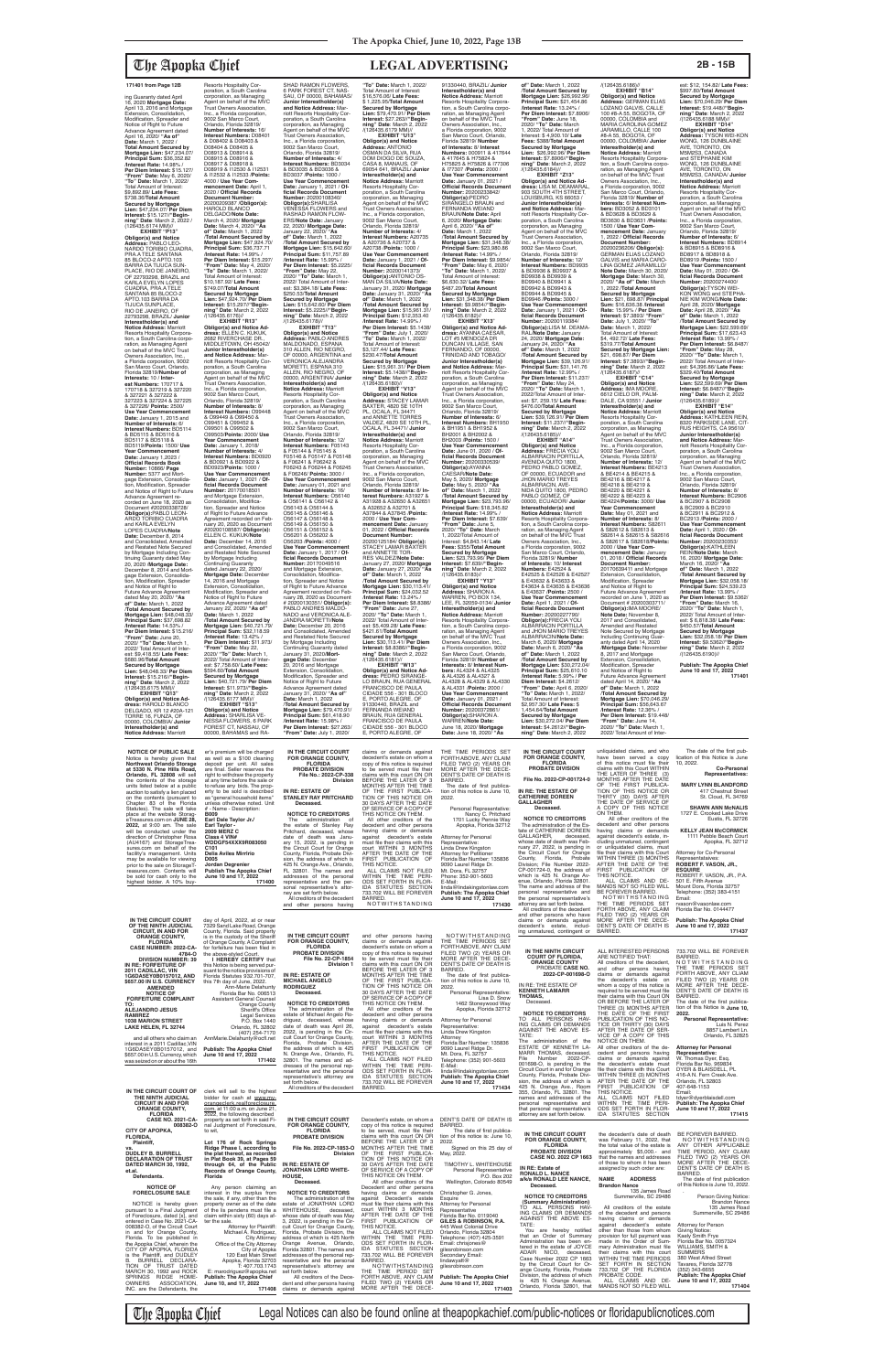### **The Apopka Chief, June 10, 2022, Page 14B**

**thereof as recorded in Official Records Book 8687, Page 2025, of the Public Records of Orange County, Florida; together with an undivided share in the common elements appurtenant thereto. A/k/a 11544 Westwood Blvd., Unit 1326, Orlando, FL 32821** Dated this 26th day of May, 2022. By: HELENA GUTIERREZ MALCHOW MALCHOW<br>Fla. Bar No. 968323<br>Mateer Harbert P.A. Mateer Harbert P.A. Attorneys for Plaintiff 225 E. Robinson Street, Suite 600 Orlando, FL 32801 (407) 425-9044 Primary email: hgmalchow@ mateerharbert.com Secondary email: hoapleadings@ mateerharbert.com<br>**IF THIS PROPERTY IS IF THIS PROPERTY IS SOLD AT PUBLIC AUCTION, THERE MAY BE ADDITIONAL MONEY FROM THE SALE AF-TER PAYMENT OF PERSONS WHO ARE ENTITLED TO BE PAID FROM THE SALE PRO-CEEDS PURSUANT TO THIS FINAL JUDGMENT. IF YOU ARE A SUBORDI-NATE LIENHOLDER CLAIM-ING A RIGHT TO FUNDS REMAINING AFTER THE SALE, IF ANY, YOU MUST FILE A CLAIM WITH THE CLERK NO LATER THAN THE DATE THAT THE CLERK REPORTS THE FUNDS AS UNCLAIMED. IF YOU FAIL TO FILE A TIMELY CLAIM, YOU WILL NOT BE ENTITLED TO ANY REMAINING FUNDS. IF YOU ARE THE PROPER-TY OWNER, YOU MAY CLAIM THESE FUNDS YOURSELF. YOU ARE NOT REQUIRED TO HAVE A LAWYER OR ANY**  ANYONE FLSE IN ORDER **ANYONE ELSE IN ORDER FOR YOU TO CLAIM ANY MONEY TO WHICH YOU ARE ENTITLED. PLEASE CHECK**  WITH THE CLERK OF THE<br>COURT—ORANGE COUNTY<br>COURTHOUSE WITHIN TEN<br>(10) DAYS AFTER THE SALE<br>TO SEE IF THERE IS ADDI-<br>TIONAL MONEY FROM THE<br>FORECLOSURE SALE THAT **THE CLERK HAS IN THE REGISTRY OF THE COURT. IF YOU DECIDE TO SELL YOUR HOME OR HIRE SOMEONE TO HELP YOU CLAIM THE ADDITIONAL<br>MONEY,YOU SHOULD READ<br>VERY CAREFULLY ALL PA-<br>PERS YOU ARE REQUIRED<br>TO SIGN, ASK SOMEONE<br>TO SIGN, ASK SOMEONE<br>ELSE, PREFERABLY AN<br>RELATED TO THE PERSON<br>OFFERING TO HELP YOU,<br>TO MAKE SURE THAT YOU**<br>UNDE **ARE SIGNING AND THAT YOU ARE NOT TRANSFER-RING YOUR PROPERTY OR THE EQUITY IN YOUR PROPERTY WITHOUT THE PROPER INFORMATION. IF YOU CANNOT AFFORD TO PAY AN ATTORNEY, YOU MAY CONTACT THE ORANGE COUNTY LEGAL AID OFFICE AT (407) 841-8310 TO SEE IF YOU QUALIFY FINANCIALLY FOR THEIR SERVICES. IF THEY CANNOT ASSIST YOU, THEY MAY BE ABLE TO REFER YOU TO A LOCAL BAR REFERRAL AGENCY OR SUGGEST OTHER OP-TIONS. IF YOU CHOOSE TO CONTACT THE ORANGE COUNTY LEGAL AID OFFICE FOR ASSISTANCE, YOU SHOULD DO SO AS SOON AS POSSIBLE AFTER RECEIPT OF THIS NOTICE. Publish: The Apopka Chief June 3 and 10, 2022 171363**

BARRED.

**COUNTY, FLORIDA Case No.: 2021-CC-014613-O LEXINGTON PLACE CON-DOMINIUM ASSOCIATION, INC., a Florida not-for-profi t corporation, Plaintiff,** <sup>V.</sup><br>ERNEST D. LORENZEN,<br>UNKNOWN SPOUSE OF<br>THE BANK OF NEW YORK<br>MELLON F/K/A THE BANK<br>MELLON F/K/A THE BANK<br>OF NEW YORK AS INDEN-<br>TURETRUSTEEFORCWHEQ **REVOLVING HOME EQUITY LOAN TRUST, SERIES 2007- A, UNKNOWN TENANT 1 AND UNKNOWN TENANT 2, Defendants. NOTICE OF FORECLOSURE SALE** NOTICE IS HEREBY GIV-EN, pursuant to the Final Sum-mary Judgment of Foreclosure in Rem dated May 11, 2022 and entered in Case No.:2021-CC-<br>014613-0 of the County Court<br>of Orange County, Florida,<br>wherein Lexington Place Conne<br>dominium Association, Inc.<br>is the Plaintiff and ERNEST<br>D. LORENZEN, UNKNOWN<br>SPOUSE OF ERNEST D.<br>LORENZEN, T NEW YORK MELLON F/K/A<br>THE BANK OF NEW YORK<br>AS INDENTURE TRUSTEE<br>FOR CWHEQ REVOLVING HOME EQUITY LOAN TRUST,<br>TENANT 1 AND UNKNOWN<br>TENANT 1, AND UNKNOWN<br>TENANT 1, are the Defen-<br>dants, Tiffany Moore Russell<br>as Clerk of Court, will sell to the highest and best bidder for cash by electronic sale at http://www.myorangeclerk. realforeclose.com at 11:00 am on the **21st\_day of June, 2022**, the following described property as set forth in said Final Sum<br>mary Judament, to wit: mary Judgment, to wit: **Unit 1326, LEXINGTON PLACE, a condominium,**  FL 32824. (407) 601-4169 **Meghan King:** Hsld gds/Furn; **Tiffany Shaw:** Hsld gds/Furn, **171358**

| <b>The Apopka Chief</b><br>PUBLIC NOTICES<br>Ph: 407-886-2777 • Fax: 407-889-4121<br><b>LEGALS CAN BE FOUND ON PAGES</b><br>$2B - 15B$<br><b>NOTICE OF</b><br><b>EXECUTION SALE</b><br>Pursuant to § 56.21, Fla. Stat.,<br>in Hanover American Insur-<br>ance Co. v. Tattooed Million-<br>aire Entertainment, LLC, et<br>al., Case No. 6:21mc00026-<br>JA-LRH, United States District<br>Court for the Middle District of                                                                                                                                                                                                                                                                                                                                                                                                                 | and studio recording equip-<br>ment of the judgment debtors,<br>including, without limitation.<br>Tattooed Millionaire Entertain-<br>ment, LLC and/or Christopher<br>C. Brown, via online-only auc-<br>tion. Auction begins on Satur-<br>day, July 9, 2022 at 12:00 p.m.<br>(EST) and ends Sunday, July<br>17, 2022 at 3:00 p.m. (EST).                                                                                                                                                                         | IN THE CIRCUIT COURT<br>OF THE NINTH JUDICIAL<br><b>CIRCUIT. IN AND FOR</b><br><b>ORANGE COUNTY,</b><br><b>FLORIDA</b><br>CASE NUMBER: 2021-CA-<br>011115-0<br><b>DIVISION NUMBER: 33</b><br>IN RE: FORFEITURE OF<br>\$1,700.00 IN U.S. CUR-<br><b>RENCY</b><br><b>NOTICE OF ACTION</b><br>TO:<br><b>MICHAEL KEY</b><br>YOU ARE NOTIFIED that<br>an action pursuant to the Florida<br>Contraband Forfeiture Act has<br>been filed by the Orange County<br>Sheriff's Office on the following<br>property in Orange County, FL:<br>\$1,700.00 in U.S. Currency<br>seized on or about the 30th day<br>of September, 2021, at or near<br>1115 Maxey Drive, Winter Gar-<br>den, Orange County, Florida.<br>You are required to serve a               | copy of your written defenses,<br>if any, to the Assistant General<br>Counsel for the Orange County<br>Sheriff's Office, Legal Services,<br>P.O. Box 1440, Orlando, Florida<br>32802, within 30 days of this<br>publication, and file the original<br>with the Clerk of this Court either<br>before service on Petitioner's<br>attorney or immediately there-<br>after; otherwise a default will be<br>entered against you for the relief<br>demanded in the Petition for<br>Final Judgment of Forfeiture.<br><b>REQUESTS FOR</b><br><b>ACCOMMODATIONS</b><br><b>BY PERSONS WITH</b><br><b>DISABILITIES.</b><br>If you are a person with<br>disability who needs any<br>accommodation in order to<br>participate in this proceed-<br>ing, you are entitled, at no<br>cost to you, to the provision<br>of certain assistance. Please<br>contact ADA Coordinator,<br>Human Resources, Orange | County Courthouse, 425<br>North Orange Avenue, Suite<br>510, Orlando, Florida, (407)<br>836-2303, at least 7 days<br>before your scheduled court<br>appearance, or immediately<br>upon receiving this notifica-<br>tion if the time before the<br>scheduled appearance is less<br>than 7 days; if you are hearing<br>or voice impaired, call 711.<br>DATED this 03 day of<br>February, 2022.<br>TIFFANY MOORE RUSSELL<br>Clerk of the Court<br>BY: Tyler Baker-Lesner<br>Deputy Clerk<br><b>CIRCUIT COURT SEAL</b><br><b>Civil Division</b><br>425 N. Orange Avenue<br>Room 350<br>Orlando, Florida 32801<br><b>Publish: The Apopka Chief</b><br>May 27, June 3, 10, and<br>17, 2022<br>171344 | IN THE CIRCUIT COURT<br>OF THE 9TH JUDICIAL CIR-<br><b>CUIT, IN AND FOR ORANGE</b><br><b>COUNTY, FLORIDA</b><br>Case No.: 2022 DR 5484<br>Division: 38<br><b>Guernage Eliassaint</b><br>Formulus,<br>Petitioner,<br><b>Maxime Eliassiant,</b><br>Respondent,<br><b>NOTICE OF ACTION FOR</b><br><b>Dissolution of Marriage</b><br><b>TO: Maxime Eliassiant</b><br>5953 Dewitt Place<br>Lake Worth, FI 33463<br>YOU ARE NOTIFIED that an<br>action for Divorce has been<br>filed against you and that you<br>are required to serve a copy of<br>your written defenses, if any,<br>to it on Guernage Eliassaint<br>Formulus, whose address         | is 2956 Roundabout LN Or-<br>lando FI 32818, on or before<br>07/14/2022, and file the origi-<br>nal with the clerk of this Court<br>at 425 N Orange AVE Orlando<br>FI 32801, before service on<br>Petitioner or immediately<br>thereafter. If you fail to do<br>so, a default may be entered<br>against you for the relief de-<br>manded in the petition.<br>Copies of all court docu-<br>ments in this case, includ-<br>ing orders, are available<br>at the Clerk of the Circuit<br>Court's office. You may re-<br>view these documents upon<br>request.<br>You must keep the Clerk of<br>the Circuit Court's office<br>notified of your current ad-<br>dress. (You may file Desig-<br>nation of Current Mailing<br>and E-Mail Address, Florida<br>Supreme Court Approved<br>Family Law Form 12.915.)<br>Future papers in this lawsuit                                                                                          | will be mailed or e-mailed to<br>the addresses on record at<br>the clerk's office.<br>WARNING: Rule 12.285<br>Florida Family Law Rules<br>of Procedure, requires cer-<br>tain automatic disclosure<br>of documents and informa-<br>tion. Failure to comply can<br>result in sanctions, includ-<br>ing dismissal or striking of<br>pleadings.<br>Dated: 05/18/22<br>TIFFANY MOORE RUSSELI<br><b>CLERK OF THE</b><br><b>CIRCUIT COURT</b><br>By: MARC LARUSSO<br>Deputy Clerk<br>CIRCUIT COURT SEAL<br>425 North Orange Ave<br>Suite 320<br>Orlando, Florida 32801<br><b>Publish: The Apopka Chief</b><br>June 3, 10, 17 and 24, 2022<br>171356                                                                          |
|-------------------------------------------------------------------------------------------------------------------------------------------------------------------------------------------------------------------------------------------------------------------------------------------------------------------------------------------------------------------------------------------------------------------------------------------------------------------------------------------------------------------------------------------------------------------------------------------------------------------------------------------------------------------------------------------------------------------------------------------------------------------------------------------------------------------------------------------|-----------------------------------------------------------------------------------------------------------------------------------------------------------------------------------------------------------------------------------------------------------------------------------------------------------------------------------------------------------------------------------------------------------------------------------------------------------------------------------------------------------------|-------------------------------------------------------------------------------------------------------------------------------------------------------------------------------------------------------------------------------------------------------------------------------------------------------------------------------------------------------------------------------------------------------------------------------------------------------------------------------------------------------------------------------------------------------------------------------------------------------------------------------------------------------------------------------------------------------------------------------------------------|--------------------------------------------------------------------------------------------------------------------------------------------------------------------------------------------------------------------------------------------------------------------------------------------------------------------------------------------------------------------------------------------------------------------------------------------------------------------------------------------------------------------------------------------------------------------------------------------------------------------------------------------------------------------------------------------------------------------------------------------------------------------------------------------------------------------------------------------------------------------------------------------|------------------------------------------------------------------------------------------------------------------------------------------------------------------------------------------------------------------------------------------------------------------------------------------------------------------------------------------------------------------------------------------------------------------------------------------------------------------------------------------------------------------------------------------------------------------------------------------------------------------------------------------------------------------------------------------------|-------------------------------------------------------------------------------------------------------------------------------------------------------------------------------------------------------------------------------------------------------------------------------------------------------------------------------------------------------------------------------------------------------------------------------------------------------------------------------------------------------------------------------------------------------------------------------------------------------------------------------------------------|----------------------------------------------------------------------------------------------------------------------------------------------------------------------------------------------------------------------------------------------------------------------------------------------------------------------------------------------------------------------------------------------------------------------------------------------------------------------------------------------------------------------------------------------------------------------------------------------------------------------------------------------------------------------------------------------------------------------------------------------------------------------------------------------------------------------------------------------------------------------------------------------------------------------------------|------------------------------------------------------------------------------------------------------------------------------------------------------------------------------------------------------------------------------------------------------------------------------------------------------------------------------------------------------------------------------------------------------------------------------------------------------------------------------------------------------------------------------------------------------------------------------------------------------------------------------------------------------------------------------------------------------------------------|
| Florida, Orlando Division.<br>PLEASE TAKE NOTICE<br>that Ewald Auctions. Inc., as<br>Special Master appointed<br>in the foregoing case, will<br>conduct an execution sale<br>of certain personal property<br>STORAGE SENSE SELF STORAGE<br><b>NOTICE IS HEREBY GIVEN</b> that Storage Sense Apopka Lo-<br>cated at 2208 Stillwater Ave., Apopka, Florida 32703 Phone<br>407-703-8854 intends to sell the personal property described<br>below to enforce a lien imposed on said property Under the<br>Florida Facility Act Statutes. The Sale shall take place online at<br>www.lockerfox.com and closes on the 22nd day of June 2022<br>at 3:00 P.M Property will be sold for cash only. Unit must be<br>cleaned out within 72 hours of purchase with a \$100 cash clean-<br>ing Deposit.<br>Correy Register-Unit 1105-Personal Property | Contact Robert Ewald for fur-<br>ther details at bob@ewaldauc-<br>tions.com or 407.275.6853.<br>Publish: The Apopka Chief<br>June 3, 10, 17, 24, July 1<br>and July 8, 2022<br>171394                                                                                                                                                                                                                                                                                                                           | IN THE CIRCUIT COURT OF<br>THE 9th JUDICIAL CIRCUIT,<br>IN AND FOR<br><b>ORANGE COUNTY,</b><br><b>FLORIDA</b><br>Case No.: 2022-DR-5699<br><b>Division:</b><br>Leana Campos - Rivera,<br><b>Petitioner</b><br>and<br><b>Richard Rivera,</b><br>Respondent.<br><b>NOTICE OF ACTION</b><br><b>FOR DISSOLUTION</b><br>OF MARRIAGE<br>(NO CHILD OR<br><b>FINANCIAL SUPPORT)</b>                                                                                                                                                                                                                                                                                                                                                                     | you and that you are required<br>to serve a copy of your written<br>defenses, if any, to it on Leana<br>Campos - Rivera whose ad-<br>dress is 702 Jamestown Drive,<br>Winter Park. FL 32792 on or<br>before July 21, 2022, and file<br>the original with the clerk of<br>this Court at 425 N. Orange<br>Ave, Orlando FL. 32801, be-<br>fore service on Petitioner or<br>immediately thereafter. If you<br>fail to do so, a default may<br>be entered against you for<br>the relief demanded in the<br>petition.<br>Copies of all court docu-<br>ments in this case, includ-<br>ing orders, are available                                                                                                                                                                                                                                                                                   | and E-Mail Address, Florida<br>Supreme Court Approved<br>Family Law Form 12.915.)<br>Future papers in this lawsuit<br>will be mailed or e-mailed to<br>the address(es) on record at<br>the clerk's office.<br><b>WARNING: Rule 12.285,</b><br>Florida Family Law Rules<br>of Procedure, requires cer-<br>tain automatic disclosure<br>of documents and informa-<br>tion. Failure to comply can<br>result in sanctions, includ-<br>ing dismissal or striking of<br>pleadings.<br>Dated: 05/20/2022<br><b>Tiffany Moore Russell</b><br>CLERK OF THE                                                                                                                                              | IN THE NINTH JUDICIAL<br><b>CIRCUIT COURT IN AND</b><br>FOR ORANGE COUNTY.<br><b>FLORIDA</b><br><b>PROBATE DIVISION</b><br>File No.2022-CP-001751-0<br>IN RE: ESTATE OF<br><b>HAYES SMITH BALL,</b><br>Deceased.<br><b>NOTICE TO CREDITORS</b><br>The administration of the<br>estate of Hayes Smith Ball,<br>deceased, whose date of<br>death was January 22, 2022,<br>is pending in the Circuit Court                                                                                                                                                                                                                                         | dent and other persons having<br>claims or demands against<br>decedent's estate on whom a<br>copy of this notice is required<br>to be served must file their<br>claims with this court ON OR<br>BEFORE THE LATER OF 3<br>MONTHS AFTER THE TIME<br>OF THE FIRST PUBLICA-<br>TION OF THIS NOTICE OR<br>30 DAYS AFTER THE DATE<br>OF SERVICE OF A COPY OF<br>THIS NOTICE ON THEM.<br>All other creditors of the<br>decedent and other persons<br>having claims or demands<br>decedent's estate<br>against<br>must file their claims with this<br>court WITHIN 3 MONTHS                                                                                                                                                                                                                                                                                                                                                              | NOTWITHSTANDING<br>THE TIME PERIODS SET<br>FORTH ABOVE, ANY CLAIM<br>FILED TWO (2) YEARS OR<br>MORE AFTER THE DECE-<br>DENT'S DATE OF DEATH IS<br>BARRED.<br>The date of first publication<br>of this notice is June 3, 2022<br>Personal Representative:<br>Neilie Ball<br><b>Attorney for Personal</b><br>Representative:<br>Sidney H. Shams, Esquire<br>Florida Bar No. 864153<br>Sid.shams@                                                                                                                                                                                                                                                                                                                         |
| Latasha Barnes-Unit 2096-Personal Property<br>June 3 and 10, 2022<br>IN THE CIRCUIT COURT<br>OF THE NINTH JUDICIAL<br><b>CIRCUIT, IN AND FOR</b><br><b>ORANGE COUNTY,</b>                                                                                                                                                                                                                                                                                                                                                                                                                                                                                                                                                                                                                                                                 | 171357<br>Orange Blossom Trail, Orange<br>County, Florida, Said property<br>is in the custody of the Sheriff<br>of Orange County. A Complaint                                                                                                                                                                                                                                                                                                                                                                   | <b>TO: Richard Rivera</b><br><b>Hardin County Detention</b><br>Center, 100 Lawson Blvd,<br>Elizabethtown, KY 42701<br>YOU ARE NOTIFIED that an<br>action for dissolution of mar-<br>riage has been filed against                                                                                                                                                                                                                                                                                                                                                                                                                                                                                                                                | at the Clerk of the Circuit<br>Court's office. You may re-<br>view these documents upon<br>request.<br>You must keep the Clerk of<br>the Circuit Court's office<br>notified of your current ad-<br>dress. (You may file Desig-<br>nation of Current Mailing                                                                                                                                                                                                                                                                                                                                                                                                                                                                                                                                                                                                                                | <b>CIRCUIT COURT</b><br>By: CYNTHIA CURRY<br>Deputy Clerk<br>CIRCUIT COURT SEAL<br><b>Publish: The Apopka Chief</b><br>May 27, June 3, 10<br>and 17, 2022<br>171314                                                                                                                                                                                                                                                                                                                                                                                                                                                                                                                            | for Orange County, Florida,<br>Probate Division, the address<br>of which is 425 N Orange Ave<br># 340, Orlando, FL 32801.<br>The names and addresses of<br>the personal representative<br>and the personal representa-<br>tive's attorney are set forth<br>below.<br>All creditors of the dece-                                                                                                                                                                                                                                                                                                                                                 | AFTER THE DATE OF THE<br>FIRST PUBLICATION<br>- OF<br>THIS NOTICE.<br>ALL CLAIMS NOT FILED<br>WITHIN THE TIME PERI-<br>ODS SET FORTH IN FLOR-<br>IDA STATUTES SECTION<br>733.702 WILL BE FOREVER<br>BARRED.                                                                                                                                                                                                                                                                                                                                                                                                                                                                                                                                                                                                                                                                                                                      | shamslawfirm.com<br>Shams Law Firm, P.A.<br>529 Versailles Drive,<br>Suite #205<br>Maitland, Florida 32751<br>(407) 671-3131<br><b>Publish: The Apopka Chief</b><br>June 3 and 10, 2022<br>171362                                                                                                                                                                                                                                                                                                                                                                                                                                                                                                                      |
| <b>FLORIDA</b><br><b>CASE NUMBER: 2022-CA-</b><br>4698-O<br><b>DIVISION NUMBER: 39</b><br>IN RE: FORFEITURE OF<br>\$6,366.00 IN U.S. CUR-<br><b>RENCY</b><br><b>NOTICE OF</b><br><b>FORFEITURE COMPLAINT</b><br>TO:<br><b>DOMINIQUE LEVON</b><br><b>GIBSON</b><br>5118 RAVEN DRIVE, APT. 9<br>CHARLESTON, WV 25306<br>and all others who claim an<br>interest in \$6,366.00 in U.S.<br>Currency, which was seized on<br>or about the 15th day of April,<br>2022, at or near 8475 South                                                                                                                                                                                                                                                                                                                                                    | for forfeiture has been filed in<br>the above-styled Court.<br>I HEREBY CERTIFY that<br>this Notice is being served pur-<br>suant to the notice provisions of<br>Florida Statutes 932.701-707,<br>this 27th day of May, 2022.<br>Ann-Marie Delahunty<br>Florida Bar No. 006513<br><b>Assistant General Counsel</b><br><b>Orange County</b><br>Sheriff's Office<br><b>Legal Services</b><br>P.O. Box 1440<br>Orlando, FL 32802<br>(407) 254-7170<br>AnnMarie.Delahunty@ocfl.net<br>June 3 and 10, 2022<br>171364 | IN THE NINTH JUDICIAL<br><b>CIRCUIT COURT FOR OR-</b><br>ANGE COUNTY, FLORIDA<br>PROBATE DIVISION<br>File No.: 2021-CP-3466<br>Division<br><b>IN RE: ESTATE OF</b><br><b>JEREMIAH JAMES NOE</b><br>Deceased.<br><b>NOTICE TO CREDITORS</b><br>The administration of the<br>estate of JEREMIAH JAMES<br>NOE, deceased, whose date<br>of death was October 18,<br>2021, is pending in the Cir-                                                                                                                                                                                                                                                                                                                                                    | dent and other persons having<br>claims or demands against<br>Decedent's estate on whom a<br>copy of this notice is required<br>to be served must file their<br>claims with this court ON OR<br>BEFORE THE LATER OF 3<br>MONTHS AFTER THE TIME<br>OF THE FIRST PUBLICA-<br>TION OF THIS NOTICE OR<br>30 DAYS AFTER THE DATE<br>OF SERVICE OF A COPY OF<br>THIS NOTICE ON THEM.<br>All other creditors of the<br>Decedent and other persons<br>having claims or demands<br>Decedent's estate<br>against<br>must file their claims with this                                                                                                                                                                                                                                                                                                                                                 | NOTWITHSTANDING<br>THE TIME PERIODS SET<br>FORTH ABOVE, ANY CLAIM<br>FILED TWO (2) YEARS OR<br>MORE AFTER THE DECE-<br>DENT'S DATE OF DEATH IS<br>BARRED.<br>The date of first publication<br>of this notice is June 3, 2022.<br>Personal Representative:<br>Lelia Rogers<br>Petitioner<br>Attorney for<br>Personal Representative:<br>Larry Drake Cary, II, Esq.<br>Florida Bar Number: 84074                                                                                                                                                                                                                                                                                                 | IN THE CIRCUIT COURT<br>FOR ORANGE COUNTY,<br><b>FLORIDA</b><br><b>PROBATE DIVISION</b><br>File No. 2022-CP-1762-O<br>Division<br>IN RE: ESTATE OF<br><b>CATHY DURINDA PERRY,</b><br>Deceased.<br><b>NOTICE TO CREDITORS</b><br>The administration of the<br>estate of CATHY DURINDA<br>PERRY, deceased, whose<br>date of death was February<br>10, 2022, is pending in the Cir-<br>cuit Court for Orange County,<br>Florida, Probate Division, the                                                                                                                                                                                             | copy of this notice is required<br>to be served, must file their<br>claims with this court ON OR<br>BEFORE THE LATER OF 3<br>MONTHS AFTER THE TIME<br>OF THE FIRST PUBLICA-<br>TION OF THIS NOTICE OR<br>30 DAYS AFTER THE DATE<br>OF SERVICE OF A COPY OF<br>THIS NOTICE ON THEM.<br>All other creditors of the<br>Decedent and other persons<br>having claims or demands<br>against Decedent's estate<br>must file their claims with this<br>court WITHIN 3 MONTHS<br>AFTER THE DATE OF THE<br>FIRST PUBLICATION OF<br>THIS NOTICE.                                                                                                                                                                                                                                                                                                                                                                                            | DENT'S DATE OF DEATH IS<br><b>BARRED</b><br>The date of first publica-<br>tion of this notice is: June 3.<br>2022.<br>Signed on this 11th day of<br>May, 2022.<br><b>VICKI LEIGH WOOLUMS</b><br>Personal Representative<br>404 Blue Heron Trail<br>Carrollton, Virginia 23314<br>Christopher G. Jones,<br>Esquire<br>Attorney for Personal<br>Representative<br>Florida Bar No. 0119040<br>GILES & ROBINSON, P.A.                                                                                                                                                                                                                                                                                                      |
| IN AND FOR THE NINTH<br><b>JUDICIAL CIRCUIT IN AND</b><br>FOR THE COUNTY COURT<br>OF ORANGE COUNTY,<br><b>FLORIDA</b><br><b>CASE NUMBER:</b><br>2022-SC-000904-O                                                                                                                                                                                                                                                                                                                                                                                                                                                                                                                                                                                                                                                                          | V. Rumph, Esq., the plaintiff's<br>attorney, whose address is<br>.4700 Millenia Blvd., Ste 175,<br>Orlando, FL 32839, on or be-<br>fore 30 days from the first date<br>of publication and file the origi-<br>nal with the clerk of this court                                                                                                                                                                                                                                                                   | cuit Court for Orange County,<br>Florida, Probate Division, the<br>address of which is 425 North<br>Avenue, Orlando,<br>Orange<br>Florida 32801. The names<br>and addresses of the Per-<br>sonal Representative and the<br>Personal Representatives' at-<br>torney are set forth below.<br>All creditors of the Dece-                                                                                                                                                                                                                                                                                                                                                                                                                           | court WITHIN 3 MONTHS<br>AFTER THE DATE OF THE<br>FIRST PUBLICATION OF<br>THIS NOTICE.<br>ALL CLAIMS NOT FILED<br>WITHIN THE TIME PERI-<br>ODS SET FORTH IN FLOR-<br>IDA STATUTES SECTION<br>733.702 (2019) WILL BE<br><b>FOREVER BARRED.</b>                                                                                                                                                                                                                                                                                                                                                                                                                                                                                                                                                                                                                                              | Cary Law Firm, LLC<br>P.O. Box 590506<br>Orlando, Florida 32859<br>Phone: (407) 701-1446<br>dcary.carylawfirm@gmail.com<br>Attorney for Petitioner<br><b>Publish: The Apopka Chief</b><br>June 3 and 10, 2022<br>171395                                                                                                                                                                                                                                                                                                                                                                                                                                                                        | address of which is 425 North<br>Orange Avenue, Orlando,<br>Florida 32801. The names and<br>addresses of the personal rep-<br>resentative and the personal<br>representative's attorney are<br>set forth below.<br>All creditors of the Dece-<br>dent and other persons having<br>claims or demands against<br>Decedent's estate, on whom a                                                                                                                                                                                                                                                                                                     | ALL CLAIMS NOT FILED<br>WITHIN THE TIME PERI-<br>ODS SET FORTH IN FLOR-<br>IDA STATUTES SECTION<br>733.702 WILL BE FOREVER<br>BARRED.<br>NOTWITHSTANDING<br>THE TIME PERIOD SET<br>FORTH ABOVE, ANY CLAIM<br>FILED TWO (2) YEARS OR<br>MORE AFTER THE DECE-                                                                                                                                                                                                                                                                                                                                                                                                                                                                                                                                                                                                                                                                      | 445 West Colonial Drive<br>Orlando, Florida 32804<br>Telephone: (407) 425-3591<br>Email: chrisjones@<br>gilesrobinson.com<br>Secondary Email:<br>lindawyatt@<br>gilesrobinson.com<br><b>Publish: The Apopka Chief</b><br>June 3 and 10, 2022<br>171380                                                                                                                                                                                                                                                                                                                                                                                                                                                                 |
| <b>CHRISTINA LEITE,</b><br>Plaintiff(s),<br><b>TARIQ J. BROWN,</b><br>Defendant(s)<br><b>NOTICE OF ACTION</b><br>TO:<br>2022.<br>Tariq J. Brown<br>9939 Eagle Creek<br><b>Center Blvd</b><br>Orlando, FL, 32832<br>YOU ARE NOTIFIED that an<br>action for damages related<br>to a landlord's breach of the<br>lease has been filed against<br>you and you are required to<br>serve a copy of your written<br>defenses, if any, to it on Debi<br><b>NOTICE OF PUBLIC SALE</b><br><b>BARTLETT TOWING, INC</b> gives Notice that on 07/01/2022, at<br>08:30 AM the following vehicles(s) may be sold by public sale at<br>2252 APOPKA BLVD, STE B, APOPKA, FL 32703 to satisfy the<br>lien for the amount owed on each vehicle for any recovery, tow-<br>ing, or storage services charges and administrative fees allowed                    | either befor service on the<br>plaintiff's attorney or immedi-<br>ately thereafter; otherwise a<br>default will be entered against<br>you for the relief demanded in<br>the complaint o petition.<br>Dated on this 24 day of May<br>TIFFANY MOORE RUSSELL.<br>As Clerk of Court<br>CIRCUIT COURT SEAL<br>By: /s/ Brian Williams<br>As Deputy Clerk<br>Civil Division<br>425 N. Orange Avenue<br>Room 350<br>Orlando, Florida 32801<br><b>Publish: The Apopka Chief</b><br>June 3, 10, 17 and 24, 2022<br>171366 | IN THE CIRCUIT COURT OF<br>THE NINTH JUDICIAL CIR-<br><b>CUIT IN AND FOR ORANGE</b><br><b>COUNTY, FLORIDA</b><br><b>CASE NO.: 2022-CP-</b><br>001543-0<br>PROBATE DIVISION<br>IN RE: THE ESTATE OF<br><b>ANGELINA MCNEIL,</b><br>Deceased.<br><b>NOTICE TO CREDITORS</b><br>The administration of the<br>estate of Angelina McNeil, de-<br>ceased, whose date of death<br>was July 2, 2021, is pending<br>in the Circuit Court for Orange<br>County, Florida, Probate Divi-<br>sion, the address of which is<br>Clerk of the Circuit Court, Pro-<br>bate Division, 425 N. Orange<br>Avenue, #340, Orlando, FL<br>32801. The name and address<br>of the personal representative<br>and the personal representa-<br>tive's attorney are set forth | dent and other persons having<br>claims or demands against the<br>decedent's estate on whom a<br>copy of this notice is required<br>to be served must file their<br>claims with this court WITHIN<br>THE LATER OF THREE (3)<br>MONTHS AFTER THE TIME<br>OF FIRST PUBLICATION OF<br>THIS NOTICE OR THIRTY<br>(30) DAYS AFTER THE DATE<br>OF SERVICE OF A COPY OF<br>THIS NOTICE ON THEM.<br>All other creditors of the de-<br>cedent and other persons hav-<br>ing claims or demands against<br>decedent's estate must file<br>their claims with this court<br>WITHIN THREE (3) MONTHS<br>AFTER THE DATE OF THE<br>FIRST PUBLICATION OF<br>THIS NOTICE.<br>ALL CLAIMS NOT FILED<br>WITHIN THE TIME PERIODS<br>SET FORTH IN SECTION<br>733.702, FLORIDA STAT-<br>UTES. WILL BE FOREVER                                                                                                       | THE TIME PERIODS SET<br>FORTH ABOVE, ANY CLAIM<br>FILED TWO (2) YEARS OR<br>MORE AFTER THE DECE-<br><b>DENT'S DATE OF DEATH IS</b><br><b>BARRED.</b><br>The date of first publication<br>of this notice is June 3, 2022.<br><b>MELISSA FELIZ MCNEIL</b><br>2363 Bancroft Way<br>Buford, Georgia 30519<br>Personal Representative<br><b>GRACE ANNE GLAVIN,</b><br><b>ESQUIRE</b><br>Florida Bar No.: 350605<br>GRACE ANNE GLAVIN, P.A.<br>1511 East State Road 434,<br><b>Suite 2049</b><br>Winter Springs, FL 32708<br>Phone: (407) 699-1110<br>Email:<br>graceanne22@msn.com<br>Attorney for<br>Personal Representative                                                                       | IN THE CIRCUIT COURT OF<br>THE 9th JUDICIAL CIRCUIT,<br>IN AND FOR<br><b>ORANGE COUNTY,</b><br><b>FLORIDA</b><br>Case No.: 22DR5220-O<br>Division: 47<br><b>YOLAINE GUERRIER,</b><br>Petitioner,<br>and<br><b>DUQUESNE LAMONGE,</b><br>Respondent.<br><b>NOTICE OF ACTION</b><br><b>FOR DIVORCE</b><br><b>TO: DUQUESNE LAMONGE</b><br>{Respondent's last known<br>address}UNKNOWN<br>YOU ARE NOTIFIED that an<br>action for Divorce has been<br>filed against you and that you<br>are required to serve a copy of<br>your written defenses, if any,<br>to it on YOLAINE GUERRIER.<br>whose address is 4161 Kirk-<br>land Blvd Orlando, FL 32811 | on or before July 07, 2022 and<br>file the original with the clerk<br>of this Court at 425 North Or-<br>ange Avenue, Orlando, Florida<br>32801, before service on Peti-<br>tioner or immediately thereaf-<br>ter. If you fail to do so, a de-<br>fault may be entered against<br>you for the relief demanded<br>in the petition.<br>{If applicable, insert the legal<br>description of real property,<br>a specific description of per-<br>sonal property, and the name<br>of the county in Florida where<br>the property is located} N/A<br>Copies of all court docu-<br>ments in this case, includ-<br>ing orders, are available<br>at the Clerk of the Circuit<br>Court's office. You may re-<br>view these documents upon<br>request.<br>You must keep the Clerk of<br>the Circuit Court's office<br>notified of your current ad-<br>dress. (You may file Desig-<br>nation of Current Mailing<br>and E-Mail Address, Florida | Supreme Court Approved<br>Familiy Law Form 12.915.)<br>Future papers in this lawsuit<br>will be mailed or e-mailed to<br>the addresses on record at<br>the clerk's office.<br><b>WARNING: Rule 12.285,</b><br>Florida Family Law Rules<br>of Procedure, requires cer-<br>tain automatic disclosure<br>of documents and informa-<br>tion. Failure to comply can<br>result in sanctions, includ-<br>ing dismissal or striking of<br>pleadings.<br>Dated: MAY 09 2022<br><b>Tiffany Moore Russell</b><br>Clerk of Court<br><b>CLERK OF THE</b><br><b>CIRCUIT COURT</b><br>By: ELISA ASKA<br>Deputy Clerk<br><b>CIRCUIT COURT SEAL</b><br><b>Publish: The Apopka Chief</b><br>May 20, 27, June 3 and 10.<br>2022<br>171261 |

In accordance with the provi-<br>sions of State law, there being<br>due and unpaid charges for<br>which the undersigned is en-<br>titled to satisfy an owner and/<br>or manager's lien of the goods hereinafter described and stored at the Life Storage location(s) listed below. **#0037,**  11955 S Orange Blossom Trl, Orlando, FL 32837.(407) 826-0024 **Vern Richardson:** Hsld gds/ Fur. **#0077,** 4066 Silver Star Road, Orlando, FL 32808. (407) 298-9451 **Jose Mercado DWM Inc**: Lndscpng/Cnstrctn Equip; **Al-exander Braggs III:** Hsld gds/ Furn, TV/Stereo Equip; **Terence Gustave:** Tools/Applnces; **Key-drionna Davis**: Hsld gds/Furn; **Elijah Shabazz:** Tools/Applnces; **James Buckley:** Hsld<br>gds/Furn; **Amy Kennedy:** Hsld<br>gds/Furn, T**iffany Smith**: Hsld<br>gds/Furn, TV/Stereo Equip;<br>**Taleya Gordon:** Hsld gds/Furn, TV/Stereo Equip; **Mae Ham-monds:** Hsld gds/Furn; **Tiffany Atwell:** Hsld gds/Furn; **Janine Klein:** Hsld gds/Furn; **Ashley Hampton:** Hsld gds/ Furn; **Deidre Rogers:** Hsld gds/ Furn, TV/Stereo Equip, Tools/<br>Applness; Steve Jean Baptiste:<br>Hsld gds/Furn; Taytana<br>Hsld gds/Furn; Taytana<br>**Rinson:** Hsld gds/Furn; Dam-<br>**Rhoden:** Hsld gds/Furn, Dam-<br>ian, Jackson: Hsld gds/Furn,<br>Furn; Terrill J Paramore: **Howard Robinson:** Hsld gds/ Furn; **Howard Robinson:** Hsld gds/Furn; **Thomas Bauer:** Hsld gds/Furn; **Destiny Wallace:** Hsld gds/Furn, Bikes, bag; **Jonathan Simons:** Hsld gds/ Furn, TV/Stereo Equip, Boxes, bins and a pian; **John Terry:** Hsld gds/Furn, Boxes and bin; **Angel Gonzalez:** Hsld gds/ Furn, TV/Stereo Equip, Tools/ Applnces, boxe; **Trae Sims:** Hsld gds/Fur. #0508, Nowers Dr. Orlando, FL<br>2650 N Powers Dr. Orlando, FL<br>22818. (407) 293-6005<br>Furn, TV/Stereo Equip, Off<br>Furn/Mach/Equip, Doxe; Chen-<br>nette Robinson: Hsld gds/<br>nette Robinson: Hsld gds/<br>Chennette Robinson: Hsld gds/<br>gd **nette Robinson:** Hsld gds/Furn; **Abner Bernard:** Boxe; **Rashay Mccree:** Hsld gds/ Furn; **Mcdonald Veillard:** Hsld gds/Furn; **Jaelon Chisholm:** Hsld gds/Furn; **Emerline Louis:** Hsld gds/Furn; **Hendia Minnis:** Hsld gds/Furn; **Jo-hanne Plymouth:** Hsld gds/Fur. **#0610**, 7244 Overland Rd, Orlando, FL 32810. (407) 295-6580 **Eboni Tucker:** Hsld gds/Furn; **Alesha Torres:** Hsld gds/Furn; **Eboni Smith:** Hsld gds/Furn; **Amanda Guzman:** Hsld gds/ Furn, TV/Stereo Equip; **Jordan<br><b>Price:** Hsld gds/Furn, TV/Ster-<br>eo Equip, Tools/Applnces, Off<br>Furn/Mach/Equip, Acctng rcrds/<br>Sal; **Ronald Newton:** Hsld gds/ Furn, TV/Stereo Equip, Tools/ 4020 Curry Ford Road, Orlando,<br>FL 32806. (407) 480-2932<br>David Cooper: Hsld gds/Furn;<br>Monique Smith: Hsld gds/<br>Furn, Tools/Applnces; **Jamarie**<br>Eupez: Hsld gds/Furn, Tools/<br>Applnces, Lndscpng/Cnstrctn<br>Equip; J**oshua Coburn**: Tools/Applnce. **#0636,** 4650 S. Semoran Boulevard, Orlando, FL 32822. (407) 823-7734 gds/Furn; **Marialex Corniel Reginald Hall:** Hsld gds/Fur. Furn, Tools Applnces, TV/ Stereo Equip.  **#1068,** Equip; **Tatyana Charmant:** Hsld gds/Furn; **Jason Jones:** Tools/Applnce.  $\mathbb{R}$ popka $\mathbb{I}$ **Chief Phone: 407-886-2777 Fax: Notice of Action Notice of Sale Notice to Creditor Marriage Dissolution Fictitious Name**

| lien for the amount owed on each vehicle for any recovery, tow-<br>ing, or storage services charges and administrative fees allowed<br>pursuant to Florida statute 713.78.<br><b>PONT</b><br>2G2FV22P3P2212812<br>1993<br>June 10, 2022<br>171413<br><b>NOTICE OF PUBLIC SALE</b><br><b>BARTLETT TOWING, INC gives Notice that on 07/06/2022, at</b><br>08:30 AM the following vehicles(s) may be sold by public sale at<br>2252 APOPKA BLVD, STE B, APOPKA, FL 32703 to satisfy the<br>lien for the amount owed on each vehicle for any recovery, tow-<br>ing, or storage services charges and administrative fees allowed<br>pursuant to Florida statute 713.78.<br><b>CHEV</b><br>1GNDT13W52K171968 2002 | <b>COUNTY, FLORIDA</b><br><b>CASE NO.: 2021-CA-</b><br>008698-0<br><b>AJAX MORTGAGE LOAN</b><br>TRUST 2020-D, MORTGAGE-<br><b>BACKED SECURITIES, SE-</b><br><b>RIES 2020-D, BY U.S. BANK</b><br>NATIONAL ASSOCIATION.<br>AS INDENTURE TRUSTEE.<br>Plaintiff,<br>vs.<br>MICHAEL HARRISON; UN-<br><b>KNOWN SPOUSE OF MI-</b><br><b>CHAEL HARRISON: SILVER</b><br><b>GLEN HOMEOWNERS AS-</b><br>SOCIATION, INC.; FIFTH<br>THIRD BANK, NATIONAL<br><b>ASSOCIATION f/k/a FIFTH</b><br>THIRD BANK; MELISSA L. | <b>NOTICE OF SALE</b><br>Notice is hereby given that.<br>pursuant to a Final Judgment<br>of Foreclosure entered in the<br>above-styled cause, in the<br>Circuit Court of Orange County,<br>Florida, the Clerk of the Court<br>will sell the property situated<br>in Orange County, Florida,<br>described as:<br>Lot 31, SILVER GLEN<br>PHASE II, VILLAGE II,<br>according to the map or<br>plat thereof as recorded<br>in Plat Book 36, Page 4,<br><b>Public Records of Orange</b><br>County, Florida.<br>at public sale, to the highest<br>and best bidder, for cash, at<br>11:00 o'clock a.m. on the 24th | OTHER THAN THE PROPER-<br>TY OWNER AS OF THE DATE<br>OF THE LIS PENDENS MUST<br>FILE A CLAIM WITHIN 60<br>DAYS AFTER THE SALE PER<br>SECTION 45.031, FLORIDA<br>STATUTES.<br>Dated this 1 day of June,<br>2022.<br>August J. Stanton, III<br>Florida Bar No.: 0976113<br><b>GASDICK STANTON EARLY.</b><br>P.A.<br>1601 W. Colonial Drive<br>Orlando. Florida 32804<br>Ph. (407) 423-5203:<br>Fax (407) 425-4105<br>E-mail:<br>pleadings@gse-law.com<br><b>Attorneys for Plaintiff</b> | Deceased.<br><b>NOTICE TO CREDITORS</b><br>The administration of<br>estate of GERARDUS<br>the<br>VANDERMADE.<br>deceased.<br>whose date of death was<br>JULY 8, 2020, is pending in<br>the Circuit Court for Orange<br>County. Florida. Probate Divi-<br>sion, the address of which is<br>425 North Orange Avenue,<br>Orlando, Florida 32801. The<br>names and addresses of the<br>personal representative and<br>the personal representative's<br>attorney are set forth below.<br>All creditors of the Dece-<br>dent and other persons having | All other creditors of the<br>Decedent and other persons<br>having claims or demands<br>against Decedent's estate<br>must file their claims with this<br>court WITHIN 3 MONTHS<br>AFTER THE DATE OF THE<br>FIRST PUBLICATION OF<br>THIS NOTICE.<br>ALL CLAIMS NOT FILED<br>WITHIN THE TIME PERI-<br>ODS SET FORTH IN FLOR-<br>IDA STATUTES SECTION<br>733.702 WILL BE FOREVER<br>BARRED.<br>NOTWITHSTANDING<br>THE TIME PERIOD SET<br>FORTH ABOVE, ANY CLAIM<br>FILED TWO (2) YEARS OR | 150 East Robinson Street.<br>Apartment 3501<br>Orlando. Florida 32801<br>G. Charles Wohlust, Esg.<br><b>Attorney for Personal</b><br>Representative<br>Florida Bar No. 0121660<br><b>G. CHARLES</b><br>WOHLUST, P.L.C.<br>P.O. Box 1570<br>Winter Park, Florida<br>32790-1570<br>Telephone: (407) 644-3206<br>Email: gcw@wohlustlaw.com<br>Secondary Email:<br>lindawyatt@gilesrobinson.<br>com<br><b>Publish: The Apopka Chief</b> |
|-------------------------------------------------------------------------------------------------------------------------------------------------------------------------------------------------------------------------------------------------------------------------------------------------------------------------------------------------------------------------------------------------------------------------------------------------------------------------------------------------------------------------------------------------------------------------------------------------------------------------------------------------------------------------------------------------------------|---------------------------------------------------------------------------------------------------------------------------------------------------------------------------------------------------------------------------------------------------------------------------------------------------------------------------------------------------------------------------------------------------------------------------------------------------------------------------------------------------------|-------------------------------------------------------------------------------------------------------------------------------------------------------------------------------------------------------------------------------------------------------------------------------------------------------------------------------------------------------------------------------------------------------------------------------------------------------------------------------------------------------------------------------------------------------------------------------------------------------------|---------------------------------------------------------------------------------------------------------------------------------------------------------------------------------------------------------------------------------------------------------------------------------------------------------------------------------------------------------------------------------------------------------------------------------------------------------------------------------------|-------------------------------------------------------------------------------------------------------------------------------------------------------------------------------------------------------------------------------------------------------------------------------------------------------------------------------------------------------------------------------------------------------------------------------------------------------------------------------------------------------------------------------------------------|----------------------------------------------------------------------------------------------------------------------------------------------------------------------------------------------------------------------------------------------------------------------------------------------------------------------------------------------------------------------------------------------------------------------------------------------------------------------------------------|-------------------------------------------------------------------------------------------------------------------------------------------------------------------------------------------------------------------------------------------------------------------------------------------------------------------------------------------------------------------------------------------------------------------------------------|
| <b>MINNI</b><br>WMWRE33483TD73833 2003<br>June 10, 2022<br>171414                                                                                                                                                                                                                                                                                                                                                                                                                                                                                                                                                                                                                                           | SHARBAUGH: EQUABLEAS-<br><b>CENT FINANCIAL, LLC; OR-</b><br>ANGE COUNTY, FLORIDA;                                                                                                                                                                                                                                                                                                                                                                                                                       | day of August, 2022, via online<br>sale at www.myorangeclerk.<br>realforeclose.com                                                                                                                                                                                                                                                                                                                                                                                                                                                                                                                          | <b>Publish: The Apopka Chief</b><br>June 3 and 10, 2022<br>171398                                                                                                                                                                                                                                                                                                                                                                                                                     | claims or demands against<br>Decedent's estate, on whom a                                                                                                                                                                                                                                                                                                                                                                                                                                                                                       | MORE AFTER THE DECE-<br>DENT'S DATE OF DEATH IS                                                                                                                                                                                                                                                                                                                                                                                                                                        | June 3 and 10, 2022<br>171365                                                                                                                                                                                                                                                                                                                                                                                                       |

whose address is 4161 Kirk-land Blvd Orlando, FL 32811 **nation of Current Mailing and E-Mail Address, Florida** 

The date of first publica-

below. All creditors of the dece-

**BARRED.**

**N O T W I T H S TA N D I N G** 

**June 3 and 10, 2022**

**171397**

**Hesseltine:** Tools/Applnce.

**#0507**,

The Apopka Chief Legal Notices can also be found online at theapopkachief.com/public-notices or floridapublicnotices.com

11583 University Blvd.,

Applnces, Off Furn/Mach/ Equip, Lndscpng/Cnstr.

**#0628**,

Hsld gds/Fur. **#8302**,

13450 Landstar Blvd, Orlando,

**Robert Simonton Jr:** Hsld gds/ Furn; **Larry Hill:** Hsld gds/ Furn; **Gabrael Andino:** Hsld gds/Furn; **Lakisha Browne:** Hsld gds/Furn, TV/Stereo Equip; **Denzel Belcher:** Hsld **Burgos:** Hsld gds/Furn; **Is-rael Gonzalez:** Hsld gds/Furn; **Jennifer Gonzalez:** Hsld gds/ Furn; **Cynthia Diaz:** Hsld gds/ 9001 Eastmar Commons Blvd, Orlando, FL 32825. (407) 504-1957 **James Burnett:** Hsld gds/ Furn; **Amira Outlaw:** Hsld gds/ Furn, TV/Stereo Equip; **Maxi Clarckson:** Hsld gds/Furn; **Melissa Silla:** Hsld gds/Furn; **Humberto Marquez:** Hsld gds/ Furn; **Karla Hurtado Viggiani:** Hsld gds/Furn; **Maiko Valoy:** Hsld gds/Furn, TV/Stereo Equip; **Alexis Calo Vazquez:** Hsld gds/Furn, TV/Stereo **#1116**, 12280 E Colonial Dr, Orlando, FL 32826. (321) 888-3670 **Victor Fuentes:** Hsld gds/Furn, Tools/Applnces, clothes,shoe; **Annetchka Trinidad:** Hsld gds/ Furn; **Oswald Davila:** Hsld gds/ Collectible; **Vennisse Santiago:** Inventor; **Ashley Gary:** Hsld gds/Furn, TV/Stereo Equip; F**lorencia Ballon:** Hsld gds/ Furn; **Ricardo Monteiro Depina:** Hsld gds/Furn; **Durshaj Callwood:** Hsld gds/Furn, TV/ Stereo Equip; **Tim Zabel:** Boxes of keepsake; **Christian Loja:** Hsld gds/Fur. **#8304,** 14916 Old Cheney Hwy, Orlando, FL 32828. (407)<br>208-9257<br>**Evan Snider:** Hsld gds/Furn; **Brandon Mueller:** Hsld gds/ Furn, TV/Stereo Equip, Tools/ Applnces, Boxe; **John Santo:** Off Furn/Mach/Equip, fitness<br>equipmen; **Amanda Amador**:<br>Hsld gds/Furn, Off Furn/Mach/<br>Equip; **Skyla Cates:** Hsld gds/ Furn; **Kristy McCoy:** Hsld gds/ Furn, TV/Stereo Equip; **Logan Thompson:** Hsld gds/Furn; **Nicole Maltese:** Hsld gds/Fur. And, due notice having been<br>given, to the owner of said<br>groperty and all parties therein,<br>to claim and interest therein,<br>and the time specified in such<br>notice for payment of such<br>having expired, the goods will<br>be sold to t **Publish: The Apopka Chief June 3 and 10, 2022**

**3VWBX7AJ2BM013317 2011 VOLK JTJGF10UX30161723 2003 LEXS June 10, 2022**

**407-889-4121**